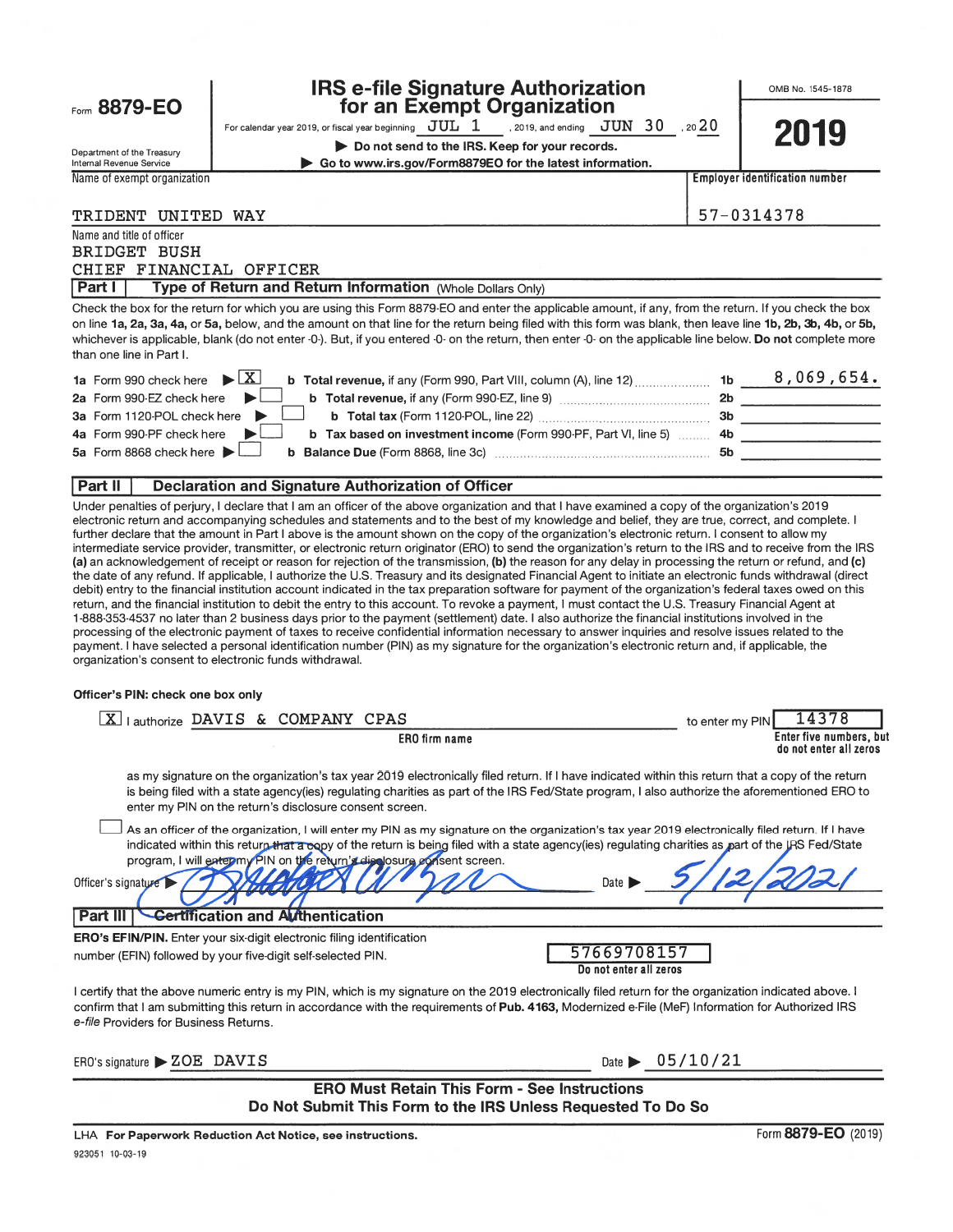|                         |                               |                                                   | ** PUBLIC DISCLOSURE COPY **                                                                                                                                               |                                                         |                                            |
|-------------------------|-------------------------------|---------------------------------------------------|----------------------------------------------------------------------------------------------------------------------------------------------------------------------------|---------------------------------------------------------|--------------------------------------------|
|                         |                               |                                                   | <b>Return of Organization Exempt From Income Tax</b>                                                                                                                       |                                                         | OMB No. 1545-0047                          |
| Form                    |                               |                                                   | Under section 501(c), 527, or 4947(a)(1) of the Internal Revenue Code (except private foundations)                                                                         |                                                         |                                            |
|                         |                               | (Rev. January 2020)<br>Department of the Treasury | Do not enter social security numbers on this form as it may be made public.                                                                                                |                                                         | <b>Open to Public</b>                      |
|                         |                               | Internal Revenue Service                          | Go to www.irs.gov/Form990 for instructions and the latest information.                                                                                                     |                                                         | Inspection                                 |
|                         |                               |                                                   | A For the 2019 calendar year, or tax year beginning $JUL$ 1, $2019$                                                                                                        | and ending JUN 30, 2020                                 |                                            |
|                         | <b>B</b> Check if applicable: |                                                   | <b>C</b> Name of organization                                                                                                                                              | D Employer identification number                        |                                            |
|                         | Address<br>change             |                                                   | TRIDENT UNITED WAY                                                                                                                                                         |                                                         |                                            |
|                         | Name<br>change<br>Ilnitial    |                                                   | Doing business as                                                                                                                                                          | 57-0314378                                              |                                            |
|                         | return<br> Final<br>return/   |                                                   | Number and street (or P.O. box if mail is not delivered to street address)<br>Room/suite<br>P.O. BOX 63305                                                                 | E Telephone number<br>$(843)740 - 9000$                 |                                            |
|                         | termin-<br>ated               |                                                   | City or town, state or province, country, and ZIP or foreign postal code                                                                                                   | G Gross receipts \$                                     | 8,334,385.                                 |
|                         | Amended<br>Ireturn            |                                                   | 29419-3305<br>NORTH CHARLESTON, SC                                                                                                                                         | H(a) Is this a group return                             |                                            |
|                         | Applica-<br>ltion             |                                                   | F Name and address of principal officer: CHLOE KNIGHT TONNEY                                                                                                               | for subordinates?                                       | $\Box$ Yes $\Box$ No                       |
|                         | pending                       |                                                   | SAME AS C ABOVE                                                                                                                                                            | $H(b)$ Are all subordinates included? $\Box$ Yes        | No                                         |
|                         |                               | Tax-exempt status: $X \over 301(c)(3)$            | $501(c)$ (<br>$4947(a)(1)$ or<br>$(\text{insert no.})$                                                                                                                     | 527                                                     | If "No," attach a list. (see instructions) |
|                         |                               | J Website: WWW.TUW.ORG                            |                                                                                                                                                                            | $H(c)$ Group exemption number $\blacktriangleright$     |                                            |
|                         |                               |                                                   | <b>K</b> Form of organization: $\boxed{\mathbf{X}}$ Corporation<br>Trust<br>Other $\blacktriangleright$<br>Association                                                     | L Year of formation: 1944 M State of legal domicile: SC |                                            |
|                         | Part I                        | <b>Summary</b>                                    |                                                                                                                                                                            |                                                         |                                            |
|                         | 1                             |                                                   | Briefly describe the organization's mission or most significant activities: CATALYST FOR COMMUNITY                                                                         |                                                         |                                            |
| Governance              |                               |                                                   | TRANSFORMATION BY COLLECTIVE IMPACT IN EDUC, FIN STABILITY & HEALTH.                                                                                                       |                                                         |                                            |
|                         | 2                             |                                                   | Check this box $\blacktriangleright$ $\Box$ if the organization discontinued its operations or disposed of more than 25% of its net assets.                                |                                                         |                                            |
|                         | 3                             |                                                   | Number of voting members of the governing body (Part VI, line 1a)                                                                                                          | 3                                                       | 39                                         |
|                         | 4                             |                                                   |                                                                                                                                                                            | 4                                                       | $\overline{38}$                            |
|                         | 5                             |                                                   |                                                                                                                                                                            | 5                                                       | 96                                         |
| <b>Activities &amp;</b> | 6                             |                                                   |                                                                                                                                                                            | 6                                                       | 6614                                       |
|                         |                               |                                                   |                                                                                                                                                                            | 7a                                                      | $\overline{0}$ .                           |
|                         |                               |                                                   |                                                                                                                                                                            | 7 <sub>b</sub>                                          | $\overline{0}$ .                           |
|                         |                               |                                                   |                                                                                                                                                                            | <b>Prior Year</b>                                       | <b>Current Year</b>                        |
|                         | 8                             |                                                   |                                                                                                                                                                            | 6,582,516.                                              | 7,097,374.                                 |
| Revenue                 | 9                             |                                                   | Program service revenue (Part VIII, line 2g)                                                                                                                               | 108,626.                                                | 63,062.                                    |
|                         | 10                            |                                                   |                                                                                                                                                                            | 491,040.                                                | 911, 122.                                  |
|                         | 11                            |                                                   | Other revenue (Part VIII, column (A), lines 5, 6d, 8c, 9c, 10c, and 11e)                                                                                                   | 31,710.                                                 | $-1,904.$                                  |
|                         | 12                            |                                                   | Total revenue - add lines 8 through 11 (must equal Part VIII, column (A), line 12)                                                                                         | 7, 213, 892.                                            | 8,069,654.                                 |
|                         | 13                            |                                                   | Grants and similar amounts paid (Part IX, column (A), lines 1-3)                                                                                                           | 4, 240, 229.                                            | 3, 287, 671.                               |
|                         | 14                            |                                                   |                                                                                                                                                                            | 0.                                                      | 0.                                         |
|                         |                               |                                                   | Salaries, other compensation, employee benefits (Part IX, column (A), lines 5-10)                                                                                          | 3,051,125 <b>.</b>                                      | 3,416,950.                                 |
| Expenses                |                               |                                                   | <b>16a</b> Professional fundraising fees (Part IX, column (A), line 11e)                                                                                                   | 36,814.                                                 | σ.                                         |
|                         |                               |                                                   | 1,509,166.<br><b>b</b> Total fundraising expenses (Part IX, column (D), line 25)                                                                                           |                                                         |                                            |
|                         |                               |                                                   |                                                                                                                                                                            | 1,715,851.                                              | 1,697,648.                                 |
|                         |                               |                                                   |                                                                                                                                                                            | 9,044,019.                                              | 8,402,269.                                 |
|                         | 18                            |                                                   |                                                                                                                                                                            | $-1,830,127.$                                           | $-332,615.$                                |
|                         | 19                            |                                                   |                                                                                                                                                                            |                                                         |                                            |
| Net Assets or           |                               |                                                   |                                                                                                                                                                            | <b>Beginning of Current Year</b><br>19,380,310.         | <b>End of Year</b><br>19,063,609.          |
|                         | 20                            | Total assets (Part X, line 16)                    |                                                                                                                                                                            | 1, 199, 572.                                            | 1,633,288.                                 |
|                         | 21                            |                                                   | Total liabilities (Part X, line 26)                                                                                                                                        | 18, 180, 738.                                           | 17,430,321.                                |
|                         | 22<br>Part II                 | Signature Block                                   |                                                                                                                                                                            |                                                         |                                            |
|                         |                               |                                                   |                                                                                                                                                                            |                                                         |                                            |
|                         |                               |                                                   | Under penalties of perjury, I declare that I have examined this return, including accompanying schedules and statements, and to the best of my knowledge and belief, it is |                                                         |                                            |
|                         |                               |                                                   | true, correct, and complete. Declaration of preparer (other than officer) is based on all information of which preparer has any knowledge.                                 |                                                         |                                            |
|                         |                               |                                                   |                                                                                                                                                                            |                                                         |                                            |

| Sign<br>Here | Signature of officer<br>BRIDGET BUSH, CHIEF FINANCIAL OFFICER                     |                              | Date                                  |
|--------------|-----------------------------------------------------------------------------------|------------------------------|---------------------------------------|
|              | Type or print name and title                                                      |                              |                                       |
|              | Print/Type preparer's name                                                        | Date<br>Preparer's signature | <b>PTIN</b><br>Check                  |
| Paid         | ZOE DAVIS                                                                         | ZOE DAVIS                    | P01057590<br>$05/12/21$ self-employed |
| Preparer     | Firm's name DAVIS & COMPANY CPAS                                                  |                              | $I$ Firm's EIN $\sqrt{82-4158464}$    |
| Use Only     | Firm's address P.O. BOX 1552                                                      |                              |                                       |
|              | MOUNT PLEASANT, SC 29465                                                          |                              | Phone no. $843 - 881 - 3315$          |
|              | May the IRS discuss this return with the preparer shown above? (see instructions) |                              | ΧI<br><b>No</b><br>Yes                |
|              |                                                                                   |                              | $\cdots$                              |

932001 01-20-20 **For Paperwork Reduction Act Notice, see the separate instructions.** LHA Form (2019)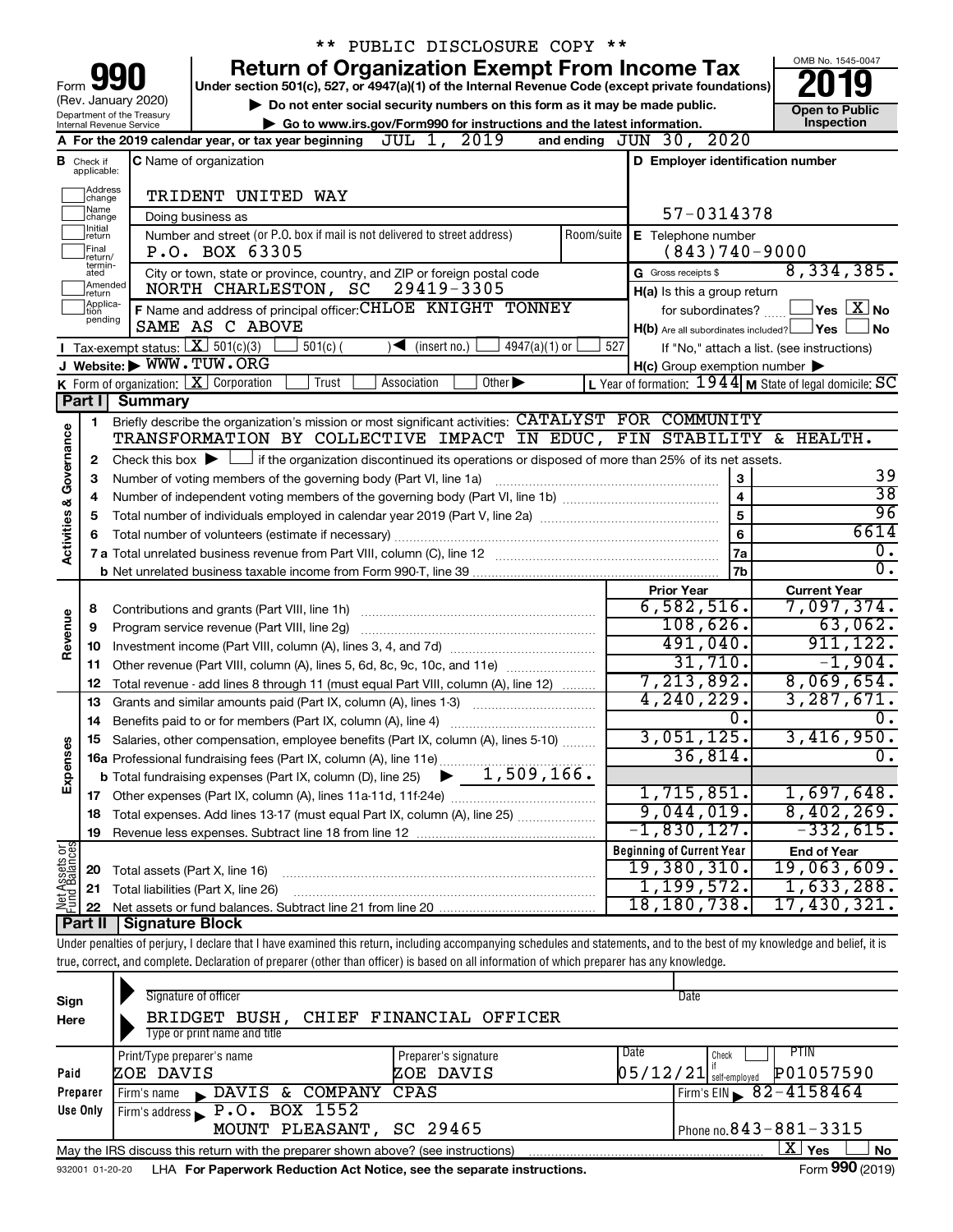|                | TRIDENT UNITED WAY<br>Form 990 (2019)                                                                                                        | 57-0314378      | Page 2                              |
|----------------|----------------------------------------------------------------------------------------------------------------------------------------------|-----------------|-------------------------------------|
|                | Part III   Statement of Program Service Accomplishments                                                                                      |                 |                                     |
|                |                                                                                                                                              |                 | $\boxed{\text{X}}$                  |
| $\mathbf{1}$   | Briefly describe the organization's mission:                                                                                                 |                 |                                     |
|                | TRIDENT UNITED WAY IS A CATALYST FOR MEASURABLE COMMUNITY                                                                                    |                 |                                     |
|                | TRANSFORMATION THROUGH COLLECTIVE IMPACT IN EDUCATION, FINANCIAL                                                                             |                 |                                     |
|                | STABILITY, AND HEALTH.                                                                                                                       |                 |                                     |
|                |                                                                                                                                              |                 |                                     |
| $\overline{2}$ | Did the organization undertake any significant program services during the year which were not listed on the                                 |                 |                                     |
|                | prior Form 990 or 990-EZ?                                                                                                                    |                 | $\exists$ Yes $\boxed{\text{X}}$ No |
|                | If "Yes," describe these new services on Schedule O.                                                                                         |                 |                                     |
| З              |                                                                                                                                              |                 |                                     |
|                | If "Yes," describe these changes on Schedule O.                                                                                              |                 |                                     |
|                |                                                                                                                                              |                 |                                     |
| 4              | Describe the organization's program service accomplishments for each of its three largest program services, as measured by expenses.         |                 |                                     |
|                | Section 501(c)(3) and 501(c)(4) organizations are required to report the amount of grants and allocations to others, the total expenses, and |                 |                                     |
|                | revenue, if any, for each program service reported.                                                                                          |                 |                                     |
| 4a             | 2,958,392. including grants of \$1,384,322. ) (Revenue \$<br>) (Expenses \$<br>(Code:                                                        |                 |                                     |
|                | COMMUNITY IMPACT - THE COMMUNITY IMPACT TEAM OF TRIDENT UNITED WAY                                                                           |                 |                                     |
|                | WORKS TO STRENGTHEN OUR COMMUNITY BY FOCUSING ON EDUCATION, FINANCIAL                                                                        |                 |                                     |
|                | STABILITY, AND HEALTH. THE THREE AREAS OF EDUCATION, FINANCIAL                                                                               |                 |                                     |
|                | STABILITY, AND HEALTH ARE INTEGRATED, AND TRIDENT UNITED WAY WORKS                                                                           |                 |                                     |
|                | PROACTIVELY AND COLLABORATIVELY TO CREATE LONG-LASTING CHANGE IN                                                                             |                 |                                     |
|                | BERKELEY, CHARLESTON AND DORCHESTER COUNTIES USING THE COMMUNITY                                                                             |                 |                                     |
|                | SOLUTIONS FRAMEWORKS AND THE COLLECTIVE IMPACT DISCIPLINE. TRIDENT                                                                           |                 |                                     |
|                | UNITED WAY LEADS THREE NETWORKS, KINDERGARTEN READINESS, SAFETYNET                                                                           |                 |                                     |
|                | ASSISTANCE, AND HEALTHY TRI-COUNTY TO SUPPORT COMMUNITY-LEVEL AND                                                                            |                 |                                     |
|                | SYSTEMS CHANGE THAT NO ONE ORGANIZATION CAN DO ALONE. EACH IMPACT                                                                            |                 |                                     |
|                | AREA'S GOALS ARE DETERMINED BY THESE NETWORKS THROUGH DATA AND                                                                               |                 |                                     |
|                | FEEDBACK. THE FUNDS TRIDENT UNITED WAY GRANTS OUT TO OTHER NONPROFIT                                                                         |                 |                                     |
| 4b             | 50,000. $ $ (Revenue \$<br>$1,548,690$ $\cdot$ including grants of \$<br>) (Expenses \$<br>(Code:                                            |                 | 34,006.                             |
|                | FINANCIAL STABILITY - INITIATIVES THAT SUPPORT THE FINANCIAL STABILITY                                                                       |                 |                                     |
|                | FRAMEWORK INCLUDE THE AMERICORPS FINANCIAL STABILITY PROJECT,                                                                                | <b>RESOURCE</b> |                                     |
|                | CONNECTION CENTERS IN BERKELEY AND DORCHESTER COUNTIES, SC                                                                                   |                 |                                     |
|                | THRIVE-THRIVE HUB ONLINE APPLICATION TOOL, CHARITYTRACKER AND THE                                                                            |                 |                                     |
|                | EMERGENCY FOOD AND SHELTER (EFSP) PROGRAM.<br>THE INTEGRATION OF TWO                                                                         |                 |                                     |
|                | IMPACT AREAS, BASIC NEEDS AND INCOME, INTO ONE BEGAN IN 2010 RESULTING                                                                       |                 |                                     |
|                | IN A MODEL OF CHANGE - FINANCIAL STABILITY, WHICH CONSISTS OF                                                                                |                 |                                     |
|                | INTERRELATED STEPS THAT BEGINS WITH ADDRESSING BASIC NEEDS, FOLLOWED BY                                                                      |                 |                                     |
|                | INCREASING BASIC SKILLS, THEN INCREASING INCOME AND SAVINGS, AND                                                                             |                 |                                     |
|                | FINALLY, GAINING AND SUSTAINING ASSETS. HIGHLIGHTS OF THE                                                                                    |                 |                                     |
|                | ACCOMPLISHMENTS FOR 2019-2020 INCLUDE THE FOLLOWING:                                                                                         |                 |                                     |
|                |                                                                                                                                              |                 |                                     |
|                | 1. BERKELEY AND DORCHESTER RESOURCE CONNECTION CENTERS SERVED 853                                                                            |                 |                                     |
| 4с             | $\overline{676}$ , $\overline{309}$ . including grants of \$<br>$450,000.$ (Revenue \$)<br>) (Expenses \$<br>Code:                           |                 |                                     |
|                | EDUCATION - TRIDENT UNITED WAY SUPPORTS PROGRAMS AND LEADS                                                                                   |                 |                                     |
|                | COLLABORATIVE PARTNERSHIPS THAT AIM TO PROMOTE BIRTH TO AGE 8 EARLY                                                                          |                 |                                     |
|                | LEARNING, KINDERGARTEN READINESS AND MITIGATING KEY LEARNING BENCHMARK                                                                       |                 |                                     |
|                | GAPS. THIS INCLUDES READING ON GRADE-LEVEL BY THIRD GRADE FOR                                                                                |                 |                                     |
|                | UNDERSERVED STUDENTS LIVING AT <200% OF POVERTY.                                                                                             |                 |                                     |
|                | THE EDUCATION IMPACT AREA WORKS IN THREE WAYS:                                                                                               |                 |                                     |
|                | -CONVENING THE KINDERGARTEN READINESS NETWORK FOR THE TRI-COUNTY CRADLE                                                                      |                 |                                     |
|                | TO CAREER COLLABORATIVE, WHICH PRIORITIZES SCHOOL READINESS OUTCOMES                                                                         |                 |                                     |
|                | FOR CHILDREN BIRTH THROUGH AGE EIGHT. THE NETWORK IS LED BY ITS                                                                              |                 |                                     |
|                | GUIDING TEAM AND REPRESENTATIVES FROM MORE THAN 40 ORGANIZATIONS IN THE                                                                      |                 |                                     |
|                | REGION. THE NETWORK CREATED A GUIDING FRAMEWORK THAT SUPPORTS IMPROVED                                                                       |                 |                                     |
|                | KINDERGARTEN READINESS OUTCOMES IN THE TRI-COUNTY.                                                                                           |                 |                                     |
|                | 4d Other program services (Describe on Schedule O.)                                                                                          |                 |                                     |
|                | 1, 150, 913. including grants of \$1, 403, 349.) (Revenue \$<br>(Expenses \$                                                                 | 29,056.         |                                     |
|                | 6, 334, 304.<br>4e Total program service expenses >                                                                                          |                 |                                     |
|                |                                                                                                                                              |                 |                                     |

Form (2019) **990**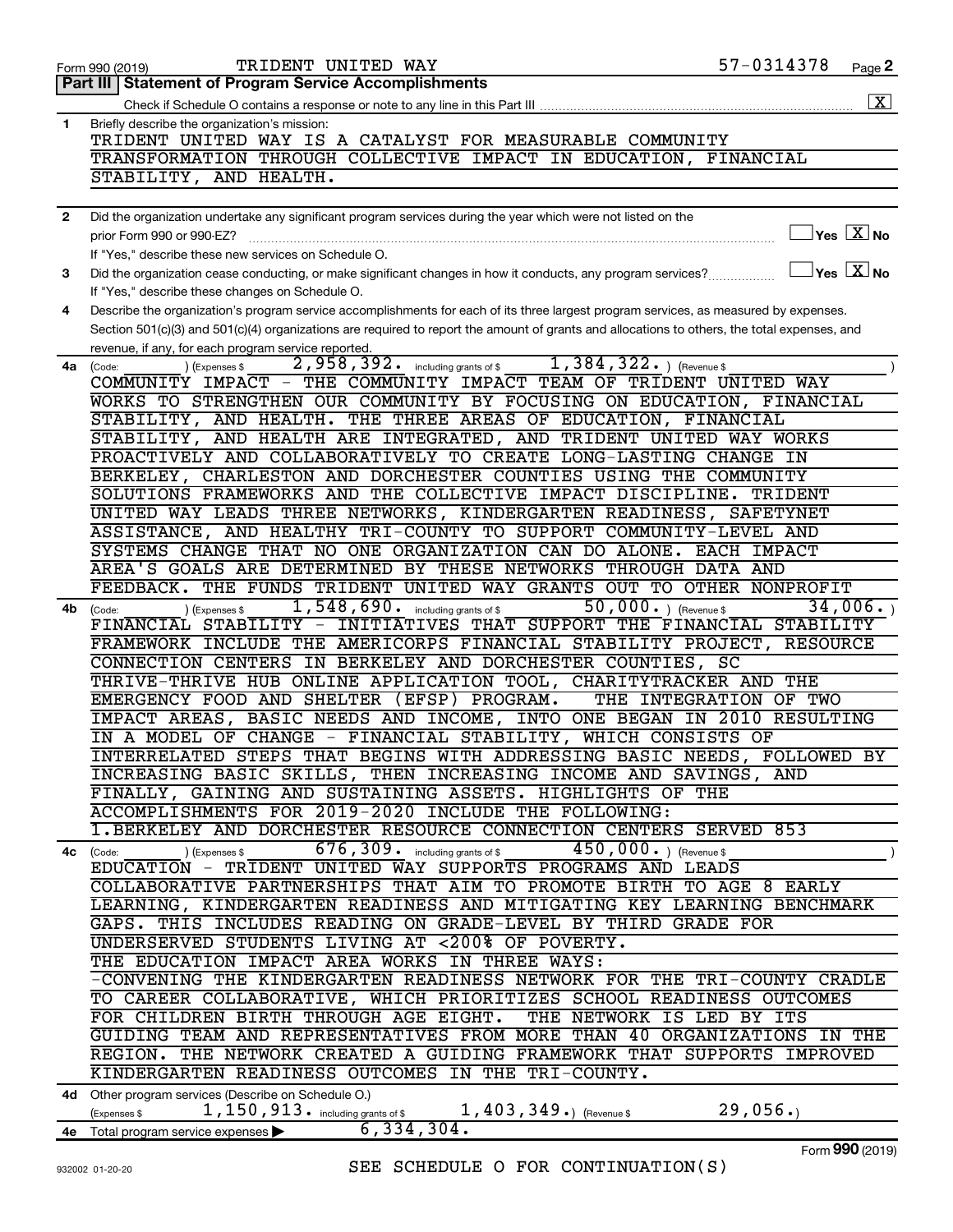| Form 990 (2019) |  |  |
|-----------------|--|--|
|                 |  |  |

**Part IV Checklist of Required Schedules**

TRIDENT UNITED WAY 57-0314378

|     |                                                                                                                                                                                                                                      |              | Yes                     | No                           |
|-----|--------------------------------------------------------------------------------------------------------------------------------------------------------------------------------------------------------------------------------------|--------------|-------------------------|------------------------------|
| 1   | Is the organization described in section 501(c)(3) or 4947(a)(1) (other than a private foundation)?                                                                                                                                  |              |                         |                              |
|     |                                                                                                                                                                                                                                      | 1            | х                       |                              |
| 2   | Is the organization required to complete Schedule B, Schedule of Contributors? [11] The organization required to complete Schedule B, Schedule of Contributors?                                                                      | $\mathbf{2}$ | $\overline{\texttt{x}}$ |                              |
| 3   | Did the organization engage in direct or indirect political campaign activities on behalf of or in opposition to candidates for                                                                                                      |              |                         |                              |
|     |                                                                                                                                                                                                                                      | 3            |                         | х                            |
| 4   | Section 501(c)(3) organizations. Did the organization engage in lobbying activities, or have a section 501(h) election in effect                                                                                                     |              |                         |                              |
|     |                                                                                                                                                                                                                                      | 4            |                         | х                            |
| 5   | Is the organization a section 501(c)(4), 501(c)(5), or 501(c)(6) organization that receives membership dues, assessments, or                                                                                                         |              |                         |                              |
|     |                                                                                                                                                                                                                                      | 5            |                         | х                            |
| 6   | Did the organization maintain any donor advised funds or any similar funds or accounts for which donors have the right to                                                                                                            |              |                         |                              |
|     | provide advice on the distribution or investment of amounts in such funds or accounts? If "Yes," complete Schedule D, Part I                                                                                                         | 6            |                         | х                            |
| 7   | Did the organization receive or hold a conservation easement, including easements to preserve open space,                                                                                                                            |              |                         |                              |
|     |                                                                                                                                                                                                                                      | 7            |                         | х                            |
| 8   | Did the organization maintain collections of works of art, historical treasures, or other similar assets? If "Yes," complete                                                                                                         |              |                         |                              |
|     | Schedule D, Part III <b>Marting Community Contract Contract Contract Contract Contract Contract Contract Contract Contract Contract Contract Contract Contract Contract Contract Contract Contract Contract Contract Contract Co</b> | 8            |                         | x                            |
| 9   | Did the organization report an amount in Part X, line 21, for escrow or custodial account liability, serve as a custodian for                                                                                                        |              |                         |                              |
|     | amounts not listed in Part X; or provide credit counseling, debt management, credit repair, or debt negotiation services?                                                                                                            |              |                         |                              |
|     |                                                                                                                                                                                                                                      | 9            |                         | x                            |
| 10  | Did the organization, directly or through a related organization, hold assets in donor-restricted endowments                                                                                                                         |              |                         |                              |
|     |                                                                                                                                                                                                                                      | 10           | х                       |                              |
| 11  | If the organization's answer to any of the following questions is "Yes," then complete Schedule D, Parts VI, VII, VIII, IX, or X                                                                                                     |              |                         |                              |
|     | as applicable.                                                                                                                                                                                                                       |              |                         |                              |
|     | a Did the organization report an amount for land, buildings, and equipment in Part X, line 10? If "Yes," complete Schedule D,                                                                                                        |              |                         |                              |
|     | Part VI                                                                                                                                                                                                                              | 11a          | х                       |                              |
|     | <b>b</b> Did the organization report an amount for investments - other securities in Part X, line 12, that is 5% or more of its total                                                                                                |              |                         |                              |
|     |                                                                                                                                                                                                                                      | 11b          |                         | х                            |
|     | c Did the organization report an amount for investments - program related in Part X, line 13, that is 5% or more of its total                                                                                                        |              |                         |                              |
|     |                                                                                                                                                                                                                                      | 11c          |                         | х                            |
|     | d Did the organization report an amount for other assets in Part X, line 15, that is 5% or more of its total assets reported in                                                                                                      |              |                         | х                            |
|     |                                                                                                                                                                                                                                      | 11d<br>11e   |                         | $\overline{\mathtt{x}}$      |
| f   | Did the organization's separate or consolidated financial statements for the tax year include a footnote that addresses                                                                                                              |              |                         |                              |
|     | the organization's liability for uncertain tax positions under FIN 48 (ASC 740)? If "Yes," complete Schedule D, Part X                                                                                                               | 11f          | х                       |                              |
|     | 12a Did the organization obtain separate, independent audited financial statements for the tax year? If "Yes," complete                                                                                                              |              |                         |                              |
|     |                                                                                                                                                                                                                                      | 12a          | х                       |                              |
|     | <b>b</b> Was the organization included in consolidated, independent audited financial statements for the tax year?                                                                                                                   |              |                         |                              |
|     | If "Yes," and if the organization answered "No" to line 12a, then completing Schedule D, Parts XI and XII is optional <i>manimini</i>                                                                                                | 12b          |                         | х                            |
| 13  |                                                                                                                                                                                                                                      | 13           |                         | $\overline{\textbf{x}}$      |
| 14a |                                                                                                                                                                                                                                      | 14a          |                         | $\overline{\text{X}}$        |
|     | <b>b</b> Did the organization have aggregate revenues or expenses of more than \$10,000 from grantmaking, fundraising, business,                                                                                                     |              |                         |                              |
|     | investment, and program service activities outside the United States, or aggregate foreign investments valued at \$100,000                                                                                                           |              |                         |                              |
|     |                                                                                                                                                                                                                                      | 14b          |                         | х                            |
| 15  | Did the organization report on Part IX, column (A), line 3, more than \$5,000 of grants or other assistance to or for any                                                                                                            |              |                         |                              |
|     |                                                                                                                                                                                                                                      | 15           |                         | x                            |
| 16  | Did the organization report on Part IX, column (A), line 3, more than \$5,000 of aggregate grants or other assistance to                                                                                                             |              |                         |                              |
|     |                                                                                                                                                                                                                                      | 16           |                         | х                            |
| 17  | Did the organization report a total of more than \$15,000 of expenses for professional fundraising services on Part IX,                                                                                                              |              |                         |                              |
|     |                                                                                                                                                                                                                                      | 17           |                         | х                            |
| 18  | Did the organization report more than \$15,000 total of fundraising event gross income and contributions on Part VIII, lines                                                                                                         |              |                         |                              |
|     |                                                                                                                                                                                                                                      | 18           |                         | x                            |
| 19  | Did the organization report more than \$15,000 of gross income from gaming activities on Part VIII, line 9a? If "Yes,"                                                                                                               |              |                         |                              |
|     |                                                                                                                                                                                                                                      | 19           |                         | x<br>$\overline{\textbf{X}}$ |
|     |                                                                                                                                                                                                                                      | 20a          |                         |                              |
|     | Did the organization report more than \$5,000 of grants or other assistance to any domestic organization or                                                                                                                          | 20b          |                         |                              |
| 21  |                                                                                                                                                                                                                                      | 21           | х                       |                              |
|     |                                                                                                                                                                                                                                      |              |                         |                              |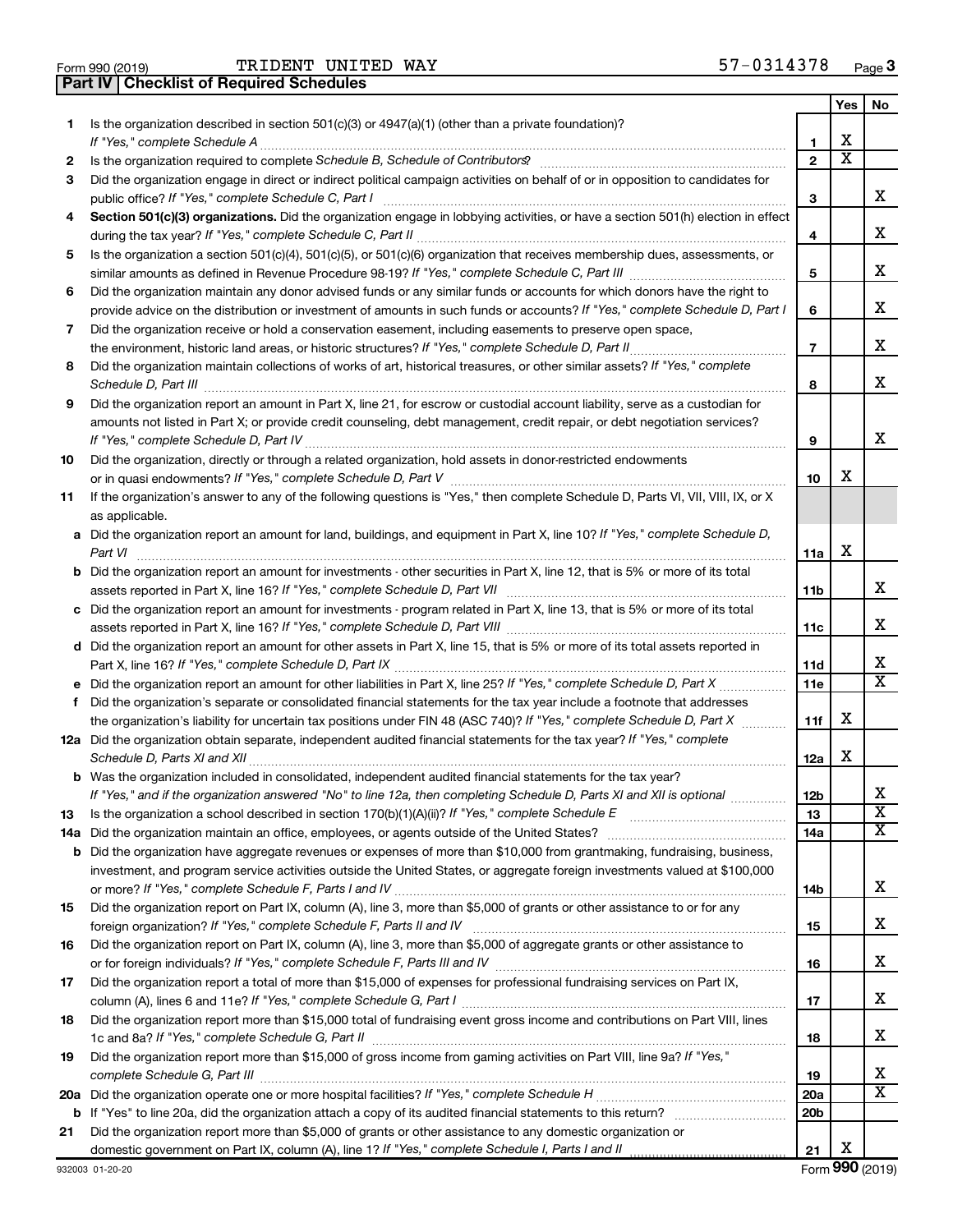|  | Form 990 (2019) |
|--|-----------------|
|  |                 |

*(continued)* **Part IV Checklist of Required Schedules**

|               |                                                                                                                                                                                                                                  |                 | Yes | No                           |
|---------------|----------------------------------------------------------------------------------------------------------------------------------------------------------------------------------------------------------------------------------|-----------------|-----|------------------------------|
| 22            | Did the organization report more than \$5,000 of grants or other assistance to or for domestic individuals on                                                                                                                    |                 |     |                              |
|               |                                                                                                                                                                                                                                  | 22              |     | х                            |
| 23            | Did the organization answer "Yes" to Part VII, Section A, line 3, 4, or 5 about compensation of the organization's current                                                                                                       |                 |     |                              |
|               | and former officers, directors, trustees, key employees, and highest compensated employees? If "Yes," complete                                                                                                                   |                 |     |                              |
|               |                                                                                                                                                                                                                                  | 23              | х   |                              |
|               | 24a Did the organization have a tax-exempt bond issue with an outstanding principal amount of more than \$100,000 as of the                                                                                                      |                 |     |                              |
|               | last day of the year, that was issued after December 31, 2002? If "Yes," answer lines 24b through 24d and complete                                                                                                               |                 |     |                              |
|               |                                                                                                                                                                                                                                  | 24a             |     | x                            |
|               |                                                                                                                                                                                                                                  | 24 <sub>b</sub> |     |                              |
|               | c Did the organization maintain an escrow account other than a refunding escrow at any time during the year to defease                                                                                                           |                 |     |                              |
|               |                                                                                                                                                                                                                                  | 24c             |     |                              |
|               |                                                                                                                                                                                                                                  | 24d             |     |                              |
|               | 25a Section 501(c)(3), 501(c)(4), and 501(c)(29) organizations. Did the organization engage in an excess benefit                                                                                                                 |                 |     |                              |
|               |                                                                                                                                                                                                                                  | 25a             |     | x                            |
|               | b Is the organization aware that it engaged in an excess benefit transaction with a disqualified person in a prior year, and                                                                                                     |                 |     |                              |
|               | that the transaction has not been reported on any of the organization's prior Forms 990 or 990-EZ? If "Yes," complete                                                                                                            |                 |     |                              |
|               | Schedule L, Part I                                                                                                                                                                                                               | 25b             |     | х                            |
| 26            | Did the organization report any amount on Part X, line 5 or 22, for receivables from or payables to any current                                                                                                                  |                 |     |                              |
|               | or former officer, director, trustee, key employee, creator or founder, substantial contributor, or 35%                                                                                                                          |                 |     |                              |
|               |                                                                                                                                                                                                                                  | 26              |     | х                            |
| 27            | Did the organization provide a grant or other assistance to any current or former officer, director, trustee, key employee,                                                                                                      |                 |     |                              |
|               | creator or founder, substantial contributor or employee thereof, a grant selection committee member, or to a 35% controlled                                                                                                      |                 |     |                              |
|               | entity (including an employee thereof) or family member of any of these persons? If "Yes," complete Schedule L, Part III                                                                                                         | 27              |     | х                            |
| 28            | Was the organization a party to a business transaction with one of the following parties (see Schedule L, Part IV                                                                                                                |                 |     |                              |
|               | instructions, for applicable filing thresholds, conditions, and exceptions):                                                                                                                                                     |                 |     |                              |
|               | a A current or former officer, director, trustee, key employee, creator or founder, or substantial contributor? If                                                                                                               |                 |     |                              |
|               |                                                                                                                                                                                                                                  | 28a             |     | х<br>$\overline{\textbf{X}}$ |
|               |                                                                                                                                                                                                                                  | 28 <sub>b</sub> |     |                              |
|               | c A 35% controlled entity of one or more individuals and/or organizations described in lines 28a or 28b?If                                                                                                                       |                 |     |                              |
|               |                                                                                                                                                                                                                                  | 28c             | х   | х                            |
| 29            |                                                                                                                                                                                                                                  | 29              |     |                              |
| 30            | Did the organization receive contributions of art, historical treasures, or other similar assets, or qualified conservation                                                                                                      |                 |     | х                            |
|               |                                                                                                                                                                                                                                  | 30              |     | X                            |
| 31            | Did the organization liquidate, terminate, or dissolve and cease operations? If "Yes," complete Schedule N, Part I                                                                                                               | 31              |     |                              |
| 32            | Did the organization sell, exchange, dispose of, or transfer more than 25% of its net assets? If "Yes," complete                                                                                                                 |                 |     | х                            |
|               |                                                                                                                                                                                                                                  | 32              |     |                              |
| 33            | Did the organization own 100% of an entity disregarded as separate from the organization under Regulations                                                                                                                       |                 |     | х                            |
|               |                                                                                                                                                                                                                                  | 33              |     |                              |
| 34            | Was the organization related to any tax-exempt or taxable entity? If "Yes," complete Schedule R, Part II, III, or IV, and                                                                                                        |                 |     | х                            |
|               | Part V, line 1                                                                                                                                                                                                                   | 34              |     | X                            |
|               |                                                                                                                                                                                                                                  | 35a             |     |                              |
|               | <b>b</b> If "Yes" to line 35a, did the organization receive any payment from or engage in any transaction with a controlled entity                                                                                               |                 |     |                              |
|               |                                                                                                                                                                                                                                  | 35b             |     |                              |
| 36            | Section 501(c)(3) organizations. Did the organization make any transfers to an exempt non-charitable related organization?                                                                                                       |                 |     | x                            |
|               |                                                                                                                                                                                                                                  | 36              |     |                              |
| 37            | Did the organization conduct more than 5% of its activities through an entity that is not a related organization<br>and that is treated as a partnership for federal income tax purposes? If "Yes," complete Schedule R, Part VI | 37              |     | x                            |
|               | Did the organization complete Schedule O and provide explanations in Schedule O for Part VI, lines 11b and 19?                                                                                                                   |                 |     |                              |
| 38            |                                                                                                                                                                                                                                  | 38              | х   |                              |
| <b>Part V</b> | Note: All Form 990 filers are required to complete Schedule O.<br><b>Statements Regarding Other IRS Filings and Tax Compliance</b>                                                                                               |                 |     |                              |
|               |                                                                                                                                                                                                                                  |                 |     |                              |
|               |                                                                                                                                                                                                                                  |                 | Yes | No                           |
|               | 26<br>1a                                                                                                                                                                                                                         |                 |     |                              |
|               | O<br><b>b</b> Enter the number of Forms W-2G included in line 1a. Enter -0- if not applicable<br>1b                                                                                                                              |                 |     |                              |
|               | c Did the organization comply with backup withholding rules for reportable payments to vendors and reportable gaming                                                                                                             |                 |     |                              |
|               |                                                                                                                                                                                                                                  | 1c              | х   |                              |
|               |                                                                                                                                                                                                                                  |                 |     |                              |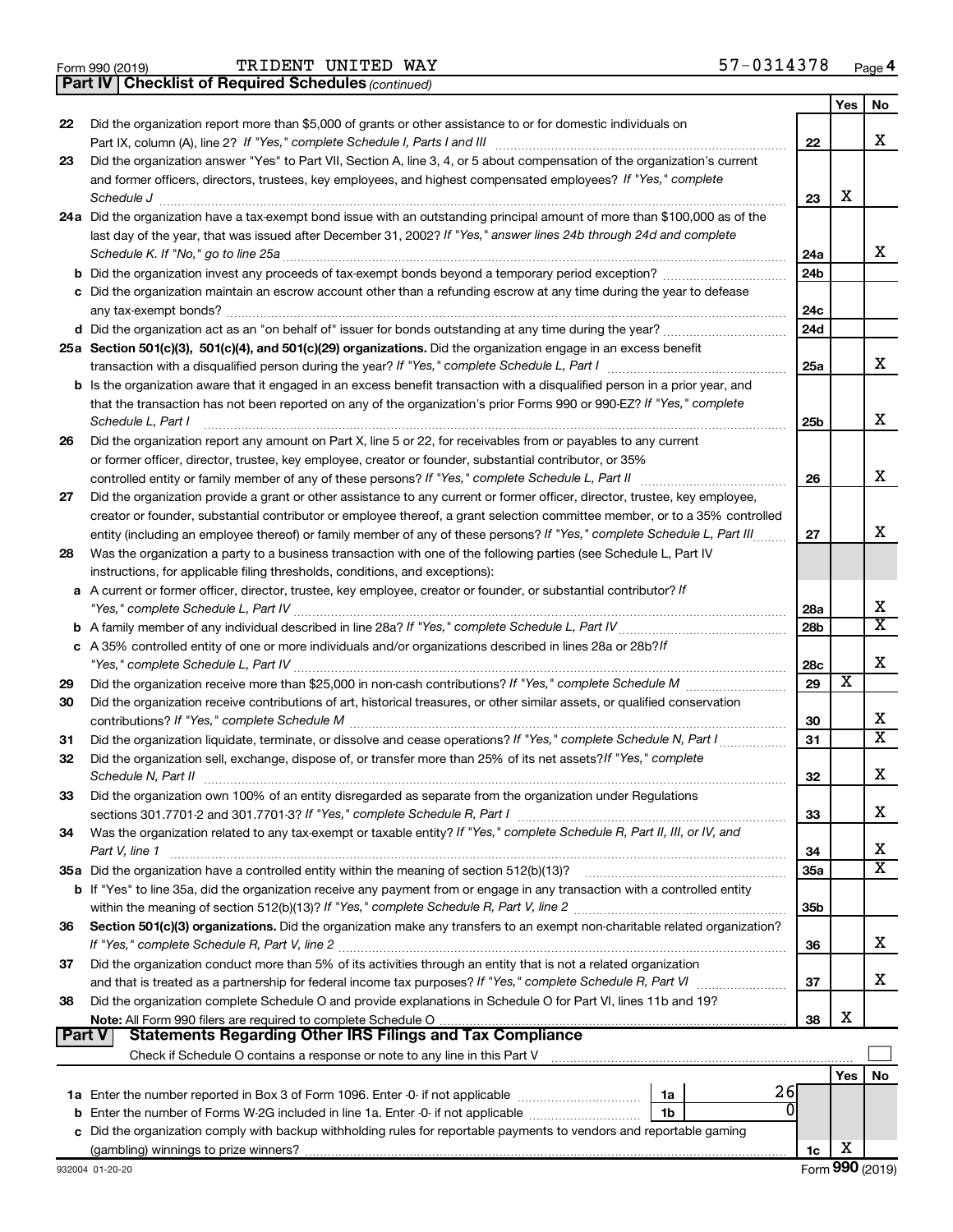|     | TRIDENT UNITED WAY<br>Form 990 (2019)                                                                                                                              | 57-0314378 |                |     | Page 5                  |
|-----|--------------------------------------------------------------------------------------------------------------------------------------------------------------------|------------|----------------|-----|-------------------------|
|     | Statements Regarding Other IRS Filings and Tax Compliance (continued)<br><b>Part V</b>                                                                             |            |                |     |                         |
|     |                                                                                                                                                                    |            |                | Yes | No                      |
|     | 2a Enter the number of employees reported on Form W-3, Transmittal of Wage and Tax Statements,                                                                     |            |                |     |                         |
|     | filed for the calendar year ending with or within the year covered by this return<br>2a                                                                            | 96         |                |     |                         |
|     | <b>b</b> If at least one is reported on line 2a, did the organization file all required federal employment tax returns?                                            |            | 2 <sub>b</sub> | X   |                         |
|     | <b>Note:</b> If the sum of lines 1a and 2a is greater than 250, you may be required to e-file (see instructions)                                                   |            |                |     |                         |
|     | 3a Did the organization have unrelated business gross income of \$1,000 or more during the year?                                                                   |            | За             |     | х                       |
|     | <b>b</b> If "Yes," has it filed a Form 990-T for this year? If "No" to line 3b, provide an explanation on Schedule O                                               |            | 3 <sub>b</sub> |     |                         |
|     | 4a At any time during the calendar year, did the organization have an interest in, or a signature or other authority over, a                                       |            |                |     |                         |
|     | financial account in a foreign country (such as a bank account, securities account, or other financial account)?                                                   |            | 4a             |     | х                       |
|     | <b>b</b> If "Yes," enter the name of the foreign country $\blacktriangleright$                                                                                     |            |                |     |                         |
|     | See instructions for filing requirements for FinCEN Form 114, Report of Foreign Bank and Financial Accounts (FBAR).                                                |            |                |     |                         |
|     |                                                                                                                                                                    |            | 5a             |     | х                       |
|     |                                                                                                                                                                    |            | 5 <sub>b</sub> |     | $\overline{\texttt{x}}$ |
|     |                                                                                                                                                                    |            | 5 <sub>c</sub> |     |                         |
|     | 6a Does the organization have annual gross receipts that are normally greater than \$100,000, and did the organization solicit                                     |            |                |     |                         |
|     | any contributions that were not tax deductible as charitable contributions?                                                                                        |            | 6a             |     | X                       |
|     | b If "Yes," did the organization include with every solicitation an express statement that such contributions or gifts                                             |            |                |     |                         |
|     |                                                                                                                                                                    |            | 6b             |     |                         |
| 7   | Organizations that may receive deductible contributions under section 170(c).                                                                                      |            |                |     |                         |
| а   | Did the organization receive a payment in excess of \$75 made partly as a contribution and partly for goods and services provided to the payor?                    |            | 7a             |     | x                       |
|     | <b>b</b> If "Yes," did the organization notify the donor of the value of the goods or services provided?                                                           |            | 7b             |     |                         |
|     | c Did the organization sell, exchange, or otherwise dispose of tangible personal property for which it was required                                                |            |                |     |                         |
|     | to file Form 8282?                                                                                                                                                 |            | 7с             |     | х                       |
|     | 7d                                                                                                                                                                 |            |                |     |                         |
|     | e Did the organization receive any funds, directly or indirectly, to pay premiums on a personal benefit contract?                                                  |            | 7e             |     |                         |
| Ť   | Did the organization, during the year, pay premiums, directly or indirectly, on a personal benefit contract?                                                       |            | 7f             |     |                         |
| g   | If the organization received a contribution of qualified intellectual property, did the organization file Form 8899 as required?                                   |            | 7g             |     |                         |
|     | h If the organization received a contribution of cars, boats, airplanes, or other vehicles, did the organization file a Form 1098-C?                               |            | 7h             |     |                         |
| 8   | Sponsoring organizations maintaining donor advised funds. Did a donor advised fund maintained by the                                                               |            |                |     |                         |
|     | sponsoring organization have excess business holdings at any time during the year?                                                                                 |            | 8              |     |                         |
| 9   | Sponsoring organizations maintaining donor advised funds.                                                                                                          |            |                |     |                         |
|     | a Did the sponsoring organization make any taxable distributions under section 4966?                                                                               |            | 9а             |     |                         |
|     | <b>b</b> Did the sponsoring organization make a distribution to a donor, donor advisor, or related person?                                                         |            | 9b             |     |                         |
| 10  | Section 501(c)(7) organizations. Enter:                                                                                                                            |            |                |     |                         |
|     | <b>10a</b>                                                                                                                                                         |            |                |     |                         |
|     | b Gross receipts, included on Form 990, Part VIII, line 12, for public use of club facilities<br>10b                                                               |            |                |     |                         |
| 11. | Section 501(c)(12) organizations. Enter:<br>11a                                                                                                                    |            |                |     |                         |
|     |                                                                                                                                                                    |            |                |     |                         |
|     | b Gross income from other sources (Do not net amounts due or paid to other sources against                                                                         |            |                |     |                         |
|     | 11b<br>12a Section 4947(a)(1) non-exempt charitable trusts. Is the organization filing Form 990 in lieu of Form 1041?                                              |            | 12a            |     |                         |
|     | 12b                                                                                                                                                                |            |                |     |                         |
| 13  | <b>b</b> If "Yes," enter the amount of tax-exempt interest received or accrued during the year<br>Section 501(c)(29) qualified nonprofit health insurance issuers. |            |                |     |                         |
|     |                                                                                                                                                                    |            | 13a            |     |                         |
|     | Note: See the instructions for additional information the organization must report on Schedule O.                                                                  |            |                |     |                         |
|     | <b>b</b> Enter the amount of reserves the organization is required to maintain by the states in which the                                                          |            |                |     |                         |
|     | 13 <sub>b</sub>                                                                                                                                                    |            |                |     |                         |
|     | 13с                                                                                                                                                                |            |                |     |                         |
|     | 14a Did the organization receive any payments for indoor tanning services during the tax year?                                                                     |            | <b>14a</b>     |     | х                       |
|     | b If "Yes," has it filed a Form 720 to report these payments? If "No," provide an explanation on Schedule O                                                        |            | 14b            |     |                         |
| 15  | Is the organization subject to the section 4960 tax on payment(s) of more than \$1,000,000 in remuneration or                                                      |            |                |     |                         |
|     |                                                                                                                                                                    |            | 15             |     | х                       |
|     | If "Yes," see instructions and file Form 4720, Schedule N.                                                                                                         |            |                |     |                         |
| 16  | Is the organization an educational institution subject to the section 4968 excise tax on net investment income?                                                    |            | 16             |     | х                       |
|     | If "Yes," complete Form 4720, Schedule O.                                                                                                                          |            |                |     |                         |

Form (2019) **990**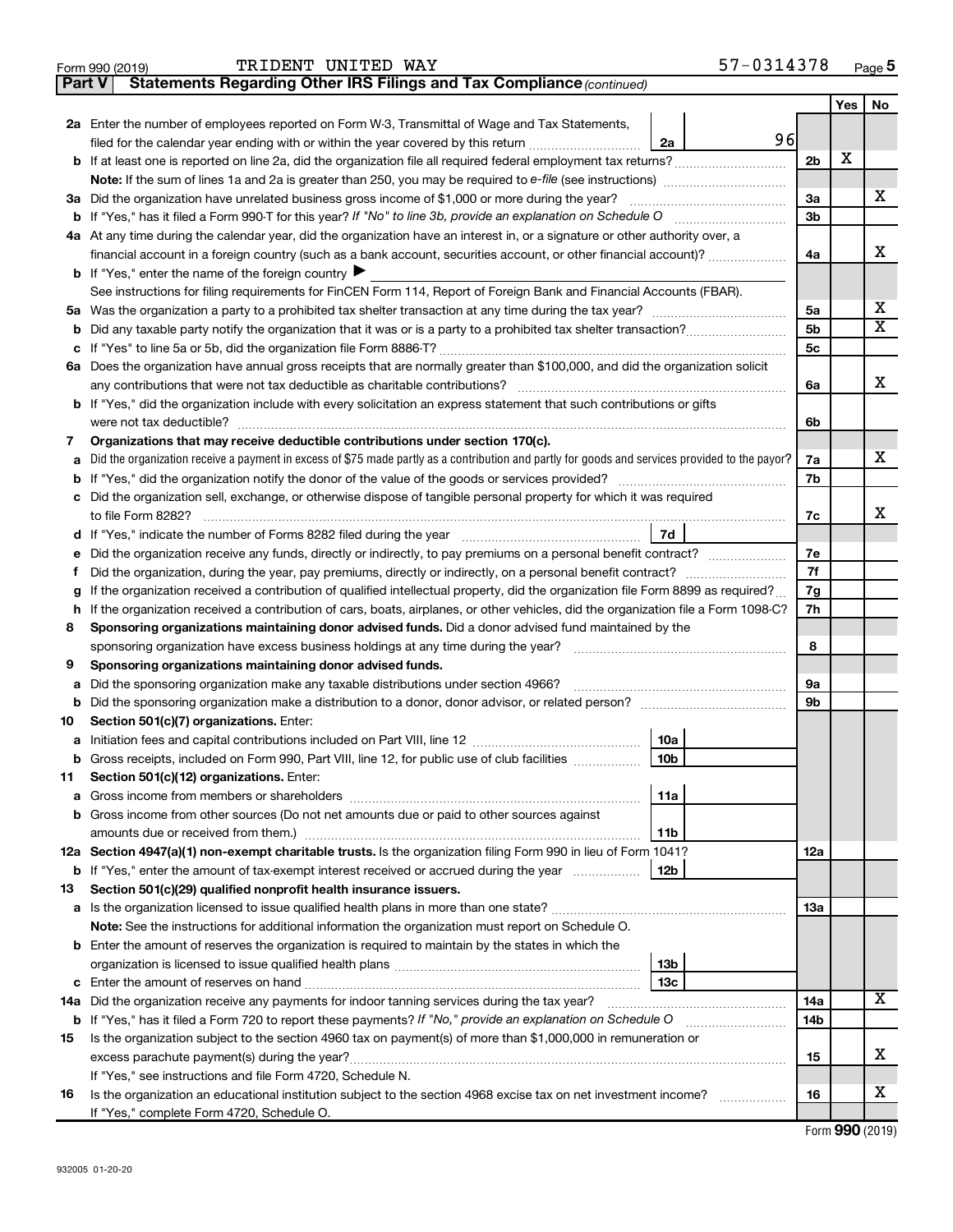| Form 990 (2019 |
|----------------|
|----------------|

#### Form 990 (2019) Page TRIDENT UNITED WAY 57-0314378

**Part VI** Governance, Management, and Disclosure For each "Yes" response to lines 2 through 7b below, and for a "No" response *to line 8a, 8b, or 10b below, describe the circumstances, processes, or changes on Schedule O. See instructions.*

|    |                                                                                                                                                                                                                               |                 |                         | $\overline{\text{X}}$   |
|----|-------------------------------------------------------------------------------------------------------------------------------------------------------------------------------------------------------------------------------|-----------------|-------------------------|-------------------------|
|    | <b>Section A. Governing Body and Management</b>                                                                                                                                                                               |                 |                         |                         |
|    |                                                                                                                                                                                                                               |                 | <b>Yes</b>              | No                      |
|    | 39<br>1a Enter the number of voting members of the governing body at the end of the tax year<br>1a                                                                                                                            |                 |                         |                         |
|    | If there are material differences in voting rights among members of the governing body, or if the governing                                                                                                                   |                 |                         |                         |
|    | body delegated broad authority to an executive committee or similar committee, explain on Schedule O.                                                                                                                         |                 |                         |                         |
| b  | 38<br>Enter the number of voting members included on line 1a, above, who are independent<br>1b                                                                                                                                |                 |                         |                         |
| 2  | Did any officer, director, trustee, or key employee have a family relationship or a business relationship with any other                                                                                                      |                 |                         |                         |
|    | officer, director, trustee, or key employee?                                                                                                                                                                                  | $\mathbf{2}$    | X                       |                         |
| 3  | Did the organization delegate control over management duties customarily performed by or under the direct supervision                                                                                                         |                 |                         |                         |
|    | of officers, directors, trustees, or key employees to a management company or other person?                                                                                                                                   | 3               |                         | х                       |
| 4  | Did the organization make any significant changes to its governing documents since the prior Form 990 was filed?                                                                                                              | 4               |                         | $\overline{\text{x}}$   |
| 5  |                                                                                                                                                                                                                               | 5               |                         | $\overline{\textbf{x}}$ |
| 6  |                                                                                                                                                                                                                               | 6               |                         | $\overline{\textbf{x}}$ |
|    | 7a Did the organization have members, stockholders, or other persons who had the power to elect or appoint one or                                                                                                             |                 |                         |                         |
|    |                                                                                                                                                                                                                               | 7a              |                         | X                       |
|    | <b>b</b> Are any governance decisions of the organization reserved to (or subject to approval by) members, stockholders, or                                                                                                   |                 |                         |                         |
|    | persons other than the governing body?                                                                                                                                                                                        | 7b              |                         | х                       |
| 8  | Did the organization contemporaneously document the meetings held or written actions undertaken during the year by the following:                                                                                             |                 |                         |                         |
|    |                                                                                                                                                                                                                               | 8а              | х                       |                         |
| b  |                                                                                                                                                                                                                               | 8b              | $\overline{\mathbf{x}}$ |                         |
| 9  | Is there any officer, director, trustee, or key employee listed in Part VII, Section A, who cannot be reached at the                                                                                                          |                 |                         |                         |
|    |                                                                                                                                                                                                                               | 9               |                         | х                       |
|    | Section B. Policies (This Section B requests information about policies not required by the Internal Revenue Code.)                                                                                                           |                 |                         |                         |
|    |                                                                                                                                                                                                                               |                 | Yes                     | No                      |
|    |                                                                                                                                                                                                                               | 10a             |                         | х                       |
|    | <b>b</b> If "Yes," did the organization have written policies and procedures governing the activities of such chapters, affiliates,                                                                                           |                 |                         |                         |
|    | and branches to ensure their operations are consistent with the organization's exempt purposes?                                                                                                                               | 10b             |                         |                         |
|    | 11a Has the organization provided a complete copy of this Form 990 to all members of its governing body before filing the form?                                                                                               | 11a             | X                       |                         |
|    | <b>b</b> Describe in Schedule O the process, if any, used by the organization to review this Form 990.                                                                                                                        |                 |                         |                         |
|    |                                                                                                                                                                                                                               | 12a             | х                       |                         |
|    | <b>b</b> Were officers, directors, or trustees, and key employees required to disclose annually interests that could give rise to conflicts?                                                                                  | 12 <sub>b</sub> | $\overline{\textbf{x}}$ |                         |
|    | c Did the organization regularly and consistently monitor and enforce compliance with the policy? If "Yes," describe                                                                                                          |                 |                         |                         |
|    | in Schedule O how this was done manufactured and the state of the state of the state of the state of the state of the state of the state of the state of the state of the state of the state of the state of the state of the | 12c             | х                       |                         |
| 13 | Did the organization have a written whistleblower policy?                                                                                                                                                                     | 13              | $\overline{\textbf{x}}$ |                         |
| 14 |                                                                                                                                                                                                                               | 14              | X                       |                         |
| 15 | Did the process for determining compensation of the following persons include a review and approval by independent                                                                                                            |                 |                         |                         |
|    | persons, comparability data, and contemporaneous substantiation of the deliberation and decision?                                                                                                                             |                 |                         |                         |
|    |                                                                                                                                                                                                                               | <b>15a</b>      | х                       |                         |
|    |                                                                                                                                                                                                                               | 15b             |                         | X                       |
|    | If "Yes" to line 15a or 15b, describe the process in Schedule O (see instructions).                                                                                                                                           |                 |                         |                         |
|    | 16a Did the organization invest in, contribute assets to, or participate in a joint venture or similar arrangement with a                                                                                                     |                 |                         |                         |
|    | taxable entity during the year?                                                                                                                                                                                               | 16a             |                         | х                       |
|    | b If "Yes," did the organization follow a written policy or procedure requiring the organization to evaluate its participation                                                                                                |                 |                         |                         |
|    | in joint venture arrangements under applicable federal tax law, and take steps to safeguard the organization's                                                                                                                |                 |                         |                         |
|    | exempt status with respect to such arrangements?                                                                                                                                                                              | 16b             |                         |                         |
|    | <b>Section C. Disclosure</b>                                                                                                                                                                                                  |                 |                         |                         |
| 17 | List the states with which a copy of this Form 990 is required to be filed $\blacktriangleright$ SC                                                                                                                           |                 |                         |                         |
| 18 | Section 6104 requires an organization to make its Forms 1023 (1024 or 1024-A, if applicable), 990, and 990-T (Section 501(c)(3)s only) available                                                                              |                 |                         |                         |
|    | for public inspection. Indicate how you made these available. Check all that apply.                                                                                                                                           |                 |                         |                         |
|    | $\lfloor \underline{X} \rfloor$ Another's website<br>$X$ Upon request<br><b>X</b> Own website<br>Other (explain on Schedule O)                                                                                                |                 |                         |                         |
| 19 | Describe on Schedule O whether (and if so, how) the organization made its governing documents, conflict of interest policy, and financial                                                                                     |                 |                         |                         |
|    | statements available to the public during the tax year.                                                                                                                                                                       |                 |                         |                         |
| 20 | State the name, address, and telephone number of the person who possesses the organization's books and records                                                                                                                |                 |                         |                         |
|    | BRIDGET A. BUSH, CFO - (843)740-7746                                                                                                                                                                                          |                 |                         |                         |
|    | P. O. BOX 63305, NORTH CHARLESTON, SC<br>29419                                                                                                                                                                                |                 |                         |                         |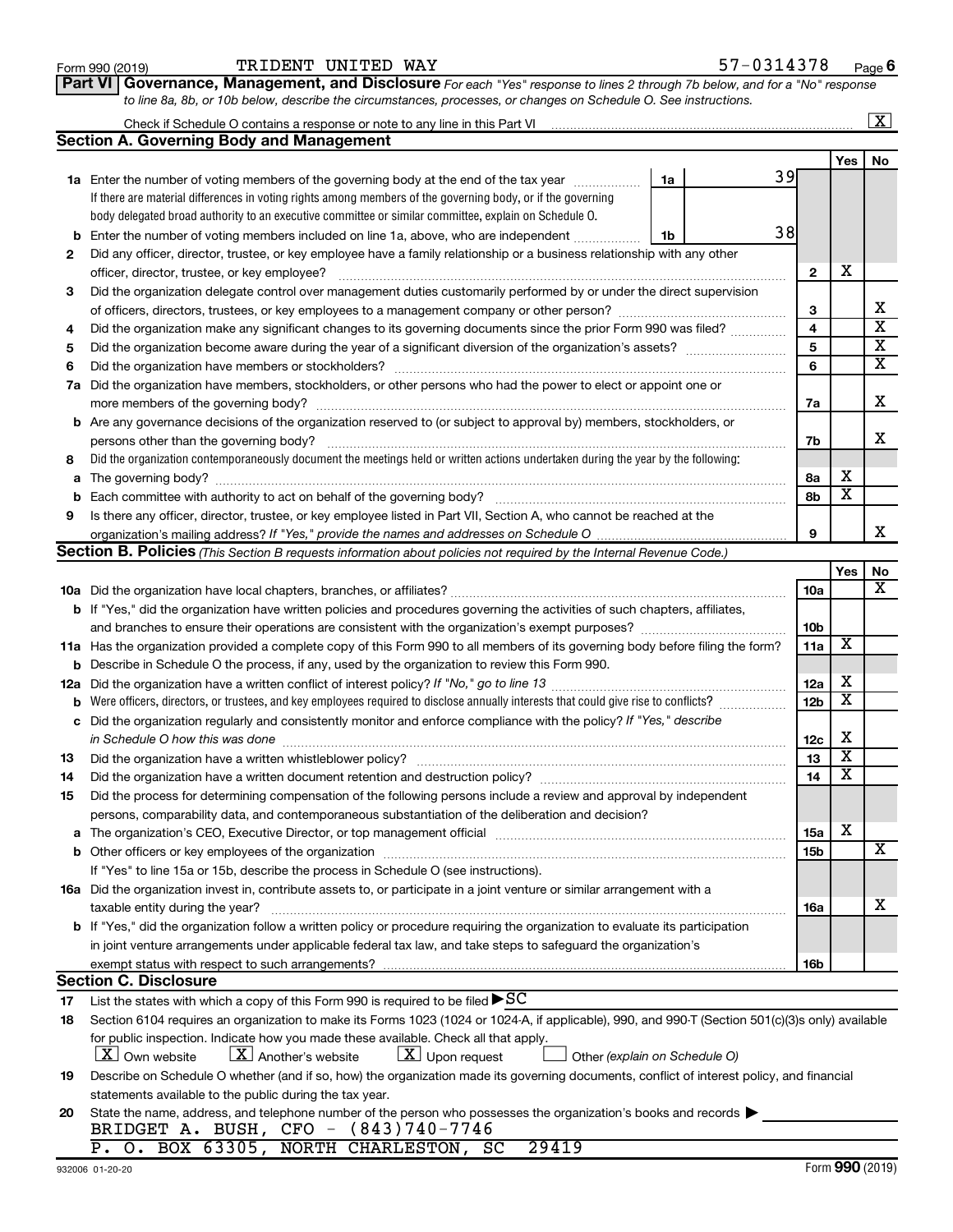$\Box$ 

| Part VII Compensation of Officers, Directors, Trustees, Key Employees, Highest Compensated |  |
|--------------------------------------------------------------------------------------------|--|
| <b>Employees, and Independent Contractors</b>                                              |  |

Check if Schedule O contains a response or note to any line in this Part VII

**Section A. Officers, Directors, Trustees, Key Employees, and Highest Compensated Employees**

**1a**  Complete this table for all persons required to be listed. Report compensation for the calendar year ending with or within the organization's tax year.  $\bullet$  List all of the organization's current officers, directors, trustees (whether individuals or organizations), regardless of amount of compensation.

Enter -0- in columns (D), (E), and (F) if no compensation was paid.

**•** List all of the organization's current key employees, if any. See instructions for definition of "key employee."

• List the organization's five *current* highest compensated employees (other than an officer, director, trustee, or key employee) who received reportable compensation (Box 5 of Form W-2 and/or Box 7 of Form 1099-MISC) of more than \$100,000 from the organization and any related organizations.

 $\bullet$  List all of the organization's former officers, key employees, and highest compensated employees who received more than \$100,000 of reportable compensation from the organization and any related organizations.

**•** List all of the organization's former directors or trustees that received, in the capacity as a former director or trustee of the organization, more than \$10,000 of reportable compensation from the organization and any related organizations.

See instructions for the order in which to list the persons above.

Check this box if neither the organization nor any related organization compensated any current officer, director, or trustee.  $\Box$ 

| (A)                                 | (B)               | (C)                                     |                                                                  | (D)         | (E)          | (F)                             |           |                 |                               |                       |
|-------------------------------------|-------------------|-----------------------------------------|------------------------------------------------------------------|-------------|--------------|---------------------------------|-----------|-----------------|-------------------------------|-----------------------|
| Name and title                      | Average           | Position<br>(do not check more than one |                                                                  | Reportable  | Reportable   | Estimated                       |           |                 |                               |                       |
|                                     | hours per         |                                         | box, unless person is both an<br>officer and a director/trustee) |             | compensation | compensation                    | amount of |                 |                               |                       |
|                                     | week<br>(list any |                                         |                                                                  |             |              |                                 |           | from<br>the     | from related<br>organizations | other<br>compensation |
|                                     | hours for         |                                         |                                                                  |             |              |                                 |           | organization    | (W-2/1099-MISC)               | from the              |
|                                     | related           |                                         |                                                                  |             |              |                                 |           | (W-2/1099-MISC) |                               | organization          |
|                                     | organizations     |                                         |                                                                  |             |              |                                 |           |                 |                               | and related           |
|                                     | below             | Individual trustee or director          | Institutional trustee                                            |             | Key employee | Highest compensated<br>employee | Former    |                 |                               | organizations         |
|                                     | line)             |                                         |                                                                  | Officer     |              |                                 |           |                 |                               |                       |
| CHLOE KNIGHT TONNEY<br>(1)          | 50.00             |                                         |                                                                  |             |              |                                 |           |                 |                               |                       |
| PRESIDENT AND CEO AS OF 03/2019     |                   | X                                       |                                                                  | $\mathbf X$ |              |                                 |           | 161,688.        | $\mathbf 0$ .                 | 16,646.               |
| FLEETWOOD HASSELL<br>(2)            | 5.00              |                                         |                                                                  |             |              |                                 |           |                 |                               |                       |
| <b>BOARD CHAIR</b>                  |                   | X                                       |                                                                  | X           |              |                                 |           | $\mathbf 0$ .   | $\mathbf 0$ .                 | 0.                    |
| STEPHEN POLSTON<br>(3)              | 5.00              |                                         |                                                                  |             |              |                                 |           |                 |                               |                       |
| INCOMING BOARD CHAIR                |                   | $\mathbf X$                             |                                                                  | $\mathbf X$ |              |                                 |           | $\mathbf 0$     | $\mathbf 0$ .                 | $\mathbf 0$ .         |
| ROBERT FEI<br>(4)                   | 5.00              |                                         |                                                                  |             |              |                                 |           |                 |                               |                       |
| PAST CHAIR/STRATEGIC PLANNING CHAIR |                   | $\mathbf X$                             |                                                                  | $\rm X$     |              |                                 |           | $\mathbf 0$ .   | $\mathbf 0$ .                 | $\mathbf 0$ .         |
| WENDY KOPP<br>(5)                   | 5.00              |                                         |                                                                  |             |              |                                 |           |                 |                               |                       |
| ADVANCEMENT COMMITTEE CHAIR         |                   | X                                       |                                                                  |             |              |                                 |           | $\mathbf 0$ .   | $\mathbf 0$ .                 | $\boldsymbol{0}$ .    |
| TIMOTHY GROW<br>(6)                 | 5.00              |                                         |                                                                  |             |              |                                 |           |                 |                               |                       |
| AUDIT COMMITTEE CHAIR               |                   | X                                       |                                                                  |             |              |                                 |           | 0               | $\mathbf 0$ .                 | $\boldsymbol{0}$ .    |
| TOM J. LEONARD<br>(7)               | 5.00              |                                         |                                                                  |             |              |                                 |           |                 |                               |                       |
| CAMPAIGN COMMITTEE CHAIR            |                   | X                                       |                                                                  |             |              |                                 |           | $\mathbf 0$     | $\mathbf 0$ .                 | $\boldsymbol{0}$ .    |
| <b>BRADLEY DAVIS</b><br>(8)         | 5.00              |                                         |                                                                  |             |              |                                 |           |                 |                               |                       |
| COMMUNITY IMPACT CHAIR              |                   | $\mathbf X$                             |                                                                  |             |              |                                 |           | $\mathbf 0$     | $\mathbf 0$ .                 | $\mathbf 0$ .         |
| (9) MARK E. LEWIS                   | 5.00              |                                         |                                                                  |             |              |                                 |           |                 |                               |                       |
| FINANCE COMMITTEE CHAIR             |                   | X                                       |                                                                  |             |              |                                 |           | $\mathbf 0$     | $\mathbf 0$ .                 | $\boldsymbol{0}$ .    |
| (10) WENDY BREWER                   | 5.00              |                                         |                                                                  |             |              |                                 |           |                 |                               |                       |
| INVESTMENT COMMITTEE CHAIR          |                   | X                                       |                                                                  |             |              |                                 |           | $\mathbf 0$     | $\mathbf 0$ .                 | $\mathbf 0$ .         |
| (11) ELIZABETH ROGERS               | 5.00              |                                         |                                                                  |             |              |                                 |           |                 |                               |                       |
| MKTG & COMMUNIC. CHAIR              |                   | X                                       |                                                                  |             |              |                                 |           | $\mathbf 0$     | $\mathbf 0$ .                 | $\mathbf 0$ .         |
| (12) PATRICK CAWLEY, M.D.           | 2.00              |                                         |                                                                  |             |              |                                 |           |                 |                               |                       |
| <b>DIRECTOR</b>                     |                   | $\mathbf X$                             |                                                                  |             |              |                                 |           | $\mathbf 0$     | $\mathbf 0$ .                 | $\mathbf 0$ .         |
| (13) SARA DEWOLF                    | 2.00              |                                         |                                                                  |             |              |                                 |           |                 |                               |                       |
| <b>DIRECTOR</b>                     |                   | X                                       |                                                                  |             |              |                                 |           | $\mathbf 0$     | $\mathbf 0$ .                 | $\boldsymbol{0}$ .    |
| (14) JESSE DOVE                     | 2.00              |                                         |                                                                  |             |              |                                 |           |                 |                               |                       |
| <b>DIRECTOR</b>                     |                   | $\mathbf x$                             |                                                                  |             |              |                                 |           | $\mathbf 0$     | $\mathbf 0$ .                 | 0.                    |
| (15) REBECCA ENGELMAN               | 2.00              |                                         |                                                                  |             |              |                                 |           |                 |                               |                       |
| <b>DIRECTOR</b>                     |                   | $\mathbf X$                             |                                                                  |             |              |                                 |           | $\mathbf 0$     | $\mathbf 0$ .                 | 0.                    |
| (16) CHARLES GAINER                 | 2.00              |                                         |                                                                  |             |              |                                 |           |                 |                               |                       |
| <b>DIRECTOR</b>                     |                   | X                                       |                                                                  |             |              |                                 |           | $\mathbf 0$     | $\mathbf 0$ .                 | $\mathbf 0$ .         |
| (17) TODD GALLATI                   | 2.00              |                                         |                                                                  |             |              |                                 |           |                 |                               |                       |
| <b>DIRECTOR</b>                     |                   | $\rm X$                                 |                                                                  |             |              |                                 |           | $\mathbf 0$ .   | $\mathbf 0$ .                 | 0.                    |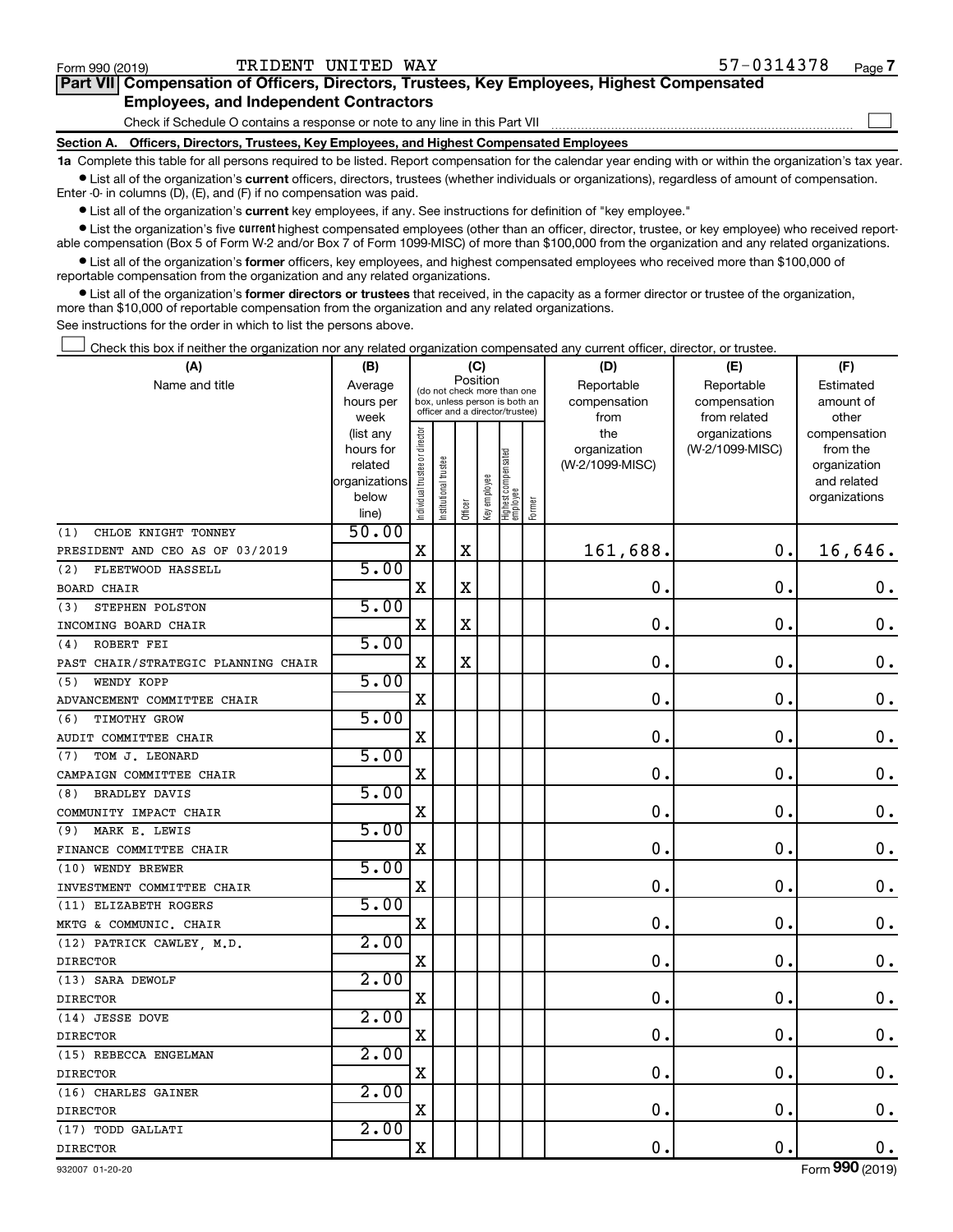| Form 990 (2019 |  |  |
|----------------|--|--|
|                |  |  |

| Part VII Section A. Officers, Directors, Trustees, Key Employees, and Highest Compensated Employees (continued)                                                                             |                           |                                |                       |                                         |              |                                  |        |                         |                 |                  |     |               |                     |
|---------------------------------------------------------------------------------------------------------------------------------------------------------------------------------------------|---------------------------|--------------------------------|-----------------------|-----------------------------------------|--------------|----------------------------------|--------|-------------------------|-----------------|------------------|-----|---------------|---------------------|
| (A)                                                                                                                                                                                         | (B)                       |                                |                       |                                         | (C)          |                                  |        | (D)                     | (E)             |                  |     | (F)           |                     |
|                                                                                                                                                                                             | Average<br>Name and title |                                |                       | Position<br>(do not check more than one |              |                                  |        | Reportable              | Reportable      |                  |     | Estimated     |                     |
|                                                                                                                                                                                             | hours per                 |                                |                       |                                         |              | box, unless person is both an    |        | compensation            | compensation    |                  |     | amount of     |                     |
|                                                                                                                                                                                             | week                      |                                |                       |                                         |              | officer and a director/trustee)  |        | from                    | from related    |                  |     | other         |                     |
|                                                                                                                                                                                             | (list any                 |                                |                       |                                         |              |                                  |        | the                     | organizations   |                  |     | compensation  |                     |
|                                                                                                                                                                                             | hours for                 |                                |                       |                                         |              |                                  |        | organization            | (W-2/1099-MISC) |                  |     | from the      |                     |
|                                                                                                                                                                                             | related                   |                                |                       |                                         |              |                                  |        | (W-2/1099-MISC)         |                 |                  |     | organization  |                     |
|                                                                                                                                                                                             | organizations             |                                |                       |                                         |              |                                  |        |                         |                 |                  |     | and related   |                     |
|                                                                                                                                                                                             | below<br>line)            | Individual trustee or director | Institutional trustee | Officer                                 | Key employee | Highest compensated<br> employee | Former |                         |                 |                  |     | organizations |                     |
|                                                                                                                                                                                             |                           |                                |                       |                                         |              |                                  |        |                         |                 |                  |     |               |                     |
| (18) SONIA HANSON                                                                                                                                                                           | 2.00                      |                                |                       |                                         |              |                                  |        | $\mathbf 0$ .           |                 | $\mathbf 0$ .    |     |               |                     |
| <b>DIRECTOR</b>                                                                                                                                                                             | 2.00                      | $\mathbf X$                    |                       |                                         |              |                                  |        |                         |                 |                  |     |               | $\mathbf 0$ .       |
| (19) EDDIE INGRAM                                                                                                                                                                           |                           | X                              |                       |                                         |              |                                  |        | $\mathbf 0$ .           |                 | $\mathbf 0$ .    |     |               | $\mathbf 0$ .       |
| <b>DIRECTOR</b><br>(20) FRANCIS G. JOHNSON                                                                                                                                                  | 2.00                      |                                |                       |                                         |              |                                  |        |                         |                 |                  |     |               |                     |
| <b>DIRECTOR</b>                                                                                                                                                                             |                           | X                              |                       |                                         |              |                                  |        | 0.                      |                 | $\mathbf 0$ .    |     |               | 0.                  |
| (21) JULIE KORNAHRENS                                                                                                                                                                       | 2.00                      |                                |                       |                                         |              |                                  |        |                         |                 |                  |     |               |                     |
| <b>DIRECTOR</b>                                                                                                                                                                             |                           | X                              |                       |                                         |              |                                  |        | 0.                      |                 | 0.               |     |               | $\mathbf 0$ .       |
| (22) ADOLPH LANZA                                                                                                                                                                           | 2.00                      |                                |                       |                                         |              |                                  |        |                         |                 |                  |     |               |                     |
| <b>DIRECTOR</b>                                                                                                                                                                             |                           | X                              |                       |                                         |              |                                  |        | $\mathbf 0$ .           |                 | $\mathbf 0$ .    |     |               | $\mathbf 0$ .       |
| (23) KENNETH LOTT III                                                                                                                                                                       | 2.00                      |                                |                       |                                         |              |                                  |        |                         |                 |                  |     |               |                     |
| <b>DIRECTOR</b>                                                                                                                                                                             |                           | X                              |                       |                                         |              |                                  |        | $\mathbf 0$ .           |                 | $\mathbf 0$ .    |     |               | $\mathbf 0$ .       |
| (24) VANESSA TURNER MAYBANK                                                                                                                                                                 | 2.00                      |                                |                       |                                         |              |                                  |        |                         |                 |                  |     |               |                     |
| <b>DIRECTOR</b>                                                                                                                                                                             |                           | X                              |                       |                                         |              |                                  |        | 0.                      |                 | 0.               |     |               | $\mathbf 0$ .       |
| (25) JANINE MCMANUS                                                                                                                                                                         | 2.00                      |                                |                       |                                         |              |                                  |        |                         |                 |                  |     |               |                     |
| <b>DIRECTOR</b>                                                                                                                                                                             |                           | X                              |                       |                                         |              |                                  |        | $\mathbf 0$ .           |                 | $\mathbf 0$ .    |     |               | $\mathbf 0$ .       |
| (26) BARBARA MELVIN                                                                                                                                                                         | 2.00                      |                                |                       |                                         |              |                                  |        |                         |                 |                  |     |               |                     |
| <b>DIRECTOR</b>                                                                                                                                                                             |                           | $\mathbf x$                    |                       |                                         |              |                                  |        | 0.                      |                 | 0.               |     |               | 0.                  |
| 1b Subtotal                                                                                                                                                                                 |                           |                                |                       |                                         |              |                                  |        | 161,688.                |                 | $\overline{0}$ . |     |               | 16,646.             |
|                                                                                                                                                                                             |                           |                                |                       |                                         |              |                                  |        | 177, 116.               |                 | σ.               |     |               | 46, 157.            |
|                                                                                                                                                                                             |                           |                                |                       |                                         |              |                                  |        | 338,804.                |                 | σ.               |     |               | 62,803.             |
| Total number of individuals (including but not limited to those listed above) who received more than \$100,000 of reportable<br>$\mathbf{2}$                                                |                           |                                |                       |                                         |              |                                  |        |                         |                 |                  |     |               |                     |
| compensation from the organization $\blacktriangleright$                                                                                                                                    |                           |                                |                       |                                         |              |                                  |        |                         |                 |                  |     | Yes           | 2<br>$\overline{N}$ |
|                                                                                                                                                                                             |                           |                                |                       |                                         |              |                                  |        |                         |                 |                  |     |               |                     |
| Did the organization list any former officer, director, trustee, key employee, or highest compensated employee on<br>3                                                                      |                           |                                |                       |                                         |              |                                  |        |                         |                 |                  |     | X             |                     |
| line 1a? If "Yes," complete Schedule J for such individual<br>For any individual listed on line 1a, is the sum of reportable compensation and other compensation from the organization<br>4 |                           |                                |                       |                                         |              |                                  |        |                         |                 |                  | 3   |               |                     |
|                                                                                                                                                                                             |                           |                                |                       |                                         |              |                                  |        |                         |                 |                  | 4   | X             |                     |
| Did any person listed on line 1a receive or accrue compensation from any unrelated organization or individual for services<br>5                                                             |                           |                                |                       |                                         |              |                                  |        |                         |                 |                  |     |               |                     |
| rendered to the organization? If "Yes," complete Schedule J for such person                                                                                                                 |                           |                                |                       |                                         |              |                                  |        |                         |                 |                  | 5   |               | X                   |
| <b>Section B. Independent Contractors</b>                                                                                                                                                   |                           |                                |                       |                                         |              |                                  |        |                         |                 |                  |     |               |                     |
| Complete this table for your five highest compensated independent contractors that received more than \$100,000 of compensation from<br>1                                                   |                           |                                |                       |                                         |              |                                  |        |                         |                 |                  |     |               |                     |
| the organization. Report compensation for the calendar year ending with or within the organization's tax year.                                                                              |                           |                                |                       |                                         |              |                                  |        |                         |                 |                  |     |               |                     |
| (A)                                                                                                                                                                                         |                           |                                |                       |                                         |              |                                  |        | (B)                     |                 |                  | (C) |               |                     |
| Name and business address                                                                                                                                                                   |                           |                                |                       |                                         |              |                                  |        | Description of services |                 |                  |     | Compensation  |                     |
| UNITED WAY ASSOCIATION OF SC, 400 ARBOR                                                                                                                                                     |                           |                                |                       |                                         |              |                                  |        | 211 SYSTEM CONTRACT     |                 |                  |     |               |                     |
| LAKE DR, STE 500B, COLUMBIA, SC 29223                                                                                                                                                       |                           |                                |                       |                                         |              |                                  |        | & MEMBER SERVICES       |                 |                  |     |               | 216, 246.           |
| BAKER ROOFING COMPANY                                                                                                                                                                       |                           |                                |                       |                                         |              |                                  |        | <b>NEW ROOF</b>         |                 |                  |     |               |                     |
| PO BOX 26057, RALEIGH, NC 27611                                                                                                                                                             |                           |                                |                       |                                         |              |                                  |        | <b>INSTALLATION</b>     |                 |                  |     |               | 158,871.            |
| ESYSTEMS SOLUTIONS, LLC<br>PO BOX 207, CHARLESTON, SC 29402                                                                                                                                 |                           |                                |                       |                                         |              |                                  |        | CONTRACTED IT           |                 |                  |     |               |                     |
|                                                                                                                                                                                             |                           |                                |                       |                                         |              |                                  |        | SERVICES                |                 |                  |     |               | 142,680.            |
|                                                                                                                                                                                             |                           |                                |                       |                                         |              |                                  |        |                         |                 |                  |     |               |                     |
|                                                                                                                                                                                             |                           |                                |                       |                                         |              |                                  |        |                         |                 |                  |     |               |                     |

**2** Total number of independent contractors (including but not limited to those listed above) who received more than \$100,000 of compensation from the organization | 3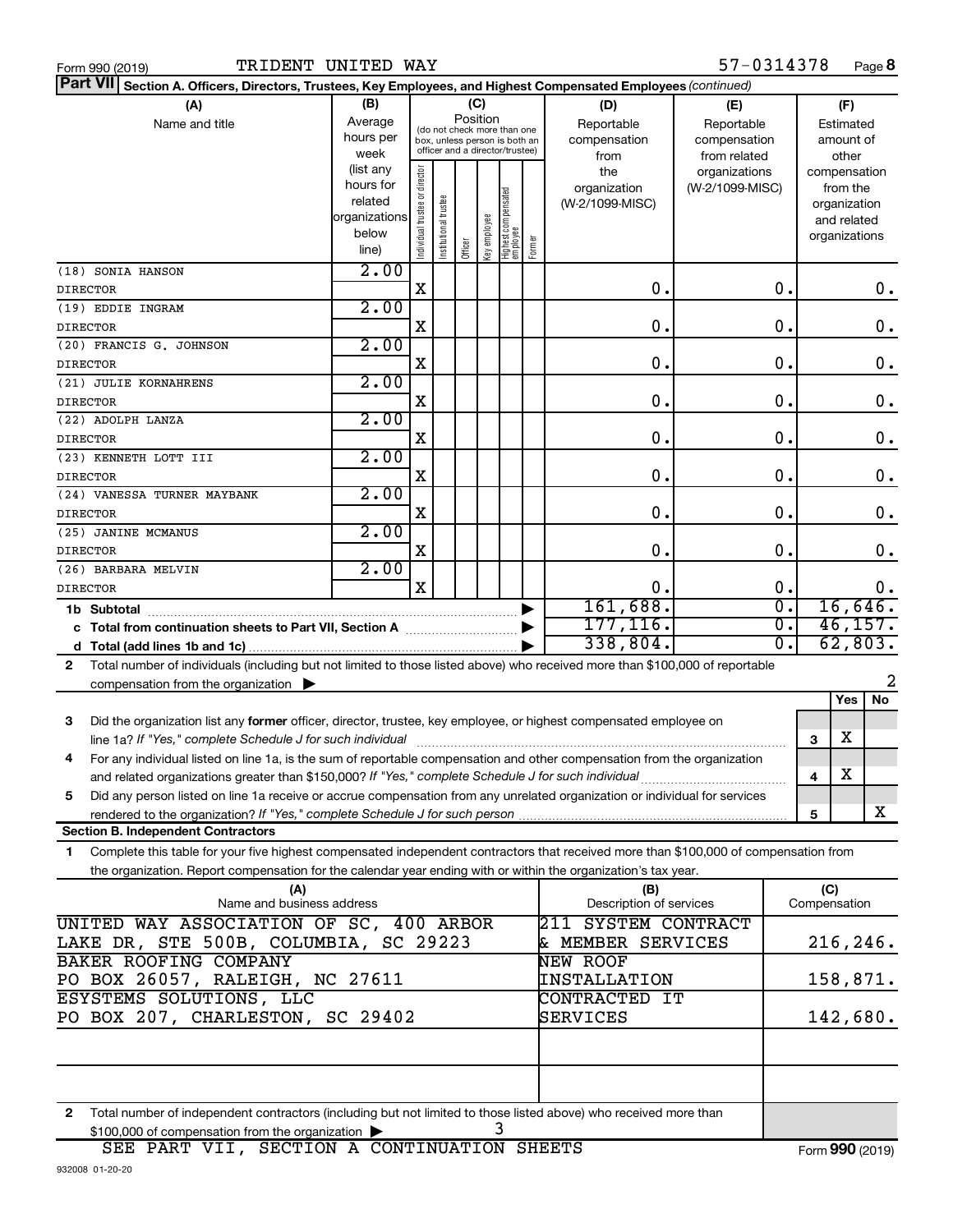| Form 990                                                                                                           | 57-0314378<br>TRIDENT UNITED WAY |                                |                       |         |                        |                              |        |                 |                               |                       |
|--------------------------------------------------------------------------------------------------------------------|----------------------------------|--------------------------------|-----------------------|---------|------------------------|------------------------------|--------|-----------------|-------------------------------|-----------------------|
| Part VII Section A.<br>Officers, Directors, Trustees, Key Employees, and Highest Compensated Employees (continued) |                                  |                                |                       |         |                        |                              |        |                 |                               |                       |
| (A)                                                                                                                | (B)                              |                                |                       |         | (C)                    |                              |        | (D)             | (E)                           | (F)                   |
| Name and title                                                                                                     | Average                          |                                |                       |         | Position               |                              |        | Reportable      | Reportable                    | Estimated             |
|                                                                                                                    | hours                            |                                |                       |         | (check all that apply) |                              |        | compensation    | compensation                  | amount of             |
|                                                                                                                    | per<br>week                      |                                |                       |         |                        |                              |        | from<br>the     | from related<br>organizations | other<br>compensation |
|                                                                                                                    | (list any                        |                                |                       |         |                        |                              |        | organization    | (W-2/1099-MISC)               | from the              |
|                                                                                                                    | hours for                        |                                |                       |         |                        |                              |        | (W-2/1099-MISC) |                               | organization          |
|                                                                                                                    | related                          |                                |                       |         |                        |                              |        |                 |                               | and related           |
|                                                                                                                    | organizations                    |                                |                       |         |                        |                              |        |                 |                               | organizations         |
|                                                                                                                    | below<br>line)                   | Individual trustee or director | Institutional trustee | Officer | Key employee           | Highest compensated employee | Former |                 |                               |                       |
| (27) MARCELA RABENS                                                                                                | 2.00                             |                                |                       |         |                        |                              |        |                 |                               |                       |
| <b>DIRECTOR</b>                                                                                                    |                                  | X                              |                       |         |                        |                              |        | $\mathbf 0$ .   | 0.                            | $\mathbf 0$ .         |
| (28) MICHAEL SAMUEL                                                                                                | 2.00                             |                                |                       |         |                        |                              |        |                 |                               |                       |
| <b>DIRECTOR</b>                                                                                                    |                                  | X                              |                       |         |                        |                              |        | $\mathbf 0$ .   | 0.                            | $\mathbf 0$ .         |
| (29) TIMOTHY SEASE                                                                                                 | 2.00                             |                                |                       |         |                        |                              |        |                 |                               |                       |
| <b>DIRECTOR</b>                                                                                                    |                                  | X                              |                       |         |                        |                              |        | $\mathbf 0$ .   | 0.                            | $\mathbf 0$ .         |
| (30) ARNOLD SINGLETON                                                                                              | 2.00                             |                                |                       |         |                        |                              |        |                 |                               |                       |
| <b>DIRECTOR</b>                                                                                                    |                                  | X                              |                       |         |                        |                              |        | $\mathbf 0$ .   | 0.                            | $\mathbf 0$ .         |
| (31) REEVES SKEEN                                                                                                  | 2.00                             |                                |                       |         |                        |                              |        |                 |                               |                       |
| <b>DIRECTOR</b>                                                                                                    |                                  | X                              |                       |         |                        |                              |        | $\mathbf 0$ .   | 0.                            | $\mathbf 0$ .         |
| (32) KENNETH SMITH                                                                                                 | 2.00                             |                                |                       |         |                        |                              |        |                 |                               |                       |
| <b>DIRECTOR</b>                                                                                                    |                                  | X                              |                       |         |                        |                              |        | $\mathbf 0$ .   | 0.                            | $\mathbf 0$ .         |
| (33) MELANIE STITH                                                                                                 | 2.00                             |                                |                       |         |                        |                              |        |                 |                               |                       |
| <b>DIRECTOR</b>                                                                                                    |                                  | X                              |                       |         |                        |                              |        | $\mathbf 0$ .   | 0.                            | $\mathbf 0$ .         |
| (34) STEVE SWANSON                                                                                                 | 2.00                             |                                |                       |         |                        |                              |        |                 |                               |                       |
| <b>DIRECTOR</b>                                                                                                    |                                  | X                              |                       |         |                        |                              |        | $\mathbf 0$ .   | 0.                            | $\mathbf 0$ .         |
| (35) PETER TECKLENBURG                                                                                             | 2.00                             |                                |                       |         |                        |                              |        |                 |                               |                       |
| <b>DIRECTOR</b>                                                                                                    |                                  | X                              |                       |         |                        |                              |        | $\mathbf 0$ .   | 0.                            | $\mathbf 0$ .         |
| (36) WILLIAM TURNER III                                                                                            | 2.00                             |                                |                       |         |                        |                              |        |                 |                               |                       |
| <b>DIRECTOR</b>                                                                                                    | 2.00                             | X                              |                       |         |                        |                              |        | $\mathbf 0$ .   | 0.                            | $\mathbf 0$ .         |
| (37) TERESA VAUGHN                                                                                                 |                                  | X                              |                       |         |                        |                              |        | $\mathbf 0$ .   | 0.                            | $\mathbf 0$ .         |
| <b>DIRECTOR</b><br>(38) FRAN WELCH                                                                                 | 2.00                             |                                |                       |         |                        |                              |        |                 |                               |                       |
| <b>DIRECTOR</b>                                                                                                    |                                  | X                              |                       |         |                        |                              |        | $\mathbf 0$ .   | 0.                            | $\mathbf 0$ .         |
| (39) HARRY WHITE                                                                                                   | 2.00                             |                                |                       |         |                        |                              |        |                 |                               |                       |
| DIRECTOR                                                                                                           |                                  | X                              |                       |         |                        |                              |        | $\mathbf 0$ .   | $\mathbf 0$ .                 | $\mathbf 0$ .         |
| (40) BRIDGET BUSH                                                                                                  | 50.00                            |                                |                       |         |                        |                              |        |                 |                               |                       |
| CHIEF FINANCIAL OFFICER                                                                                            |                                  |                                |                       | X       |                        |                              |        | 108,895.        | $\mathbf 0$ .                 | 17,879.               |
| (41) CHRISTOPHER KERRIGAN                                                                                          | 0.00                             |                                |                       |         |                        |                              |        |                 |                               |                       |
| PRESIDENT & CEO UNTIL 04/2019                                                                                      |                                  |                                |                       |         |                        |                              | X      | 68,221.         | $\mathbf 0$ .                 | 28, 278.              |
|                                                                                                                    |                                  |                                |                       |         |                        |                              |        |                 |                               |                       |
|                                                                                                                    |                                  |                                |                       |         |                        |                              |        |                 |                               |                       |
|                                                                                                                    |                                  |                                |                       |         |                        |                              |        |                 |                               |                       |
|                                                                                                                    |                                  |                                |                       |         |                        |                              |        |                 |                               |                       |
|                                                                                                                    |                                  |                                |                       |         |                        |                              |        |                 |                               |                       |
|                                                                                                                    |                                  |                                |                       |         |                        |                              |        |                 |                               |                       |
|                                                                                                                    |                                  |                                |                       |         |                        |                              |        |                 |                               |                       |
|                                                                                                                    |                                  |                                |                       |         |                        |                              |        |                 |                               |                       |
|                                                                                                                    |                                  |                                |                       |         |                        |                              |        | 177, 116.       |                               | 46,157.               |
|                                                                                                                    |                                  |                                |                       |         |                        |                              |        |                 |                               |                       |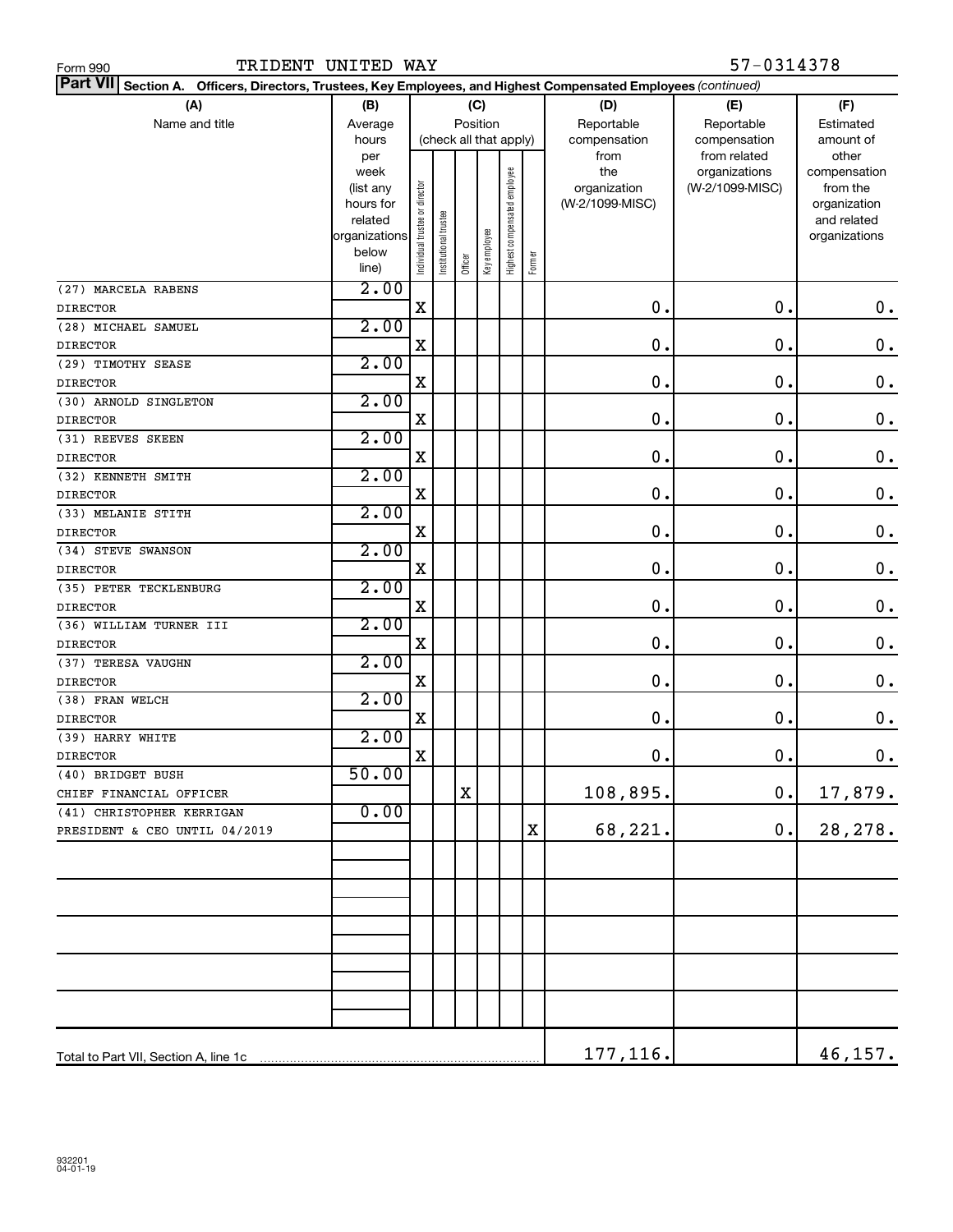|                                                           |      |    |                                                                                                                |                      |                      | (A)           | (B)               | (C)              | (D)                |
|-----------------------------------------------------------|------|----|----------------------------------------------------------------------------------------------------------------|----------------------|----------------------|---------------|-------------------|------------------|--------------------|
|                                                           |      |    |                                                                                                                |                      |                      | Total revenue | Related or exempt | Unrelated        | Revenue excluded   |
|                                                           |      |    |                                                                                                                |                      |                      |               | function revenue  | business revenue | from tax under     |
|                                                           |      |    |                                                                                                                |                      |                      |               |                   |                  | sections 512 - 514 |
|                                                           |      |    | 1 a Federated campaigns                                                                                        | 1a                   |                      |               |                   |                  |                    |
| Contributions, Gifts, Grants<br>and Other Similar Amounts |      |    | <b>b</b> Membership dues                                                                                       | 1 <sub>b</sub>       |                      |               |                   |                  |                    |
|                                                           |      |    | c Fundraising events                                                                                           | 1 <sub>c</sub>       |                      |               |                   |                  |                    |
|                                                           |      |    | d Related organizations                                                                                        | 1 <sub>d</sub>       |                      |               |                   |                  |                    |
|                                                           |      |    | e Government grants (contributions)                                                                            | 1e                   | 291, 209.            |               |                   |                  |                    |
|                                                           |      |    | f All other contributions, gifts, grants, and                                                                  |                      |                      |               |                   |                  |                    |
|                                                           |      |    |                                                                                                                |                      | 6,806,165.           |               |                   |                  |                    |
|                                                           |      |    | similar amounts not included above                                                                             | 1f                   |                      |               |                   |                  |                    |
|                                                           |      |    | <b>g</b> Noncash contributions included in lines 1a-1f                                                         | 1g \$                | 232,030.             |               |                   |                  |                    |
|                                                           |      |    |                                                                                                                |                      | .                    | 7,097,374.    |                   |                  |                    |
|                                                           |      |    |                                                                                                                |                      | <b>Business Code</b> |               |                   |                  |                    |
|                                                           |      | 2a | AMERICORP PROGRAM SERV                                                                                         |                      | 519100               | 34,006.       | 34,006.           |                  |                    |
|                                                           |      | b  | DONOR DESIGNATION FEES                                                                                         |                      | 900099               | 29,056.       | 29,056.           |                  |                    |
|                                                           |      | c  |                                                                                                                |                      |                      |               |                   |                  |                    |
|                                                           |      | d  |                                                                                                                |                      |                      |               |                   |                  |                    |
|                                                           |      |    |                                                                                                                |                      |                      |               |                   |                  |                    |
| Program Service<br>Revenue                                |      |    |                                                                                                                |                      |                      |               |                   |                  |                    |
|                                                           |      | f  | All other program service revenue <i>mimimini</i>                                                              |                      |                      |               |                   |                  |                    |
|                                                           |      |    |                                                                                                                |                      |                      | 63,062.       |                   |                  |                    |
|                                                           | 3    |    | Investment income (including dividends, interest, and                                                          |                      |                      |               |                   |                  |                    |
|                                                           |      |    |                                                                                                                |                      |                      | 280,926.      |                   |                  | 280,926.           |
|                                                           | 4    |    | Income from investment of tax-exempt bond proceeds                                                             |                      |                      |               |                   |                  |                    |
|                                                           | 5    |    |                                                                                                                |                      |                      |               |                   |                  |                    |
|                                                           |      |    |                                                                                                                | (i) Real             | (ii) Personal        |               |                   |                  |                    |
|                                                           |      | 6а | Gross rents                                                                                                    | $6a$ $245$ , $632$ . |                      |               |                   |                  |                    |
|                                                           |      | b  | Less: rental expenses                                                                                          | $6b$ 264, 731.       |                      |               |                   |                  |                    |
|                                                           |      |    | Rental income or (loss)                                                                                        | $6c - 19,099.$       |                      |               |                   |                  |                    |
|                                                           |      | с  |                                                                                                                |                      |                      | $-19,099.$    |                   |                  | $-19,099.$         |
|                                                           |      |    | d Net rental income or (loss)                                                                                  | (i) Securities       |                      |               |                   |                  |                    |
|                                                           |      |    | <b>7 a</b> Gross amount from sales of                                                                          |                      | (ii) Other           |               |                   |                  |                    |
|                                                           |      |    | assets other than inventory                                                                                    | $7a$ 630, 196.       |                      |               |                   |                  |                    |
|                                                           |      |    | <b>b</b> Less: cost or other basis                                                                             |                      |                      |               |                   |                  |                    |
|                                                           |      |    | and sales expenses                                                                                             | 0.<br>7b             |                      |               |                   |                  |                    |
|                                                           |      |    | c Gain or (loss)                                                                                               | $7c$ 630, 196.       |                      |               |                   |                  |                    |
| her Revenue                                               |      |    |                                                                                                                |                      |                      | 630, 196.     |                   |                  | 630, 196.          |
|                                                           |      |    | 8 a Gross income from fundraising events (not                                                                  |                      |                      |               |                   |                  |                    |
| Ò                                                         |      |    | including \$                                                                                                   | οf                   |                      |               |                   |                  |                    |
|                                                           |      |    | contributions reported on line 1c). See                                                                        |                      |                      |               |                   |                  |                    |
|                                                           |      |    | Part IV, line 18                                                                                               | 8a                   |                      |               |                   |                  |                    |
|                                                           |      |    |                                                                                                                | 8b                   |                      |               |                   |                  |                    |
|                                                           |      |    |                                                                                                                |                      |                      |               |                   |                  |                    |
|                                                           |      | с  | Net income or (loss) from fundraising events                                                                   |                      | .                    |               |                   |                  |                    |
|                                                           |      |    | 9 a Gross income from gaming activities. See                                                                   |                      |                      |               |                   |                  |                    |
|                                                           |      |    |                                                                                                                | 9a                   |                      |               |                   |                  |                    |
|                                                           |      | b  |                                                                                                                | 9b                   |                      |               |                   |                  |                    |
|                                                           |      |    | Net income or (loss) from gaming activities                                                                    |                      |                      |               |                   |                  |                    |
|                                                           |      |    | 10 a Gross sales of inventory, less returns                                                                    |                      |                      |               |                   |                  |                    |
|                                                           |      |    |                                                                                                                | 10a                  |                      |               |                   |                  |                    |
|                                                           |      |    | <b>b</b> Less: cost of goods sold                                                                              | l10bl                |                      |               |                   |                  |                    |
|                                                           |      |    | c Net income or (loss) from sales of inventory                                                                 |                      |                      |               |                   |                  |                    |
|                                                           |      |    |                                                                                                                |                      | <b>Business Code</b> |               |                   |                  |                    |
|                                                           |      |    | VOLUNTEER EVENT INCOME                                                                                         |                      | 900099               | 17, 195.      | 17, 195.          |                  |                    |
|                                                           | 11 a |    |                                                                                                                |                      |                      |               |                   |                  |                    |
|                                                           |      | b  |                                                                                                                |                      |                      |               |                   |                  |                    |
| Miscellaneous<br>Revenue                                  |      | с  |                                                                                                                |                      |                      |               |                   |                  |                    |
|                                                           |      | d  | All other revenue example to the state of the state of the state of the state of the state of the state of the |                      |                      |               |                   |                  |                    |
|                                                           |      |    |                                                                                                                |                      |                      | 17, 195.      |                   |                  |                    |
|                                                           | 12   |    |                                                                                                                |                      |                      | 8,069,654.    | 80, 257.          | $\overline{0}$ . | 892,023.           |

Form 990 (2019) Page TRIDENT UNITED WAY 57-0314378

**Part VIII Statement of Revenue**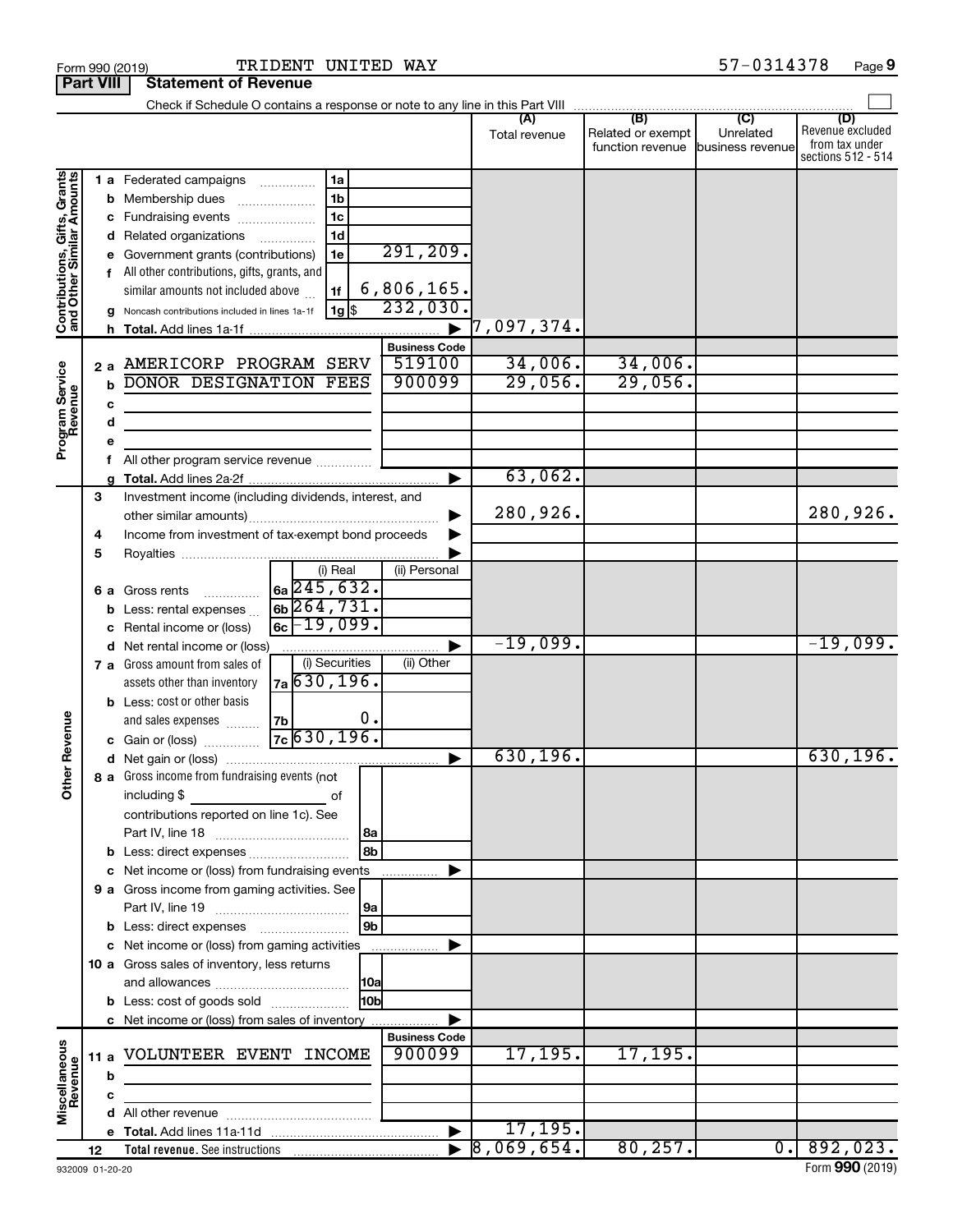Form 990 (2019) **PRIDENT UNITED WAY** Form 990 (2019) **Page**  $57-0314378$  Page

**Part IX Statement of Functional Expenses**

*Section 501(c)(3) and 501(c)(4) organizations must complete all columns. All other organizations must complete column (A).*

|              | Check if Schedule O contains a response or note to any line in this Part IX                              |                       |                                    |                                           |                                |
|--------------|----------------------------------------------------------------------------------------------------------|-----------------------|------------------------------------|-------------------------------------------|--------------------------------|
|              | Do not include amounts reported on lines 6b,<br>7b, 8b, 9b, and 10b of Part VIII.                        | (A)<br>Total expenses | (B)<br>Program service<br>expenses | (C)<br>Management and<br>general expenses | (D)<br>Fundraising<br>expenses |
| 1.           | Grants and other assistance to domestic organizations                                                    |                       |                                    |                                           |                                |
|              | and domestic governments. See Part IV, line 21                                                           | 3,287,671.            | 3,287,671.                         |                                           |                                |
| $\mathbf{2}$ | Grants and other assistance to domestic                                                                  |                       |                                    |                                           |                                |
|              | individuals. See Part IV, line 22                                                                        |                       |                                    |                                           |                                |
| 3            | Grants and other assistance to foreign                                                                   |                       |                                    |                                           |                                |
|              | organizations, foreign governments, and foreign                                                          |                       |                                    |                                           |                                |
|              | individuals. See Part IV, lines 15 and 16                                                                |                       |                                    |                                           |                                |
| 4            | Benefits paid to or for members                                                                          |                       |                                    |                                           |                                |
| 5            | Compensation of current officers, directors,                                                             | 338,804.              |                                    |                                           | 108,368.                       |
|              | trustees, and key employees                                                                              |                       | 198,358.                           | 32,078.                                   |                                |
| 6            | Compensation not included above to disqualified                                                          |                       |                                    |                                           |                                |
|              | persons (as defined under section 4958(f)(1)) and                                                        |                       |                                    |                                           |                                |
|              | persons described in section 4958(c)(3)(B)                                                               | 2,319,874.            | 1,358,208.                         | 219,648.                                  | 742,018.                       |
| 7<br>8       | Other salaries and wages<br>Pension plan accruals and contributions (include                             |                       |                                    |                                           |                                |
|              | section 401(k) and 403(b) employer contributions)                                                        | 167,471.              | 98,049.                            | 15,856.                                   | 53,566.                        |
| 9            |                                                                                                          | 391,637.              | 229, 290.                          | 37,081.                                   | 125, 266.                      |
| 10           |                                                                                                          | 199, 164.             | 116,604.                           | 18,857.                                   | 63,703.                        |
| 11           | Fees for services (nonemployees):                                                                        |                       |                                    |                                           |                                |
| а            |                                                                                                          |                       |                                    |                                           |                                |
| b            |                                                                                                          |                       |                                    |                                           |                                |
| с            |                                                                                                          |                       |                                    |                                           |                                |
| d            |                                                                                                          |                       |                                    |                                           |                                |
|              | Professional fundraising services. See Part IV, line 17                                                  |                       |                                    |                                           |                                |
| f            | Investment management fees                                                                               | 74,644.               |                                    | 74,644.                                   |                                |
| g            | Other. (If line 11g amount exceeds 10% of line 25,                                                       |                       |                                    |                                           |                                |
|              | column (A) amount, list line 11g expenses on Sch O.)                                                     | 612,551.              | 448,884.                           | 70,965.                                   | 92,702.                        |
| 12           |                                                                                                          | 87,073.               | 52, 213.                           | 1,798.                                    | 33,062.                        |
| 13           |                                                                                                          | 73,650.               | 39,790.                            | 21,046.                                   | 12,814.                        |
| 14           |                                                                                                          |                       |                                    |                                           |                                |
| 15           |                                                                                                          | 155,485               | 102,219.                           | 13,029.                                   | 40, 237.                       |
| 16           |                                                                                                          | 40,835.               | 26,702.                            | 3,325.                                    | 10,808.                        |
| 17           |                                                                                                          |                       |                                    |                                           |                                |
| 18           | Payments of travel or entertainment expenses                                                             |                       |                                    |                                           |                                |
| 19           | for any federal, state, or local public officials<br>Conferences, conventions, and meetings              | 111,932.              | 48,083.                            | 16, 140.                                  | 47,709.                        |
| 20           | Interest                                                                                                 |                       |                                    |                                           |                                |
| 21           |                                                                                                          |                       |                                    |                                           |                                |
| 22           | Depreciation, depletion, and amortization                                                                | 150,627.              | 98,393.                            | 9,074.                                    | 43,160.                        |
| 23           | Insurance                                                                                                | 36,886.               | 23,678.                            | 1,243.                                    | 11,965.                        |
| 24           | Other expenses. Itemize expenses not covered                                                             |                       |                                    |                                           |                                |
|              | above (List miscellaneous expenses on line 24e. If<br>line 24e amount exceeds 10% of line 25, column (A) |                       |                                    |                                           |                                |
|              | amount, list line 24e expenses on Schedule O.)                                                           |                       |                                    |                                           |                                |
| a            | MEMBERSHIP DUES                                                                                          | 195, 117.             | 118,590.                           | 17,135.                                   | 59,392.                        |
| b            | POSTAGE & PRINTING                                                                                       | 123,665.              | 64,852.                            | 1,823.                                    | 56,990.                        |
|              | <b>BANK CHARGES</b>                                                                                      | 24, 253.              | 14,494.                            | 2,409.                                    | 7,350.                         |
| d            | <b>MISCELLANEOUS</b>                                                                                     | 7,246.                | 5,977.                             | 1,232.                                    | 37.                            |
|              | e All other expenses                                                                                     | 3,684.                | 2,249.                             | 1,416.                                    | $\overline{19}$ .              |
| 25           | Total functional expenses. Add lines 1 through 24e                                                       | 8,402,269.            | 6, 334, 304.                       | 558,799.                                  | 1,509,166.                     |
| 26           | <b>Joint costs.</b> Complete this line only if the organization                                          |                       |                                    |                                           |                                |
|              | reported in column (B) joint costs from a combined                                                       |                       |                                    |                                           |                                |
|              | educational campaign and fundraising solicitation.                                                       |                       |                                    |                                           |                                |
|              | Check here $\blacktriangleright$<br>if following SOP 98-2 (ASC 958-720)                                  |                       |                                    |                                           |                                |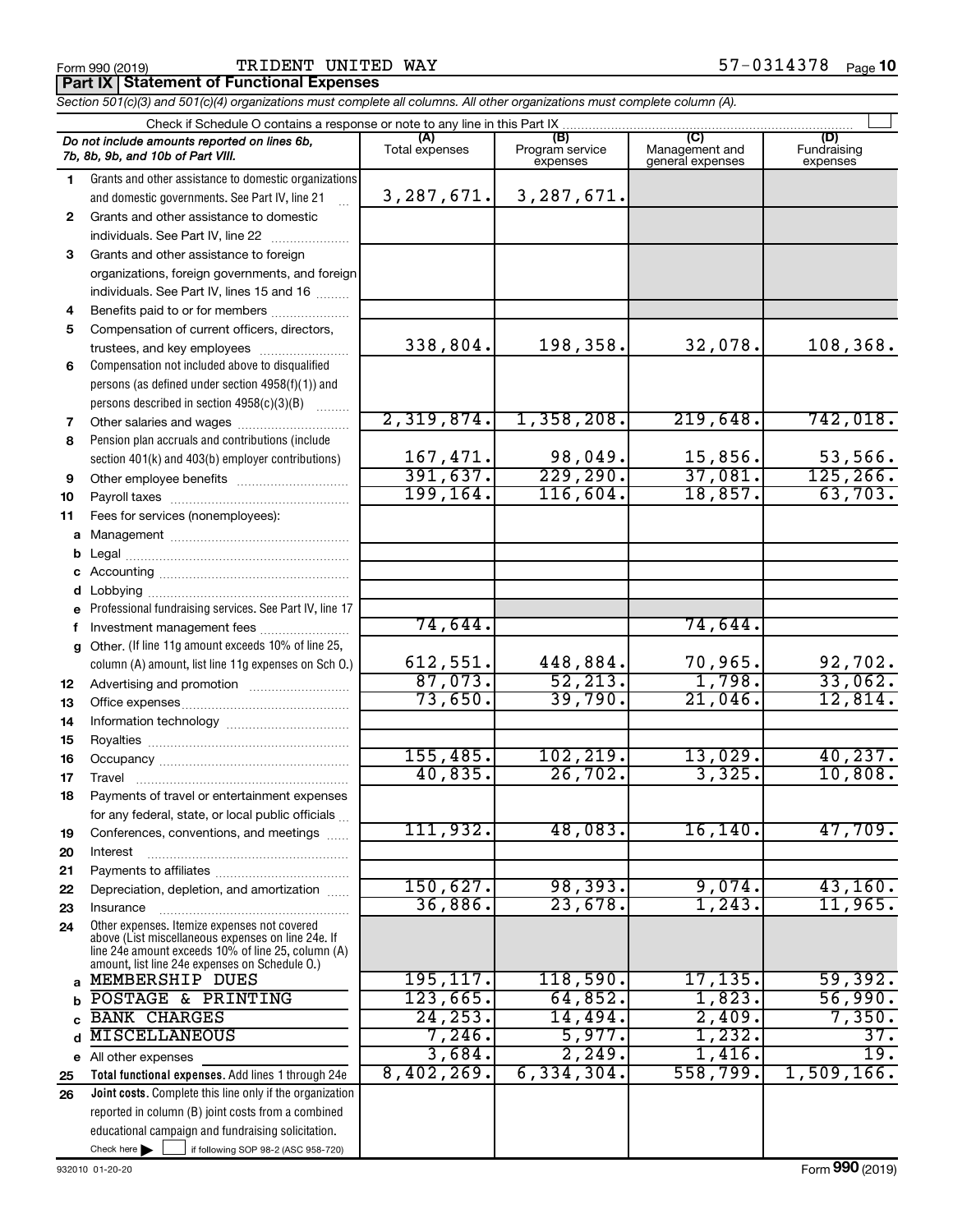|                             | Form 990 (2019)<br>Part X | TRIDENT UNITED WAY<br><b>Balance Sheet</b>                                                                                                           |            |                          |                         | 57-0314378 Page 11 |                 |
|-----------------------------|---------------------------|------------------------------------------------------------------------------------------------------------------------------------------------------|------------|--------------------------|-------------------------|--------------------|-----------------|
|                             |                           |                                                                                                                                                      |            |                          |                         |                    |                 |
|                             |                           |                                                                                                                                                      |            |                          |                         |                    |                 |
|                             |                           |                                                                                                                                                      |            | (A)<br>Beginning of year |                         | (B)<br>End of year |                 |
|                             |                           |                                                                                                                                                      |            | 2,016,769.               | $\mathbf{1}$            | 4,457,341.         |                 |
|                             | 1<br>2                    |                                                                                                                                                      | 3,663,019. | $\mathbf{2}$             |                         | 179,408.           |                 |
|                             |                           |                                                                                                                                                      |            | 3, 223, 177.             | $\overline{\mathbf{3}}$ | 3,040,789.         |                 |
|                             | 3                         |                                                                                                                                                      |            | 60,521.                  | $\overline{4}$          |                    | 120, 156.       |
|                             | 4<br>5                    | Loans and other receivables from any current or former officer, director,                                                                            |            |                          |                         |                    |                 |
|                             |                           | trustee, key employee, creator or founder, substantial contributor, or 35%                                                                           |            |                          |                         |                    |                 |
|                             |                           |                                                                                                                                                      |            |                          | 5                       |                    |                 |
|                             | 6                         | controlled entity or family member of any of these persons                                                                                           |            |                          |                         |                    |                 |
|                             |                           | Loans and other receivables from other disqualified persons (as defined<br>under section 4958(f)(1)), and persons described in section 4958(c)(3)(B) |            |                          | 6                       |                    |                 |
|                             | 7                         |                                                                                                                                                      |            |                          | $\overline{7}$          |                    |                 |
| Assets                      | 8                         |                                                                                                                                                      |            |                          | 8                       |                    |                 |
|                             | 9                         | Prepaid expenses and deferred charges [11] [11] Prepaid expenses and deferred charges [11] [11] American metal                                       |            | 167,926.                 | 9                       |                    | 70,036.         |
|                             |                           | 10a Land, buildings, and equipment: cost or other                                                                                                    |            |                          |                         |                    |                 |
|                             |                           |                                                                                                                                                      | 3,858,853. |                          |                         |                    |                 |
|                             |                           | basis. Complete Part VI of Schedule D  10a<br>10 <sub>b</sub><br><b>b</b> Less: accumulated depreciation <i>mimimimini</i>                           | 1,774,905. | 2,067,285.               | 10 <sub>c</sub>         | 2,083,948.         |                 |
|                             | 11                        |                                                                                                                                                      |            | 8,181,613.               | 11                      | 9,111,931.         |                 |
|                             | 12                        |                                                                                                                                                      |            | 12                       |                         |                    |                 |
|                             | 13                        |                                                                                                                                                      |            | 13                       |                         |                    |                 |
|                             | 14                        |                                                                                                                                                      |            |                          | 14                      |                    |                 |
|                             | 15                        |                                                                                                                                                      |            |                          | 15                      |                    |                 |
|                             | 16                        |                                                                                                                                                      |            | 19,380,310.              | 16                      | 19,063,609.        |                 |
|                             | 17                        |                                                                                                                                                      |            | 1, 199, 572.             | 17                      | 1,051,072.         |                 |
|                             | 18                        |                                                                                                                                                      |            | 18                       |                         |                    |                 |
|                             | 19                        |                                                                                                                                                      |            |                          | 19                      |                    |                 |
|                             | 20                        |                                                                                                                                                      |            |                          | 20                      |                    |                 |
|                             | 21                        | Escrow or custodial account liability. Complete Part IV of Schedule D                                                                                |            |                          | 21                      |                    |                 |
|                             | 22                        | Loans and other payables to any current or former officer, director,                                                                                 |            |                          |                         |                    |                 |
| Liabilities                 |                           | trustee, key employee, creator or founder, substantial contributor, or 35%                                                                           |            |                          |                         |                    |                 |
|                             |                           | controlled entity or family member of any of these persons                                                                                           |            |                          | 22                      |                    |                 |
|                             | 23                        | Secured mortgages and notes payable to unrelated third parties                                                                                       |            |                          | 23                      |                    |                 |
|                             | 24                        | Unsecured notes and loans payable to unrelated third parties                                                                                         |            |                          | 24                      |                    | 582, 216.       |
|                             | 25                        | Other liabilities (including federal income tax, payables to related third                                                                           |            |                          |                         |                    |                 |
|                             |                           | parties, and other liabilities not included on lines 17-24). Complete Part X                                                                         |            |                          |                         |                    |                 |
|                             |                           | of Schedule D                                                                                                                                        |            |                          | 25                      |                    |                 |
|                             | 26                        |                                                                                                                                                      |            | 1, 199, 572.             | 26                      |                    | 1,633,288.      |
|                             |                           | Organizations that follow FASB ASC 958, check here $\blacktriangleright \lfloor \underline{X} \rfloor$                                               |            |                          |                         |                    |                 |
|                             |                           | and complete lines 27, 28, 32, and 33.                                                                                                               |            |                          |                         |                    |                 |
|                             | 27                        |                                                                                                                                                      |            | 14,370,979.              | 27                      | 13,807,926.        |                 |
|                             | 28                        |                                                                                                                                                      |            | 3,809,759.               | 28                      | 3,622,395.         |                 |
|                             |                           | Organizations that do not follow FASB ASC 958, check here $\blacktriangleright$                                                                      |            |                          |                         |                    |                 |
|                             |                           | and complete lines 29 through 33.                                                                                                                    |            |                          |                         |                    |                 |
|                             | 29                        |                                                                                                                                                      |            |                          | 29                      |                    |                 |
|                             | 30                        | Paid-in or capital surplus, or land, building, or equipment fund                                                                                     |            |                          | 30                      |                    |                 |
| Net Assets or Fund Balances | 31                        | Retained earnings, endowment, accumulated income, or other funds                                                                                     |            |                          | 31                      |                    |                 |
|                             | 32                        |                                                                                                                                                      |            | 18,180,738.              | 32                      | 17,430,321.        |                 |
|                             | 33                        |                                                                                                                                                      |            | 19,380,310.              | 33                      | <u>19,063,609.</u> |                 |
|                             |                           |                                                                                                                                                      |            |                          |                         |                    | Form 990 (2019) |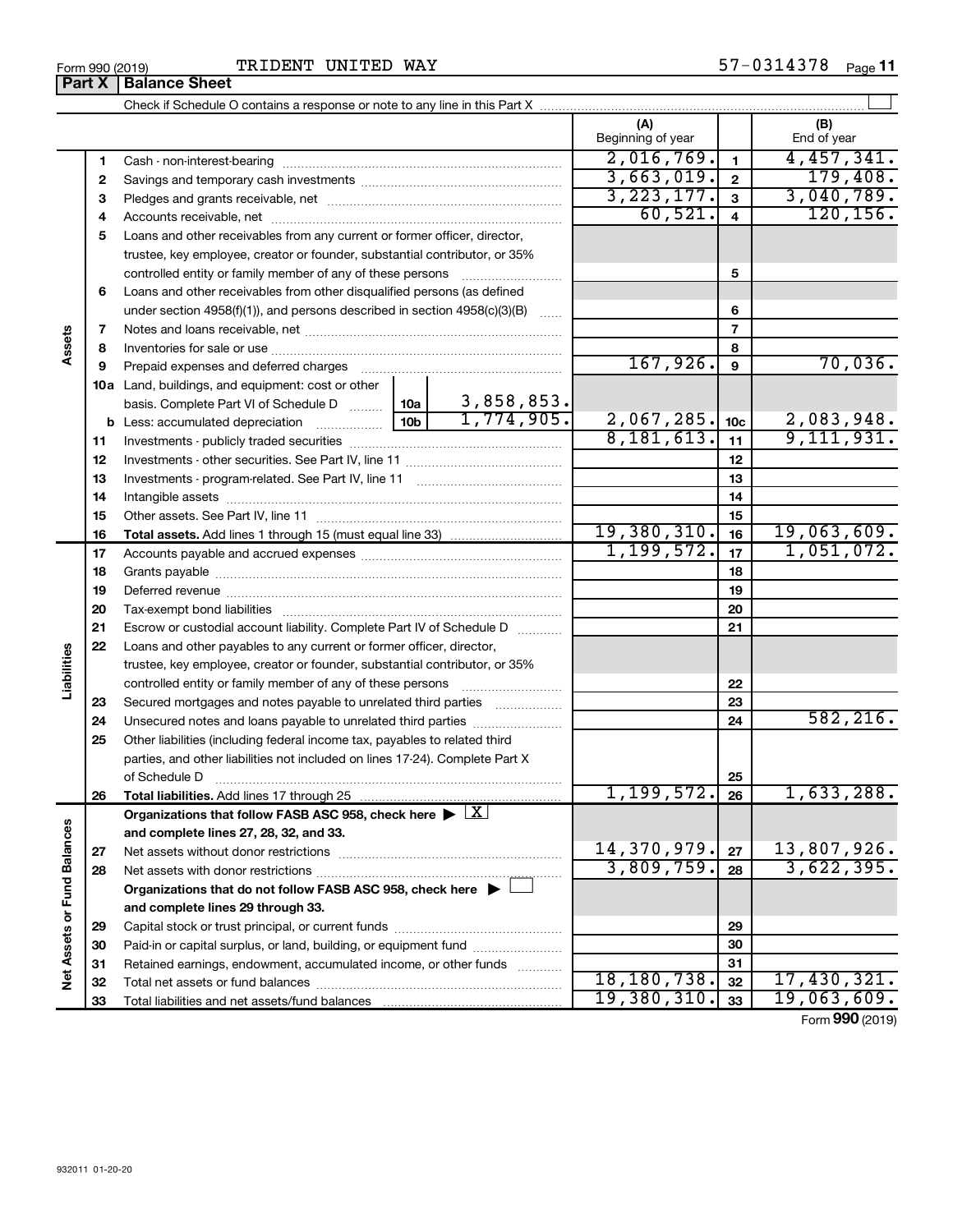|    | TRIDENT UNITED WAY<br>Form 990 (2019)                                                                                           |                         | 57-0314378 |                |        | Page 12          |
|----|---------------------------------------------------------------------------------------------------------------------------------|-------------------------|------------|----------------|--------|------------------|
|    | Part XI<br><b>Reconciliation of Net Assets</b>                                                                                  |                         |            |                |        |                  |
|    |                                                                                                                                 |                         |            |                |        |                  |
|    |                                                                                                                                 |                         |            |                |        |                  |
| 1  |                                                                                                                                 | $\mathbf{1}$            |            |                |        | 8,069,654.       |
| 2  |                                                                                                                                 | $\overline{2}$          |            |                |        | 8,402,269.       |
| 3  | Revenue less expenses. Subtract line 2 from line 1                                                                              | 3                       |            |                |        | $-332,615.$      |
| 4  |                                                                                                                                 | $\overline{\mathbf{4}}$ |            |                |        | 18,180,738.      |
| 5  |                                                                                                                                 | 5                       |            |                |        | $-417,802.$      |
| 6  |                                                                                                                                 | 6                       |            |                |        |                  |
| 7  | Investment expenses www.communication.com/www.communication.com/www.communication.com/www.com                                   | $\overline{7}$          |            |                |        |                  |
| 8  |                                                                                                                                 | 8                       |            |                |        |                  |
| 9  | Other changes in net assets or fund balances (explain on Schedule O)                                                            | 9                       |            |                |        | $\overline{0}$ . |
| 10 | Net assets or fund balances at end of year. Combine lines 3 through 9 (must equal Part X, line 32,                              |                         |            |                |        |                  |
|    |                                                                                                                                 | 10                      |            |                |        | 17,430,321.      |
|    | Part XII Financial Statements and Reporting                                                                                     |                         |            |                |        |                  |
|    |                                                                                                                                 |                         |            |                |        |                  |
|    |                                                                                                                                 |                         |            |                | Yes    | No.              |
| 1  | Accounting method used to prepare the Form 990: $\Box$ Cash $\Box$ Accrual $\Box$ Other                                         |                         |            |                |        |                  |
|    | If the organization changed its method of accounting from a prior year or checked "Other," explain in Schedule O.               |                         |            |                |        |                  |
|    |                                                                                                                                 |                         |            | 2a             |        | х                |
|    | If "Yes," check a box below to indicate whether the financial statements for the year were compiled or reviewed on a            |                         |            |                |        |                  |
|    | separate basis, consolidated basis, or both:                                                                                    |                         |            |                |        |                  |
|    | Both consolidated and separate basis<br>Separate basis<br>Consolidated basis                                                    |                         |            |                |        |                  |
|    |                                                                                                                                 |                         |            | 2 <sub>b</sub> | x      |                  |
|    | If "Yes," check a box below to indicate whether the financial statements for the year were audited on a separate basis,         |                         |            |                |        |                  |
|    | consolidated basis, or both:                                                                                                    |                         |            |                |        |                  |
|    | $\lfloor x \rfloor$ Separate basis<br>Consolidated basis<br>Both consolidated and separate basis                                |                         |            |                |        |                  |
|    | c If "Yes" to line 2a or 2b, does the organization have a committee that assumes responsibility for oversight of the audit,     |                         |            |                |        |                  |
|    |                                                                                                                                 |                         |            | 2c             | X      |                  |
|    | If the organization changed either its oversight process or selection process during the tax year, explain on Schedule O.       |                         |            |                |        |                  |
|    | 3a As a result of a federal award, was the organization required to undergo an audit or audits as set forth in the Single Audit |                         |            |                |        |                  |
|    |                                                                                                                                 |                         |            | 3a             |        | x                |
|    | b If "Yes," did the organization undergo the required audit or audits? If the organization did not undergo the required audit   |                         |            |                |        |                  |
|    |                                                                                                                                 |                         |            | 3b             | $\sim$ |                  |

Form (2019) **990**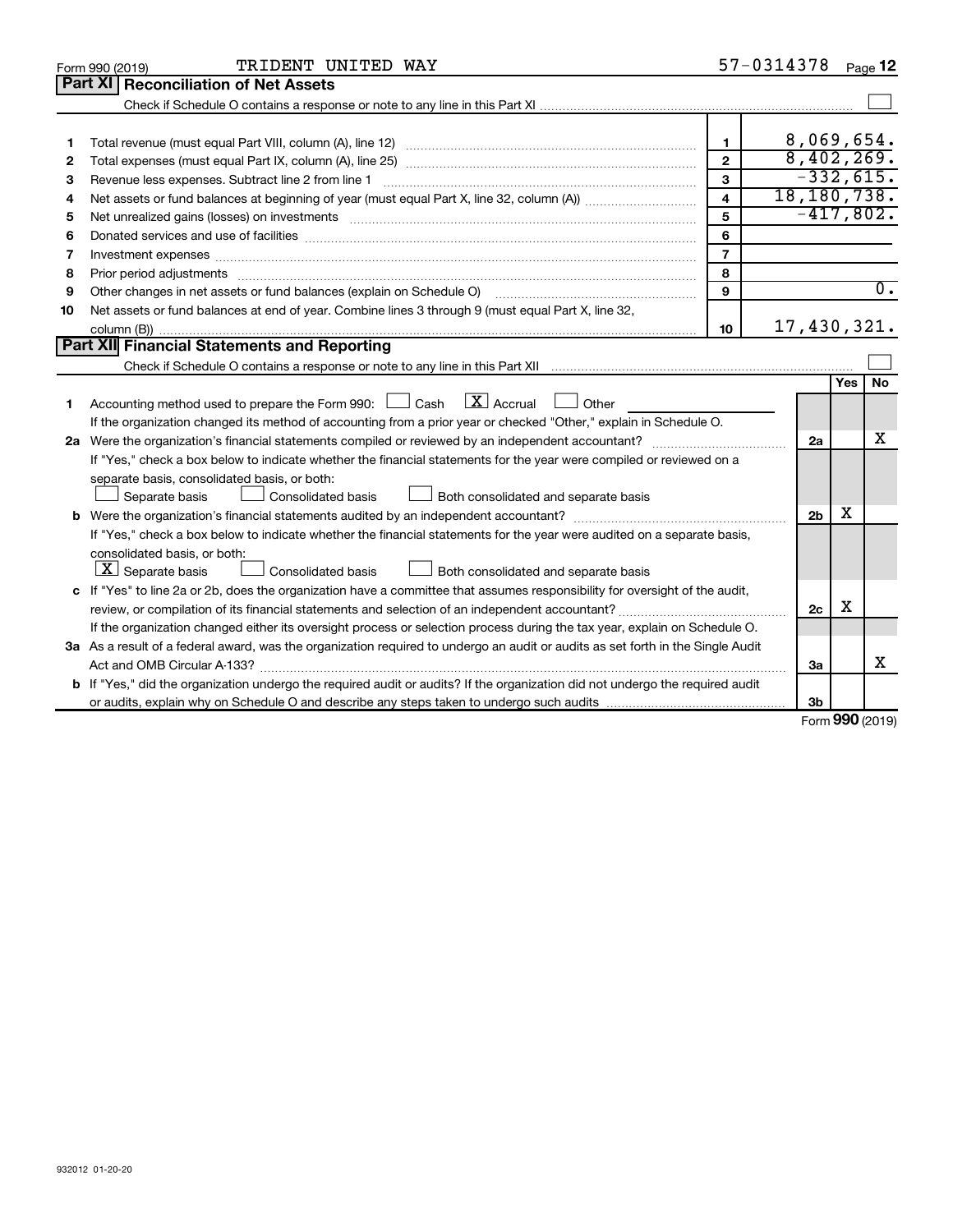**SCHEDULE A**

Department of the Treasury Internal Revenue Service

**Total**

## **Public Charity Status and Public Support**

**(Form 990 or 990-EZ) Complete if the organization is a section 501(c)(3) organization or a section**

**4947(a)(1) nonexempt charitable trust. | Attach to Form 990 or Form 990-EZ.** 

**| Go to www.irs.gov/Form990 for instructions and the latest information.**

| <b>Open to Public</b><br>Inspection |
|-------------------------------------|
|                                     |

OMB No. 1545-0047

|        |                     |                                                                                                                                               |                    | $\sim$ Go to www.irs.gov/Formsso for msu actions and the latest imormation. |                                 |    |                            |                                       |
|--------|---------------------|-----------------------------------------------------------------------------------------------------------------------------------------------|--------------------|-----------------------------------------------------------------------------|---------------------------------|----|----------------------------|---------------------------------------|
|        |                     | Name of the organization                                                                                                                      |                    |                                                                             |                                 |    |                            | <b>Employer identification number</b> |
| Part I |                     | Reason for Public Charity Status (All organizations must complete this part.) See instructions.                                               | TRIDENT UNITED WAY |                                                                             |                                 |    |                            | 57-0314378                            |
|        |                     |                                                                                                                                               |                    |                                                                             |                                 |    |                            |                                       |
|        |                     | The organization is not a private foundation because it is: (For lines 1 through 12, check only one box.)                                     |                    |                                                                             |                                 |    |                            |                                       |
| 1      |                     | A church, convention of churches, or association of churches described in section 170(b)(1)(A)(i).                                            |                    |                                                                             |                                 |    |                            |                                       |
| 2      |                     | A school described in section 170(b)(1)(A)(ii). (Attach Schedule E (Form 990 or 990-EZ).)                                                     |                    |                                                                             |                                 |    |                            |                                       |
| 3      |                     | A hospital or a cooperative hospital service organization described in section 170(b)(1)(A)(iii).                                             |                    |                                                                             |                                 |    |                            |                                       |
| 4      |                     | A medical research organization operated in conjunction with a hospital described in section 170(b)(1)(A)(iii). Enter the hospital's name,    |                    |                                                                             |                                 |    |                            |                                       |
|        |                     | city, and state:                                                                                                                              |                    |                                                                             |                                 |    |                            |                                       |
| 5      |                     | An organization operated for the benefit of a college or university owned or operated by a governmental unit described in                     |                    |                                                                             |                                 |    |                            |                                       |
|        |                     | section 170(b)(1)(A)(iv). (Complete Part II.)                                                                                                 |                    |                                                                             |                                 |    |                            |                                       |
| 6<br>7 | $\lfloor x \rfloor$ | A federal, state, or local government or governmental unit described in section 170(b)(1)(A)(v).                                              |                    |                                                                             |                                 |    |                            |                                       |
|        |                     | An organization that normally receives a substantial part of its support from a governmental unit or from the general public described in     |                    |                                                                             |                                 |    |                            |                                       |
| 8      |                     | section 170(b)(1)(A)(vi). (Complete Part II.)<br>A community trust described in section 170(b)(1)(A)(vi). (Complete Part II.)                 |                    |                                                                             |                                 |    |                            |                                       |
| 9      |                     | An agricultural research organization described in section 170(b)(1)(A)(ix) operated in conjunction with a land-grant college                 |                    |                                                                             |                                 |    |                            |                                       |
|        |                     | or university or a non-land-grant college of agriculture (see instructions). Enter the name, city, and state of the college or                |                    |                                                                             |                                 |    |                            |                                       |
|        |                     | university:                                                                                                                                   |                    |                                                                             |                                 |    |                            |                                       |
| 10     |                     | An organization that normally receives: (1) more than 33 1/3% of its support from contributions, membership fees, and gross receipts from     |                    |                                                                             |                                 |    |                            |                                       |
|        |                     | activities related to its exempt functions - subject to certain exceptions, and (2) no more than 33 1/3% of its support from gross investment |                    |                                                                             |                                 |    |                            |                                       |
|        |                     | income and unrelated business taxable income (less section 511 tax) from businesses acquired by the organization after June 30, 1975.         |                    |                                                                             |                                 |    |                            |                                       |
|        |                     | See section 509(a)(2). (Complete Part III.)                                                                                                   |                    |                                                                             |                                 |    |                            |                                       |
| 11     |                     | An organization organized and operated exclusively to test for public safety. See section 509(a)(4).                                          |                    |                                                                             |                                 |    |                            |                                       |
| 12     |                     | An organization organized and operated exclusively for the benefit of, to perform the functions of, or to carry out the purposes of one or    |                    |                                                                             |                                 |    |                            |                                       |
|        |                     | more publicly supported organizations described in section 509(a)(1) or section 509(a)(2). See section 509(a)(3). Check the box in            |                    |                                                                             |                                 |    |                            |                                       |
|        |                     | lines 12a through 12d that describes the type of supporting organization and complete lines 12e, 12f, and 12g.                                |                    |                                                                             |                                 |    |                            |                                       |
| а      |                     | Type I. A supporting organization operated, supervised, or controlled by its supported organization(s), typically by giving                   |                    |                                                                             |                                 |    |                            |                                       |
|        |                     | the supported organization(s) the power to regularly appoint or elect a majority of the directors or trustees of the supporting               |                    |                                                                             |                                 |    |                            |                                       |
|        |                     | organization. You must complete Part IV, Sections A and B.                                                                                    |                    |                                                                             |                                 |    |                            |                                       |
| b      |                     | Type II. A supporting organization supervised or controlled in connection with its supported organization(s), by having                       |                    |                                                                             |                                 |    |                            |                                       |
|        |                     | control or management of the supporting organization vested in the same persons that control or manage the supported                          |                    |                                                                             |                                 |    |                            |                                       |
|        |                     | organization(s). You must complete Part IV, Sections A and C.                                                                                 |                    |                                                                             |                                 |    |                            |                                       |
| с      |                     | Type III functionally integrated. A supporting organization operated in connection with, and functionally integrated with,                    |                    |                                                                             |                                 |    |                            |                                       |
|        |                     | its supported organization(s) (see instructions). You must complete Part IV, Sections A, D, and E.                                            |                    |                                                                             |                                 |    |                            |                                       |
| d      |                     | Type III non-functionally integrated. A supporting organization operated in connection with its supported organization(s)                     |                    |                                                                             |                                 |    |                            |                                       |
|        |                     | that is not functionally integrated. The organization generally must satisfy a distribution requirement and an attentiveness                  |                    |                                                                             |                                 |    |                            |                                       |
|        |                     | requirement (see instructions). You must complete Part IV, Sections A and D, and Part V.                                                      |                    |                                                                             |                                 |    |                            |                                       |
| е      |                     | Check this box if the organization received a written determination from the IRS that it is a Type I, Type II, Type III                       |                    |                                                                             |                                 |    |                            |                                       |
|        |                     | functionally integrated, or Type III non-functionally integrated supporting organization.                                                     |                    |                                                                             |                                 |    |                            |                                       |
|        |                     | f Enter the number of supported organizations                                                                                                 |                    |                                                                             |                                 |    |                            |                                       |
|        |                     | Provide the following information about the supported organization(s).<br>(i) Name of supported                                               | (ii) EIN           | (iii) Type of organization                                                  | (iv) Is the organization listed |    | (v) Amount of monetary     | (vi) Amount of other                  |
|        |                     | organization                                                                                                                                  |                    | (described on lines 1-10                                                    | in your governing document?     |    | support (see instructions) | support (see instructions)            |
|        |                     |                                                                                                                                               |                    | above (see instructions))                                                   | Yes                             | No |                            |                                       |
|        |                     |                                                                                                                                               |                    |                                                                             |                                 |    |                            |                                       |
|        |                     |                                                                                                                                               |                    |                                                                             |                                 |    |                            |                                       |
|        |                     |                                                                                                                                               |                    |                                                                             |                                 |    |                            |                                       |
|        |                     |                                                                                                                                               |                    |                                                                             |                                 |    |                            |                                       |
|        |                     |                                                                                                                                               |                    |                                                                             |                                 |    |                            |                                       |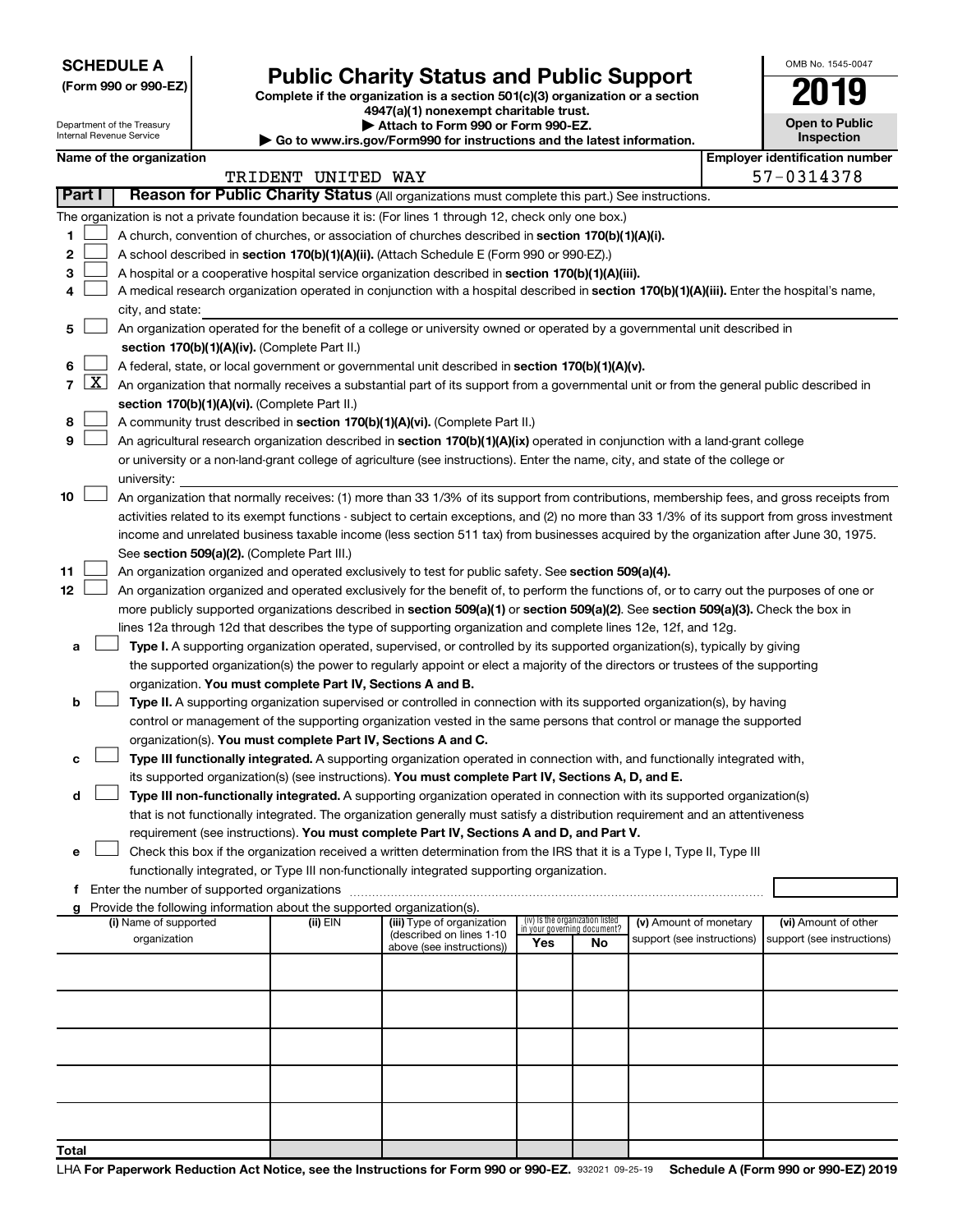#### Schedule A (Form 990 or 990-EZ) 2019 Page TRIDENT UNITED WAY 57-0314378

**Part II Support Schedule for Organizations Described in Sections 170(b)(1)(A)(iv) and 170(b)(1)(A)(vi)**

(Complete only if you checked the box on line 5, 7, or 8 of Part I or if the organization failed to qualify under Part III. If the organization fails to qualify under the tests listed below, please complete Part III.)

| <b>Section A. Public Support</b>                                                                                                                                                                                               |                        |                        |                                 |                         |                       |                                    |
|--------------------------------------------------------------------------------------------------------------------------------------------------------------------------------------------------------------------------------|------------------------|------------------------|---------------------------------|-------------------------|-----------------------|------------------------------------|
| Calendar year (or fiscal year beginning in)                                                                                                                                                                                    | (a) 2015               | (b) 2016               | $(c)$ 2017                      | $(d)$ 2018              | (e) 2019              | (f) Total                          |
| 1 Gifts, grants, contributions, and                                                                                                                                                                                            |                        |                        |                                 |                         |                       |                                    |
| membership fees received. (Do not                                                                                                                                                                                              |                        |                        |                                 |                         |                       |                                    |
| include any "unusual grants.")                                                                                                                                                                                                 | 10,100,851.            | 9,869,346.             | 8, 343, 572.                    | 6,582,516.              | 7,097,374.            | 41,993,659.                        |
| 2 Tax revenues levied for the organ-                                                                                                                                                                                           |                        |                        |                                 |                         |                       |                                    |
| ization's benefit and either paid to                                                                                                                                                                                           |                        |                        |                                 |                         |                       |                                    |
| or expended on its behalf                                                                                                                                                                                                      |                        |                        |                                 |                         |                       |                                    |
| 3 The value of services or facilities                                                                                                                                                                                          |                        |                        |                                 |                         |                       |                                    |
| furnished by a governmental unit to                                                                                                                                                                                            |                        |                        |                                 |                         |                       |                                    |
| the organization without charge                                                                                                                                                                                                |                        |                        |                                 |                         |                       |                                    |
| 4 Total. Add lines 1 through 3                                                                                                                                                                                                 | 10,100,851             | 9,869,346.             | 8, 343, 572.                    | 6,582,516               | 7,097,374.            | 41,993,659.                        |
| 5 The portion of total contributions                                                                                                                                                                                           |                        |                        |                                 |                         |                       |                                    |
| by each person (other than a                                                                                                                                                                                                   |                        |                        |                                 |                         |                       |                                    |
| governmental unit or publicly                                                                                                                                                                                                  |                        |                        |                                 |                         |                       |                                    |
| supported organization) included                                                                                                                                                                                               |                        |                        |                                 |                         |                       |                                    |
| on line 1 that exceeds 2% of the                                                                                                                                                                                               |                        |                        |                                 |                         |                       |                                    |
| amount shown on line 11,                                                                                                                                                                                                       |                        |                        |                                 |                         |                       |                                    |
| column (f)                                                                                                                                                                                                                     |                        |                        |                                 |                         |                       | 2,682,302.                         |
|                                                                                                                                                                                                                                |                        |                        |                                 |                         |                       | 39, 311, 357.                      |
| 6 Public support. Subtract line 5 from line 4.<br><b>Section B. Total Support</b>                                                                                                                                              |                        |                        |                                 |                         |                       |                                    |
|                                                                                                                                                                                                                                |                        |                        |                                 |                         |                       |                                    |
| Calendar year (or fiscal year beginning in)                                                                                                                                                                                    | (a) 2015<br>10,100,851 | (b) 2016<br>9,869,346. | $(c)$ 2017<br>8, 343, 572.      | $(d)$ 2018<br>6,582,516 | (e) 2019<br>7,097,374 | (f) Total<br>41,993,659.           |
| <b>7</b> Amounts from line 4                                                                                                                                                                                                   |                        |                        |                                 |                         |                       |                                    |
| 8 Gross income from interest,                                                                                                                                                                                                  |                        |                        |                                 |                         |                       |                                    |
| dividends, payments received on                                                                                                                                                                                                |                        |                        |                                 |                         |                       |                                    |
| securities loans, rents, royalties,                                                                                                                                                                                            |                        |                        |                                 |                         |                       |                                    |
| and income from similar sources                                                                                                                                                                                                | 370, 340.              |                        | $577, 562.$ 872, 349. 511, 900. |                         | 892,023.              | 3, 224, 174.                       |
| <b>9</b> Net income from unrelated business                                                                                                                                                                                    |                        |                        |                                 |                         |                       |                                    |
| activities, whether or not the                                                                                                                                                                                                 |                        |                        |                                 |                         |                       |                                    |
| business is regularly carried on                                                                                                                                                                                               |                        |                        |                                 |                         |                       |                                    |
| 10 Other income. Do not include gain                                                                                                                                                                                           |                        |                        |                                 |                         |                       |                                    |
| or loss from the sale of capital                                                                                                                                                                                               |                        |                        |                                 |                         |                       |                                    |
| assets (Explain in Part VI.)                                                                                                                                                                                                   |                        | 79,098.                |                                 | $33, 133$ . 119, 476.   |                       | $80, 257$ . 311, 964.              |
| 11 Total support. Add lines 7 through 10                                                                                                                                                                                       |                        |                        |                                 |                         |                       | 45, 529, 797.                      |
| <b>12</b> Gross receipts from related activities, etc. (see instructions)                                                                                                                                                      |                        |                        |                                 |                         | 12                    | 311,964.                           |
| 13 First five years. If the Form 990 is for the organization's first, second, third, fourth, or fifth tax year as a section 501(c)(3)                                                                                          |                        |                        |                                 |                         |                       |                                    |
| organization, check this box and stop here                                                                                                                                                                                     |                        |                        |                                 |                         |                       |                                    |
| <b>Section C. Computation of Public Support Percentage</b>                                                                                                                                                                     |                        |                        |                                 |                         |                       |                                    |
|                                                                                                                                                                                                                                |                        |                        |                                 |                         | 14                    | 86.34<br>%                         |
|                                                                                                                                                                                                                                |                        |                        |                                 |                         | 15                    | 87.60<br>%                         |
| 16a 33 1/3% support test - 2019. If the organization did not check the box on line 13, and line 14 is 33 1/3% or more, check this box and                                                                                      |                        |                        |                                 |                         |                       |                                    |
| stop here. The organization qualifies as a publicly supported organization manufactured content and the organization manufactured or an analyzing the stress of the stress of the stress of the stress of the stress of the st |                        |                        |                                 |                         |                       | $\blacktriangleright$ $\mathbf{X}$ |
| b 33 1/3% support test - 2018. If the organization did not check a box on line 13 or 16a, and line 15 is 33 1/3% or more, check this box                                                                                       |                        |                        |                                 |                         |                       |                                    |
|                                                                                                                                                                                                                                |                        |                        |                                 |                         |                       |                                    |
| 17a 10% -facts-and-circumstances test - 2019. If the organization did not check a box on line 13, 16a, or 16b, and line 14 is 10% or more,                                                                                     |                        |                        |                                 |                         |                       |                                    |
| and if the organization meets the "facts-and-circumstances" test, check this box and stop here. Explain in Part VI how the organization                                                                                        |                        |                        |                                 |                         |                       |                                    |
|                                                                                                                                                                                                                                |                        |                        |                                 |                         |                       |                                    |
| <b>b 10%</b> -facts-and-circumstances test - 2018. If the organization did not check a box on line 13, 16a, 16b, or 17a, and line 15 is 10% or                                                                                 |                        |                        |                                 |                         |                       |                                    |
| more, and if the organization meets the "facts-and-circumstances" test, check this box and stop here. Explain in Part VI how the                                                                                               |                        |                        |                                 |                         |                       |                                    |
| organization meets the "facts-and-circumstances" test. The organization qualifies as a publicly supported organization                                                                                                         |                        |                        |                                 |                         |                       |                                    |
| 18 Private foundation. If the organization did not check a box on line 13, 16a, 16b, 17a, or 17b, check this box and see instructions                                                                                          |                        |                        |                                 |                         |                       |                                    |
|                                                                                                                                                                                                                                |                        |                        |                                 |                         |                       |                                    |

**Schedule A (Form 990 or 990-EZ) 2019**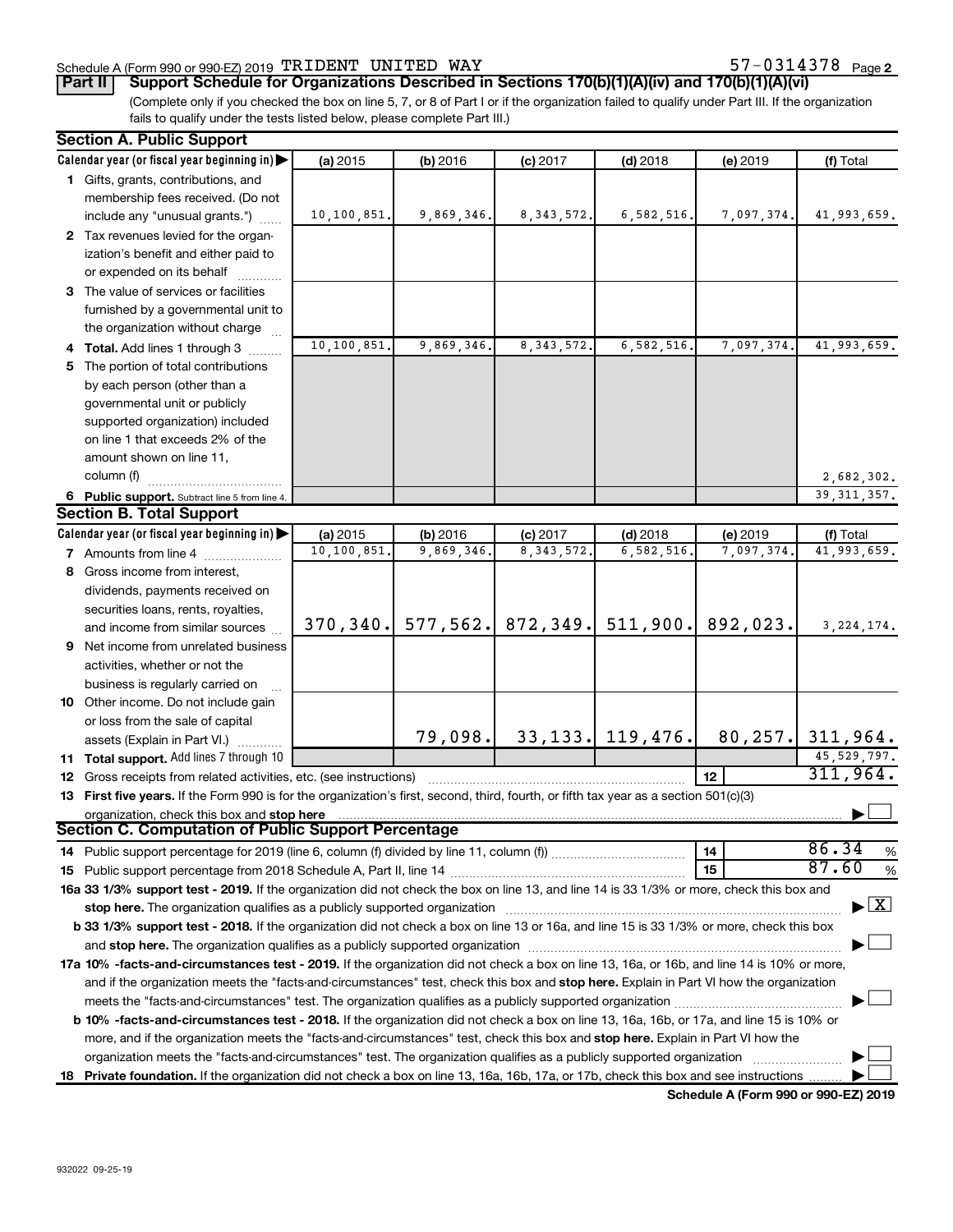#### Schedule A (Form 990 or 990-EZ) 2019 Page TRIDENT UNITED WAY 57-0314378

### **Part III Support Schedule for Organizations Described in Section 509(a)(2)**

57-0314378 Page 3

(Complete only if you checked the box on line 10 of Part I or if the organization failed to qualify under Part II. If the organization fails to qualify under the tests listed below, please complete Part II.)

| <b>Section A. Public Support</b>                                                                                                                                                                                                                                       |          |          |          |            |          |           |
|------------------------------------------------------------------------------------------------------------------------------------------------------------------------------------------------------------------------------------------------------------------------|----------|----------|----------|------------|----------|-----------|
| Calendar year (or fiscal year beginning in)                                                                                                                                                                                                                            | (a) 2015 | (b) 2016 | (c) 2017 | $(d)$ 2018 | (e) 2019 | (f) Total |
| 1 Gifts, grants, contributions, and                                                                                                                                                                                                                                    |          |          |          |            |          |           |
| membership fees received. (Do not                                                                                                                                                                                                                                      |          |          |          |            |          |           |
| include any "unusual grants.")                                                                                                                                                                                                                                         |          |          |          |            |          |           |
| <b>2</b> Gross receipts from admissions,                                                                                                                                                                                                                               |          |          |          |            |          |           |
| merchandise sold or services per-                                                                                                                                                                                                                                      |          |          |          |            |          |           |
| formed, or facilities furnished in                                                                                                                                                                                                                                     |          |          |          |            |          |           |
| any activity that is related to the<br>organization's tax-exempt purpose                                                                                                                                                                                               |          |          |          |            |          |           |
| 3 Gross receipts from activities that                                                                                                                                                                                                                                  |          |          |          |            |          |           |
| are not an unrelated trade or bus-                                                                                                                                                                                                                                     |          |          |          |            |          |           |
|                                                                                                                                                                                                                                                                        |          |          |          |            |          |           |
| iness under section 513                                                                                                                                                                                                                                                |          |          |          |            |          |           |
| 4 Tax revenues levied for the organ-                                                                                                                                                                                                                                   |          |          |          |            |          |           |
| ization's benefit and either paid to                                                                                                                                                                                                                                   |          |          |          |            |          |           |
| or expended on its behalf<br>.                                                                                                                                                                                                                                         |          |          |          |            |          |           |
| 5 The value of services or facilities                                                                                                                                                                                                                                  |          |          |          |            |          |           |
| furnished by a governmental unit to                                                                                                                                                                                                                                    |          |          |          |            |          |           |
| the organization without charge                                                                                                                                                                                                                                        |          |          |          |            |          |           |
| <b>6 Total.</b> Add lines 1 through 5                                                                                                                                                                                                                                  |          |          |          |            |          |           |
| 7a Amounts included on lines 1, 2, and                                                                                                                                                                                                                                 |          |          |          |            |          |           |
| 3 received from disqualified persons                                                                                                                                                                                                                                   |          |          |          |            |          |           |
| <b>b</b> Amounts included on lines 2 and 3 received                                                                                                                                                                                                                    |          |          |          |            |          |           |
| from other than disqualified persons that<br>exceed the greater of \$5,000 or 1% of the                                                                                                                                                                                |          |          |          |            |          |           |
| amount on line 13 for the year                                                                                                                                                                                                                                         |          |          |          |            |          |           |
| c Add lines 7a and 7b                                                                                                                                                                                                                                                  |          |          |          |            |          |           |
| 8 Public support. (Subtract line 7c from line 6.)                                                                                                                                                                                                                      |          |          |          |            |          |           |
| <b>Section B. Total Support</b>                                                                                                                                                                                                                                        |          |          |          |            |          |           |
| Calendar year (or fiscal year beginning in)                                                                                                                                                                                                                            | (a) 2015 | (b) 2016 | (c) 2017 | $(d)$ 2018 | (e) 2019 | (f) Total |
| <b>9</b> Amounts from line 6                                                                                                                                                                                                                                           |          |          |          |            |          |           |
| <b>10a</b> Gross income from interest,                                                                                                                                                                                                                                 |          |          |          |            |          |           |
| dividends, payments received on                                                                                                                                                                                                                                        |          |          |          |            |          |           |
| securities loans, rents, royalties,<br>and income from similar sources                                                                                                                                                                                                 |          |          |          |            |          |           |
| <b>b</b> Unrelated business taxable income                                                                                                                                                                                                                             |          |          |          |            |          |           |
| (less section 511 taxes) from businesses                                                                                                                                                                                                                               |          |          |          |            |          |           |
| acquired after June 30, 1975                                                                                                                                                                                                                                           |          |          |          |            |          |           |
| c Add lines 10a and 10b                                                                                                                                                                                                                                                |          |          |          |            |          |           |
| <b>11</b> Net income from unrelated business                                                                                                                                                                                                                           |          |          |          |            |          |           |
| activities not included in line 10b.                                                                                                                                                                                                                                   |          |          |          |            |          |           |
| whether or not the business is                                                                                                                                                                                                                                         |          |          |          |            |          |           |
| regularly carried on<br>12 Other income. Do not include gain                                                                                                                                                                                                           |          |          |          |            |          |           |
| or loss from the sale of capital                                                                                                                                                                                                                                       |          |          |          |            |          |           |
| assets (Explain in Part VI.)                                                                                                                                                                                                                                           |          |          |          |            |          |           |
| <b>13</b> Total support. (Add lines 9, 10c, 11, and 12.)                                                                                                                                                                                                               |          |          |          |            |          |           |
| 14 First five years. If the Form 990 is for the organization's first, second, third, fourth, or fifth tax year as a section 501(c)(3) organization,                                                                                                                    |          |          |          |            |          |           |
| check this box and stop here <b>construction and construction</b> and stop here <b>constructed</b> and stop here <b>constructed</b> and stop here <b>constructed</b> and <b>construction</b> and <b>construction</b> and <b>construction</b> and <b>construction</b> a |          |          |          |            |          |           |
| <b>Section C. Computation of Public Support Percentage</b>                                                                                                                                                                                                             |          |          |          |            |          |           |
| 15 Public support percentage for 2019 (line 8, column (f), divided by line 13, column (f) <i>manumeronominium</i>                                                                                                                                                      |          |          |          |            | 15       | %         |
| 16 Public support percentage from 2018 Schedule A, Part III, line 15                                                                                                                                                                                                   |          |          |          |            | 16       | %         |
| Section D. Computation of Investment Income Percentage                                                                                                                                                                                                                 |          |          |          |            |          |           |
| 17 Investment income percentage for 2019 (line 10c, column (f), divided by line 13, column (f))                                                                                                                                                                        |          |          |          |            | 17       | %         |
| 18 Investment income percentage from 2018 Schedule A, Part III, line 17                                                                                                                                                                                                |          |          |          |            | 18       | %         |
| 19a 33 1/3% support tests - 2019. If the organization did not check the box on line 14, and line 15 is more than 33 1/3%, and line 17 is not                                                                                                                           |          |          |          |            |          |           |
| more than 33 1/3%, check this box and stop here. The organization qualifies as a publicly supported organization                                                                                                                                                       |          |          |          |            |          |           |
| b 33 1/3% support tests - 2018. If the organization did not check a box on line 14 or line 19a, and line 16 is more than 33 1/3%, and                                                                                                                                  |          |          |          |            |          |           |
| line 18 is not more than 33 1/3%, check this box and stop here. The organization qualifies as a publicly supported organization                                                                                                                                        |          |          |          |            |          |           |
|                                                                                                                                                                                                                                                                        |          |          |          |            |          |           |

**Schedule A (Form 990 or 990-EZ) 2019**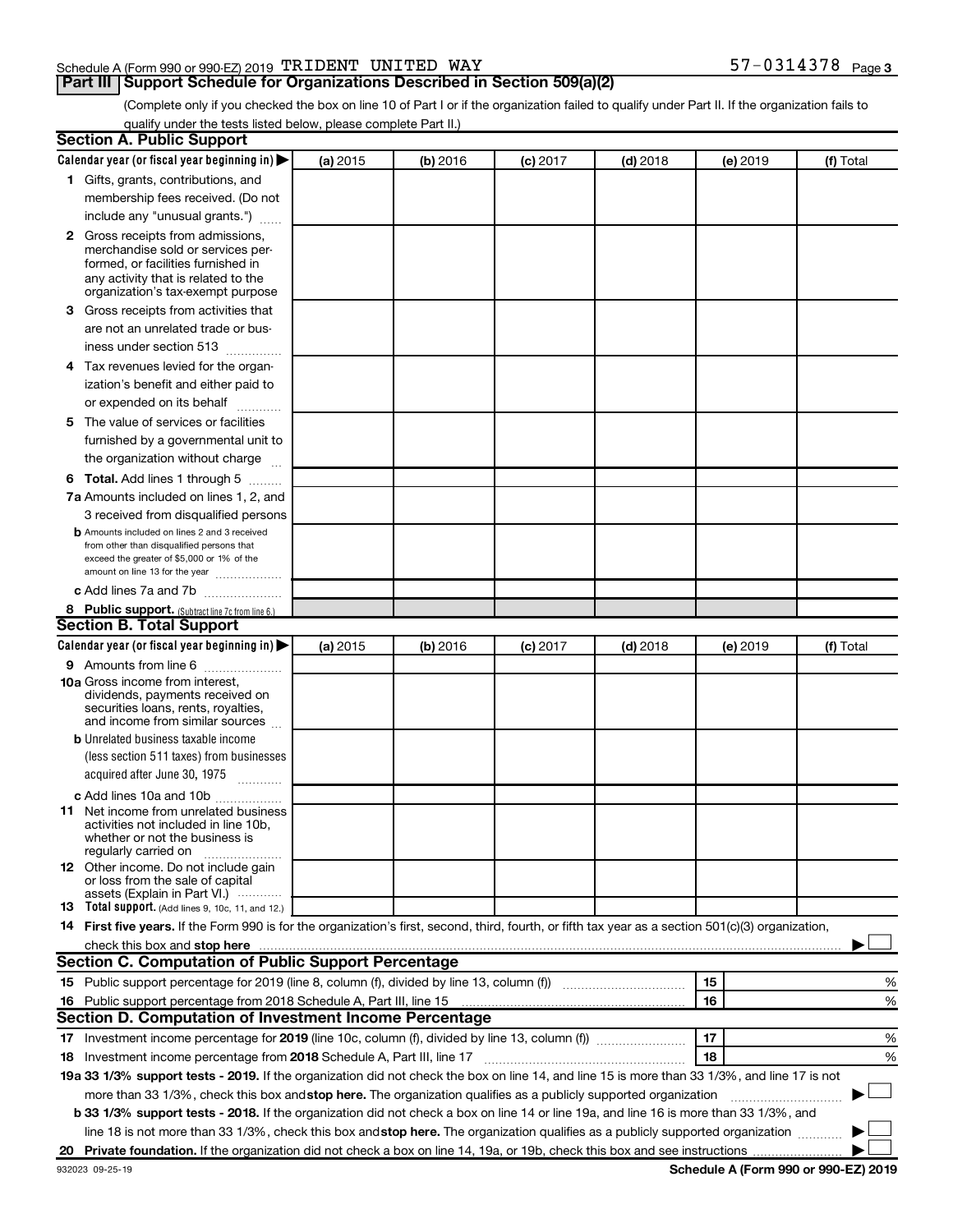### **Part IV Supporting Organizations**

(Complete only if you checked a box in line 12 on Part I. If you checked 12a of Part I, complete Sections A and B. If you checked 12b of Part I, complete Sections A and C. If you checked 12c of Part I, complete Sections A, D, and E. If you checked 12d of Part I, complete Sections A and D, and complete Part V.)

#### **Section A. All Supporting Organizations**

- **1** Are all of the organization's supported organizations listed by name in the organization's governing documents? If "No," describe in Part VI how the supported organizations are designated. If designated by *class or purpose, describe the designation. If historic and continuing relationship, explain.*
- **2** Did the organization have any supported organization that does not have an IRS determination of status under section 509(a)(1) or (2)? If "Yes," explain in Part **VI** how the organization determined that the supported *organization was described in section 509(a)(1) or (2).*
- **3a** Did the organization have a supported organization described in section 501(c)(4), (5), or (6)? If "Yes," answer *(b) and (c) below.*
- **b** Did the organization confirm that each supported organization qualified under section 501(c)(4), (5), or (6) and satisfied the public support tests under section 509(a)(2)? If "Yes," describe in Part VI when and how the *organization made the determination.*
- **c** Did the organization ensure that all support to such organizations was used exclusively for section 170(c)(2)(B) purposes? If "Yes," explain in Part VI what controls the organization put in place to ensure such use.
- **4 a** *If* Was any supported organization not organized in the United States ("foreign supported organization")? *"Yes," and if you checked 12a or 12b in Part I, answer (b) and (c) below.*
- **b** Did the organization have ultimate control and discretion in deciding whether to make grants to the foreign supported organization? If "Yes," describe in Part VI how the organization had such control and discretion *despite being controlled or supervised by or in connection with its supported organizations.*
- **c** Did the organization support any foreign supported organization that does not have an IRS determination under sections 501(c)(3) and 509(a)(1) or (2)? If "Yes," explain in Part VI what controls the organization used *to ensure that all support to the foreign supported organization was used exclusively for section 170(c)(2)(B) purposes.*
- **5a** Did the organization add, substitute, or remove any supported organizations during the tax year? If "Yes," answer (b) and (c) below (if applicable). Also, provide detail in **Part VI,** including (i) the names and EIN *numbers of the supported organizations added, substituted, or removed; (ii) the reasons for each such action; (iii) the authority under the organization's organizing document authorizing such action; and (iv) how the action was accomplished (such as by amendment to the organizing document).*
- **b** Type I or Type II only. Was any added or substituted supported organization part of a class already designated in the organization's organizing document?
- **c Substitutions only.**  Was the substitution the result of an event beyond the organization's control?
- **6** Did the organization provide support (whether in the form of grants or the provision of services or facilities) to **Part VI.** support or benefit one or more of the filing organization's supported organizations? If "Yes," provide detail in anyone other than (i) its supported organizations, (ii) individuals that are part of the charitable class benefited by one or more of its supported organizations, or (iii) other supporting organizations that also
- **7** Did the organization provide a grant, loan, compensation, or other similar payment to a substantial contributor regard to a substantial contributor? If "Yes," complete Part I of Schedule L (Form 990 or 990-EZ). (as defined in section 4958(c)(3)(C)), a family member of a substantial contributor, or a 35% controlled entity with
- **8** Did the organization make a loan to a disqualified person (as defined in section 4958) not described in line 7? *If "Yes," complete Part I of Schedule L (Form 990 or 990-EZ).*
- **9 a** Was the organization controlled directly or indirectly at any time during the tax year by one or more in section 509(a)(1) or (2))? If "Yes," provide detail in **Part VI.** disqualified persons as defined in section 4946 (other than foundation managers and organizations described
- **b** Did one or more disqualified persons (as defined in line 9a) hold a controlling interest in any entity in which the supporting organization had an interest? If "Yes," provide detail in Part VI.
- **c** Did a disqualified person (as defined in line 9a) have an ownership interest in, or derive any personal benefit from, assets in which the supporting organization also had an interest? If "Yes," provide detail in Part VI.
- **10 a** Was the organization subject to the excess business holdings rules of section 4943 because of section supporting organizations)? If "Yes," answer 10b below. 4943(f) (regarding certain Type II supporting organizations, and all Type III non-functionally integrated
- **b** Did the organization have any excess business holdings in the tax year? (Use Schedule C, Form 4720, to *determine whether the organization had excess business holdings.)*

**Yes No 1 2 3a 3b 3c 4a 4b 4c 5a 5b 5c 6 7 8 9a 9b 9c 10a 10b**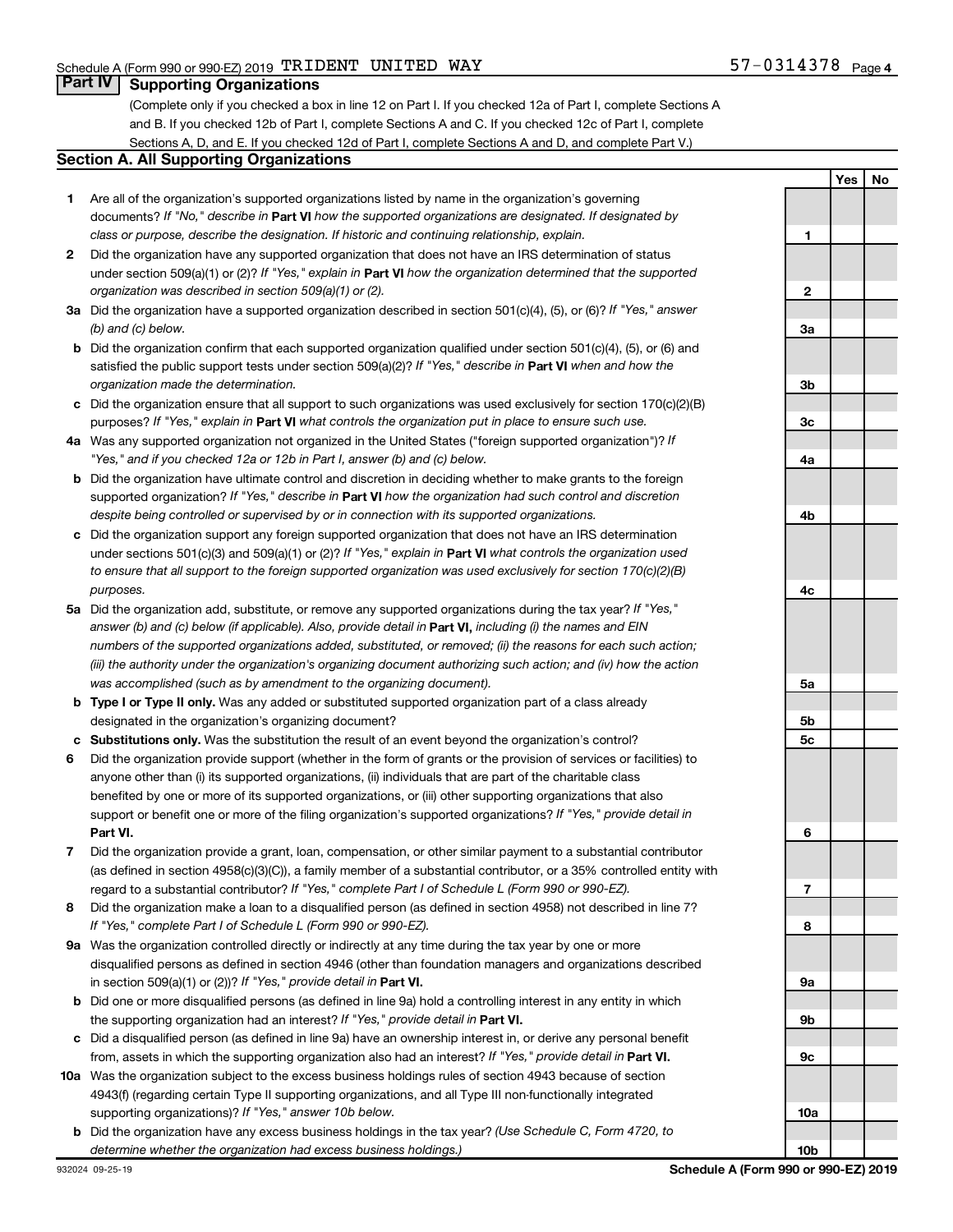|    |                                                                                                                                 |              | Yes | No |
|----|---------------------------------------------------------------------------------------------------------------------------------|--------------|-----|----|
| 11 | Has the organization accepted a gift or contribution from any of the following persons?                                         |              |     |    |
|    | a A person who directly or indirectly controls, either alone or together with persons described in (b) and (c)                  |              |     |    |
|    | below, the governing body of a supported organization?                                                                          | 11a          |     |    |
|    | <b>b</b> A family member of a person described in (a) above?                                                                    | 11b          |     |    |
|    | c A 35% controlled entity of a person described in (a) or (b) above? If "Yes" to a, b, or c, provide detail in Part VI.         | 11c          |     |    |
|    | <b>Section B. Type I Supporting Organizations</b>                                                                               |              |     |    |
|    |                                                                                                                                 |              | Yes | No |
| 1  | Did the directors, trustees, or membership of one or more supported organizations have the power to                             |              |     |    |
|    | regularly appoint or elect at least a majority of the organization's directors or trustees at all times during the              |              |     |    |
|    | tax year? If "No," describe in Part VI how the supported organization(s) effectively operated, supervised, or                   |              |     |    |
|    | controlled the organization's activities. If the organization had more than one supported organization,                         |              |     |    |
|    | describe how the powers to appoint and/or remove directors or trustees were allocated among the supported                       |              |     |    |
|    | organizations and what conditions or restrictions, if any, applied to such powers during the tax year.                          | 1            |     |    |
|    |                                                                                                                                 |              |     |    |
| 2  | Did the organization operate for the benefit of any supported organization other than the supported                             |              |     |    |
|    | organization(s) that operated, supervised, or controlled the supporting organization? If "Yes," explain in                      |              |     |    |
|    | Part VI how providing such benefit carried out the purposes of the supported organization(s) that operated,                     |              |     |    |
|    | supervised, or controlled the supporting organization.                                                                          | $\mathbf{2}$ |     |    |
|    | <b>Section C. Type II Supporting Organizations</b>                                                                              |              |     |    |
|    |                                                                                                                                 |              | Yes | No |
| 1. | Were a majority of the organization's directors or trustees during the tax year also a majority of the directors                |              |     |    |
|    | or trustees of each of the organization's supported organization(s)? If "No," describe in Part VI how control                   |              |     |    |
|    | or management of the supporting organization was vested in the same persons that controlled or managed                          |              |     |    |
|    | the supported organization(s).                                                                                                  | 1            |     |    |
|    | <b>Section D. All Type III Supporting Organizations</b>                                                                         |              |     |    |
|    |                                                                                                                                 |              | Yes | No |
| 1  | Did the organization provide to each of its supported organizations, by the last day of the fifth month of the                  |              |     |    |
|    | organization's tax year, (i) a written notice describing the type and amount of support provided during the prior tax           |              |     |    |
|    | year, (ii) a copy of the Form 990 that was most recently filed as of the date of notification, and (iii) copies of the          |              |     |    |
|    | organization's governing documents in effect on the date of notification, to the extent not previously provided?                | 1            |     |    |
| 2  | Were any of the organization's officers, directors, or trustees either (i) appointed or elected by the supported                |              |     |    |
|    | organization(s) or (ii) serving on the governing body of a supported organization? If "No," explain in Part VI how              |              |     |    |
|    | the organization maintained a close and continuous working relationship with the supported organization(s).                     | 2            |     |    |
| 3  | By reason of the relationship described in (2), did the organization's supported organizations have a                           |              |     |    |
|    | significant voice in the organization's investment policies and in directing the use of the organization's                      |              |     |    |
|    | income or assets at all times during the tax year? If "Yes," describe in Part VI the role the organization's                    |              |     |    |
|    | supported organizations played in this regard.                                                                                  | З            |     |    |
|    | Section E. Type III Functionally Integrated Supporting Organizations                                                            |              |     |    |
| 1. | Check the box next to the method that the organization used to satisfy the Integral Part Test during the yealsee instructions). |              |     |    |
| а  | The organization satisfied the Activities Test. Complete line 2 below.                                                          |              |     |    |
| b  | The organization is the parent of each of its supported organizations. Complete line 3 below.                                   |              |     |    |
| с  | The organization supported a governmental entity. Describe in Part VI how you supported a government entity (see instructions). |              |     |    |
| 2  | Activities Test. Answer (a) and (b) below.                                                                                      |              | Yes | No |
|    | Did substantially all of the organization's activities during the tax year directly further the exempt purposes of              |              |     |    |
| а  | the supported organization(s) to which the organization was responsive? If "Yes," then in Part VI identify                      |              |     |    |
|    | those supported organizations and explain how these activities directly furthered their exempt purposes,                        |              |     |    |
|    |                                                                                                                                 |              |     |    |
|    | how the organization was responsive to those supported organizations, and how the organization determined                       |              |     |    |
|    | that these activities constituted substantially all of its activities.                                                          | 2a           |     |    |
| b  | Did the activities described in (a) constitute activities that, but for the organization's involvement, one or more             |              |     |    |
|    | of the organization's supported organization(s) would have been engaged in? If "Yes," explain in Part VI the                    |              |     |    |
|    | reasons for the organization's position that its supported organization(s) would have engaged in these                          |              |     |    |
|    | activities but for the organization's involvement.                                                                              | 2b           |     |    |
| з  | Parent of Supported Organizations. Answer (a) and (b) below.                                                                    |              |     |    |
| а  | Did the organization have the power to regularly appoint or elect a majority of the officers, directors, or                     |              |     |    |
|    | trustees of each of the supported organizations? Provide details in Part VI.                                                    | За           |     |    |
| b  | Did the organization exercise a substantial degree of direction over the policies, programs, and activities of each             |              |     |    |
|    | of its supported organizations? If "Yes," describe in Part VI the role played by the organization in this regard.               | 3b           |     |    |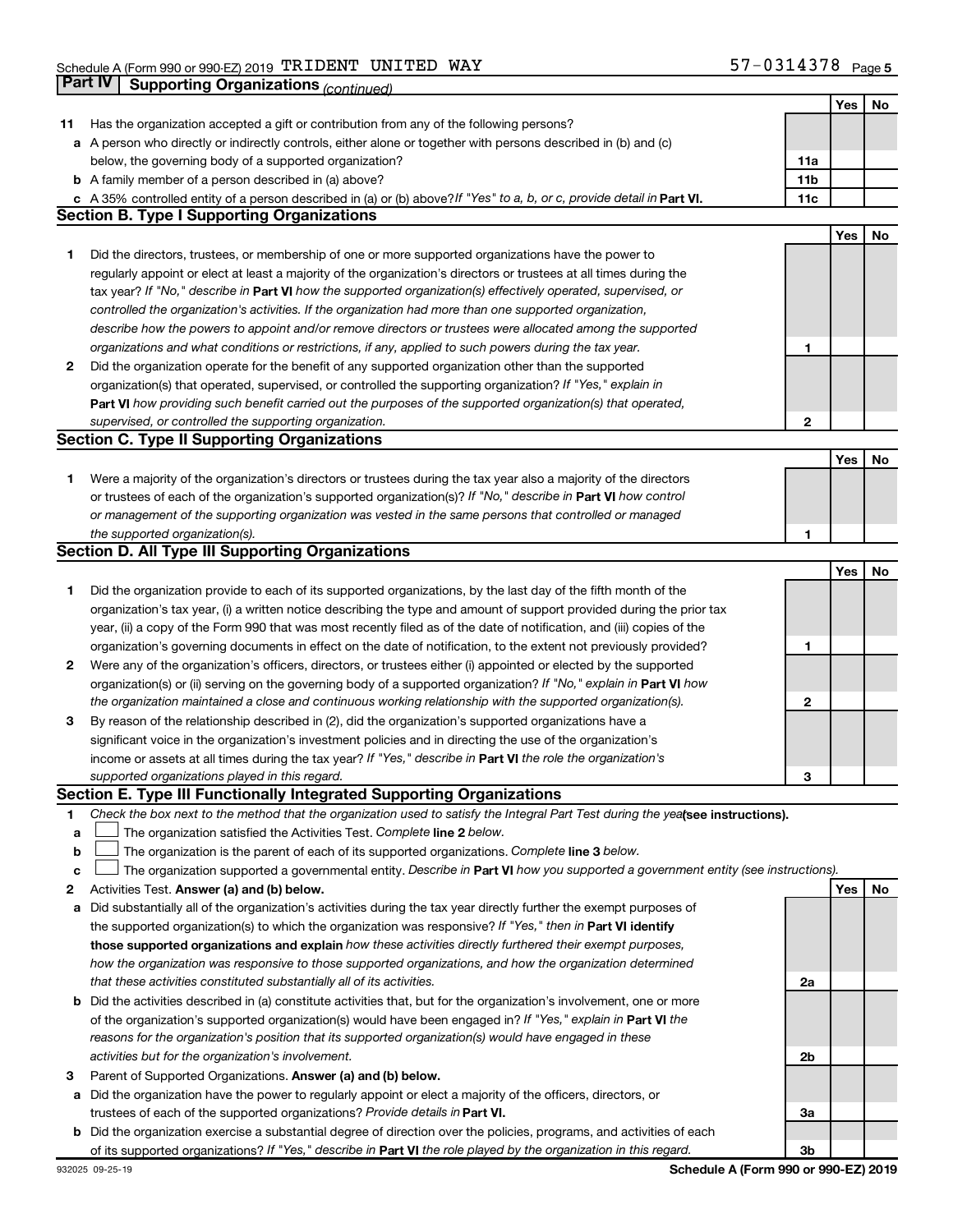#### Schedule A (Form 990 or 990-EZ) 2019 Page TRIDENT UNITED WAY 57-0314378

1 **Letter See instructions.** All Check here if the organization satisfied the Integral Part Test as a qualifying trust on Nov. 20, 1970 (explain in Part VI). See instructions. All other Type III non-functionally integrated supporting organizations must complete Sections A through E. **Part V Type III Non-Functionally Integrated 509(a)(3) Supporting Organizations** 

|              | Section A - Adjusted Net Income                                              |                | (A) Prior Year | (B) Current Year<br>(optional) |
|--------------|------------------------------------------------------------------------------|----------------|----------------|--------------------------------|
| 1            | Net short-term capital gain                                                  | 1              |                |                                |
| $\mathbf{2}$ | Recoveries of prior-year distributions                                       | $\mathbf{2}$   |                |                                |
| З            | Other gross income (see instructions)                                        | 3              |                |                                |
| 4            | Add lines 1 through 3.                                                       | 4              |                |                                |
| 5            | Depreciation and depletion                                                   | 5              |                |                                |
| 6            | Portion of operating expenses paid or incurred for production or             |                |                |                                |
|              | collection of gross income or for management, conservation, or               |                |                |                                |
|              | maintenance of property held for production of income (see instructions)     | 6              |                |                                |
| 7            | Other expenses (see instructions)                                            | $\overline{7}$ |                |                                |
| 8            | Adjusted Net Income (subtract lines 5, 6, and 7 from line 4)                 | 8              |                |                                |
|              | <b>Section B - Minimum Asset Amount</b>                                      |                | (A) Prior Year | (B) Current Year<br>(optional) |
| 1.           | Aggregate fair market value of all non-exempt-use assets (see                |                |                |                                |
|              | instructions for short tax year or assets held for part of year):            |                |                |                                |
|              | a Average monthly value of securities                                        | 1a             |                |                                |
|              | <b>b</b> Average monthly cash balances                                       | 1b             |                |                                |
|              | c Fair market value of other non-exempt-use assets                           | 1c             |                |                                |
|              | d Total (add lines 1a, 1b, and 1c)                                           | 1d             |                |                                |
|              | e Discount claimed for blockage or other                                     |                |                |                                |
|              | factors (explain in detail in Part VI):                                      |                |                |                                |
| 2            | Acquisition indebtedness applicable to non-exempt-use assets                 | $\mathbf{2}$   |                |                                |
| 3            | Subtract line 2 from line 1d.                                                | 3              |                |                                |
| 4            | Cash deemed held for exempt use. Enter 1-1/2% of line 3 (for greater amount, |                |                |                                |
|              | see instructions).                                                           | 4              |                |                                |
| 5            | Net value of non-exempt-use assets (subtract line 4 from line 3)             | 5              |                |                                |
| 6            | Multiply line 5 by .035.                                                     | 6              |                |                                |
| 7            | Recoveries of prior-year distributions                                       | $\overline{7}$ |                |                                |
| 8            | <b>Minimum Asset Amount (add line 7 to line 6)</b>                           | 8              |                |                                |
|              | <b>Section C - Distributable Amount</b>                                      |                |                | <b>Current Year</b>            |
| 1            | Adjusted net income for prior year (from Section A, line 8, Column A)        | 1              |                |                                |
| $\mathbf{2}$ | Enter 85% of line 1.                                                         | $\mathbf{2}$   |                |                                |
| З            | Minimum asset amount for prior year (from Section B, line 8, Column A)       | 3              |                |                                |
| 4            | Enter greater of line 2 or line 3.                                           | 4              |                |                                |
| 5            | Income tax imposed in prior year                                             | 5              |                |                                |
| 6            | <b>Distributable Amount.</b> Subtract line 5 from line 4, unless subject to  |                |                |                                |
|              | emergency temporary reduction (see instructions).                            | 6              |                |                                |

**7** Let Check here if the current year is the organization's first as a non-functionally integrated Type III supporting organization (see instructions).

**Schedule A (Form 990 or 990-EZ) 2019**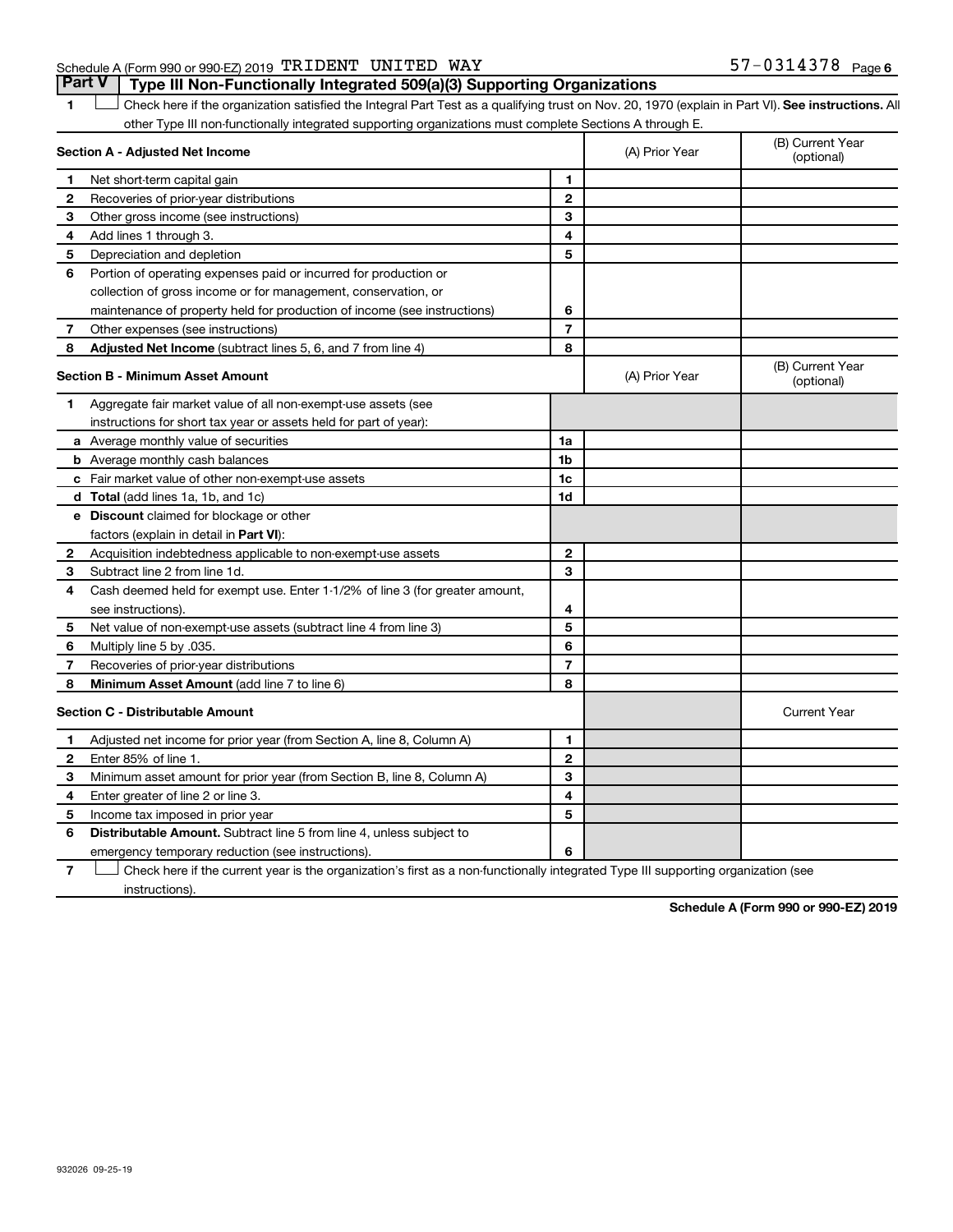| <b>Part V</b> | Type III Non-Functionally Integrated 509(a)(3) Supporting Organizations (continued)        |                             |                                       |                                                |
|---------------|--------------------------------------------------------------------------------------------|-----------------------------|---------------------------------------|------------------------------------------------|
|               | <b>Section D - Distributions</b>                                                           |                             |                                       | <b>Current Year</b>                            |
| 1             | Amounts paid to supported organizations to accomplish exempt purposes                      |                             |                                       |                                                |
| $\mathbf{2}$  | Amounts paid to perform activity that directly furthers exempt purposes of supported       |                             |                                       |                                                |
|               | organizations, in excess of income from activity                                           |                             |                                       |                                                |
| 3             | Administrative expenses paid to accomplish exempt purposes of supported organizations      |                             |                                       |                                                |
| 4             | Amounts paid to acquire exempt-use assets                                                  |                             |                                       |                                                |
| 5             | Qualified set-aside amounts (prior IRS approval required)                                  |                             |                                       |                                                |
| 6             | Other distributions (describe in <b>Part VI</b> ). See instructions.                       |                             |                                       |                                                |
| 7             | Total annual distributions. Add lines 1 through 6.                                         |                             |                                       |                                                |
| 8             | Distributions to attentive supported organizations to which the organization is responsive |                             |                                       |                                                |
|               | (provide details in Part VI). See instructions.                                            |                             |                                       |                                                |
| 9             | Distributable amount for 2019 from Section C, line 6                                       |                             |                                       |                                                |
| 10            | Line 8 amount divided by line 9 amount                                                     |                             |                                       |                                                |
|               |                                                                                            | (i)                         | (ii)                                  | (iii)                                          |
|               | <b>Section E - Distribution Allocations (see instructions)</b>                             | <b>Excess Distributions</b> | <b>Underdistributions</b><br>Pre-2019 | <b>Distributable</b><br><b>Amount for 2019</b> |
| 1             | Distributable amount for 2019 from Section C, line 6                                       |                             |                                       |                                                |
| $\mathbf{2}$  | Underdistributions, if any, for years prior to 2019 (reason-                               |                             |                                       |                                                |
|               | able cause required-explain in Part VI). See instructions.                                 |                             |                                       |                                                |
| 3             | Excess distributions carryover, if any, to 2019                                            |                             |                                       |                                                |
|               | a From 2014                                                                                |                             |                                       |                                                |
|               | <b>b</b> From 2015                                                                         |                             |                                       |                                                |
|               | c From 2016                                                                                |                             |                                       |                                                |
|               | d From 2017                                                                                |                             |                                       |                                                |
|               | e From 2018                                                                                |                             |                                       |                                                |
|               | f Total of lines 3a through e                                                              |                             |                                       |                                                |
|               | <b>g</b> Applied to underdistributions of prior years                                      |                             |                                       |                                                |
|               | h Applied to 2019 distributable amount                                                     |                             |                                       |                                                |
| Ť.            | Carryover from 2014 not applied (see instructions)                                         |                             |                                       |                                                |
|               | Remainder. Subtract lines 3g, 3h, and 3i from 3f.                                          |                             |                                       |                                                |
| 4             | Distributions for 2019 from Section D,                                                     |                             |                                       |                                                |
|               | line $7:$                                                                                  |                             |                                       |                                                |
|               | a Applied to underdistributions of prior years                                             |                             |                                       |                                                |
|               | <b>b</b> Applied to 2019 distributable amount                                              |                             |                                       |                                                |
| с             | Remainder. Subtract lines 4a and 4b from 4.                                                |                             |                                       |                                                |
| 5             | Remaining underdistributions for years prior to 2019, if                                   |                             |                                       |                                                |
|               | any. Subtract lines 3g and 4a from line 2. For result greater                              |                             |                                       |                                                |
|               | than zero, explain in Part VI. See instructions.                                           |                             |                                       |                                                |
| 6             | Remaining underdistributions for 2019. Subtract lines 3h                                   |                             |                                       |                                                |
|               | and 4b from line 1. For result greater than zero, explain in                               |                             |                                       |                                                |
|               | <b>Part VI.</b> See instructions.                                                          |                             |                                       |                                                |
| $\mathbf{7}$  | Excess distributions carryover to 2020. Add lines 3j                                       |                             |                                       |                                                |
|               | and 4c.                                                                                    |                             |                                       |                                                |
| 8             | Breakdown of line 7:                                                                       |                             |                                       |                                                |
|               | a Excess from 2015                                                                         |                             |                                       |                                                |
|               | <b>b</b> Excess from 2016                                                                  |                             |                                       |                                                |
|               | c Excess from 2017                                                                         |                             |                                       |                                                |
|               | d Excess from 2018                                                                         |                             |                                       |                                                |
|               | e Excess from 2019                                                                         |                             |                                       |                                                |

**Schedule A (Form 990 or 990-EZ) 2019**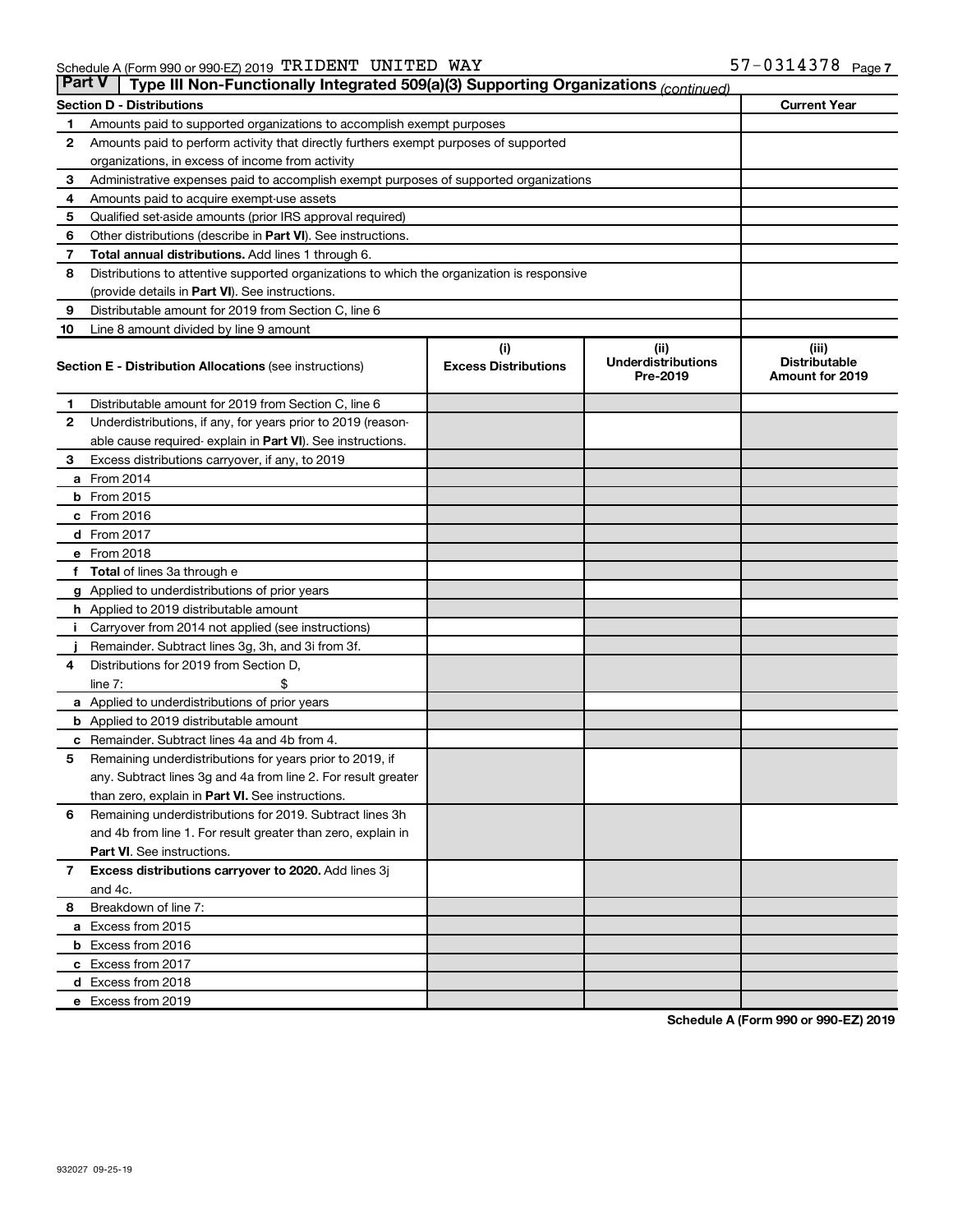| <b>Part VI</b> | Supplemental Information. Provide the explanations required by Part II, line 10; Part II, line 17a or 17b; Part III, line 12;                    |
|----------------|--------------------------------------------------------------------------------------------------------------------------------------------------|
|                | Part IV, Section A, lines 1, 2, 3b, 3c, 4b, 4c, 5a, 6, 9a, 9b, 9c, 11a, 11b, and 11c; Part IV, Section B, lines 1 and 2; Part IV, Section C,     |
|                | line 1; Part IV, Section D, lines 2 and 3; Part IV, Section E, lines 1c, 2a, 2b, 3a, and 3b; Part V, line 1; Part V, Section B, line 1e; Part V, |
|                | Section D, lines 5, 6, and 8; and Part V, Section E, lines 2, 5, and 6. Also complete this part for any additional information.                  |
|                | (See instructions.)                                                                                                                              |
|                |                                                                                                                                                  |
|                |                                                                                                                                                  |
|                |                                                                                                                                                  |
|                |                                                                                                                                                  |
|                |                                                                                                                                                  |
|                |                                                                                                                                                  |
|                |                                                                                                                                                  |
|                |                                                                                                                                                  |
|                |                                                                                                                                                  |
|                |                                                                                                                                                  |
|                |                                                                                                                                                  |
|                |                                                                                                                                                  |
|                |                                                                                                                                                  |
|                |                                                                                                                                                  |
|                |                                                                                                                                                  |
|                |                                                                                                                                                  |
|                |                                                                                                                                                  |
|                |                                                                                                                                                  |
|                |                                                                                                                                                  |
|                |                                                                                                                                                  |
|                |                                                                                                                                                  |
|                |                                                                                                                                                  |
|                |                                                                                                                                                  |
|                |                                                                                                                                                  |
|                |                                                                                                                                                  |
|                |                                                                                                                                                  |
|                |                                                                                                                                                  |
|                |                                                                                                                                                  |
|                |                                                                                                                                                  |
|                |                                                                                                                                                  |
|                |                                                                                                                                                  |
|                |                                                                                                                                                  |
|                |                                                                                                                                                  |
|                |                                                                                                                                                  |
|                |                                                                                                                                                  |
|                |                                                                                                                                                  |
|                |                                                                                                                                                  |
|                |                                                                                                                                                  |
|                |                                                                                                                                                  |
|                |                                                                                                                                                  |
|                |                                                                                                                                                  |
|                |                                                                                                                                                  |
|                |                                                                                                                                                  |
|                |                                                                                                                                                  |
|                |                                                                                                                                                  |
|                |                                                                                                                                                  |
|                |                                                                                                                                                  |
|                |                                                                                                                                                  |
|                |                                                                                                                                                  |
|                |                                                                                                                                                  |
|                |                                                                                                                                                  |
|                |                                                                                                                                                  |
|                |                                                                                                                                                  |
|                |                                                                                                                                                  |
|                |                                                                                                                                                  |
|                |                                                                                                                                                  |
|                |                                                                                                                                                  |
|                |                                                                                                                                                  |
|                |                                                                                                                                                  |
|                |                                                                                                                                                  |
|                |                                                                                                                                                  |
|                |                                                                                                                                                  |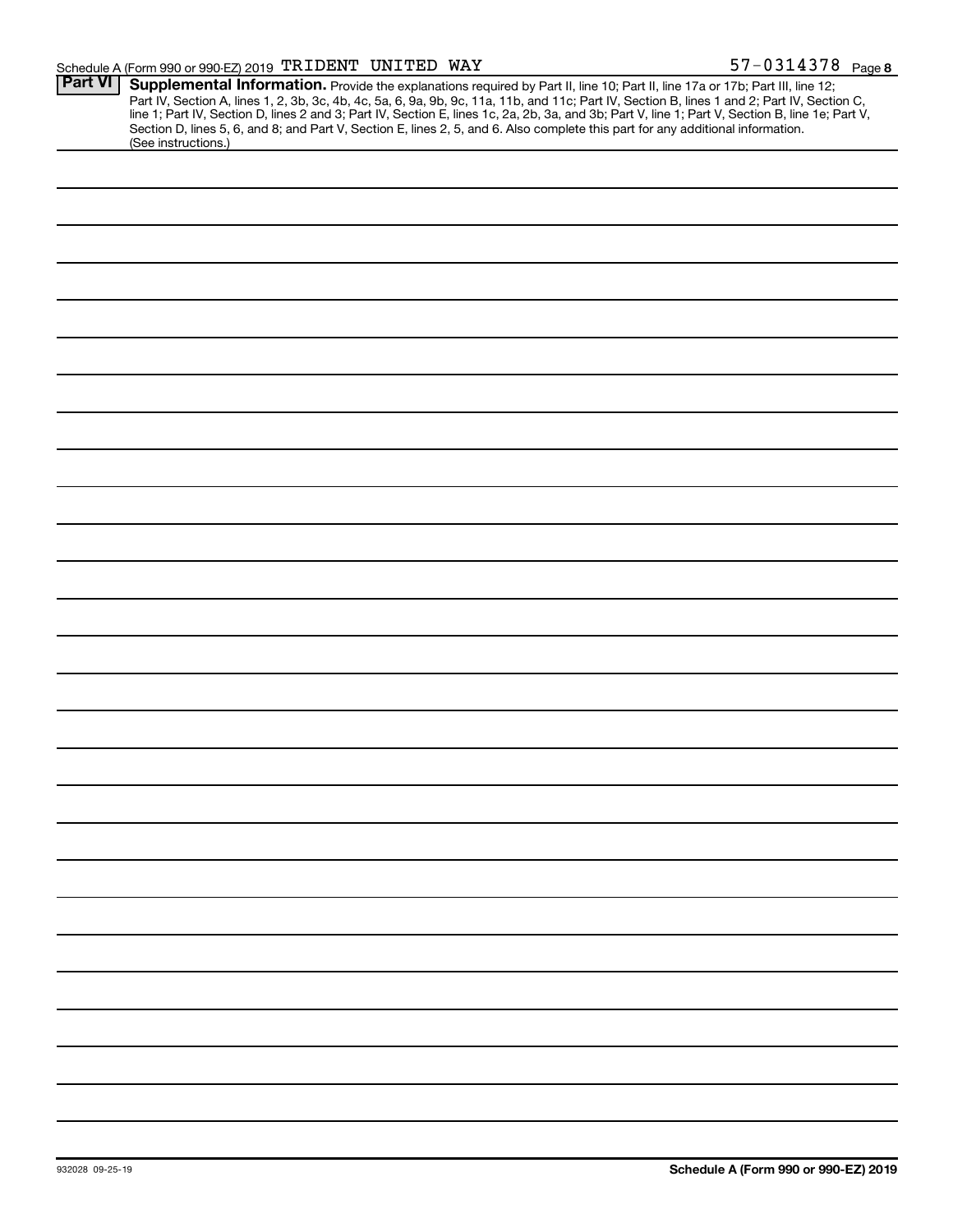Department of the Treasury Internal Revenue Service

# **Schedule B Schedule of Contributors**

**or 990-PF) | Attach to Form 990, Form 990-EZ, or Form 990-PF. | Go to www.irs.gov/Form990 for the latest information.** OMB No. 1545-0047

**2019**

**Employer identification number**

|  | Name of the organization |
|--|--------------------------|
|  |                          |

**Organization type** (check one):

#### TRIDENT UNITED WAY 57-0314378

| Filers of:         | Section:                                                                  |
|--------------------|---------------------------------------------------------------------------|
| Form 990 or 990-FZ | $\boxed{\textbf{X}}$ 501(c)( 3) (enter number) organization               |
|                    | 4947(a)(1) nonexempt charitable trust not treated as a private foundation |
|                    | 527 political organization                                                |
| Form 990-PF        | 501(c)(3) exempt private foundation                                       |
|                    | 4947(a)(1) nonexempt charitable trust treated as a private foundation     |
|                    | 501(c)(3) taxable private foundation                                      |

Check if your organization is covered by the General Rule or a Special Rule. **Note:**  Only a section 501(c)(7), (8), or (10) organization can check boxes for both the General Rule and a Special Rule. See instructions.

### **General Rule**

For an organization filing Form 990, 990-EZ, or 990-PF that received, during the year, contributions totaling \$5,000 or more (in money or property) from any one contributor. Complete Parts I and II. See instructions for determining a contributor's total contributions.

#### **Special Rules**

 $\Box$ 

any one contributor, during the year, total contributions of the greater of (1) \$5,000; or (2) 2% of the amount on (i) Form 990, Part VIII, line 1h;  $\boxed{\text{X}}$  For an organization described in section 501(c)(3) filing Form 990 or 990-EZ that met the 33 1/3% support test of the regulations under sections 509(a)(1) and 170(b)(1)(A)(vi), that checked Schedule A (Form 990 or 990-EZ), Part II, line 13, 16a, or 16b, and that received from or (ii) Form 990-EZ, line 1. Complete Parts I and II.

year, total contributions of more than \$1,000 *exclusively* for religious, charitable, scientific, literary, or educational purposes, or for the For an organization described in section 501(c)(7), (8), or (10) filing Form 990 or 990-EZ that received from any one contributor, during the prevention of cruelty to children or animals. Complete Parts I, II, and III.  $\Box$ 

purpose. Don't complete any of the parts unless the General Rule applies to this organization because it received nonexclusively year, contributions exclusively for religious, charitable, etc., purposes, but no such contributions totaled more than \$1,000. If this box is checked, enter here the total contributions that were received during the year for an exclusively religious, charitable, etc., For an organization described in section 501(c)(7), (8), or (10) filing Form 990 or 990-EZ that received from any one contributor, during the religious, charitable, etc., contributions totaling \$5,000 or more during the year  $~\ldots\ldots\ldots\ldots\ldots\ldots\ldots\ldots\blacktriangleright~$ \$  $\Box$ 

**Caution:**  An organization that isn't covered by the General Rule and/or the Special Rules doesn't file Schedule B (Form 990, 990-EZ, or 990-PF),  **must** but it answer "No" on Part IV, line 2, of its Form 990; or check the box on line H of its Form 990-EZ or on its Form 990-PF, Part I, line 2, to certify that it doesn't meet the filing requirements of Schedule B (Form 990, 990-EZ, or 990-PF).

**For Paperwork Reduction Act Notice, see the instructions for Form 990, 990-EZ, or 990-PF. Schedule B (Form 990, 990-EZ, or 990-PF) (2019)** LHA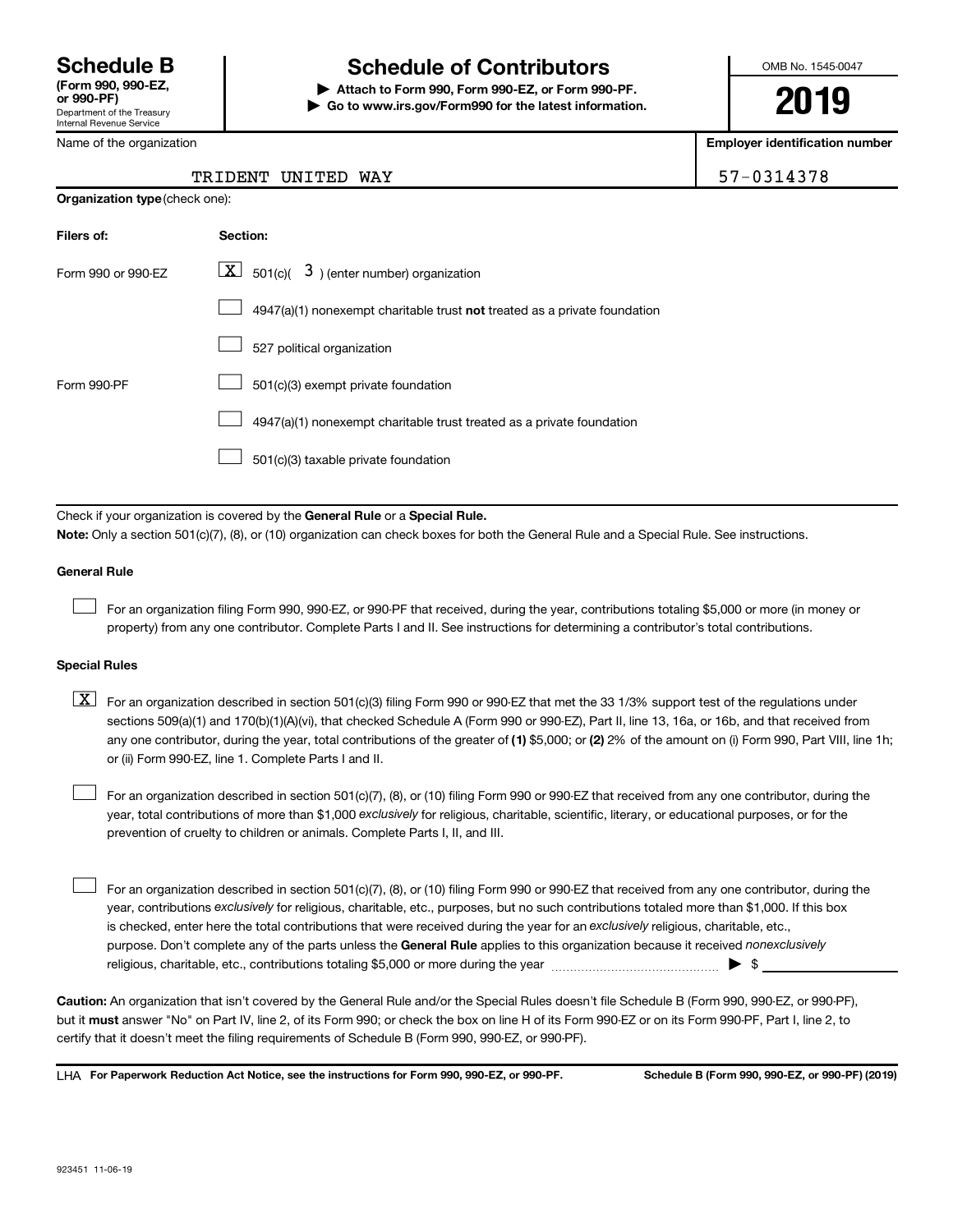#### Schedule B (Form 990, 990-EZ, or 990-PF) (2019)

Name of organization

**Employer identification number**

TRIDENT UNITED WAY 57-0314378

#### **(a) No. (b) Name, address, and ZIP + 4 (c) Total contributions (d) Type of contribution Person Payroll Noncash (a) No. (b) Name, address, and ZIP + 4 (c) Total contributions (d) Type of contribution Person Payroll Noncash (a) No. (b) Name, address, and ZIP + 4 (c) Total contributions (d) Type of contribution Person Payroll Noncash (a) No. (b) Name, address, and ZIP + 4 (c) Total contributions (d) Type of contribution Person Payroll Noncash (a) No. (b) Name, address, and ZIP + 4 (c) Total contributions (d) Type of contribution Person Payroll Noncash (a) No. (b) Name, address, and ZIP + 4 (c) Total contributions (d) Type of contribution Person Payroll Noncash Part I** Contributors (see instructions). Use duplicate copies of Part I if additional space is needed. \$ (Complete Part II for noncash contributions.) \$ (Complete Part II for noncash contributions.) \$ (Complete Part II for noncash contributions.) \$ (Complete Part II for noncash contributions.) \$ (Complete Part II for noncash contributions.) \$ (Complete Part II for noncash contributions.)  $\boxed{\textbf{X}}$  $\Box$  $\Box$  $\Box$  $\boxed{\text{X}}$  $\Box$  $\boxed{\textbf{X}}$  $\Box$  $\Box$  $\Box$  $\boxed{\text{X}}$  $\Box$  $\Box$  $\boxed{\text{X}}$  $\Box$  $\Box$  $\boxed{\text{X}}$  $\Box$  $\begin{array}{|c|c|c|c|c|}\hline \ \text{1} & \text{Person} & \text{X} \ \hline \end{array}$ 343,840. 2 390,229.  $\begin{array}{|c|c|c|c|c|c|}\hline \text{3} & \text{Person} & \text{X} \ \hline \end{array}$ 224,160. 4 329,256. 5 158,944. 6 151,386.

923452 11-06-19 **Schedule B (Form 990, 990-EZ, or 990-PF) (2019)**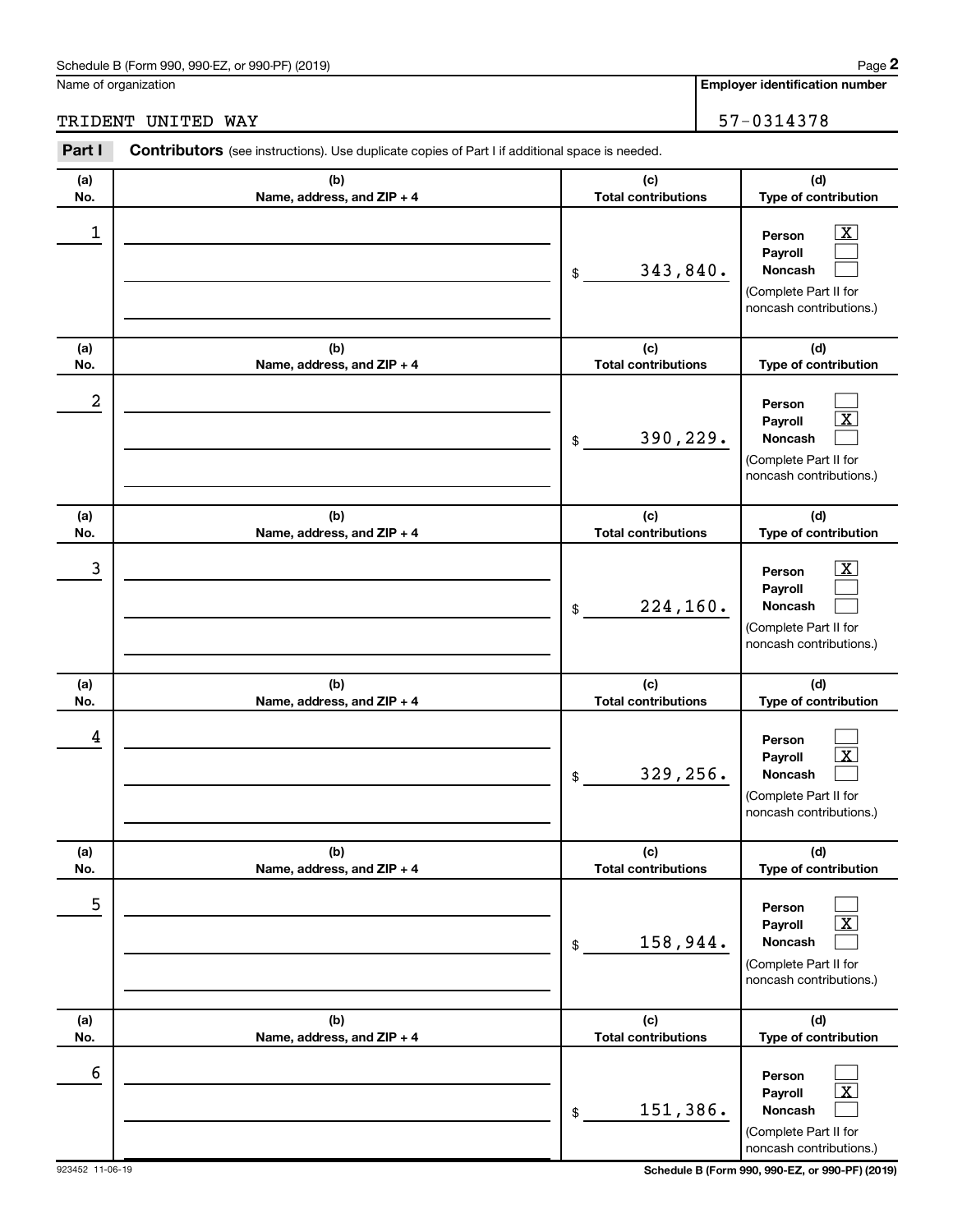| Schedule B (Form 990, 990-EZ, or 990-PF) (2019) | Paɑe |
|-------------------------------------------------|------|
|-------------------------------------------------|------|

Name of organization

**Employer identification number**

### TRIDENT UNITED WAY 57-0314378

Part II Noncash Property (see instructions). Use duplicate copies of Part II if additional space is needed.

| (a)<br>No.<br>from<br>Part I | (b)<br>Description of noncash property given | (c)<br>FMV (or estimate)<br>(See instructions.) | (d)<br>Date received |
|------------------------------|----------------------------------------------|-------------------------------------------------|----------------------|
|                              |                                              |                                                 |                      |
|                              |                                              | \$                                              |                      |
| (a)<br>No.<br>from<br>Part I | (b)<br>Description of noncash property given | (c)<br>FMV (or estimate)<br>(See instructions.) | (d)<br>Date received |
|                              |                                              |                                                 |                      |
|                              |                                              | \$                                              |                      |
| (a)<br>No.<br>from<br>Part I | (b)<br>Description of noncash property given | (c)<br>FMV (or estimate)<br>(See instructions.) | (d)<br>Date received |
|                              |                                              |                                                 |                      |
|                              |                                              | \$                                              |                      |
| (a)<br>No.<br>from<br>Part I | (b)<br>Description of noncash property given | (c)<br>FMV (or estimate)<br>(See instructions.) | (d)<br>Date received |
|                              |                                              |                                                 |                      |
|                              |                                              | \$                                              |                      |
| (a)<br>No.<br>from<br>Part I | (b)<br>Description of noncash property given | (c)<br>FMV (or estimate)<br>(See instructions.) | (d)<br>Date received |
|                              |                                              |                                                 |                      |
|                              |                                              | \$                                              |                      |
| (a)<br>No.<br>from<br>Part I | (b)<br>Description of noncash property given | (c)<br>FMV (or estimate)<br>(See instructions.) | (d)<br>Date received |
|                              |                                              |                                                 |                      |
|                              |                                              | $\$$                                            |                      |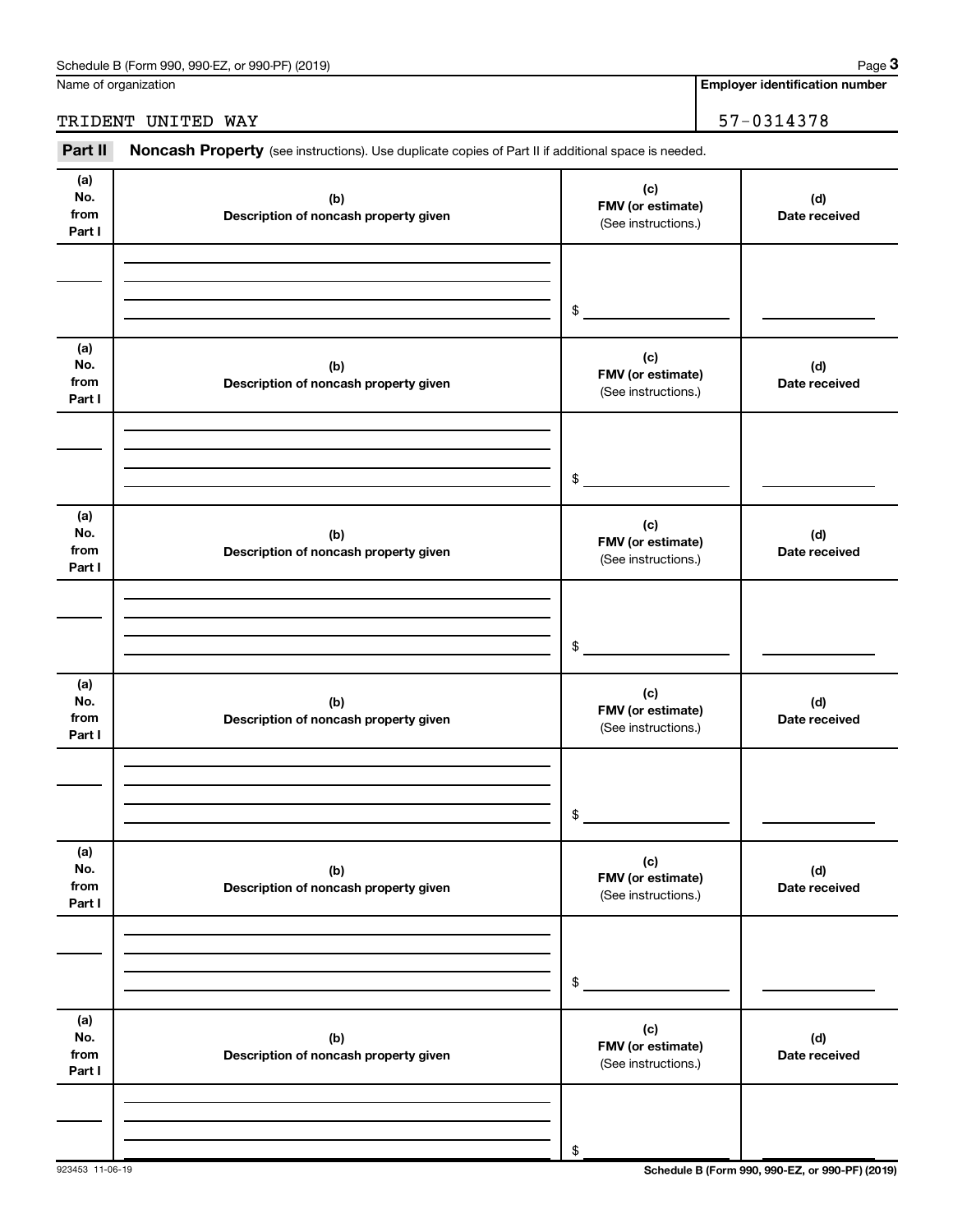| Name of organization      |                                                                                                                                                                                                                                                                                                                                                |                      | <b>Employer identification number</b>                                                                                                                          |  |
|---------------------------|------------------------------------------------------------------------------------------------------------------------------------------------------------------------------------------------------------------------------------------------------------------------------------------------------------------------------------------------|----------------------|----------------------------------------------------------------------------------------------------------------------------------------------------------------|--|
|                           | TRIDENT UNITED WAY                                                                                                                                                                                                                                                                                                                             |                      | 57-0314378                                                                                                                                                     |  |
| Part III                  | from any one contributor. Complete columns (a) through (e) and the following line entry. For organizations<br>completing Part III, enter the total of exclusively religious, charitable, etc., contributions of \$1,000 or less for the year. (Enter this info. once.) ▶ \$<br>Use duplicate copies of Part III if additional space is needed. |                      | Exclusively religious, charitable, etc., contributions to organizations described in section 501(c)(7), (8), or (10) that total more than \$1,000 for the year |  |
| (a) No.<br>from           | (b) Purpose of gift                                                                                                                                                                                                                                                                                                                            | (c) Use of gift      | (d) Description of how gift is held                                                                                                                            |  |
| Part I                    |                                                                                                                                                                                                                                                                                                                                                |                      |                                                                                                                                                                |  |
|                           |                                                                                                                                                                                                                                                                                                                                                | (e) Transfer of gift |                                                                                                                                                                |  |
|                           | Transferee's name, address, and $ZIP + 4$                                                                                                                                                                                                                                                                                                      |                      | Relationship of transferor to transferee                                                                                                                       |  |
| (a) No.<br>from           | (b) Purpose of gift                                                                                                                                                                                                                                                                                                                            | (c) Use of gift      | (d) Description of how gift is held                                                                                                                            |  |
| Part I                    |                                                                                                                                                                                                                                                                                                                                                |                      |                                                                                                                                                                |  |
|                           |                                                                                                                                                                                                                                                                                                                                                | (e) Transfer of gift |                                                                                                                                                                |  |
|                           | Transferee's name, address, and $ZIP + 4$                                                                                                                                                                                                                                                                                                      |                      | Relationship of transferor to transferee                                                                                                                       |  |
| $(a)$ No.                 |                                                                                                                                                                                                                                                                                                                                                |                      |                                                                                                                                                                |  |
| from<br>Part I            | (b) Purpose of gift                                                                                                                                                                                                                                                                                                                            | (c) Use of gift      | (d) Description of how gift is held                                                                                                                            |  |
|                           |                                                                                                                                                                                                                                                                                                                                                |                      |                                                                                                                                                                |  |
|                           | Transferee's name, address, and ZIP + 4                                                                                                                                                                                                                                                                                                        | (e) Transfer of gift | Relationship of transferor to transferee                                                                                                                       |  |
|                           |                                                                                                                                                                                                                                                                                                                                                |                      |                                                                                                                                                                |  |
| (a) No.<br>from<br>Part I | (b) Purpose of gift                                                                                                                                                                                                                                                                                                                            | (c) Use of gift      | (d) Description of how gift is held                                                                                                                            |  |
|                           |                                                                                                                                                                                                                                                                                                                                                |                      |                                                                                                                                                                |  |
|                           |                                                                                                                                                                                                                                                                                                                                                | (e) Transfer of gift |                                                                                                                                                                |  |
|                           | Transferee's name, address, and $ZIP + 4$                                                                                                                                                                                                                                                                                                      |                      | Relationship of transferor to transferee                                                                                                                       |  |
|                           |                                                                                                                                                                                                                                                                                                                                                |                      |                                                                                                                                                                |  |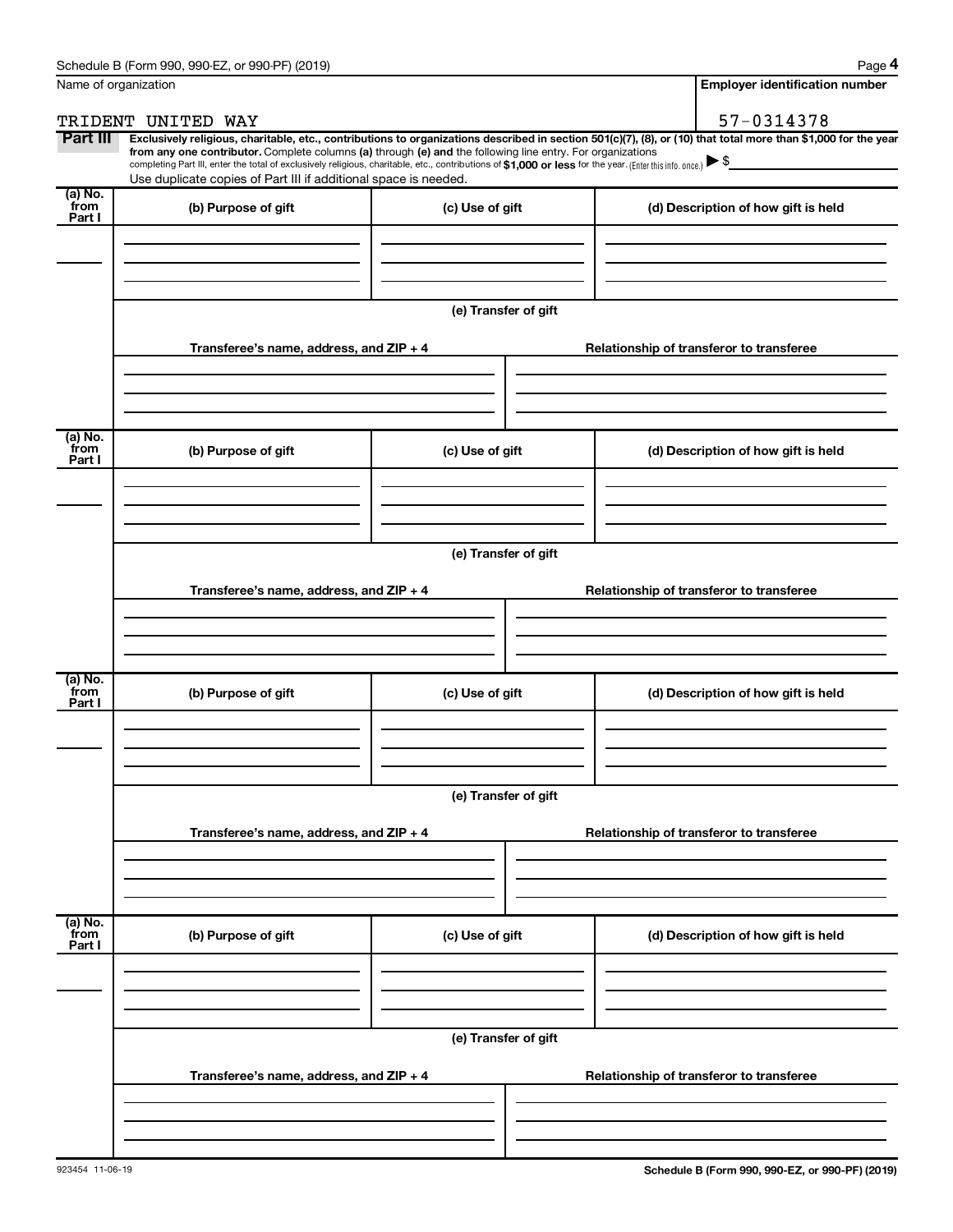| (Form 990) |  |
|------------|--|
|------------|--|

# **SCHEDULE D Supplemental Financial Statements**<br> **Form 990 2019**<br> **Part IV** line 6.7.8.9.10, 11a, 11b, 11d, 11d, 11d, 11d, 11d, 12a, 0r, 12b

**(Form 990) | Complete if the organization answered "Yes" on Form 990, Part IV, line 6, 7, 8, 9, 10, 11a, 11b, 11c, 11d, 11e, 11f, 12a, or 12b.**

**| Attach to Form 990. |Go to www.irs.gov/Form990 for instructions and the latest information.**



Department of the Treasury Internal Revenue Service **Name of the organization <b>EMPLOYER IDENTIFICATION Employer is a set of the organization Employer in the set of the organization EMPLOYER IDENTIFICATION** 

|  |  |             | oloyer identification number |  |
|--|--|-------------|------------------------------|--|
|  |  | FF 834 1358 |                              |  |

|         | TRIDENT UNITED WAY                                                                                                                                                                                                            | 57-0314378                                         |
|---------|-------------------------------------------------------------------------------------------------------------------------------------------------------------------------------------------------------------------------------|----------------------------------------------------|
| Part I  | Organizations Maintaining Donor Advised Funds or Other Similar Funds or Accounts. Complete if the                                                                                                                             |                                                    |
|         | organization answered "Yes" on Form 990, Part IV, line 6.                                                                                                                                                                     |                                                    |
|         | (a) Donor advised funds                                                                                                                                                                                                       | (b) Funds and other accounts                       |
| 1       |                                                                                                                                                                                                                               |                                                    |
| 2       | Aggregate value of contributions to (during year)                                                                                                                                                                             |                                                    |
| з       | Aggregate value of grants from (during year)                                                                                                                                                                                  |                                                    |
| 4       |                                                                                                                                                                                                                               |                                                    |
| 5       | Did the organization inform all donors and donor advisors in writing that the assets held in donor advised funds                                                                                                              |                                                    |
|         |                                                                                                                                                                                                                               | Yes<br>No                                          |
| 6       | Did the organization inform all grantees, donors, and donor advisors in writing that grant funds can be used only                                                                                                             |                                                    |
|         | for charitable purposes and not for the benefit of the donor or donor advisor, or for any other purpose conferring                                                                                                            |                                                    |
|         | impermissible private benefit?                                                                                                                                                                                                | Yes<br>No                                          |
| Part II | Conservation Easements. Complete if the organization answered "Yes" on Form 990, Part IV, line 7.                                                                                                                             |                                                    |
| 1       | Purpose(s) of conservation easements held by the organization (check all that apply).                                                                                                                                         |                                                    |
|         | Preservation of land for public use (for example, recreation or education)                                                                                                                                                    | Preservation of a historically important land area |
|         | Protection of natural habitat                                                                                                                                                                                                 | Preservation of a certified historic structure     |
|         | Preservation of open space                                                                                                                                                                                                    |                                                    |
| 2       | Complete lines 2a through 2d if the organization held a qualified conservation contribution in the form of a conservation easement on the last                                                                                |                                                    |
|         | day of the tax year.                                                                                                                                                                                                          | Held at the End of the Tax Year                    |
| а       |                                                                                                                                                                                                                               | 2a                                                 |
|         | Total acreage restricted by conservation easements                                                                                                                                                                            | 2 <sub>b</sub>                                     |
|         |                                                                                                                                                                                                                               | 2c                                                 |
| d       | Number of conservation easements included in (c) acquired after 7/25/06, and not on a historic structure                                                                                                                      |                                                    |
|         | listed in the National Register [111] increases and the National Property of the National Register [11] increases and the National Register [11] increases and the National Register [11] increases and the National Register | 2d                                                 |
| 3       | Number of conservation easements modified, transferred, released, extinguished, or terminated by the organization during the tax                                                                                              |                                                    |
|         | year                                                                                                                                                                                                                          |                                                    |
| 4       | Number of states where property subject to conservation easement is located >                                                                                                                                                 |                                                    |
| 5       | Does the organization have a written policy regarding the periodic monitoring, inspection, handling of                                                                                                                        |                                                    |
|         | violations, and enforcement of the conservation easements it holds?                                                                                                                                                           | Yes<br><b>No</b>                                   |
| 6       | Staff and volunteer hours devoted to monitoring, inspecting, handling of violations, and enforcing conservation easements during the year                                                                                     |                                                    |
|         |                                                                                                                                                                                                                               |                                                    |
| 7       | Amount of expenses incurred in monitoring, inspecting, handling of violations, and enforcing conservation easements during the year                                                                                           |                                                    |
|         | ► \$                                                                                                                                                                                                                          |                                                    |
| 8       | Does each conservation easement reported on line 2(d) above satisfy the requirements of section 170(h)(4)(B)(i)                                                                                                               |                                                    |
|         |                                                                                                                                                                                                                               | Yes<br>No                                          |
| 9       | In Part XIII, describe how the organization reports conservation easements in its revenue and expense statement and                                                                                                           |                                                    |
|         | balance sheet, and include, if applicable, the text of the footnote to the organization's financial statements that describes the                                                                                             |                                                    |
|         | organization's accounting for conservation easements.                                                                                                                                                                         |                                                    |
|         | Organizations Maintaining Collections of Art, Historical Treasures, or Other Similar Assets.<br>Part III                                                                                                                      |                                                    |
|         | Complete if the organization answered "Yes" on Form 990, Part IV, line 8.                                                                                                                                                     |                                                    |
|         | 1a If the organization elected, as permitted under FASB ASC 958, not to report in its revenue statement and balance sheet works                                                                                               |                                                    |
|         | of art, historical treasures, or other similar assets held for public exhibition, education, or research in furtherance of public                                                                                             |                                                    |
|         | service, provide in Part XIII the text of the footnote to its financial statements that describes these items.                                                                                                                |                                                    |
|         | b If the organization elected, as permitted under FASB ASC 958, to report in its revenue statement and balance sheet works of                                                                                                 |                                                    |
|         | art, historical treasures, or other similar assets held for public exhibition, education, or research in furtherance of public service,                                                                                       |                                                    |
|         | provide the following amounts relating to these items:                                                                                                                                                                        |                                                    |
|         | (i)                                                                                                                                                                                                                           |                                                    |
|         | (ii) Assets included in Form 990, Part X                                                                                                                                                                                      | $\frac{1}{2}$<br>$\blacktriangleright$ \$          |
| 2       | If the organization received or held works of art, historical treasures, or other similar assets for financial gain, provide                                                                                                  |                                                    |
|         | the following amounts required to be reported under FASB ASC 958 relating to these items:                                                                                                                                     |                                                    |
|         |                                                                                                                                                                                                                               | \$                                                 |
|         |                                                                                                                                                                                                                               |                                                    |

932051 10-02-19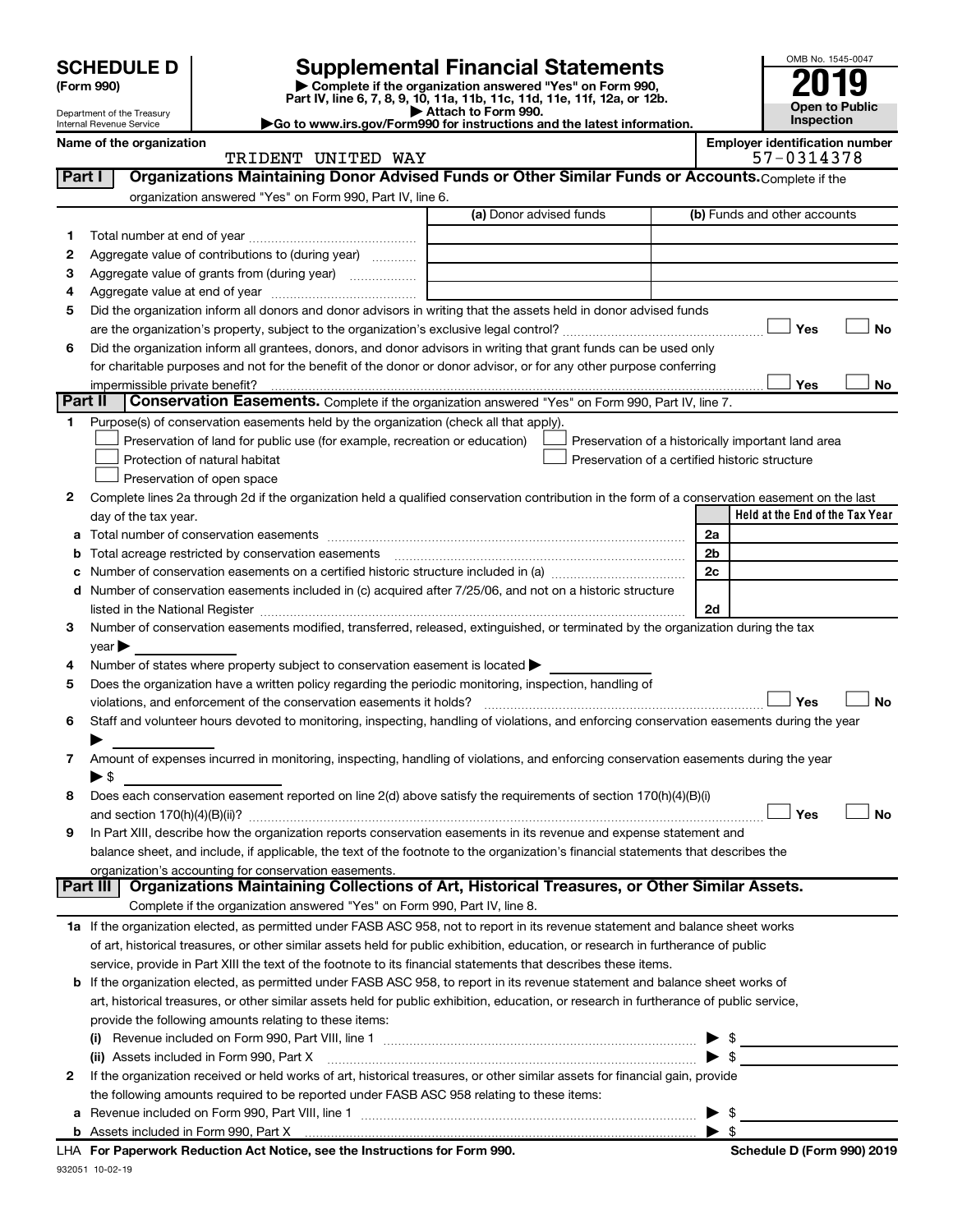|               | Schedule D (Form 990) 2019                                                                                                                                                                                                     | TRIDENT UNITED WAY |                |                          |                                      | 57-0314378 Page 2          |              |             |
|---------------|--------------------------------------------------------------------------------------------------------------------------------------------------------------------------------------------------------------------------------|--------------------|----------------|--------------------------|--------------------------------------|----------------------------|--------------|-------------|
|               | Part III<br>Organizations Maintaining Collections of Art, Historical Treasures, or Other Similar Assets(continued)                                                                                                             |                    |                |                          |                                      |                            |              |             |
| 3             | Using the organization's acquisition, accession, and other records, check any of the following that make significant use of its                                                                                                |                    |                |                          |                                      |                            |              |             |
|               | collection items (check all that apply):                                                                                                                                                                                       |                    |                |                          |                                      |                            |              |             |
| а             | Public exhibition                                                                                                                                                                                                              |                    |                | Loan or exchange program |                                      |                            |              |             |
| b             | Scholarly research                                                                                                                                                                                                             |                    | Other          |                          |                                      |                            |              |             |
| c             | Preservation for future generations                                                                                                                                                                                            |                    |                |                          |                                      |                            |              |             |
| 4             | Provide a description of the organization's collections and explain how they further the organization's exempt purpose in Part XIII.                                                                                           |                    |                |                          |                                      |                            |              |             |
| 5             | During the year, did the organization solicit or receive donations of art, historical treasures, or other similar assets                                                                                                       |                    |                |                          |                                      |                            |              |             |
|               |                                                                                                                                                                                                                                |                    |                |                          |                                      | Yes                        |              | No          |
|               | <b>Part IV</b><br>Escrow and Custodial Arrangements. Complete if the organization answered "Yes" on Form 990, Part IV, line 9, or<br>reported an amount on Form 990, Part X, line 21.                                          |                    |                |                          |                                      |                            |              |             |
|               | 1a Is the organization an agent, trustee, custodian or other intermediary for contributions or other assets not included                                                                                                       |                    |                |                          |                                      |                            |              |             |
|               |                                                                                                                                                                                                                                |                    |                |                          |                                      | Yes                        |              | No          |
|               | <b>b</b> If "Yes," explain the arrangement in Part XIII and complete the following table:                                                                                                                                      |                    |                |                          |                                      |                            |              |             |
|               |                                                                                                                                                                                                                                |                    |                |                          |                                      | Amount                     |              |             |
| с             | Beginning balance measurements and the contract measurement of the contract measurement of the contract measurement                                                                                                            |                    |                |                          | 1c                                   |                            |              |             |
|               |                                                                                                                                                                                                                                |                    |                |                          | 1d                                   |                            |              |             |
|               | e Distributions during the year manufactured and continuum and contact the year manufactured and contact the year manufactured and contact the year manufactured and contact the year manufactured and contact the year manufa |                    |                |                          | 1e                                   |                            |              |             |
|               |                                                                                                                                                                                                                                |                    |                |                          | 1f                                   |                            |              |             |
|               | 2a Did the organization include an amount on Form 990, Part X, line 21, for escrow or custodial account liability?                                                                                                             |                    |                |                          |                                      | Yes                        |              | No          |
|               | <b>b</b> If "Yes," explain the arrangement in Part XIII. Check here if the explanation has been provided on Part XIII                                                                                                          |                    |                |                          |                                      |                            |              |             |
| <b>Part V</b> | Endowment Funds. Complete if the organization answered "Yes" on Form 990, Part IV, line 10.                                                                                                                                    |                    |                |                          |                                      |                            |              |             |
|               |                                                                                                                                                                                                                                | (a) Current year   | (b) Prior year | (c) Two years back       | $\vert$ (d) Three years back $\vert$ | (e) Four years back        |              |             |
| 1a            | Beginning of year balance                                                                                                                                                                                                      | 5,841,111.         | 5,820,851.     | 5,350,746.               | 4,777,285.                           |                            | 5, 106, 308. |             |
| b             |                                                                                                                                                                                                                                |                    | 58,600.        | 83,927.                  | 220,836.                             |                            |              |             |
|               | Net investment earnings, gains, and losses                                                                                                                                                                                     | 592,669.           | 339,092.       | 431,989.                 | 624,234.                             |                            |              | $-68,340.$  |
| d             | Grants or scholarships                                                                                                                                                                                                         |                    |                |                          |                                      |                            |              |             |
|               | e Other expenditures for facilities                                                                                                                                                                                            |                    |                |                          |                                      |                            |              |             |
|               | and programs                                                                                                                                                                                                                   | $-833,994.$        | $-377, 431.$   | $-45,811.$               | $-271,609.$                          |                            |              | $-260,683.$ |
|               | f Administrative expenses                                                                                                                                                                                                      |                    |                |                          |                                      |                            |              |             |
|               | End of year balance                                                                                                                                                                                                            | 5,599,786.         | 5, 841, 111.   | 5,820,851.               | 5,350,746.                           |                            | 4,777,285.   |             |
| 2             | Provide the estimated percentage of the current year end balance (line 1g, column (a)) held as:                                                                                                                                |                    |                |                          |                                      |                            |              |             |
|               | Board designated or quasi-endowment                                                                                                                                                                                            | 89.45              | %              |                          |                                      |                            |              |             |
| b             | 8.35<br>Permanent endowment >                                                                                                                                                                                                  | $\%$               |                |                          |                                      |                            |              |             |
|               | 2.20<br>$\mathbf c$ Term endowment $\blacktriangleright$                                                                                                                                                                       | %                  |                |                          |                                      |                            |              |             |
|               | The percentages on lines 2a, 2b, and 2c should equal 100%.                                                                                                                                                                     |                    |                |                          |                                      |                            |              |             |
|               | 3a Are there endowment funds not in the possession of the organization that are held and administered for the organization                                                                                                     |                    |                |                          |                                      |                            |              |             |
|               | by:                                                                                                                                                                                                                            |                    |                |                          |                                      |                            | Yes<br>х     | No          |
|               | (i)                                                                                                                                                                                                                            |                    |                |                          |                                      | 3a(i)                      |              | х           |
|               | (ii) Related organizations                                                                                                                                                                                                     |                    |                |                          |                                      | 3a(ii)                     |              |             |
|               |                                                                                                                                                                                                                                |                    |                |                          |                                      | 3b                         |              |             |
|               | Describe in Part XIII the intended uses of the organization's endowment funds.<br>Land, Buildings, and Equipment.<br><b>Part VI</b>                                                                                            |                    |                |                          |                                      |                            |              |             |
|               | Complete if the organization answered "Yes" on Form 990, Part IV, line 11a. See Form 990, Part X, line 10.                                                                                                                     |                    |                |                          |                                      |                            |              |             |
|               | Description of property                                                                                                                                                                                                        | (a) Cost or other  |                | (b) Cost or other        | (c) Accumulated                      | (d) Book value             |              |             |
|               |                                                                                                                                                                                                                                | basis (investment) |                | basis (other)            | depreciation                         |                            |              |             |
|               |                                                                                                                                                                                                                                | 490,000.           |                |                          |                                      |                            | 490,000.     |             |
|               |                                                                                                                                                                                                                                | 3,007,086.         |                |                          | 1,483,914.                           | 1,523,172.                 |              |             |
| b             | Leasehold improvements                                                                                                                                                                                                         |                    |                |                          |                                      |                            |              |             |
|               |                                                                                                                                                                                                                                | 361,767.           |                |                          | 290,991.                             |                            | 70,776.      |             |
|               |                                                                                                                                                                                                                                |                    |                |                          |                                      |                            |              |             |
|               | Total. Add lines 1a through 1e. (Column (d) must equal Form 990, Part X, column (B), line 10c.)                                                                                                                                |                    |                |                          |                                      | 2,083,948.                 |              |             |
|               |                                                                                                                                                                                                                                |                    |                |                          |                                      | Schedule D (Form 990) 2019 |              |             |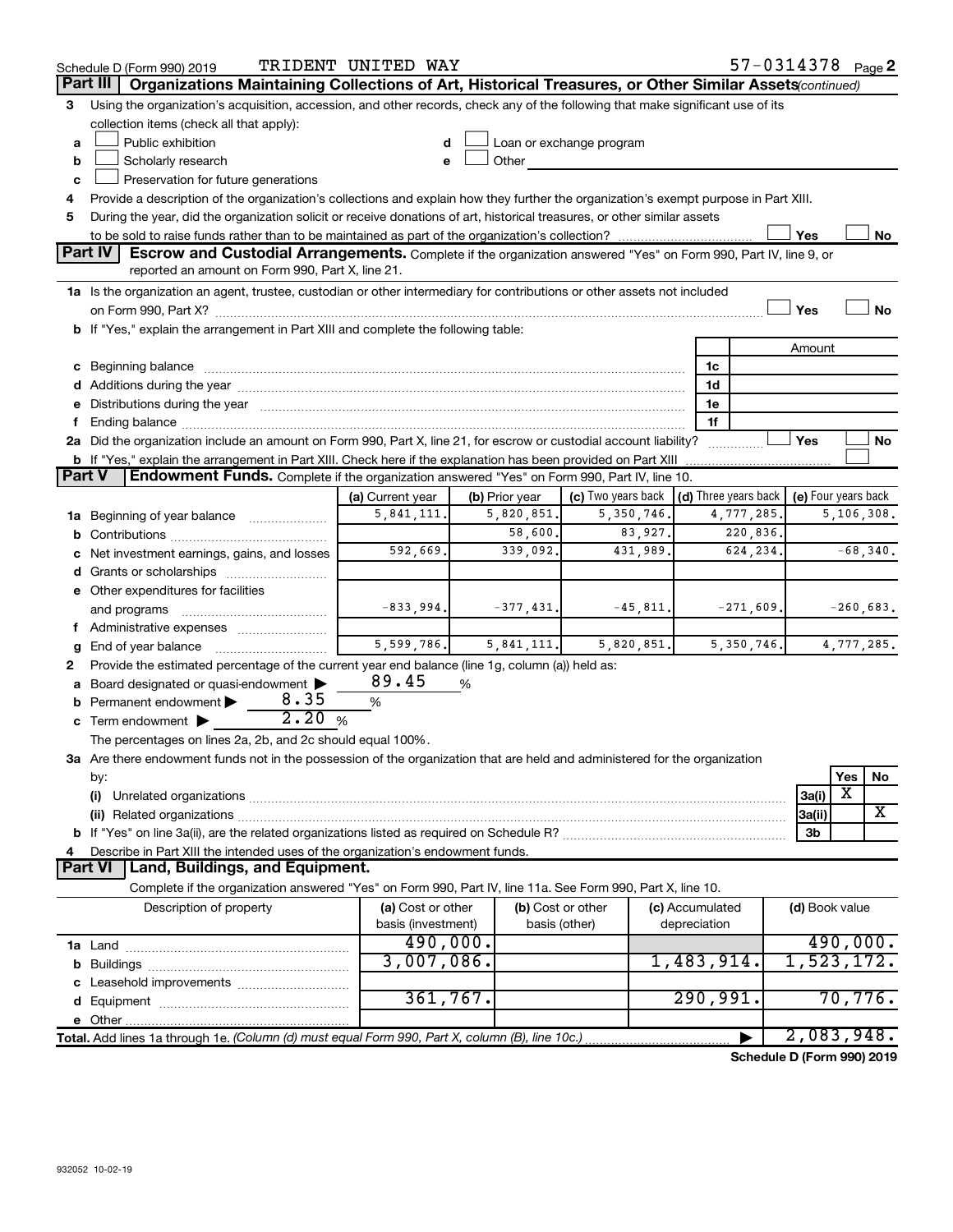|                                                                                        |                 | Complete if the organization answered "Yes" on Form 990, Part IV, line 11b. See Form 990, Part X, line 12.        |                |
|----------------------------------------------------------------------------------------|-----------------|-------------------------------------------------------------------------------------------------------------------|----------------|
| (a) Description of security or category (including name of security)                   | (b) Book value  | (c) Method of valuation: Cost or end-of-year market value                                                         |                |
| (1) Financial derivatives                                                              |                 |                                                                                                                   |                |
|                                                                                        |                 |                                                                                                                   |                |
| $(3)$ Other                                                                            |                 |                                                                                                                   |                |
| (A)                                                                                    |                 |                                                                                                                   |                |
| (B)                                                                                    |                 |                                                                                                                   |                |
| (C)                                                                                    |                 |                                                                                                                   |                |
| (D)                                                                                    |                 |                                                                                                                   |                |
| (E)                                                                                    |                 |                                                                                                                   |                |
| (F)                                                                                    |                 |                                                                                                                   |                |
| (G)                                                                                    |                 |                                                                                                                   |                |
| (H)                                                                                    |                 |                                                                                                                   |                |
| Total. (Col. (b) must equal Form 990, Part X, col. (B) line 12.)                       |                 |                                                                                                                   |                |
| Part VIII Investments - Program Related.                                               |                 |                                                                                                                   |                |
|                                                                                        |                 | Complete if the organization answered "Yes" on Form 990, Part IV, line 11c. See Form 990, Part X, line 13.        |                |
| (a) Description of investment                                                          | (b) Book value  | (c) Method of valuation: Cost or end-of-year market value                                                         |                |
| (1)                                                                                    |                 |                                                                                                                   |                |
| (2)                                                                                    |                 |                                                                                                                   |                |
| (3)                                                                                    |                 |                                                                                                                   |                |
| (4)                                                                                    |                 |                                                                                                                   |                |
| (5)                                                                                    |                 |                                                                                                                   |                |
| (6)                                                                                    |                 |                                                                                                                   |                |
| (7)                                                                                    |                 |                                                                                                                   |                |
| (8)                                                                                    |                 |                                                                                                                   |                |
| (9)                                                                                    |                 |                                                                                                                   |                |
| Total. (Col. (b) must equal Form 990, Part X, col. (B) line 13.) $\blacktriangleright$ |                 |                                                                                                                   |                |
| Part IX<br><b>Other Assets.</b>                                                        |                 |                                                                                                                   |                |
|                                                                                        |                 | Complete if the organization answered "Yes" on Form 990, Part IV, line 11d. See Form 990, Part X, line 15.        |                |
|                                                                                        | (a) Description |                                                                                                                   | (b) Book value |
|                                                                                        |                 |                                                                                                                   |                |
|                                                                                        |                 |                                                                                                                   |                |
| (1)                                                                                    |                 |                                                                                                                   |                |
| (2)                                                                                    |                 |                                                                                                                   |                |
| (3)                                                                                    |                 |                                                                                                                   |                |
| (4)                                                                                    |                 |                                                                                                                   |                |
| (5)                                                                                    |                 |                                                                                                                   |                |
| (6)                                                                                    |                 |                                                                                                                   |                |
| (7)                                                                                    |                 |                                                                                                                   |                |
| (8)                                                                                    |                 |                                                                                                                   |                |
| (9)                                                                                    |                 |                                                                                                                   |                |
|                                                                                        |                 |                                                                                                                   |                |
| <b>Other Liabilities.</b><br>Part X                                                    |                 |                                                                                                                   |                |
|                                                                                        |                 | Complete if the organization answered "Yes" on Form 990, Part IV, line 11e or 11f. See Form 990, Part X, line 25. |                |
| (a) Description of liability                                                           |                 |                                                                                                                   | (b) Book value |
| Federal income taxes<br>(1)                                                            |                 |                                                                                                                   |                |
| (2)                                                                                    |                 |                                                                                                                   |                |
| (3)                                                                                    |                 |                                                                                                                   |                |
| (4)                                                                                    |                 |                                                                                                                   |                |
| (5)                                                                                    |                 |                                                                                                                   |                |
| (6)                                                                                    |                 |                                                                                                                   |                |
| (7)                                                                                    |                 |                                                                                                                   |                |
| 1.<br>(8)<br>(9)                                                                       |                 |                                                                                                                   |                |

**2.** Liability for uncertain tax positions. In Part XIII, provide the text of the footnote to the organization's financial statements that reports the organization's liability for uncertain tax positions under FASB ASC 740. Check here if the text of the footnote has been provided in Part XIII ...  $\fbox{\bf X}$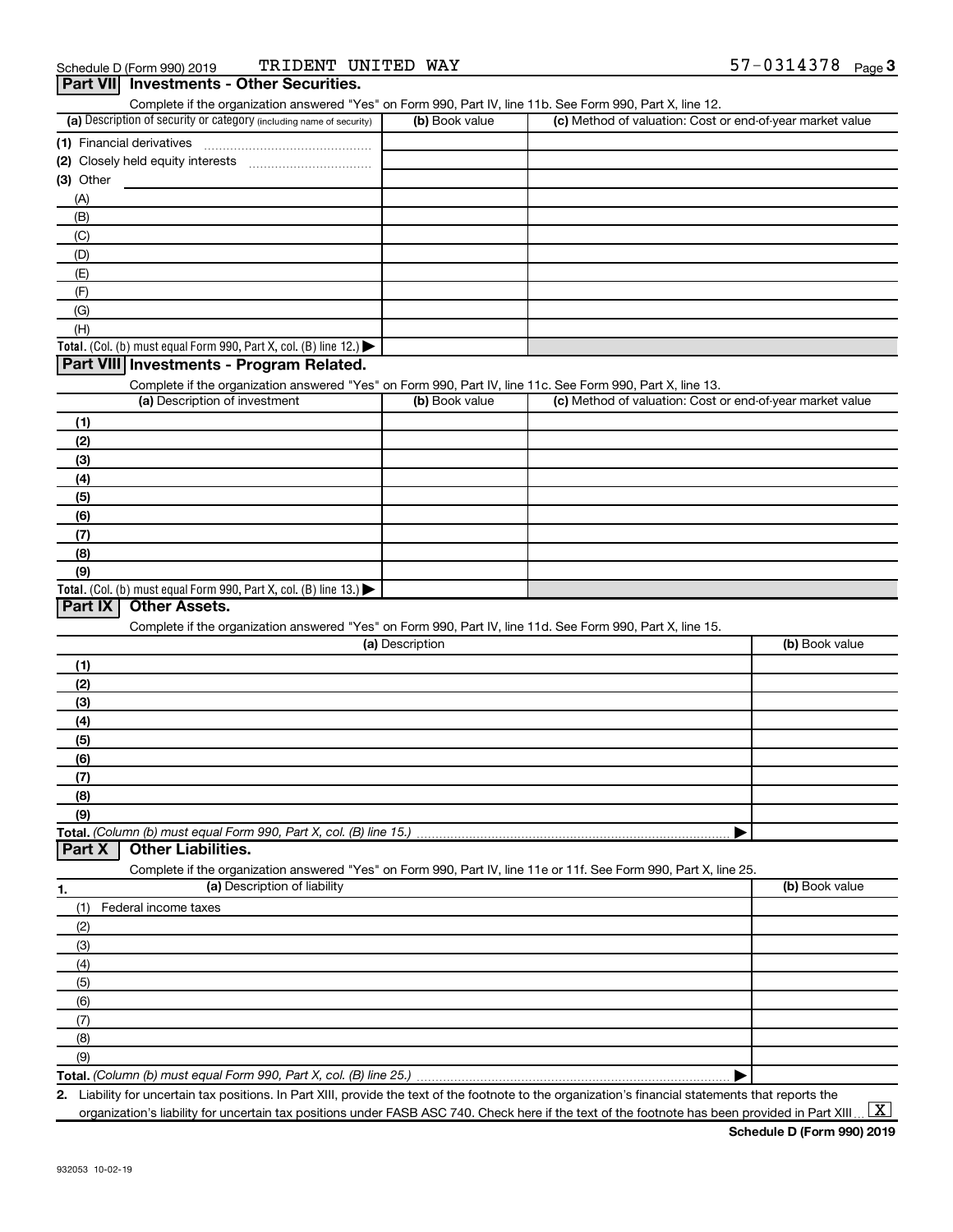|    | TRIDENT UNITED WAY<br>Schedule D (Form 990) 2019                                                                                                                                                                                     |                |             |                | 57-0314378 Page 4 |
|----|--------------------------------------------------------------------------------------------------------------------------------------------------------------------------------------------------------------------------------------|----------------|-------------|----------------|-------------------|
|    | Reconciliation of Revenue per Audited Financial Statements With Revenue per Return.<br><b>Part XI</b>                                                                                                                                |                |             |                |                   |
|    | Complete if the organization answered "Yes" on Form 990, Part IV, line 12a.                                                                                                                                                          |                |             |                |                   |
| 1  | Total revenue, gains, and other support per audited financial statements [[[[[[[[[[[[[[[[[[[[[[[]]]]]]]]]]]]]                                                                                                                        |                |             | $\blacksquare$ | 7,006,394.        |
| 2  | Amounts included on line 1 but not on Form 990, Part VIII, line 12:                                                                                                                                                                  |                |             |                |                   |
| a  |                                                                                                                                                                                                                                      | 2a             | $-417,802.$ |                |                   |
| b  |                                                                                                                                                                                                                                      | 2 <sub>b</sub> |             |                |                   |
| c  |                                                                                                                                                                                                                                      | 2c             |             |                |                   |
| d  |                                                                                                                                                                                                                                      | 2d             | 264,731.    |                |                   |
| e  | Add lines 2a through 2d <b>minimum contained a contract of the contract of the contract of the contract of the contract of the contract of the contract of the contract of the contract of the contract of the contract of the c</b> |                |             | 2е             | $-153,071.$       |
| 3  |                                                                                                                                                                                                                                      |                |             | 3              | 7, 159, 465.      |
|    | Amounts included on Form 990, Part VIII, line 12, but not on line 1:                                                                                                                                                                 |                |             |                |                   |
|    |                                                                                                                                                                                                                                      | 4a             | 74,644.     |                |                   |
|    |                                                                                                                                                                                                                                      | 4 <sub>b</sub> | 835,545.    |                |                   |
|    | Add lines 4a and 4b                                                                                                                                                                                                                  |                |             | 4c             | 910,189.          |
| 5  |                                                                                                                                                                                                                                      |                |             | 5              | 8,069,654.        |
|    |                                                                                                                                                                                                                                      |                |             |                |                   |
|    | Part XII   Reconciliation of Expenses per Audited Financial Statements With Expenses per Return.                                                                                                                                     |                |             |                |                   |
|    | Complete if the organization answered "Yes" on Form 990, Part IV, line 12a.                                                                                                                                                          |                |             |                |                   |
| 1. |                                                                                                                                                                                                                                      |                |             | $\blacksquare$ | 7,756,811.        |
| 2  | Amounts included on line 1 but not on Form 990, Part IX, line 25:                                                                                                                                                                    |                |             |                |                   |
| a  |                                                                                                                                                                                                                                      | 2a             |             |                |                   |
|    |                                                                                                                                                                                                                                      | 2 <sub>b</sub> |             |                |                   |
| c  |                                                                                                                                                                                                                                      | 2 <sub>c</sub> |             |                |                   |
|    |                                                                                                                                                                                                                                      | 2d             | 264,731.    |                |                   |
|    | e Add lines 2a through 2d <b>contract and all anomana contract and all anomana contract and all anomana contract a</b>                                                                                                               |                |             | 2e             | 264,731.          |
| 3  |                                                                                                                                                                                                                                      |                |             | $\mathbf{a}$   | 7,492,080.        |
| 4  | Amounts included on Form 990, Part IX, line 25, but not on line 1:                                                                                                                                                                   |                |             |                |                   |
| a  |                                                                                                                                                                                                                                      | 4a             | 74,644.     |                |                   |
| b  | Other (Describe in Part XIII.) [100] [100] [100] [100] [100] [100] [100] [100] [100] [100] [100] [100] [100] [                                                                                                                       | 4 <sub>h</sub> | 835,545.    |                |                   |
|    | Add lines 4a and 4b                                                                                                                                                                                                                  |                |             | 4c             | 910,189.          |
|    | Part XIII Supplemental Information.                                                                                                                                                                                                  |                |             | 5              | 8,402,269.        |

Provide the descriptions required for Part II, lines 3, 5, and 9; Part III, lines 1a and 4; Part IV, lines 1b and 2b; Part V, line 4; Part X, line 2; Part XI, lines 2d and 4b; and Part XII, lines 2d and 4b. Also complete this part to provide any additional information.

PART V, LINE 4:

| TRIDENT UNITED WAY IS A LOCAL NON-PROFIT ORGANIZATION INVOLVED IN        |  |  |  |  |  |  |  |  |  |  |  |
|--------------------------------------------------------------------------|--|--|--|--|--|--|--|--|--|--|--|
| FUNDRAISING AND VOLUNTEERING IN A THREE-COUNTY REGION - CHARLESTON,      |  |  |  |  |  |  |  |  |  |  |  |
|                                                                          |  |  |  |  |  |  |  |  |  |  |  |
| BERKELEY, AND DORCHESTER COUNTIES. THE TRIDENT UNITED WAY ENDOWMENT FUND |  |  |  |  |  |  |  |  |  |  |  |
| (THE FUND) HAS AN INVESTMENT POLICY STATEMENT THAT IS REVIEWED AT LEAST  |  |  |  |  |  |  |  |  |  |  |  |
| ANNUALLY. THE FUND PLACES EMPHASIS ON PROVIDING ANNUAL CASH INFUSIONS TO |  |  |  |  |  |  |  |  |  |  |  |
| OPERATIONS TO HELP SUPPLEMENT OPERATING EXPENSES.                        |  |  |  |  |  |  |  |  |  |  |  |

PART X, LINE 2:

### INTERNAL REVENUE CODE AND COMPARABLE STATE LAW AS A CHARITABLE

ORGANIZATION WHEREBY ONLY UNRELATED BUSINESS INCOME, AS DEFINED BY SECTION

### 509(A)(1) OF THE CODE IS SUBJECT TO FEDERAL INCOME TAX. THE FINANCIAL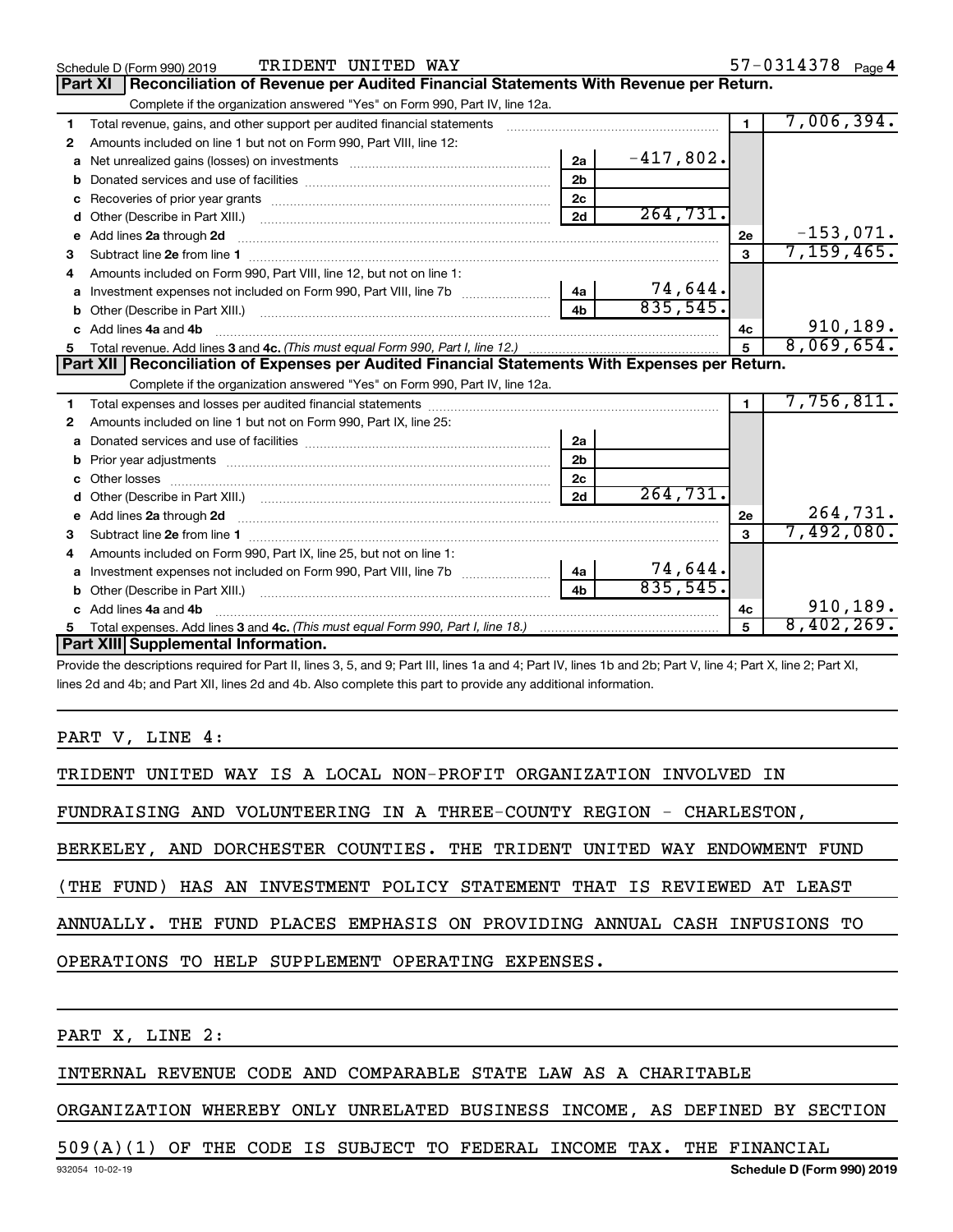| $57 - 0314378$ Page 5<br>TRIDENT UNITED WAY<br>Schedule D (Form 990) 2019     |
|-------------------------------------------------------------------------------|
| <b>Part XIII Supplemental Information (continued)</b>                         |
| ACCOUNTING STANDARDS BOARD ISSUED GUIDANCE ON ACCOUNTING FOR UNCERTAINTY      |
| INCOME TAXES. MANAGEMENT EVALUATED THE ORGANIZATION'S TAX POSITIONS AND<br>IN |
| THAT THE ORGANIZATION HAS MAINTAINED ITS TAX EXEMPT STATUS AND<br>CONCLUDED   |
| HAS TAKEN NO UNCERTAIN TAX POSITIONS THAT REQUIRE ADJUSTMENT TO THE           |
| FINANCIAL STATEMENTS. THEREFORE, NO PROVISION OR LIABILITY FOR INCOME         |
| TAXES HAS BEEN INCLUDED IN THE FINANCIAL STATEMENTS. THE ORGANIZATION         |
| COULD BE SUBJECT TO ROUTINE AUDITS BY TAXING JURISDICTIONS; HOWEVER, THERE    |
| CURRENTLY NO AUDITS FOR ANY TAX PERIODS IN PROGRESS.<br>ARE                   |
|                                                                               |
| PART XI, LINE 2D - OTHER ADJUSTMENTS:                                         |
| 264,731.<br>COMMERCIAL RENTAL EXPENSES                                        |
|                                                                               |
| PART XI, LINE 4B - OTHER ADJUSTMENTS:                                         |
| 835,545.<br>DONOR DESIGNATED FUNDS                                            |
|                                                                               |
| PART XII, LINE 2D - OTHER ADJUSTMENTS:                                        |
| 264,731.<br>COMMERCIAL RENTAL EXPENSES                                        |
|                                                                               |
| PART XII, LINE 4B - OTHER ADJUSTMENTS:                                        |
| 835,545.<br>DONOR DESIGNATED FUNDS                                            |
|                                                                               |
|                                                                               |
|                                                                               |
|                                                                               |
|                                                                               |
|                                                                               |
|                                                                               |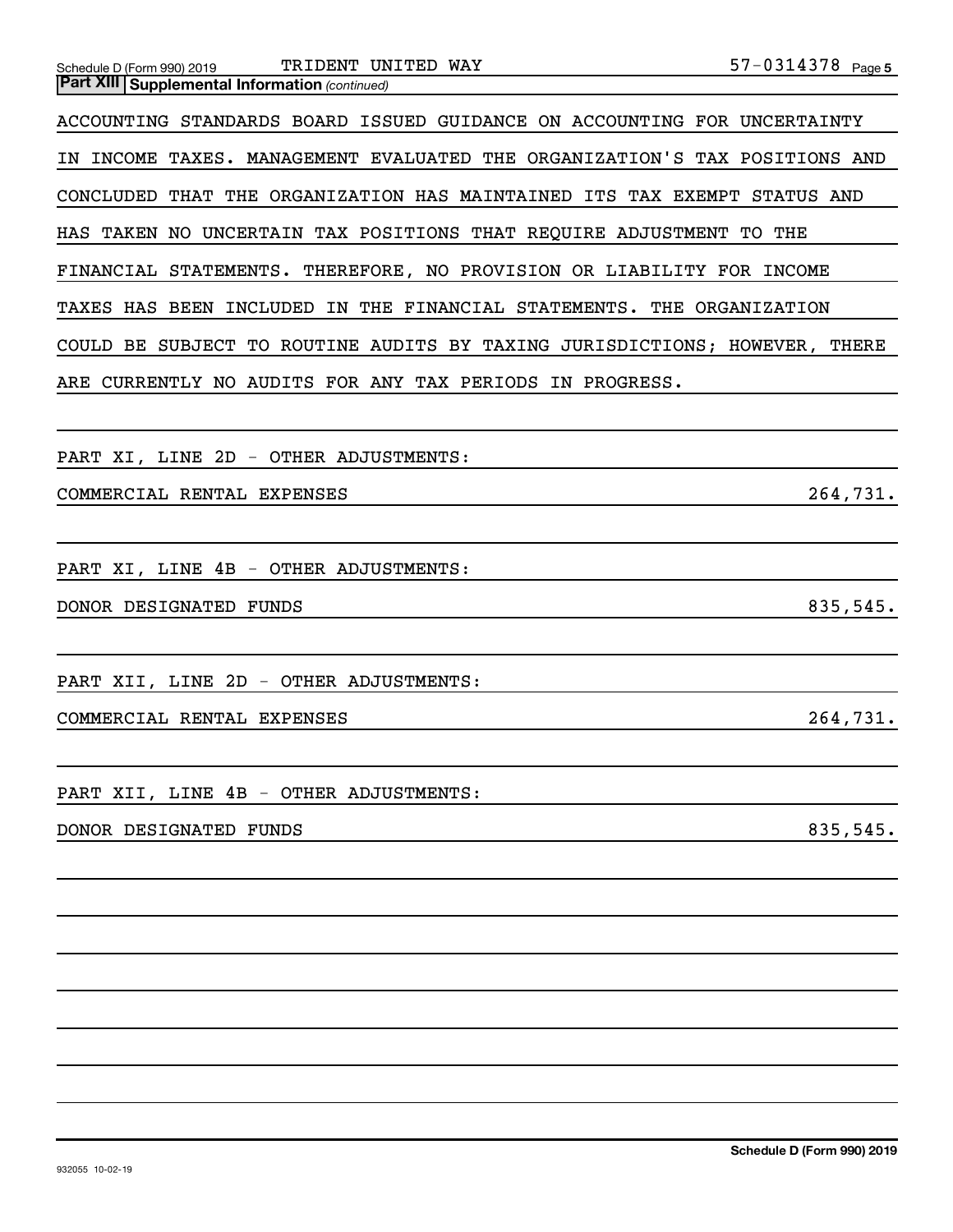| <b>SCHEDULE I</b><br>(Form 990)                                                                                                                                                                                                                                                                                |                          | <b>Grants and Other Assistance to Organizations,</b><br>Governments, and Individuals in the United States<br>Complete if the organization answered "Yes" on Form 990, Part IV, line 21 or 22. |                                                                              |                                         |                                                                |                                          | OMB No. 1545-0047<br>2019                           |
|----------------------------------------------------------------------------------------------------------------------------------------------------------------------------------------------------------------------------------------------------------------------------------------------------------------|--------------------------|-----------------------------------------------------------------------------------------------------------------------------------------------------------------------------------------------|------------------------------------------------------------------------------|-----------------------------------------|----------------------------------------------------------------|------------------------------------------|-----------------------------------------------------|
| Department of the Treasury<br>Internal Revenue Service                                                                                                                                                                                                                                                         |                          |                                                                                                                                                                                               | Attach to Form 990.<br>Go to www.irs.gov/Form990 for the latest information. |                                         |                                                                |                                          | <b>Open to Public</b><br>Inspection                 |
| Name of the organization<br>TRIDENT UNITED WAY                                                                                                                                                                                                                                                                 |                          |                                                                                                                                                                                               |                                                                              |                                         |                                                                |                                          | <b>Employer identification number</b><br>57-0314378 |
| Part I<br><b>General Information on Grants and Assistance</b>                                                                                                                                                                                                                                                  |                          |                                                                                                                                                                                               |                                                                              |                                         |                                                                |                                          |                                                     |
| Does the organization maintain records to substantiate the amount of the grants or assistance, the grantees' eligibility for the grants or assistance, and the selection<br>1<br>Describe in Part IV the organization's procedures for monitoring the use of grant funds in the United States.<br>$\mathbf{2}$ |                          |                                                                                                                                                                                               |                                                                              |                                         |                                                                |                                          | $\lceil \text{X} \rceil$ Yes<br>l No                |
| Part II<br>Grants and Other Assistance to Domestic Organizations and Domestic Governments. Complete if the organization answered "Yes" on Form 990, Part IV, line 21, for any                                                                                                                                  |                          |                                                                                                                                                                                               |                                                                              |                                         |                                                                |                                          |                                                     |
| recipient that received more than \$5,000. Part II can be duplicated if additional space is needed.                                                                                                                                                                                                            |                          |                                                                                                                                                                                               |                                                                              |                                         |                                                                |                                          |                                                     |
| 1 (a) Name and address of organization<br>or government                                                                                                                                                                                                                                                        | (b) $EIN$                | (c) IRC section<br>(if applicable)                                                                                                                                                            | (d) Amount of<br>cash grant                                                  | (e) Amount of<br>non-cash<br>assistance | (f) Method of<br>valuation (book,<br>FMV, appraisal,<br>other) | (g) Description of<br>noncash assistance | (h) Purpose of grant<br>or assistance               |
| ADDLESTONE HEBREW ACADEMY<br>1639 WALLENBURG BLVD.<br>CHARLESTON, SC 29407                                                                                                                                                                                                                                     | $57-0409223$ $501(C)(3)$ |                                                                                                                                                                                               | 16,850.                                                                      | 0.                                      |                                                                |                                          | <b>GRANTEE</b>                                      |
| AMERICAN CANCER SOCIETY, INC.<br>250 WILLIAMS STREET NW<br>ATLANTA, NY 30303                                                                                                                                                                                                                                   | $13-1788491$ $501(C)(3)$ |                                                                                                                                                                                               | 10,593.                                                                      | $\mathbf 0$                             |                                                                |                                          | GRANTEE                                             |
| AMERICAN HEART ASSOCIATION, INC.<br>$(VA) - 4217$ PARK PLACE COURT -<br>GLEN ALLEN, VA 23060-3315                                                                                                                                                                                                              | 13-5613797               | 501(C)(3)                                                                                                                                                                                     | 14,282.                                                                      | $\mathbf 0$                             |                                                                |                                          | <b>GRANTEE</b>                                      |
| CALVARY CHAPEL OF BOISE, INC.<br>123 AUTO DRIVE<br>BOISE, ID 83709                                                                                                                                                                                                                                             | 82-0373010               | CHURCH                                                                                                                                                                                        | 11,667.                                                                      | $\mathbf 0$                             |                                                                |                                          | GRANTEE                                             |
| BERKELEY COUNTY SCHOOL DISTRICT<br>229 EAST MAIN STREET<br>MONCKS CORNER, SC 29461                                                                                                                                                                                                                             | 57-6000313               | GOVT                                                                                                                                                                                          | 115,000.                                                                     | $\mathbf{0}$                            |                                                                |                                          | GRANTEE                                             |
| BLACK RIVER UNITED WAY -<br>GEORGETOWN, SC - PO BOX 1065 -<br>GEORGETOWN, SC 29440                                                                                                                                                                                                                             | $57-0526145$ $501(C)(3)$ |                                                                                                                                                                                               | 6,561.                                                                       | 0.                                      |                                                                |                                          | GRANTEE                                             |
| Enter total number of other organizations listed in the line 1 table<br>3                                                                                                                                                                                                                                      |                          |                                                                                                                                                                                               |                                                                              |                                         |                                                                |                                          |                                                     |

**For Paperwork Reduction Act Notice, see the Instructions for Form 990. Schedule I (Form 990) (2019)** LHA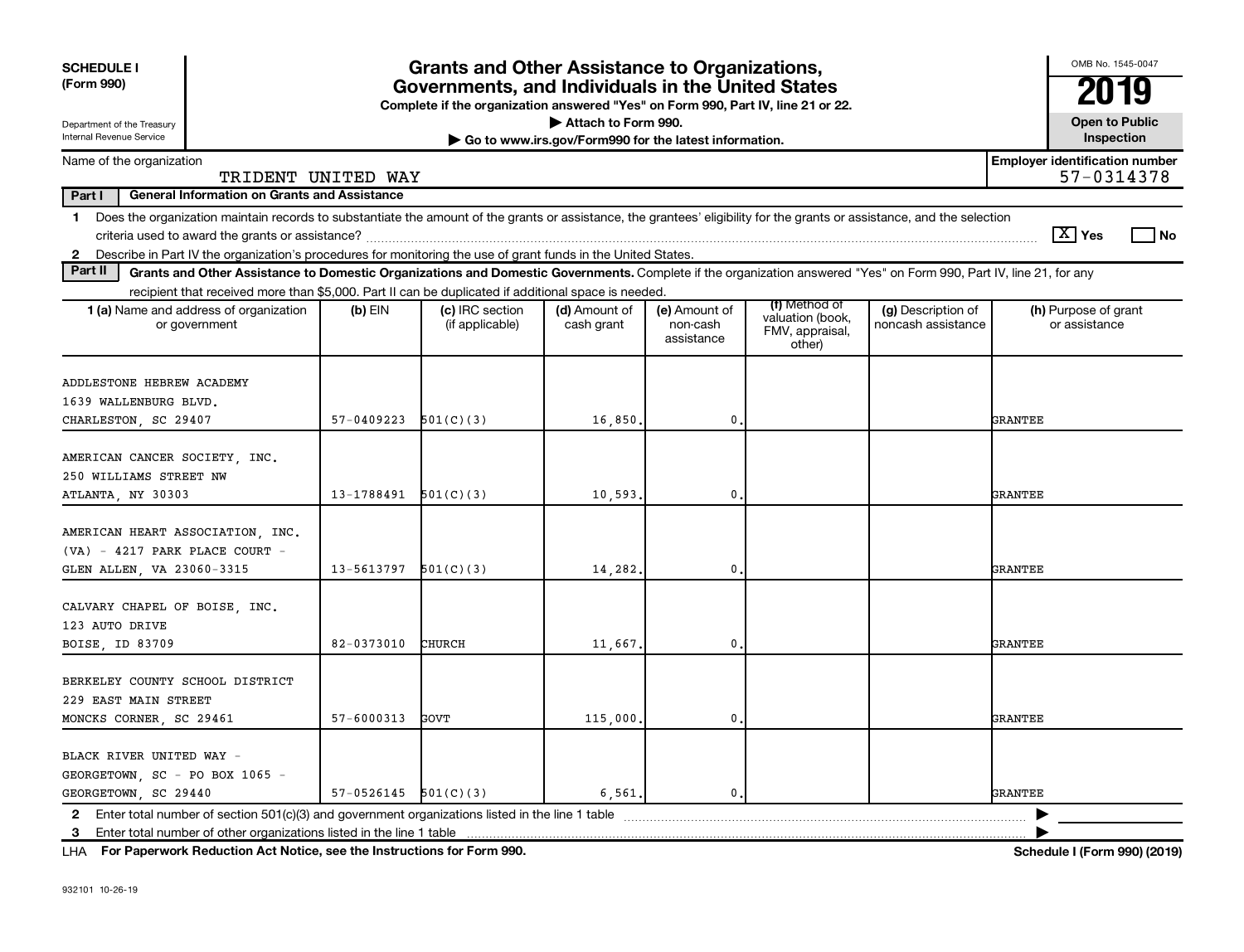#### Schedule I (Form 990) TRIDENT UNITED WAY 57-0314378 <sub>Page 1</sub>

| Part II<br>Continuation of Grants and Other Assistance to Governments and Organizations in the United States (Schedule I (Form 990), Part II.) |                            |                                  |                             |                                         |                                                                |                                           |                                       |
|------------------------------------------------------------------------------------------------------------------------------------------------|----------------------------|----------------------------------|-----------------------------|-----------------------------------------|----------------------------------------------------------------|-------------------------------------------|---------------------------------------|
| (a) Name and address of<br>organization or government                                                                                          | $(b)$ EIN                  | (c) IRC section<br>if applicable | (d) Amount of<br>cash grant | (e) Amount of<br>non-cash<br>assistance | (f) Method of<br>valuation<br>(book, FMV,<br>appraisal, other) | (g) Description of<br>non-cash assistance | (h) Purpose of grant<br>or assistance |
| CHANGED LIVES MINISTRY<br>470 REID HILL ROAD<br>MONCKS CORNER, SC 29461                                                                        | $58 - 2457711$ $501(C)(3)$ |                                  | 7,738                       | $\mathbf 0$                             |                                                                |                                           | <b>GRANTEE</b>                        |
| CHARLESTON ANIMAL SOCIETY<br>2455 REMOUNT RD<br>NORTH CHARLESTON, SC 29406                                                                     | 57-6021863                 | 501(C)(3)                        | 9,165.                      | $\mathbf{0}$                            |                                                                |                                           | GRANTEE                               |
| CHARLESTON BAPTIST CHURCH<br>13 SAN MIGUEL RD.<br>CHARLESTON, SC 29414                                                                         | 25-1253194                 | CHURCH                           | 19,600                      | $\mathbf 0$                             |                                                                |                                           | <b>GRANTEE</b>                        |
| CHARLESTON DORCHESTER COMMUNITY<br>MENTAL HEALTH CTR. - 2100 CHARLIE<br>HALL BLVD. - CHARLESTON, SC 29414                                      | 57-6000922                 | GOVT                             | 40,000.                     | $\mathbf 0$                             |                                                                |                                           | <b>GRANTEE</b>                        |
| CHARLESTON ORPHAN HOUSE, INC.<br>5055 LACKAWANNA BLVD.<br>NORTH CHARLESTON, SC 29406                                                           | $57-0669877$ $501(C)(3)$   |                                  | 11,736.                     | $\mathbf{0}$                            |                                                                |                                           | GRANTEE                               |
| CHARLESTON PROMISE NEIGHBORHOOD<br>1819 MEETING STREET RD, STE B<br>CHARLESTON, SC 29405                                                       | 80-0597710                 | 501(C)(3)                        | 19,925                      | $\mathbf{0}$                            |                                                                |                                           | GRANTEE                               |
| CAROLINA YOUTH DEVELOPMENT CENTER<br>5055 LACKAWANNA BLVD.<br>NORTH CHARLESTON, SC 29405                                                       | 57-0669877                 | 501(C)(3)                        | 53,916                      | $\mathbf 0$                             |                                                                |                                           | <b>GRANTEE</b>                        |
| CHRIST EPISCOPAL CHURCH<br>2304 HIGHWAY 17<br>MOUNT PLEASANT, SC 29466                                                                         | 22-1500487                 | CHURCH                           | 27,700.                     | $\mathbf{0}$                            |                                                                |                                           | GRANTEE                               |
| CHARLESTON COUNTY SCHOOL DISTRICT<br>3999 BRIDGE VIEW DRIVE<br>NORTH CHARLESTON, SC 29405                                                      | 57-6000322                 | GOVT                             | 115,881.                    | 0.                                      |                                                                |                                           | <b>GRANTEE</b>                        |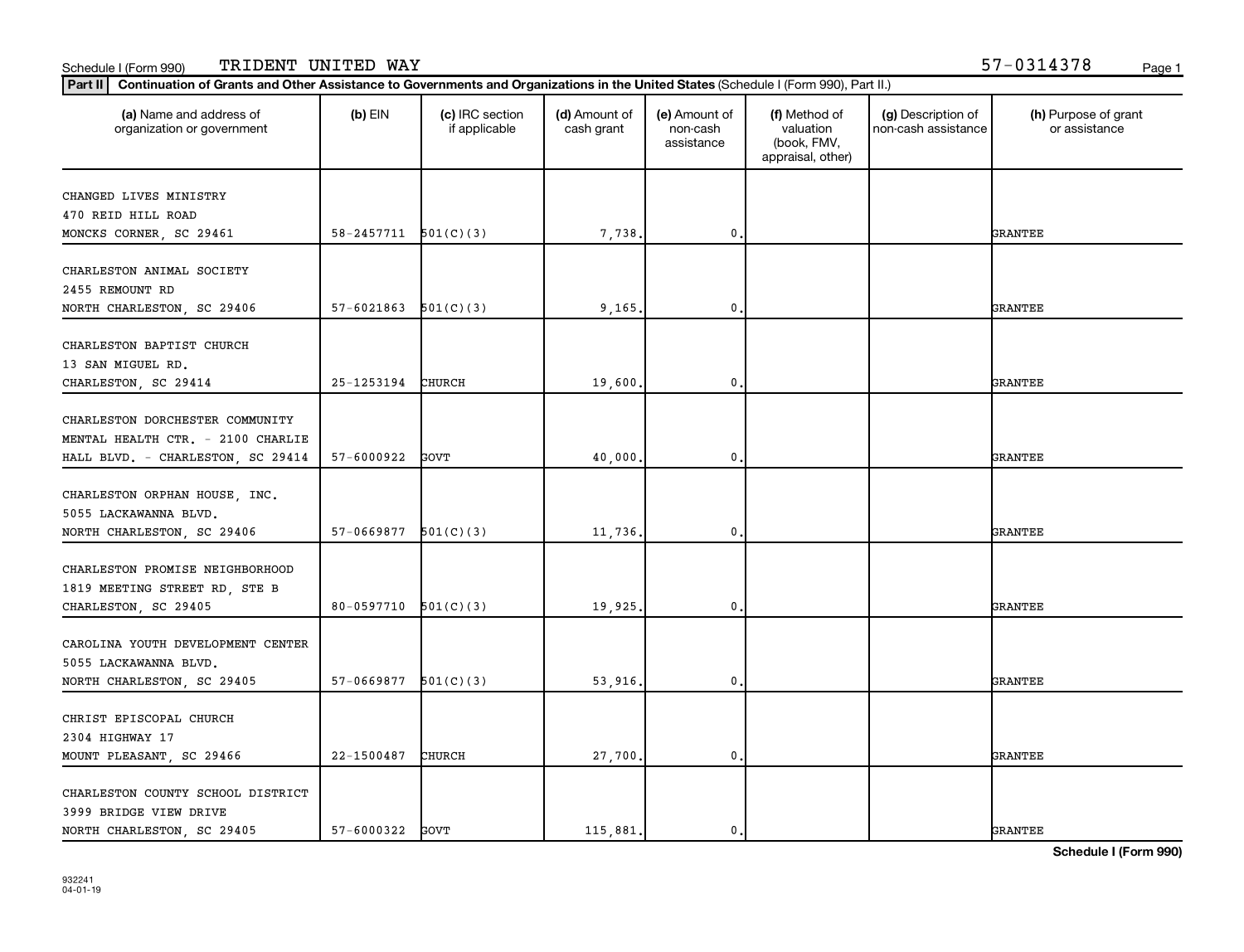| (a) Name and address of<br>organization or government                                                  | $(b)$ EIN                | (c) IRC section<br>if applicable | (d) Amount of<br>cash grant | (e) Amount of<br>non-cash<br>assistance | (f) Method of<br>valuation<br>(book, FMV,<br>appraisal, other) | (g) Description of<br>non-cash assistance | (h) Purpose of grant<br>or assistance |
|--------------------------------------------------------------------------------------------------------|--------------------------|----------------------------------|-----------------------------|-----------------------------------------|----------------------------------------------------------------|-------------------------------------------|---------------------------------------|
| CLEMSON UNIVERSITY FOUNDATION                                                                          |                          |                                  |                             |                                         |                                                                |                                           |                                       |
| PO BOX 1889                                                                                            |                          |                                  |                             |                                         |                                                                |                                           |                                       |
| CLEMSON, SC 29633                                                                                      | $57-0426335$ $501(C)(3)$ |                                  | 13,242.                     | 0                                       |                                                                |                                           | <b>GRANTEE</b>                        |
| COMMUNITIES IN SCHOOLS OF THE<br>CHARLESTON AREA, INC. - 1090 E.<br>MONTAGUE AVE - CHARLESTON, SC      |                          |                                  |                             |                                         |                                                                |                                           |                                       |
| 29403                                                                                                  | $57-0915384$ $501(C)(3)$ |                                  | 129,761                     | 0                                       |                                                                |                                           | <b>GRANTEE</b>                        |
| CHARLESTON SYMPHONY ORCHESTRA<br>2133 N HILLSIDE DRIVE<br>CHARLESTON, SC 29407                         | $57-6000192$ $501(C)(3)$ |                                  | 5.074                       | $\mathbf{0}$                            |                                                                |                                           | <b>GRANTEE</b>                        |
| DEE NORTON LOWCOUNTRY CHILDREN'S<br>CENTER - 1061 KING STREET -<br>CHARLESTON, SC 29403                | $57-0905724$ $501(C)(3)$ |                                  | 78,299                      | 0                                       |                                                                |                                           | <b>GRANTEE</b>                        |
| EAST COOPER BAPTIST CHURCH<br>361 EGYPT ROAD<br>MT. PLEASANT, SC 29464                                 | 57-0697258               | CHURCH                           | 12,521                      | 0                                       |                                                                |                                           | <b>GRANTEE</b>                        |
| EAST COOPER COMMUNITY OUTREACH<br>1145 SIX MILE ROAD                                                   | 57-0939280               | 501(C)(3)                        |                             | $\mathbf{0}$                            |                                                                |                                           |                                       |
| MT. PLEASANT, SC 29464<br>FAMILY SERVICES INC DBA ORIGIN SC<br>4925 LACROSS ROAD, SUITE 215            |                          |                                  | 156,478                     |                                         |                                                                |                                           | <b>GRANTEE</b>                        |
| NORTH CHARLESTON, SC 29406-6513                                                                        | $57-0324920$ $501(C)(3)$ |                                  | 40,046,                     | $\mathbf{0}$                            |                                                                |                                           | <b>GRANTEE</b>                        |
| FLORENCE CRITTENTON PROGRAMS OF<br>SOUTH CAROLINA - 19 SAINT MARGARET<br>STREET - CHARLESTON, SC 29403 | $57-0342030$ $501(C)(3)$ |                                  | 43,574.                     | 0                                       |                                                                |                                           | <b>GRANTEE</b>                        |
| HABITAT FOR HUMANITY OF BERKELEY<br>COUNTY - 1 BELKNAP ROAD - GOOSE<br>CREEK SC 29445-3441             | $57-0907019$ $501(C)(3)$ |                                  | 7,500.                      | 0.                                      |                                                                |                                           | <b>GRANTEE</b>                        |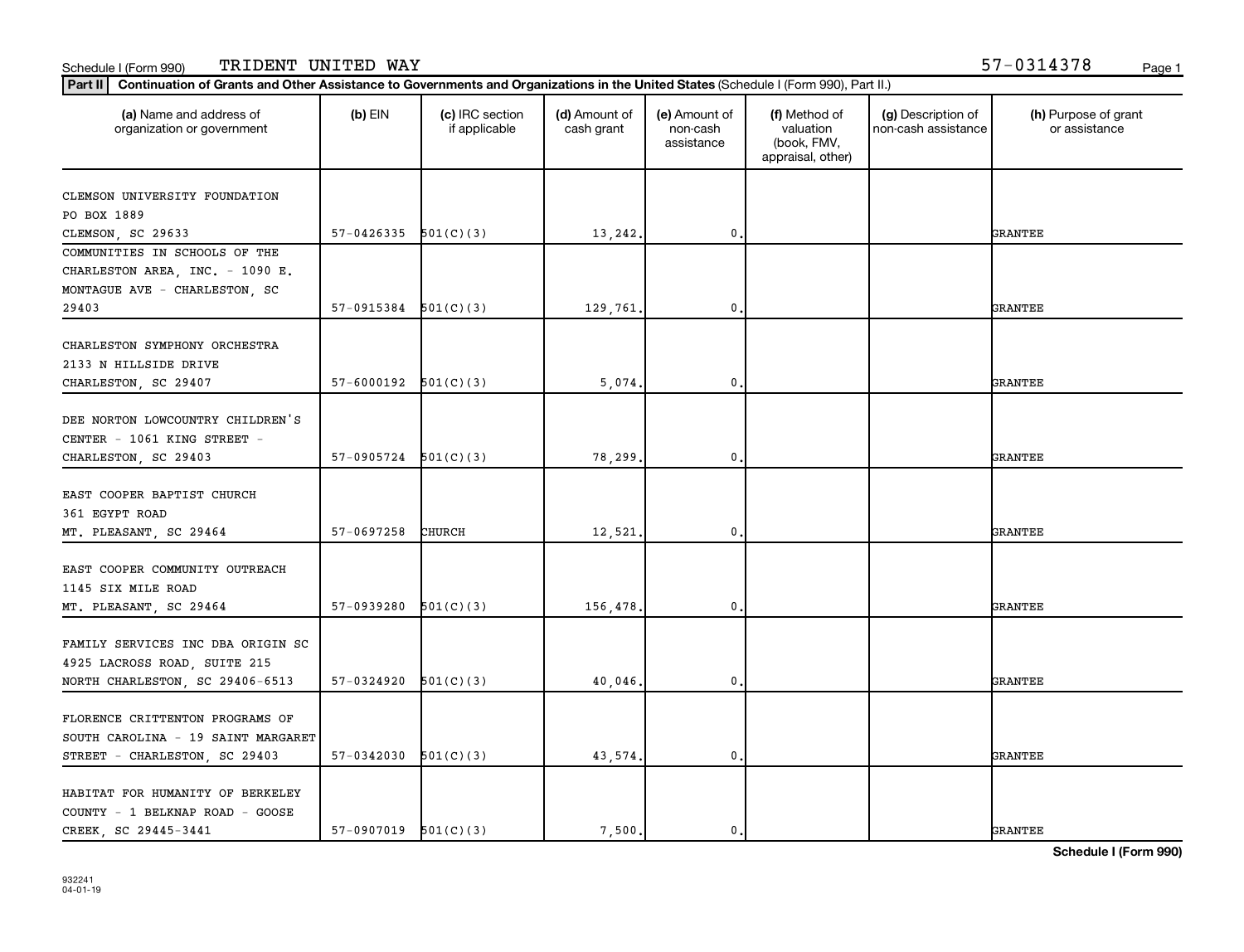#### **Part III Continuation of Grants and Other Assistance to Governments and Organizations in the United States (Schi<br>Rect III, Continuation of Grants and Other Assistance to Governments and Organizations in the United State** Schedule I (Form 990) TRIDENT UNITED WAY 57-0314378 <sub>Page 1</sub>

| Continuation of Grants and Other Assistance to Governments and Organizations in the United States (Schedule I (Form 990), Part II.)<br>Part II |                |                                  |                             |                                         |                                                                |                                           |                                       |
|------------------------------------------------------------------------------------------------------------------------------------------------|----------------|----------------------------------|-----------------------------|-----------------------------------------|----------------------------------------------------------------|-------------------------------------------|---------------------------------------|
| (a) Name and address of<br>organization or government                                                                                          | $(b)$ EIN      | (c) IRC section<br>if applicable | (d) Amount of<br>cash grant | (e) Amount of<br>non-cash<br>assistance | (f) Method of<br>valuation<br>(book, FMV,<br>appraisal, other) | (g) Description of<br>non-cash assistance | (h) Purpose of grant<br>or assistance |
| HELPING HANDS OF GOOSE CREEK<br>PO BOX 992<br>GOOSE CREEK, SC 29445-0992                                                                       | 57-0891298     | 501(C)(3)                        | 6,548                       | $\mathbf 0$ .                           |                                                                |                                           | <b>GRANTEE</b>                        |
| MEDICAL UNIVERSITY OF SOUTH<br>CAROLINA FOUNDATION - 18 BEE ST.,<br>MSC 450 - CHARLESTON, SC 29425                                             | 57-6028985     | 501(C)(3)                        | 14, 215,                    | $\mathbf 0$ .                           |                                                                |                                           | GRANTEE                               |
| METANOIA<br>2005 REYNOLDS AVENUE<br>NORTH CHARLESTON, SC 29405                                                                                 | $20 - 0310400$ | 501(C)(3)                        | 20,986.                     | $\mathbf 0$                             |                                                                |                                           | GRANTEE                               |
| DORCHESTER CHILDREN'S ADVOCACY<br>CENTER - 303 EAST RICHARDSON<br>STREET - SUMMERVILLE, SC 29483                                               | 57-1078099     | 501(C)(3)                        | 45,346                      | $\mathbf{0}$ .                          |                                                                |                                           | <b>GRANTEE</b>                        |
| READING PARTNERS - CHARLESTON SC<br>6296 RIVERS AVENUE SUITE 305<br>NORTH CHARLESTON, SC 29406                                                 | 77-0568469     | 501(C)(3)                        | 88,197.                     | 0.                                      |                                                                |                                           | GRANTEE                               |
| DORCHESTER SCHOOL DISTRICT 2<br>115 DEVON RD<br>SUMMERVILLE, SC 29483                                                                          |                | 501(C)(3)                        | 115,000                     | 0,                                      |                                                                |                                           | GRANTEE                               |
| ONE80 PLACE<br>35 WALNUT STREET<br>CHARLESTON, SC 29403                                                                                        | 57-0789483     | 501(C)(3)                        | 62,888                      | 0.                                      |                                                                |                                           | GRANTEE                               |
| OUR LADY OF MERCY COMMUNITY<br>OUTREACH SERVICES, INC. - PO BOX<br>607 - JOHNS ISLAND, SC 29457                                                | 57-0905488     | 501(C)(3)                        | 130,236.                    | 0.                                      |                                                                |                                           | GRANTEE                               |
| DORCHESTER SCHOOL DISTRICT 4<br>500 RIDGE STREET<br>ST. GEORGE, SC 29477                                                                       |                | GOVT                             | 115,000.                    | $\mathbf{0}$ .                          |                                                                |                                           | <b>GRANTEE</b>                        |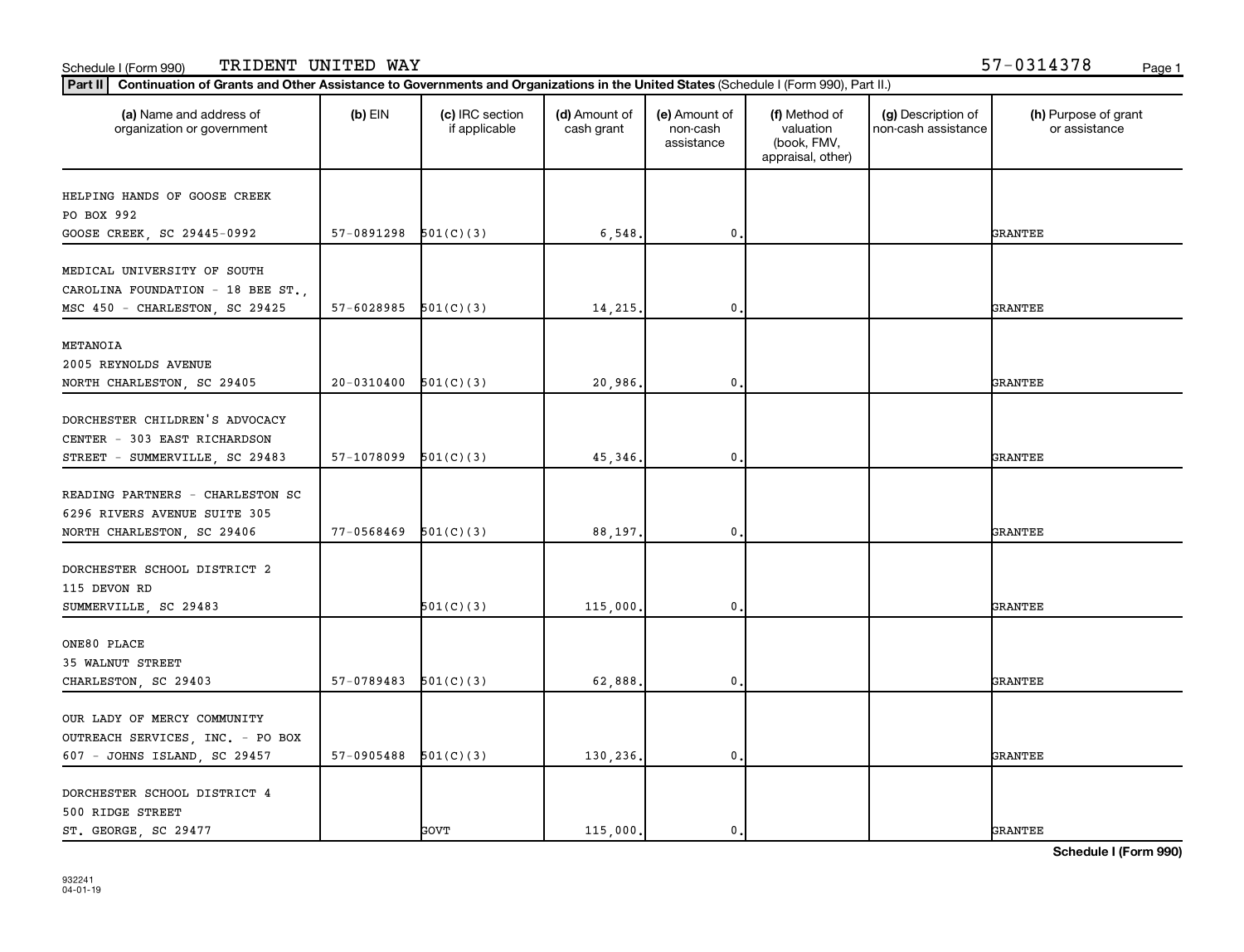| (a) Name and address of<br>organization or government | $(b)$ EIN                | (c) IRC section<br>if applicable | (d) Amount of<br>cash grant | (e) Amount of<br>non-cash<br>assistance | (f) Method of<br>valuation<br>(book, FMV,<br>appraisal, other) | (g) Description of<br>non-cash assistance | (h) Purpose of grant<br>or assistance |
|-------------------------------------------------------|--------------------------|----------------------------------|-----------------------------|-----------------------------------------|----------------------------------------------------------------|-------------------------------------------|---------------------------------------|
| SC THRIVE                                             |                          |                                  |                             |                                         |                                                                |                                           |                                       |
| 107 SALUDA POINTE DR.                                 |                          |                                  |                             |                                         |                                                                |                                           |                                       |
| LEXINGTON, SC 29072                                   | 90-1011409               | 501(C)(3)                        | 50,000.                     | $\mathbf 0$                             |                                                                |                                           | <b>GRANTEE</b>                        |
|                                                       |                          |                                  |                             |                                         |                                                                |                                           |                                       |
| SEACOAST CHRISTIAN COMMUNITY                          |                          |                                  |                             |                                         |                                                                |                                           |                                       |
| CHURCH, INC - 750 LONG POINT ROAD                     |                          |                                  |                             |                                         |                                                                |                                           |                                       |
| - MOUNT PLEASANT, SC 29464-8217                       | 57-1045195               | 501(C)(3)                        | 55,190.                     | $\mathbf 0$                             |                                                                |                                           | <b>GRANTEE</b>                        |
|                                                       |                          |                                  |                             |                                         |                                                                |                                           |                                       |
| EAST COOPER MEALS ON WHEELS, INC<br>2304 HIGHWAY 17   |                          |                                  |                             |                                         |                                                                |                                           |                                       |
| PO BOX 583, SC 29466                                  | 57-0804618               | 501(C)(3)                        | 12,098.                     | 0,                                      |                                                                |                                           | <b>GRANTEE</b>                        |
|                                                       |                          |                                  |                             |                                         |                                                                |                                           |                                       |
| WINGS FOR KIDS, INC.                                  |                          |                                  |                             |                                         |                                                                |                                           |                                       |
| 2097 MOUNT PLEASANT STREET                            |                          |                                  |                             |                                         |                                                                |                                           |                                       |
| CHARLESTON, SC 29403                                  | 57-0807424               | 501(C)(3)                        | 80, 269.                    | $\mathbf{0}$                            |                                                                |                                           | <b>GRANTEE</b>                        |
|                                                       |                          |                                  |                             |                                         |                                                                |                                           |                                       |
| LOWCOUNTRY PREGNANCY CENTER                           |                          |                                  |                             |                                         |                                                                |                                           |                                       |
| 7481 NORTHSIDE DR                                     |                          |                                  |                             |                                         |                                                                |                                           |                                       |
| NORTH CHARLESTON, SC 29420                            | 57-0838453               | 501(C)(3)                        | 5,944.                      | $\mathbf 0$                             |                                                                |                                           | <b>GRANTEE</b>                        |
|                                                       |                          |                                  |                             |                                         |                                                                |                                           |                                       |
| MARCH OF DIMES, INC.                                  |                          |                                  |                             |                                         |                                                                |                                           |                                       |
| PO BOX 18819                                          |                          |                                  |                             |                                         |                                                                |                                           |                                       |
| ATLANTA, GA 31126                                     | 13-1846366               | 501(C)(3)                        | 11, 313.                    | $\mathbf 0$                             |                                                                |                                           | <b>GRANTEE</b>                        |
| NEWSPRING CHURCH                                      |                          |                                  |                             |                                         |                                                                |                                           |                                       |
| 12200 E 21ST ST                                       |                          |                                  |                             |                                         |                                                                |                                           |                                       |
| WITCHITA, KS 67206                                    | 48-0817251               | CHURCH                           | 9,450.                      | 0.                                      |                                                                |                                           | <b>GRANTEE</b>                        |
|                                                       |                          |                                  |                             |                                         |                                                                |                                           |                                       |
| PALMETTO COMMUNITY CARE                               |                          |                                  |                             |                                         |                                                                |                                           |                                       |
| 3547 MEETING STREET ROAD                              |                          |                                  |                             |                                         |                                                                |                                           |                                       |
| NORTH CHARLESTON, SC 29405                            | 57-0905550               | 501(C)(3)                        | 100,112.                    | 0.                                      |                                                                |                                           | <b>GRANTEE</b>                        |
|                                                       |                          |                                  |                             |                                         |                                                                |                                           |                                       |
| UNITED WAY OF THE MIDLANDS                            |                          |                                  |                             |                                         |                                                                |                                           |                                       |
| 1818 BLANDING STREET                                  |                          |                                  |                             |                                         |                                                                |                                           |                                       |
| COLUMBIA, SC 29201                                    | $57-0405847$ $501(C)(3)$ |                                  | 44,983.                     | 0.                                      |                                                                |                                           | <b>GRANTEE</b>                        |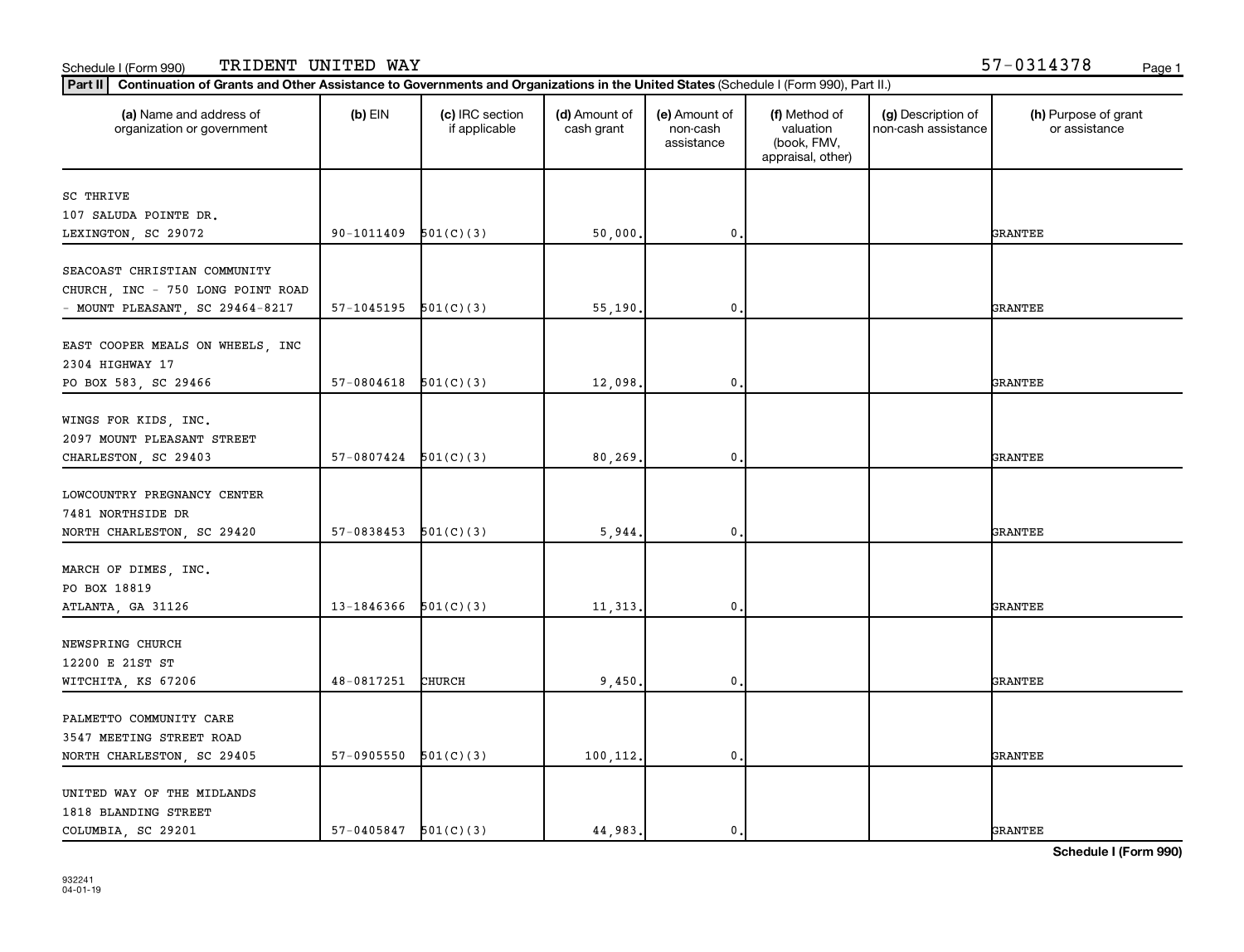| (a) Name and address of<br>organization or government | $(b)$ EIN                | (c) IRC section<br>if applicable | (d) Amount of<br>cash grant | (e) Amount of<br>non-cash<br>assistance | (f) Method of<br>valuation<br>(book, FMV,<br>appraisal, other) | (g) Description of<br>non-cash assistance | (h) Purpose of grant<br>or assistance |
|-------------------------------------------------------|--------------------------|----------------------------------|-----------------------------|-----------------------------------------|----------------------------------------------------------------|-------------------------------------------|---------------------------------------|
| PROVIDENCE BAPTIST CHURCH                             |                          |                                  |                             |                                         |                                                                |                                           |                                       |
| 294 SEVEN FARMS DR                                    |                          |                                  |                             |                                         |                                                                |                                           |                                       |
| CHARLESTON, SC 29492                                  | 57-1037976               | CHURCH                           | 8,500.                      | $\mathbf 0$                             |                                                                |                                           | <b>GRANTEE</b>                        |
| SOUTH CAROLINA AQUARIUM                               |                          |                                  |                             |                                         |                                                                |                                           |                                       |
| 100 AQUARIUM WHARF                                    |                          |                                  |                             |                                         |                                                                |                                           |                                       |
| CHARLESTON, SC 29401                                  | 57-0961897               | 501(C)(3)                        | 37,039                      | $\mathbf 0$                             |                                                                |                                           | <b>GRANTEE</b>                        |
| SUMMERVILLE FAMILY YMCA                               |                          |                                  |                             |                                         |                                                                |                                           |                                       |
| 140 S CEDAR ST                                        |                          |                                  |                             |                                         |                                                                |                                           |                                       |
| SUMMERVILLE, SC 29483                                 | 57-0643100               | 501(C)(3)                        | 56,482.                     | 0.                                      |                                                                |                                           | <b>GRANTEE</b>                        |
|                                                       |                          |                                  |                             |                                         |                                                                |                                           |                                       |
| THE CHURCH AT LIFE PARK                               |                          |                                  |                             |                                         |                                                                |                                           |                                       |
| 1151 GEORGE BROWDER BLVD                              |                          |                                  |                             |                                         |                                                                |                                           |                                       |
| MOUNT PLEASANT, SC 29466                              | 47-1094917               | CHURCH                           | 14,729.                     | $\mathbf{0}$                            |                                                                |                                           | <b>GRANTEE</b>                        |
|                                                       |                          |                                  |                             |                                         |                                                                |                                           |                                       |
| TRICOUNTY FAMILY MINISTRIES                           |                          |                                  |                             |                                         |                                                                |                                           |                                       |
| 2105 COSGROVE AVE                                     |                          |                                  |                             |                                         |                                                                |                                           |                                       |
| NORTH CHARLESTON, SC 29405                            | 57-0794782               | 501(C)(3)                        | 45,514.                     | $\mathbf 0$                             |                                                                |                                           | <b>GRANTEE</b>                        |
|                                                       |                          |                                  |                             |                                         |                                                                |                                           |                                       |
| TURNING POINT FOR GOD                                 |                          |                                  |                             |                                         |                                                                |                                           |                                       |
| 10007 RIVER RD                                        |                          |                                  |                             |                                         |                                                                |                                           |                                       |
| LAKESIDE, CA 92040                                    | 33-0095805               | CHURCH                           | 7,425.                      | $\mathbf 0$                             |                                                                |                                           | <b>GRANTEE</b>                        |
|                                                       |                          |                                  |                             |                                         |                                                                |                                           |                                       |
| TWO RIVERS PRESBYTERIAN CHURCH                        |                          |                                  |                             |                                         |                                                                |                                           |                                       |
| 1082 E MONTAGUE AVE                                   |                          |                                  |                             |                                         |                                                                |                                           |                                       |
| NORTH CHARLESTON, SC 29405                            | 20-8223428               | CHURCH                           | 11, 102.                    | 0.                                      |                                                                |                                           | <b>GRANTEE</b>                        |
|                                                       |                          |                                  |                             |                                         |                                                                |                                           |                                       |
| UNITED WAY OF CENTRAL SAVANNAH                        |                          |                                  |                             |                                         |                                                                |                                           |                                       |
| RIVER AREA - PO BOX 1724 -                            |                          |                                  |                             |                                         |                                                                |                                           |                                       |
| AUGUSTA, GA 30903                                     | 58-0566155               | 501(C)(3)                        | 11,440.                     | $\mathbf 0$                             |                                                                |                                           | <b>GRANTEE</b>                        |
| UNITED WAY OF GREATER RICHMOND AND                    |                          |                                  |                             |                                         |                                                                |                                           |                                       |
| PETERSBURG - 2001 MAYWILL ST -                        |                          |                                  |                             |                                         |                                                                |                                           |                                       |
| RICHMOND, VA 23230                                    | $23-7375346$ $501(C)(3)$ |                                  | 6,301.                      | $\mathbf{0}$ .                          |                                                                |                                           | <b>GRANTEE</b>                        |
|                                                       |                          |                                  |                             |                                         |                                                                |                                           |                                       |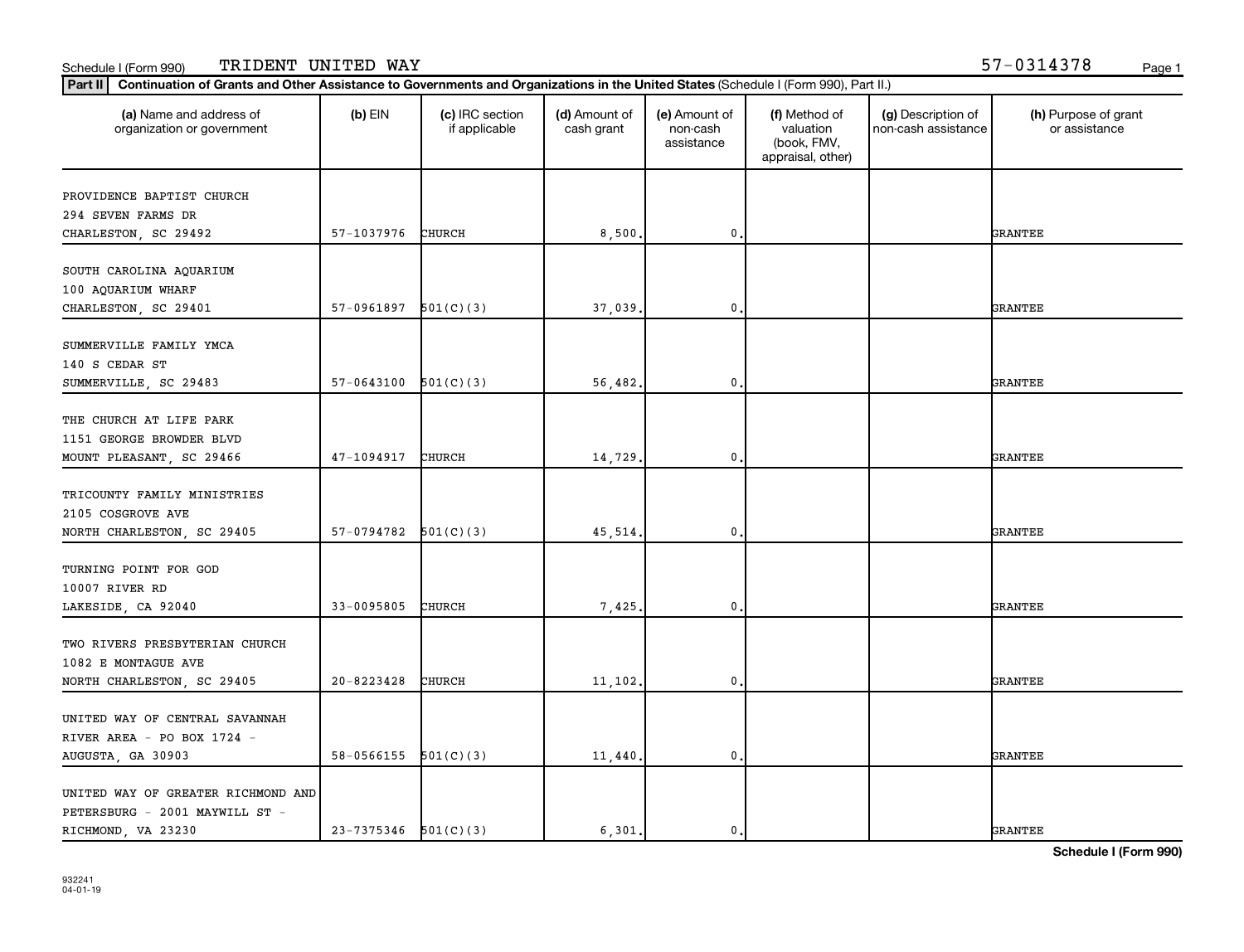| (a) Name and address of<br>organization or government                                                                      | $(b)$ EIN  | (c) IRC section<br>if applicable | (d) Amount of<br>cash grant | (e) Amount of<br>non-cash<br>assistance | (f) Method of<br>valuation<br>(book, FMV,<br>appraisal, other) | (g) Description of<br>non-cash assistance | (h) Purpose of grant<br>or assistance |
|----------------------------------------------------------------------------------------------------------------------------|------------|----------------------------------|-----------------------------|-----------------------------------------|----------------------------------------------------------------|-------------------------------------------|---------------------------------------|
| UNITED WAY OF GREENVILLE COUNTY                                                                                            |            |                                  |                             |                                         |                                                                |                                           |                                       |
| 105 EDINBURG CT.                                                                                                           |            |                                  |                             |                                         |                                                                |                                           |                                       |
| GREENVILLE, SC 29607                                                                                                       | 57-0362066 | 501(C)(3)                        | 23, 152.                    | $\mathbf 0$                             |                                                                |                                           | <b>GRANTEE</b>                        |
| UNITED WAY OF THE COASTAL EMPIRE<br>PO BOX 2946                                                                            |            |                                  |                             |                                         |                                                                |                                           |                                       |
| SAVANNAH, GA 31402                                                                                                         | 74-1207552 | 501(C)(3)                        | 6,778                       | $\mathbf 0$                             |                                                                |                                           | <b>GRANTEE</b>                        |
| WATER MISSION<br>1150 KINZER ST<br>NORTH CHARLESTON, SC 29405                                                              | 57-1116978 | 501(C)(3)                        | 16,557.                     | 0.                                      |                                                                |                                           | <b>GRANTEE</b>                        |
|                                                                                                                            |            |                                  |                             |                                         |                                                                |                                           |                                       |
| BERKELEY COUNTY FIRST STEPS                                                                                                |            |                                  |                             |                                         |                                                                |                                           |                                       |
| 6215 MURRAY DR. ROOM 113                                                                                                   |            |                                  |                             |                                         |                                                                |                                           |                                       |
| HANAHAN, SC 29410                                                                                                          | 57-1087576 | 501(C)(3)                        | 5,000.                      | $\mathbf 0$                             |                                                                |                                           | <b>GRANTEE</b>                        |
| ACCESSHEALTH TRI-COUNTY NETWORK<br>1483 TOBIAS GADSON BLVD, SUITE 109A                                                     |            |                                  |                             |                                         |                                                                |                                           |                                       |
| CHARLESTON, SC 29407                                                                                                       |            | GOVT                             | 114,178.                    | $\mathbf 0$                             |                                                                |                                           | <b>GRANTEE</b>                        |
| ADAPTIVE EXPENDITIONS<br>1026 FORT SUMTER DR.                                                                              |            |                                  |                             |                                         |                                                                |                                           |                                       |
| CHARLESTON, SC 29412                                                                                                       | 45-3850552 | 501(C)(3)                        | 5,000.                      | $\mathbf 0$                             |                                                                |                                           | <b>GRANTEE</b>                        |
| AMERICAN CANCER SOCIETY - SOUTH<br>CAROLINA - 5900 CORE ROAD, STE.                                                         |            |                                  |                             |                                         |                                                                |                                           |                                       |
| 103 - NORTH CHARLESTON, SC 29406                                                                                           | 13-1788491 | 501(C)(3)                        | 5,286.                      | 0.                                      |                                                                |                                           | <b>GRANTEE</b>                        |
| BROOKWOOD CHURCH<br>580 BROOKWOOD POINT PLACE                                                                              |            |                                  |                             |                                         |                                                                |                                           |                                       |
| SIMPSONVILLE, SC 29481                                                                                                     | 57-1021565 | CHURCH                           | 10,000.                     | 0.                                      |                                                                |                                           | <b>GRANTEE</b>                        |
| CHARLESTON AREA SENIOR CITIZENS<br>SERVICES, INC. - 259 MEETING<br>STREET - CHARLESTON, SC 29401-1602 57-6030048 501(C)(3) |            |                                  | 9.957.                      | 0.                                      |                                                                |                                           | <b>GRANTEE</b>                        |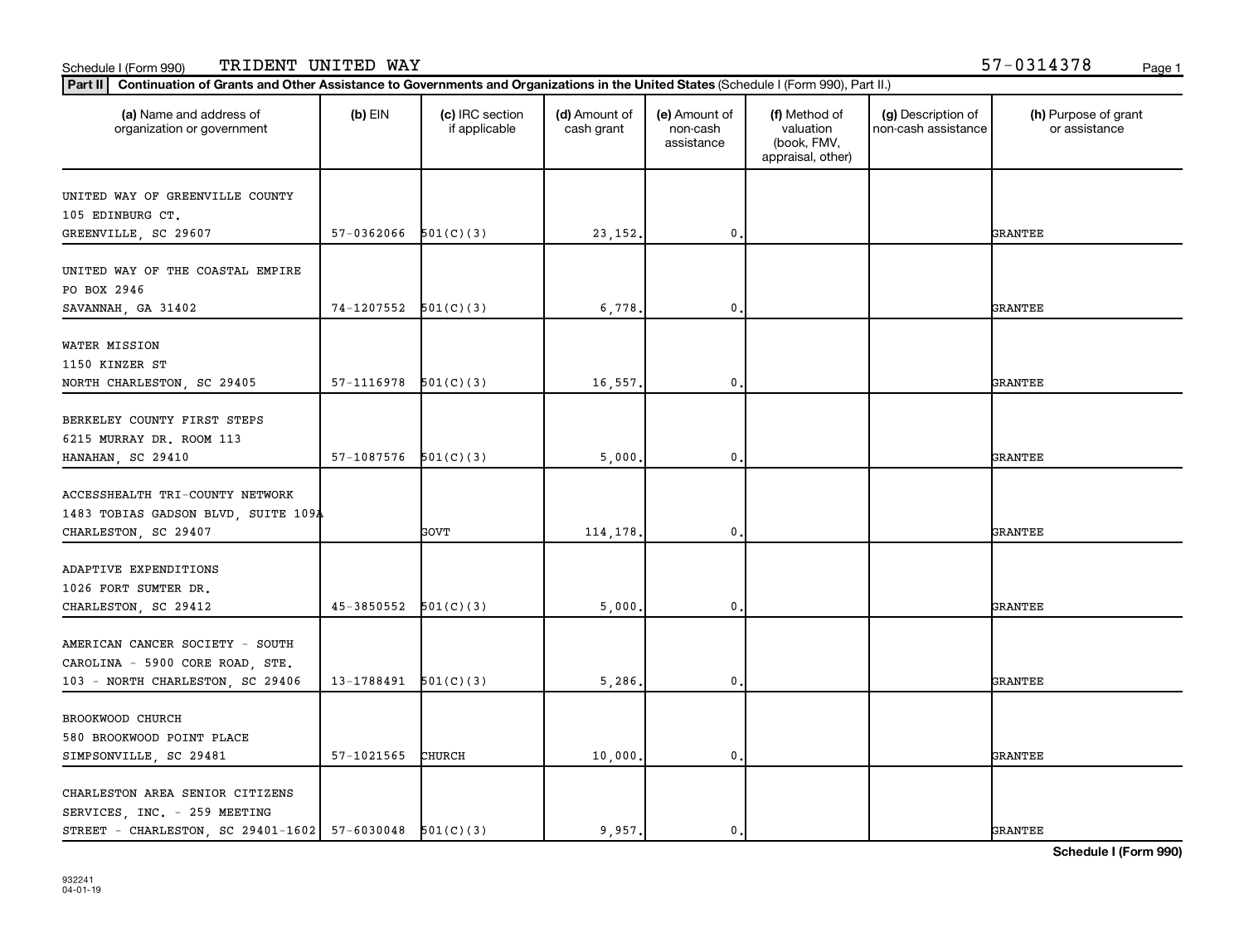| (a) Name and address of<br>organization or government | $(b)$ EIN                | (c) IRC section<br>if applicable | (d) Amount of<br>cash grant | (e) Amount of<br>non-cash<br>assistance | (f) Method of<br>valuation<br>(book, FMV,<br>appraisal, other) | (g) Description of<br>non-cash assistance | (h) Purpose of grant<br>or assistance |
|-------------------------------------------------------|--------------------------|----------------------------------|-----------------------------|-----------------------------------------|----------------------------------------------------------------|-------------------------------------------|---------------------------------------|
| CHARLESTON JEWISH FAMILY SERVICES                     |                          |                                  |                             |                                         |                                                                |                                           |                                       |
| 176 CROGHAN RD. SUITE 100                             |                          |                                  |                             |                                         |                                                                |                                           |                                       |
| CHARLESTON, SC 29407                                  | 57-6000188               | 501(C)(3)                        | 6,000                       | 0                                       |                                                                |                                           | <b>GRANTEE</b>                        |
|                                                       |                          |                                  |                             |                                         |                                                                |                                           |                                       |
| CHARLESON LEGAL ACCESS                                |                          |                                  |                             |                                         |                                                                |                                           |                                       |
| 1630 MEETING STREE, SUITE 106                         |                          |                                  |                             |                                         |                                                                |                                           |                                       |
| CHARLESTON, SC 29405                                  | 81-1013976               | 501(C)(3)                        | 40,000                      | 0                                       |                                                                |                                           | GRANTEE                               |
|                                                       |                          |                                  |                             |                                         |                                                                |                                           |                                       |
| CHARLESTON PRO BONO LEGAL SERVICES                    |                          |                                  |                             |                                         |                                                                |                                           |                                       |
| 111 CHURCH STREET                                     |                          |                                  |                             |                                         |                                                                |                                           |                                       |
| CHARLESTON, SC 29401                                  | 20-0737728               | 501(C)(3)                        | 26,485                      | 0                                       |                                                                |                                           | GRANTEE                               |
| COASTAL COMMUNITY FOUNDATION OF                       |                          |                                  |                             |                                         |                                                                |                                           |                                       |
| SOUTH CAROLINA - 635 RUTLEDGE                         |                          |                                  |                             |                                         |                                                                |                                           |                                       |
| AVE., SUITE 201 - NORTH                               |                          |                                  |                             |                                         |                                                                |                                           |                                       |
| CHARLESTON, SC 29403                                  | 23-7390313               | 501(C)(3)                        | 6,137.                      | 0                                       |                                                                |                                           | <b>GRANTEE</b>                        |
|                                                       |                          |                                  |                             |                                         |                                                                |                                           |                                       |
| HARVEST CENTER CHURCH MINISTRY                        |                          |                                  |                             |                                         |                                                                |                                           |                                       |
| 119 COLLEGE PARK ROAD, SUITE 120                      |                          |                                  |                             |                                         |                                                                |                                           |                                       |
| LADSON, SC 29456                                      | 57-1038231               | <b>CHURCH</b>                    | 10,000                      | 0                                       |                                                                |                                           | GRANTEE                               |
| HELPING AND LENDING OUTREACH                          |                          |                                  |                             |                                         |                                                                |                                           |                                       |
| SUPPORT - 3366 RIVERS AVENUE -                        |                          |                                  |                             |                                         |                                                                |                                           |                                       |
| NORTH CHARLESTON, SC 29405                            | 20-0858549               | 501(C)(3)                        | 17,868                      | 0                                       |                                                                |                                           | <b>GRANTEE</b>                        |
|                                                       |                          |                                  |                             |                                         |                                                                |                                           |                                       |
| HUMANITIES FOUNDATION                                 |                          |                                  |                             |                                         |                                                                |                                           |                                       |
| 474 WANDO PARK BLVD., STE. 102                        |                          |                                  |                             |                                         |                                                                |                                           |                                       |
| MOUNT PLEASANT, SC 29464                              | 57-0952289               | 501(C)(3)                        | 35,000                      | $\mathbf{0}$                            |                                                                |                                           | GRANTEE                               |
| ICNA RELIEF USA - SHIFA FREE                          |                          |                                  |                             |                                         |                                                                |                                           |                                       |
| CLINIC IN MOUNT PLEASANT, SC -                        |                          |                                  |                             |                                         |                                                                |                                           |                                       |
| 1092 JOHNNIE DODDS BLVD., SUITE                       |                          |                                  |                             |                                         |                                                                |                                           |                                       |
| 108 - MOUNT PLEASANT, SC 29464                        | $04-3810161$ $501(C)(3)$ |                                  | 14,500                      | 0                                       |                                                                |                                           | GRANTEE                               |
|                                                       |                          |                                  |                             |                                         |                                                                |                                           |                                       |
| <b>JAMES ISLAND OUTREACH</b>                          |                          |                                  |                             |                                         |                                                                |                                           |                                       |
| 1872 - C CAMP RD                                      |                          |                                  |                             |                                         |                                                                |                                           |                                       |
| CHARLESTON, SC 29412                                  | $57-0907554$ $501(C)(3)$ |                                  | 7,713.                      | 0.                                      |                                                                |                                           | <b>GRANTEE</b>                        |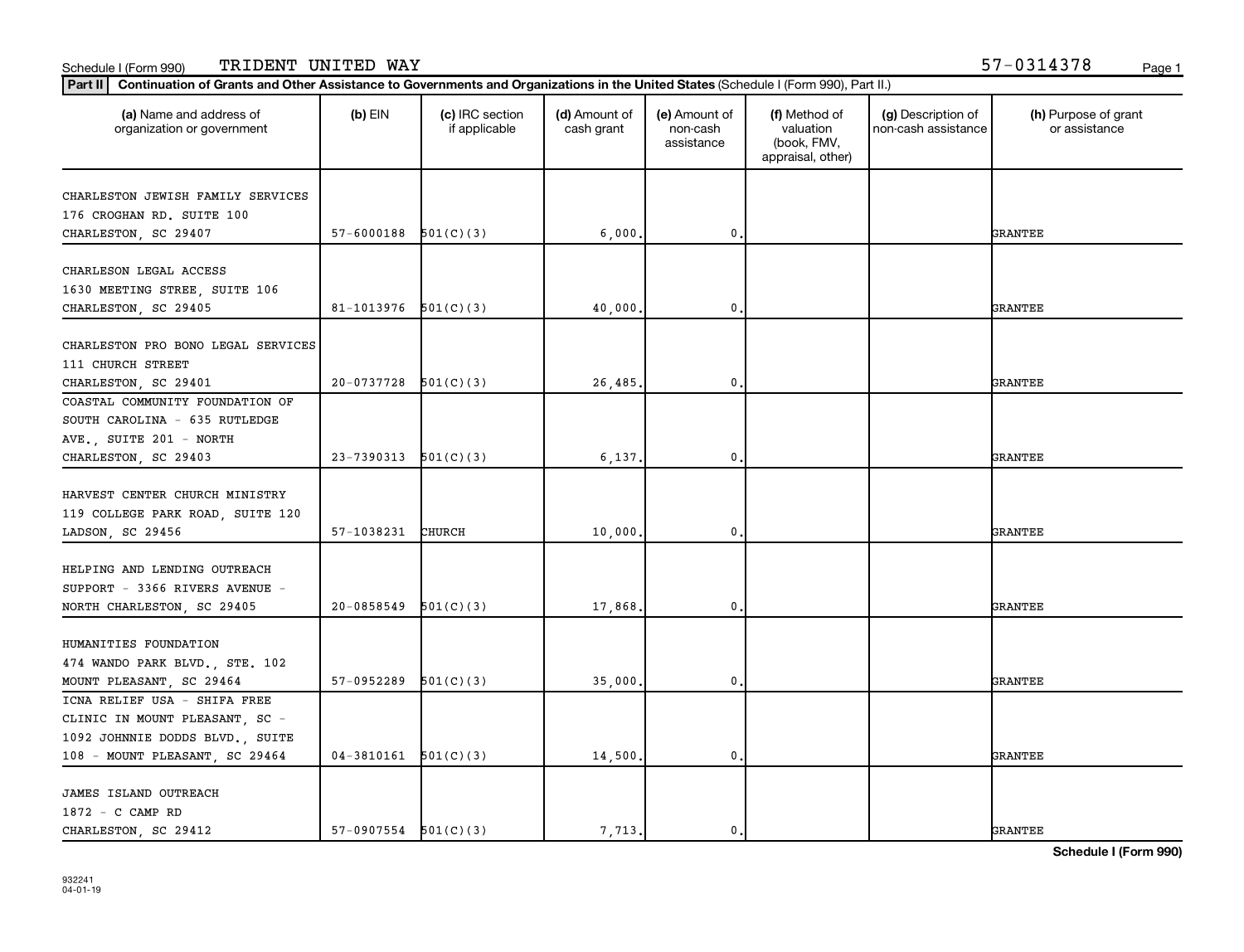| (a) Name and address of<br>organization or government | $(b)$ EIN      | (c) IRC section<br>if applicable | (d) Amount of<br>cash grant | (e) Amount of<br>non-cash<br>assistance | (f) Method of<br>valuation<br>(book, FMV,<br>appraisal, other) | (g) Description of<br>non-cash assistance | (h) Purpose of grant<br>or assistance |
|-------------------------------------------------------|----------------|----------------------------------|-----------------------------|-----------------------------------------|----------------------------------------------------------------|-------------------------------------------|---------------------------------------|
|                                                       |                |                                  |                             |                                         |                                                                |                                           |                                       |
| KIDS ON POINT<br>PO BOX 22731                         |                |                                  |                             |                                         |                                                                |                                           |                                       |
| CHARLESTON, SC 29413                                  | 27-0771548     | 501(C)(3)                        | 5,300                       | 0                                       |                                                                |                                           | GRANTEE                               |
|                                                       |                |                                  |                             |                                         |                                                                |                                           |                                       |
| LIFE CHURCH SOUTH TULSA                               |                |                                  |                             |                                         |                                                                |                                           |                                       |
| 7071 EAT 121ST ST. SOUTH                              |                |                                  |                             |                                         |                                                                |                                           |                                       |
| BIXBY, OK 74008                                       |                | CHURCH                           | 11,667.                     | 0                                       |                                                                |                                           | GRANTEE                               |
|                                                       |                |                                  |                             |                                         |                                                                |                                           |                                       |
| LOWCOUNTRY FOOD BANK, INC.                            |                |                                  |                             |                                         |                                                                |                                           |                                       |
| 2864 AZALEA DR.                                       |                |                                  |                             |                                         |                                                                |                                           |                                       |
| CHARLESTON, SC 29405                                  | 57-0751835     | 501(C)(3)                        | 325,525.                    | 0                                       |                                                                |                                           | GRANTEE                               |
| LOWCOUNTRY HOPE CENTER                                |                |                                  |                             |                                         |                                                                |                                           |                                       |
| 7220 INVESTMENT DR.                                   |                |                                  |                             |                                         |                                                                |                                           |                                       |
| NORTH CHARLESTON, SC 29418                            |                | 501(C)(3)                        | 45,000                      | 0                                       |                                                                |                                           | GRANTEE                               |
|                                                       |                |                                  |                             |                                         |                                                                |                                           |                                       |
| PALMETTO GOODWILL                                     |                |                                  |                             |                                         |                                                                |                                           |                                       |
| 52150 EAGLE DR. BLDG 100                              |                |                                  |                             |                                         |                                                                |                                           |                                       |
| NORTH CHARLESTON, SC 29406                            | 57-0632511     | 501(C)(3)                        | 49,241                      | 0                                       |                                                                |                                           | GRANTEE                               |
|                                                       |                |                                  |                             |                                         |                                                                |                                           |                                       |
| REACH OUT AND READ                                    |                |                                  |                             |                                         |                                                                |                                           |                                       |
| 89 SOUTH STREET, SUITE 201                            |                |                                  |                             |                                         |                                                                |                                           |                                       |
| BOSTON, MA 02111                                      | 04-3481253     | 501(C)(3)                        | 56,500                      | 0                                       |                                                                |                                           | GRANTEE                               |
|                                                       |                |                                  |                             |                                         |                                                                |                                           |                                       |
| SALVATION ARMY - NORTH CHARLESTON                     |                |                                  |                             |                                         |                                                                |                                           |                                       |
| PO BOX 70579                                          |                |                                  |                             |                                         |                                                                |                                           |                                       |
| NORTH CHARLESTON, SC 29415                            | 13-2923701     | 501(C)(3)                        | 30,493                      | 0                                       |                                                                |                                           | <b>GRANTEE</b>                        |
| TRI-COUNTY CRADLE TO CAREER                           |                |                                  |                             |                                         |                                                                |                                           |                                       |
| COLLABORATIVE - 6276 RIVERS AVENUE                    |                |                                  |                             |                                         |                                                                |                                           |                                       |
| - NORTH CHARLESTON, SC 29406                          | 46-2902337     | 501(C)(3)                        | 9,925.                      | 0                                       |                                                                |                                           | GRANTEE                               |
|                                                       |                |                                  |                             |                                         |                                                                |                                           |                                       |
| TURNING LEAF PROJECT                                  |                |                                  |                             |                                         |                                                                |                                           |                                       |
| 3765 LEEDS AVENUE                                     |                |                                  |                             |                                         |                                                                |                                           |                                       |
| CHARLESTON, SC 29405                                  | $46 - 0671501$ | 501(C)(3)                        | 70,000.                     | 0.                                      |                                                                |                                           | <b>GRANTEE</b>                        |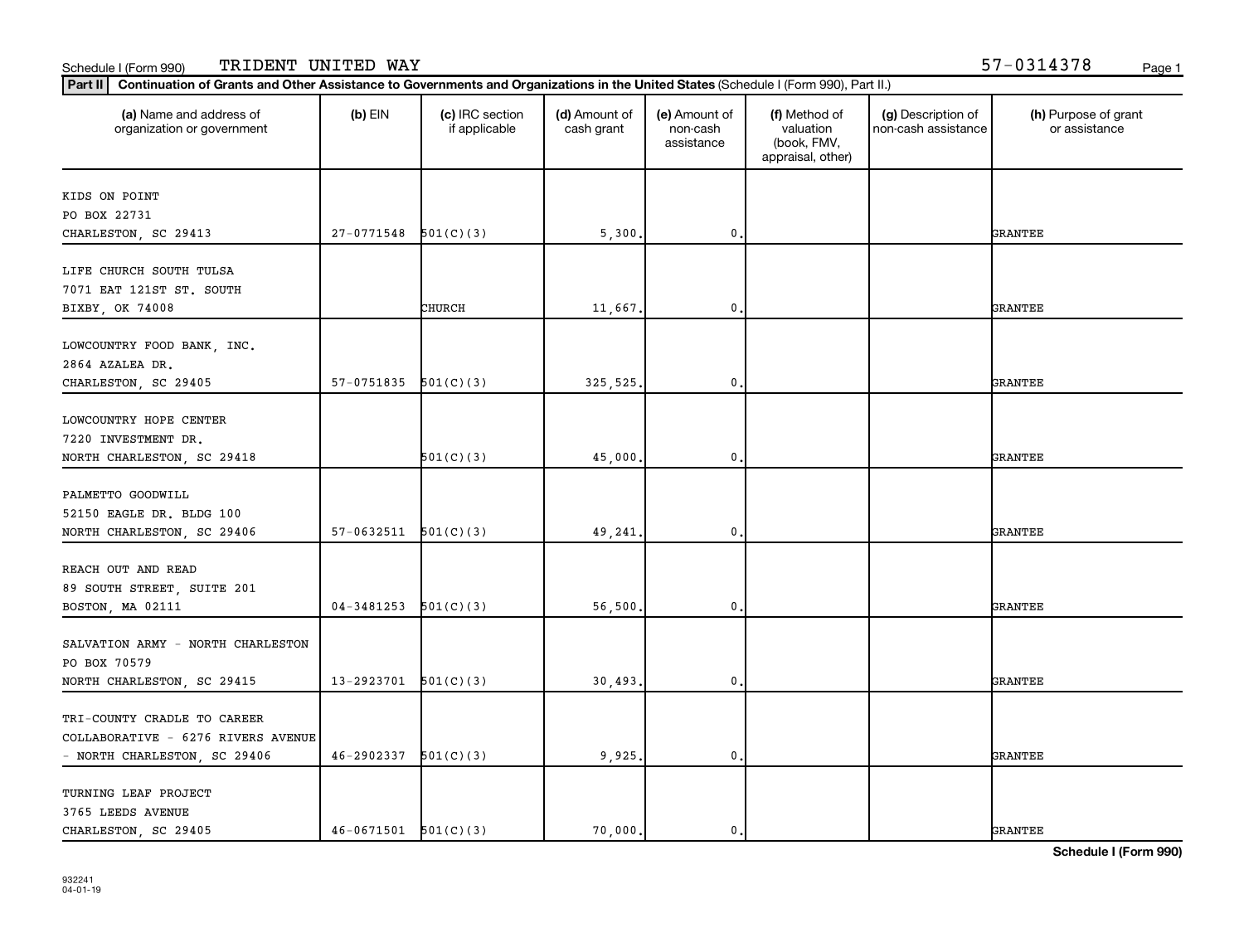| Part II Continuation of Grants and Other Assistance to Governments and Organizations in the United States (Schedule I (Form 990), Part II.) |                          |                                  |                             |                                         |                                                                |                                           |                                       |
|---------------------------------------------------------------------------------------------------------------------------------------------|--------------------------|----------------------------------|-----------------------------|-----------------------------------------|----------------------------------------------------------------|-------------------------------------------|---------------------------------------|
| (a) Name and address of<br>organization or government                                                                                       | $(b)$ EIN                | (c) IRC section<br>if applicable | (d) Amount of<br>cash grant | (e) Amount of<br>non-cash<br>assistance | (f) Method of<br>valuation<br>(book, FMV,<br>appraisal, other) | (g) Description of<br>non-cash assistance | (h) Purpose of grant<br>or assistance |
| UNITED WAY OF PICKENS COUNTY                                                                                                                |                          |                                  |                             |                                         |                                                                |                                           |                                       |
| PO BOX 96                                                                                                                                   |                          |                                  |                             |                                         |                                                                |                                           |                                       |
| EASLEY, SC 29641                                                                                                                            | 57-0476249               | 501(C)(3)                        | 5,155.                      | $\mathbf 0$ .                           |                                                                |                                           | <b>GRANTEE</b>                        |
| UNITED WAY OF THE CNETRAL<br>CAROLINAS, INC. - PO BOX 890685 -                                                                              |                          |                                  |                             |                                         |                                                                |                                           |                                       |
| CHARLOTTE, NC 28289-0685                                                                                                                    | $56-0529949$ $501(C)(3)$ |                                  | 8,360.                      | $\mathbf 0$ .                           |                                                                |                                           | <b>GRANTEE</b>                        |
|                                                                                                                                             |                          |                                  |                             |                                         |                                                                |                                           |                                       |
|                                                                                                                                             |                          |                                  |                             |                                         |                                                                |                                           |                                       |
|                                                                                                                                             |                          |                                  |                             |                                         |                                                                |                                           |                                       |
|                                                                                                                                             |                          |                                  |                             |                                         |                                                                |                                           |                                       |
|                                                                                                                                             |                          |                                  |                             |                                         |                                                                |                                           |                                       |
|                                                                                                                                             |                          |                                  |                             |                                         |                                                                |                                           |                                       |
|                                                                                                                                             |                          |                                  |                             |                                         |                                                                |                                           |                                       |
|                                                                                                                                             |                          |                                  |                             |                                         |                                                                |                                           |                                       |
|                                                                                                                                             |                          |                                  |                             |                                         |                                                                |                                           |                                       |
|                                                                                                                                             |                          |                                  |                             |                                         |                                                                |                                           |                                       |
|                                                                                                                                             |                          |                                  |                             |                                         |                                                                |                                           |                                       |
|                                                                                                                                             |                          |                                  |                             |                                         |                                                                |                                           |                                       |
|                                                                                                                                             |                          |                                  |                             |                                         |                                                                |                                           |                                       |
|                                                                                                                                             |                          |                                  |                             |                                         |                                                                |                                           |                                       |
|                                                                                                                                             |                          |                                  |                             |                                         |                                                                |                                           |                                       |
|                                                                                                                                             |                          |                                  |                             |                                         |                                                                |                                           |                                       |
|                                                                                                                                             |                          |                                  |                             |                                         |                                                                |                                           |                                       |
|                                                                                                                                             |                          |                                  |                             |                                         |                                                                |                                           |                                       |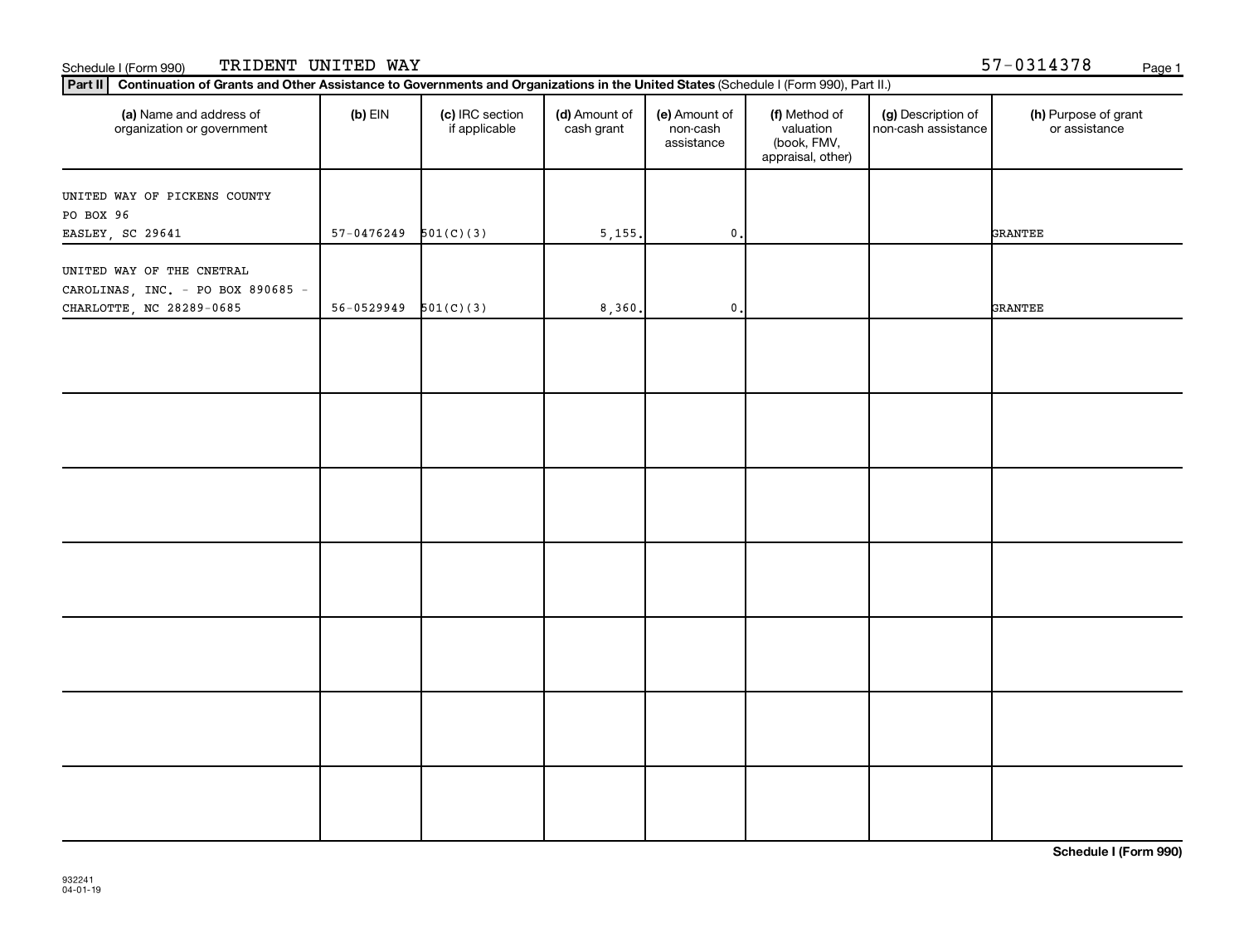Schedule I (Form 990) (2019) TRIDENT UNITED WAY Page 3 (Schedule I (Form 990) (2019) Page

**2**

Part III | Grants and Other Assistance to Domestic Individuals. Complete if the organization answered "Yes" on Form 990, Part IV, line 22. Part III can be duplicated if additional space is needed.

| (a) Type of grant or assistance | (b) Number of<br>recipients | (c) Amount of<br>cash grant | (d) Amount of non-<br>cash assistance | (e) Method of valuation<br>(book, FMV, appraisal, other) | (f) Description of noncash assistance |
|---------------------------------|-----------------------------|-----------------------------|---------------------------------------|----------------------------------------------------------|---------------------------------------|
|                                 |                             |                             |                                       |                                                          |                                       |
|                                 |                             |                             |                                       |                                                          |                                       |
|                                 |                             |                             |                                       |                                                          |                                       |
|                                 |                             |                             |                                       |                                                          |                                       |
|                                 |                             |                             |                                       |                                                          |                                       |
|                                 |                             |                             |                                       |                                                          |                                       |
|                                 |                             |                             |                                       |                                                          |                                       |
|                                 |                             |                             |                                       |                                                          |                                       |
|                                 |                             |                             |                                       |                                                          |                                       |
|                                 |                             |                             |                                       |                                                          |                                       |

Part IV | Supplemental Information. Provide the information required in Part I, line 2; Part III, column (b); and any other additional information.

PART I, LINE 2:

A PORTION OF THE GRANTED FUNDS ARE A RESULT OF DIRECT DESIGNATIONS BY

DONORS. IN THE CURRENT REPORTING YEAR THIS AMOUNT IS \$835,545.

A PORTION OF THE GRANTED FUNDS ARE A RESULT OF A FUNDING PROCESS OVERSEEN

BY THE COMMUNITY IMPACT COMMITTEE. THE COMMUNITY IMPACT COMMITTEE, ALONG

WITH THE SUBCOMMITTEES OF THE FINANCIAL REVIEW COMMITTEE AND PROGRAM REVIEW

COMMITTEE, CONSISTS OF COMMUNITY VOLUNTEERS THAT SELECT GRANT RECIPIENTS

BASED ON FORMAL APPLICATIONS AND PROGRAM MONITORING. IN THE CURRENT

REPORTING YEAR THIS AMOUNT WAS \$3,110,190.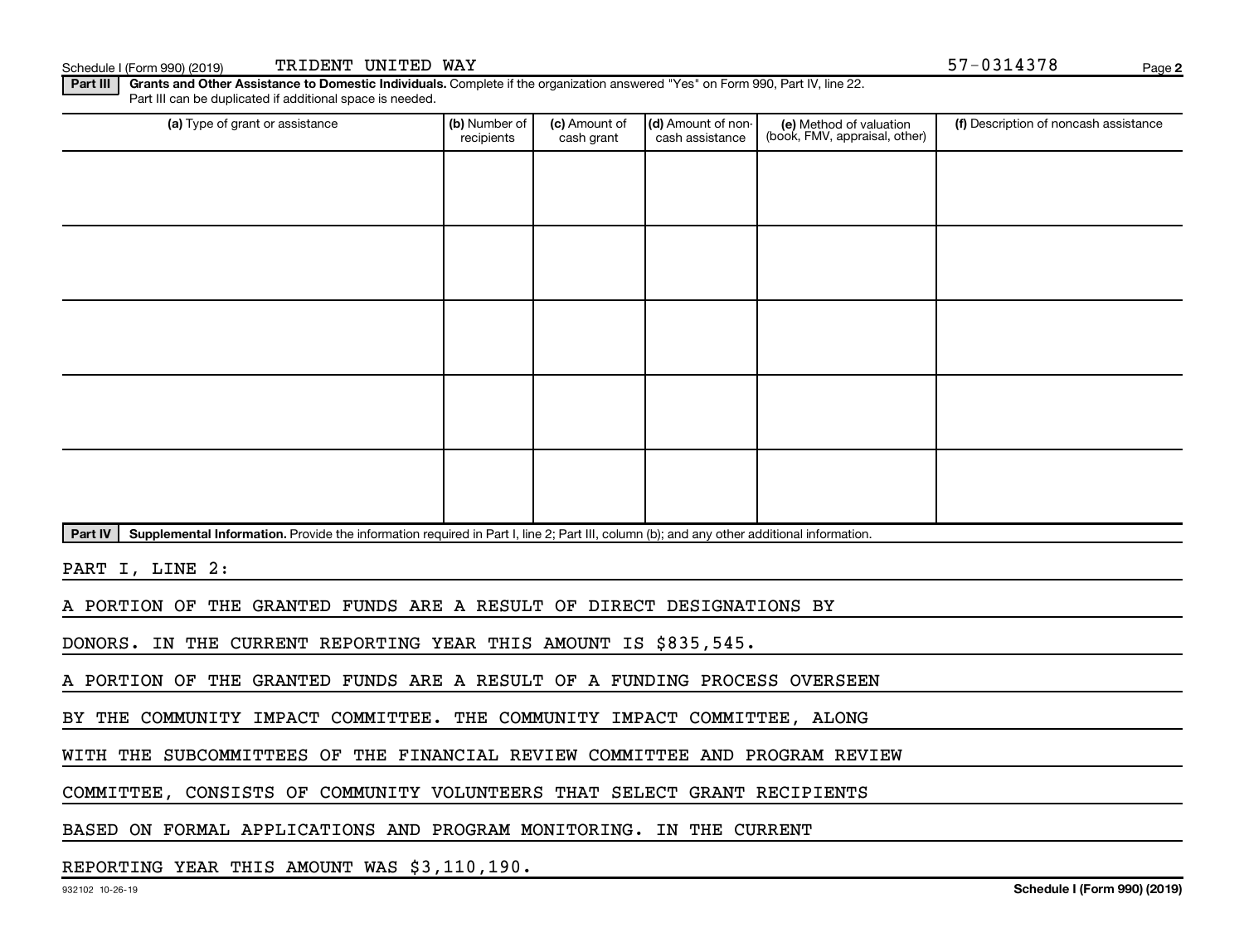| (Form 990)<br>For certain Officers, Directors, Trustees, Key Employees, and Highest<br>19<br><b>Compensated Employees</b><br>Complete if the organization answered "Yes" on Form 990, Part IV, line 23.<br><b>Open to Public</b><br>Attach to Form 990.<br>Department of the Treasury<br>Inspection<br>► Go to www.irs.gov/Form990 for instructions and the latest information.<br>Internal Revenue Service<br><b>Employer identification number</b><br>Name of the organization<br>57-0314378<br>TRIDENT UNITED WAY<br><b>Questions Regarding Compensation</b><br>Part I<br>Yes<br>No<br>Check the appropriate box(es) if the organization provided any of the following to or for a person listed on Form 990,<br>1a<br>Part VII, Section A, line 1a. Complete Part III to provide any relevant information regarding these items.<br>First-class or charter travel<br>Housing allowance or residence for personal use<br>Travel for companions<br>Payments for business use of personal residence<br>Health or social club dues or initiation fees<br>Tax indemnification and gross-up payments<br>Discretionary spending account<br>Personal services (such as maid, chauffeur, chef)<br><b>b</b> If any of the boxes on line 1a are checked, did the organization follow a written policy regarding payment or<br>1b<br>Did the organization require substantiation prior to reimbursing or allowing expenses incurred by all directors,<br>2<br>$\overline{2}$<br>Indicate which, if any, of the following the organization used to establish the compensation of the organization's<br>з<br>CEO/Executive Director. Check all that apply. Do not check any boxes for methods used by a related organization to<br>establish compensation of the CEO/Executive Director, but explain in Part III.<br> X <br>Compensation committee<br>$\underline{\mathbf{X}}$ Written employment contract<br>$\underline{\mathbf{X}}$ Compensation survey or study<br>  X  <br>Independent compensation consultant<br><u>x</u><br>Approval by the board or compensation committee<br>Form 990 of other organizations<br>During the year, did any person listed on Form 990, Part VII, Section A, line 1a, with respect to the filing<br>4<br>organization or a related organization:<br>х<br>Receive a severance payment or change-of-control payment?<br>4a<br>а<br>X<br>4b<br>b<br>$\overline{\textbf{X}}$<br>4c<br>с<br>If "Yes" to any of lines 4a-c, list the persons and provide the applicable amounts for each item in Part III.<br>Only section 501(c)(3), 501(c)(4), and 501(c)(29) organizations must complete lines 5-9.<br>5 For persons listed on Form 990, Part VII, Section A, line 1a, did the organization pay or accrue any compensation<br>contingent on the revenues of:<br>x<br>5a<br>$\overline{\textbf{X}}$<br>5b<br>If "Yes" on line 5a or 5b, describe in Part III.<br>For persons listed on Form 990, Part VII, Section A, line 1a, did the organization pay or accrue any compensation<br>6<br>contingent on the net earnings of:<br>х<br>6a<br>a<br>X<br>6b<br>If "Yes" on line 6a or 6b, describe in Part III.<br>7 For persons listed on Form 990, Part VII, Section A, line 1a, did the organization provide any nonfixed payments<br>х<br>7<br>Were any amounts reported on Form 990, Part VII, paid or accrued pursuant to a contract that was subject to the<br>8<br>х<br>8<br>If "Yes" on line 8, did the organization also follow the rebuttable presumption procedure described in<br>9<br>9<br>Schedule J (Form 990) 2019<br>LHA For Paperwork Reduction Act Notice, see the Instructions for Form 990. | <b>Compensation Information</b><br><b>SCHEDULE J</b> |  | OMB No. 1545-0047 |  |  |  |
|---------------------------------------------------------------------------------------------------------------------------------------------------------------------------------------------------------------------------------------------------------------------------------------------------------------------------------------------------------------------------------------------------------------------------------------------------------------------------------------------------------------------------------------------------------------------------------------------------------------------------------------------------------------------------------------------------------------------------------------------------------------------------------------------------------------------------------------------------------------------------------------------------------------------------------------------------------------------------------------------------------------------------------------------------------------------------------------------------------------------------------------------------------------------------------------------------------------------------------------------------------------------------------------------------------------------------------------------------------------------------------------------------------------------------------------------------------------------------------------------------------------------------------------------------------------------------------------------------------------------------------------------------------------------------------------------------------------------------------------------------------------------------------------------------------------------------------------------------------------------------------------------------------------------------------------------------------------------------------------------------------------------------------------------------------------------------------------------------------------------------------------------------------------------------------------------------------------------------------------------------------------------------------------------------------------------------------------------------------------------------------------------------------------------------------------------------------------------------------------------------------------------------------------------------------------------------------------------------------------------------------------------------------------------------------------------------------------------------------------------------------------------------------------------------------------------------------------------------------------------------------------------------------------------------------------------------------------------------------------------------------------------------------------------------------------------------------------------------------------------------------------------------------------------------------------------------------------------------------------------------------------------------------------------------------------------------------------------------------------------------------------------------------------------------------------------------------------------------------------------------------------------------------------------------------------------------------------------------------------------------------------|------------------------------------------------------|--|-------------------|--|--|--|
|                                                                                                                                                                                                                                                                                                                                                                                                                                                                                                                                                                                                                                                                                                                                                                                                                                                                                                                                                                                                                                                                                                                                                                                                                                                                                                                                                                                                                                                                                                                                                                                                                                                                                                                                                                                                                                                                                                                                                                                                                                                                                                                                                                                                                                                                                                                                                                                                                                                                                                                                                                                                                                                                                                                                                                                                                                                                                                                                                                                                                                                                                                                                                                                                                                                                                                                                                                                                                                                                                                                                                                                                                                       |                                                      |  |                   |  |  |  |
|                                                                                                                                                                                                                                                                                                                                                                                                                                                                                                                                                                                                                                                                                                                                                                                                                                                                                                                                                                                                                                                                                                                                                                                                                                                                                                                                                                                                                                                                                                                                                                                                                                                                                                                                                                                                                                                                                                                                                                                                                                                                                                                                                                                                                                                                                                                                                                                                                                                                                                                                                                                                                                                                                                                                                                                                                                                                                                                                                                                                                                                                                                                                                                                                                                                                                                                                                                                                                                                                                                                                                                                                                                       |                                                      |  |                   |  |  |  |
|                                                                                                                                                                                                                                                                                                                                                                                                                                                                                                                                                                                                                                                                                                                                                                                                                                                                                                                                                                                                                                                                                                                                                                                                                                                                                                                                                                                                                                                                                                                                                                                                                                                                                                                                                                                                                                                                                                                                                                                                                                                                                                                                                                                                                                                                                                                                                                                                                                                                                                                                                                                                                                                                                                                                                                                                                                                                                                                                                                                                                                                                                                                                                                                                                                                                                                                                                                                                                                                                                                                                                                                                                                       |                                                      |  |                   |  |  |  |
|                                                                                                                                                                                                                                                                                                                                                                                                                                                                                                                                                                                                                                                                                                                                                                                                                                                                                                                                                                                                                                                                                                                                                                                                                                                                                                                                                                                                                                                                                                                                                                                                                                                                                                                                                                                                                                                                                                                                                                                                                                                                                                                                                                                                                                                                                                                                                                                                                                                                                                                                                                                                                                                                                                                                                                                                                                                                                                                                                                                                                                                                                                                                                                                                                                                                                                                                                                                                                                                                                                                                                                                                                                       |                                                      |  |                   |  |  |  |
|                                                                                                                                                                                                                                                                                                                                                                                                                                                                                                                                                                                                                                                                                                                                                                                                                                                                                                                                                                                                                                                                                                                                                                                                                                                                                                                                                                                                                                                                                                                                                                                                                                                                                                                                                                                                                                                                                                                                                                                                                                                                                                                                                                                                                                                                                                                                                                                                                                                                                                                                                                                                                                                                                                                                                                                                                                                                                                                                                                                                                                                                                                                                                                                                                                                                                                                                                                                                                                                                                                                                                                                                                                       |                                                      |  |                   |  |  |  |
|                                                                                                                                                                                                                                                                                                                                                                                                                                                                                                                                                                                                                                                                                                                                                                                                                                                                                                                                                                                                                                                                                                                                                                                                                                                                                                                                                                                                                                                                                                                                                                                                                                                                                                                                                                                                                                                                                                                                                                                                                                                                                                                                                                                                                                                                                                                                                                                                                                                                                                                                                                                                                                                                                                                                                                                                                                                                                                                                                                                                                                                                                                                                                                                                                                                                                                                                                                                                                                                                                                                                                                                                                                       |                                                      |  |                   |  |  |  |
|                                                                                                                                                                                                                                                                                                                                                                                                                                                                                                                                                                                                                                                                                                                                                                                                                                                                                                                                                                                                                                                                                                                                                                                                                                                                                                                                                                                                                                                                                                                                                                                                                                                                                                                                                                                                                                                                                                                                                                                                                                                                                                                                                                                                                                                                                                                                                                                                                                                                                                                                                                                                                                                                                                                                                                                                                                                                                                                                                                                                                                                                                                                                                                                                                                                                                                                                                                                                                                                                                                                                                                                                                                       |                                                      |  |                   |  |  |  |
|                                                                                                                                                                                                                                                                                                                                                                                                                                                                                                                                                                                                                                                                                                                                                                                                                                                                                                                                                                                                                                                                                                                                                                                                                                                                                                                                                                                                                                                                                                                                                                                                                                                                                                                                                                                                                                                                                                                                                                                                                                                                                                                                                                                                                                                                                                                                                                                                                                                                                                                                                                                                                                                                                                                                                                                                                                                                                                                                                                                                                                                                                                                                                                                                                                                                                                                                                                                                                                                                                                                                                                                                                                       |                                                      |  |                   |  |  |  |
|                                                                                                                                                                                                                                                                                                                                                                                                                                                                                                                                                                                                                                                                                                                                                                                                                                                                                                                                                                                                                                                                                                                                                                                                                                                                                                                                                                                                                                                                                                                                                                                                                                                                                                                                                                                                                                                                                                                                                                                                                                                                                                                                                                                                                                                                                                                                                                                                                                                                                                                                                                                                                                                                                                                                                                                                                                                                                                                                                                                                                                                                                                                                                                                                                                                                                                                                                                                                                                                                                                                                                                                                                                       |                                                      |  |                   |  |  |  |
|                                                                                                                                                                                                                                                                                                                                                                                                                                                                                                                                                                                                                                                                                                                                                                                                                                                                                                                                                                                                                                                                                                                                                                                                                                                                                                                                                                                                                                                                                                                                                                                                                                                                                                                                                                                                                                                                                                                                                                                                                                                                                                                                                                                                                                                                                                                                                                                                                                                                                                                                                                                                                                                                                                                                                                                                                                                                                                                                                                                                                                                                                                                                                                                                                                                                                                                                                                                                                                                                                                                                                                                                                                       |                                                      |  |                   |  |  |  |
|                                                                                                                                                                                                                                                                                                                                                                                                                                                                                                                                                                                                                                                                                                                                                                                                                                                                                                                                                                                                                                                                                                                                                                                                                                                                                                                                                                                                                                                                                                                                                                                                                                                                                                                                                                                                                                                                                                                                                                                                                                                                                                                                                                                                                                                                                                                                                                                                                                                                                                                                                                                                                                                                                                                                                                                                                                                                                                                                                                                                                                                                                                                                                                                                                                                                                                                                                                                                                                                                                                                                                                                                                                       |                                                      |  |                   |  |  |  |
|                                                                                                                                                                                                                                                                                                                                                                                                                                                                                                                                                                                                                                                                                                                                                                                                                                                                                                                                                                                                                                                                                                                                                                                                                                                                                                                                                                                                                                                                                                                                                                                                                                                                                                                                                                                                                                                                                                                                                                                                                                                                                                                                                                                                                                                                                                                                                                                                                                                                                                                                                                                                                                                                                                                                                                                                                                                                                                                                                                                                                                                                                                                                                                                                                                                                                                                                                                                                                                                                                                                                                                                                                                       |                                                      |  |                   |  |  |  |
|                                                                                                                                                                                                                                                                                                                                                                                                                                                                                                                                                                                                                                                                                                                                                                                                                                                                                                                                                                                                                                                                                                                                                                                                                                                                                                                                                                                                                                                                                                                                                                                                                                                                                                                                                                                                                                                                                                                                                                                                                                                                                                                                                                                                                                                                                                                                                                                                                                                                                                                                                                                                                                                                                                                                                                                                                                                                                                                                                                                                                                                                                                                                                                                                                                                                                                                                                                                                                                                                                                                                                                                                                                       |                                                      |  |                   |  |  |  |
|                                                                                                                                                                                                                                                                                                                                                                                                                                                                                                                                                                                                                                                                                                                                                                                                                                                                                                                                                                                                                                                                                                                                                                                                                                                                                                                                                                                                                                                                                                                                                                                                                                                                                                                                                                                                                                                                                                                                                                                                                                                                                                                                                                                                                                                                                                                                                                                                                                                                                                                                                                                                                                                                                                                                                                                                                                                                                                                                                                                                                                                                                                                                                                                                                                                                                                                                                                                                                                                                                                                                                                                                                                       |                                                      |  |                   |  |  |  |
|                                                                                                                                                                                                                                                                                                                                                                                                                                                                                                                                                                                                                                                                                                                                                                                                                                                                                                                                                                                                                                                                                                                                                                                                                                                                                                                                                                                                                                                                                                                                                                                                                                                                                                                                                                                                                                                                                                                                                                                                                                                                                                                                                                                                                                                                                                                                                                                                                                                                                                                                                                                                                                                                                                                                                                                                                                                                                                                                                                                                                                                                                                                                                                                                                                                                                                                                                                                                                                                                                                                                                                                                                                       |                                                      |  |                   |  |  |  |
|                                                                                                                                                                                                                                                                                                                                                                                                                                                                                                                                                                                                                                                                                                                                                                                                                                                                                                                                                                                                                                                                                                                                                                                                                                                                                                                                                                                                                                                                                                                                                                                                                                                                                                                                                                                                                                                                                                                                                                                                                                                                                                                                                                                                                                                                                                                                                                                                                                                                                                                                                                                                                                                                                                                                                                                                                                                                                                                                                                                                                                                                                                                                                                                                                                                                                                                                                                                                                                                                                                                                                                                                                                       |                                                      |  |                   |  |  |  |
|                                                                                                                                                                                                                                                                                                                                                                                                                                                                                                                                                                                                                                                                                                                                                                                                                                                                                                                                                                                                                                                                                                                                                                                                                                                                                                                                                                                                                                                                                                                                                                                                                                                                                                                                                                                                                                                                                                                                                                                                                                                                                                                                                                                                                                                                                                                                                                                                                                                                                                                                                                                                                                                                                                                                                                                                                                                                                                                                                                                                                                                                                                                                                                                                                                                                                                                                                                                                                                                                                                                                                                                                                                       |                                                      |  |                   |  |  |  |
|                                                                                                                                                                                                                                                                                                                                                                                                                                                                                                                                                                                                                                                                                                                                                                                                                                                                                                                                                                                                                                                                                                                                                                                                                                                                                                                                                                                                                                                                                                                                                                                                                                                                                                                                                                                                                                                                                                                                                                                                                                                                                                                                                                                                                                                                                                                                                                                                                                                                                                                                                                                                                                                                                                                                                                                                                                                                                                                                                                                                                                                                                                                                                                                                                                                                                                                                                                                                                                                                                                                                                                                                                                       |                                                      |  |                   |  |  |  |
|                                                                                                                                                                                                                                                                                                                                                                                                                                                                                                                                                                                                                                                                                                                                                                                                                                                                                                                                                                                                                                                                                                                                                                                                                                                                                                                                                                                                                                                                                                                                                                                                                                                                                                                                                                                                                                                                                                                                                                                                                                                                                                                                                                                                                                                                                                                                                                                                                                                                                                                                                                                                                                                                                                                                                                                                                                                                                                                                                                                                                                                                                                                                                                                                                                                                                                                                                                                                                                                                                                                                                                                                                                       |                                                      |  |                   |  |  |  |
|                                                                                                                                                                                                                                                                                                                                                                                                                                                                                                                                                                                                                                                                                                                                                                                                                                                                                                                                                                                                                                                                                                                                                                                                                                                                                                                                                                                                                                                                                                                                                                                                                                                                                                                                                                                                                                                                                                                                                                                                                                                                                                                                                                                                                                                                                                                                                                                                                                                                                                                                                                                                                                                                                                                                                                                                                                                                                                                                                                                                                                                                                                                                                                                                                                                                                                                                                                                                                                                                                                                                                                                                                                       |                                                      |  |                   |  |  |  |
|                                                                                                                                                                                                                                                                                                                                                                                                                                                                                                                                                                                                                                                                                                                                                                                                                                                                                                                                                                                                                                                                                                                                                                                                                                                                                                                                                                                                                                                                                                                                                                                                                                                                                                                                                                                                                                                                                                                                                                                                                                                                                                                                                                                                                                                                                                                                                                                                                                                                                                                                                                                                                                                                                                                                                                                                                                                                                                                                                                                                                                                                                                                                                                                                                                                                                                                                                                                                                                                                                                                                                                                                                                       |                                                      |  |                   |  |  |  |
|                                                                                                                                                                                                                                                                                                                                                                                                                                                                                                                                                                                                                                                                                                                                                                                                                                                                                                                                                                                                                                                                                                                                                                                                                                                                                                                                                                                                                                                                                                                                                                                                                                                                                                                                                                                                                                                                                                                                                                                                                                                                                                                                                                                                                                                                                                                                                                                                                                                                                                                                                                                                                                                                                                                                                                                                                                                                                                                                                                                                                                                                                                                                                                                                                                                                                                                                                                                                                                                                                                                                                                                                                                       |                                                      |  |                   |  |  |  |
|                                                                                                                                                                                                                                                                                                                                                                                                                                                                                                                                                                                                                                                                                                                                                                                                                                                                                                                                                                                                                                                                                                                                                                                                                                                                                                                                                                                                                                                                                                                                                                                                                                                                                                                                                                                                                                                                                                                                                                                                                                                                                                                                                                                                                                                                                                                                                                                                                                                                                                                                                                                                                                                                                                                                                                                                                                                                                                                                                                                                                                                                                                                                                                                                                                                                                                                                                                                                                                                                                                                                                                                                                                       |                                                      |  |                   |  |  |  |
|                                                                                                                                                                                                                                                                                                                                                                                                                                                                                                                                                                                                                                                                                                                                                                                                                                                                                                                                                                                                                                                                                                                                                                                                                                                                                                                                                                                                                                                                                                                                                                                                                                                                                                                                                                                                                                                                                                                                                                                                                                                                                                                                                                                                                                                                                                                                                                                                                                                                                                                                                                                                                                                                                                                                                                                                                                                                                                                                                                                                                                                                                                                                                                                                                                                                                                                                                                                                                                                                                                                                                                                                                                       |                                                      |  |                   |  |  |  |
|                                                                                                                                                                                                                                                                                                                                                                                                                                                                                                                                                                                                                                                                                                                                                                                                                                                                                                                                                                                                                                                                                                                                                                                                                                                                                                                                                                                                                                                                                                                                                                                                                                                                                                                                                                                                                                                                                                                                                                                                                                                                                                                                                                                                                                                                                                                                                                                                                                                                                                                                                                                                                                                                                                                                                                                                                                                                                                                                                                                                                                                                                                                                                                                                                                                                                                                                                                                                                                                                                                                                                                                                                                       |                                                      |  |                   |  |  |  |
|                                                                                                                                                                                                                                                                                                                                                                                                                                                                                                                                                                                                                                                                                                                                                                                                                                                                                                                                                                                                                                                                                                                                                                                                                                                                                                                                                                                                                                                                                                                                                                                                                                                                                                                                                                                                                                                                                                                                                                                                                                                                                                                                                                                                                                                                                                                                                                                                                                                                                                                                                                                                                                                                                                                                                                                                                                                                                                                                                                                                                                                                                                                                                                                                                                                                                                                                                                                                                                                                                                                                                                                                                                       |                                                      |  |                   |  |  |  |
|                                                                                                                                                                                                                                                                                                                                                                                                                                                                                                                                                                                                                                                                                                                                                                                                                                                                                                                                                                                                                                                                                                                                                                                                                                                                                                                                                                                                                                                                                                                                                                                                                                                                                                                                                                                                                                                                                                                                                                                                                                                                                                                                                                                                                                                                                                                                                                                                                                                                                                                                                                                                                                                                                                                                                                                                                                                                                                                                                                                                                                                                                                                                                                                                                                                                                                                                                                                                                                                                                                                                                                                                                                       |                                                      |  |                   |  |  |  |
|                                                                                                                                                                                                                                                                                                                                                                                                                                                                                                                                                                                                                                                                                                                                                                                                                                                                                                                                                                                                                                                                                                                                                                                                                                                                                                                                                                                                                                                                                                                                                                                                                                                                                                                                                                                                                                                                                                                                                                                                                                                                                                                                                                                                                                                                                                                                                                                                                                                                                                                                                                                                                                                                                                                                                                                                                                                                                                                                                                                                                                                                                                                                                                                                                                                                                                                                                                                                                                                                                                                                                                                                                                       |                                                      |  |                   |  |  |  |
|                                                                                                                                                                                                                                                                                                                                                                                                                                                                                                                                                                                                                                                                                                                                                                                                                                                                                                                                                                                                                                                                                                                                                                                                                                                                                                                                                                                                                                                                                                                                                                                                                                                                                                                                                                                                                                                                                                                                                                                                                                                                                                                                                                                                                                                                                                                                                                                                                                                                                                                                                                                                                                                                                                                                                                                                                                                                                                                                                                                                                                                                                                                                                                                                                                                                                                                                                                                                                                                                                                                                                                                                                                       |                                                      |  |                   |  |  |  |
|                                                                                                                                                                                                                                                                                                                                                                                                                                                                                                                                                                                                                                                                                                                                                                                                                                                                                                                                                                                                                                                                                                                                                                                                                                                                                                                                                                                                                                                                                                                                                                                                                                                                                                                                                                                                                                                                                                                                                                                                                                                                                                                                                                                                                                                                                                                                                                                                                                                                                                                                                                                                                                                                                                                                                                                                                                                                                                                                                                                                                                                                                                                                                                                                                                                                                                                                                                                                                                                                                                                                                                                                                                       |                                                      |  |                   |  |  |  |
|                                                                                                                                                                                                                                                                                                                                                                                                                                                                                                                                                                                                                                                                                                                                                                                                                                                                                                                                                                                                                                                                                                                                                                                                                                                                                                                                                                                                                                                                                                                                                                                                                                                                                                                                                                                                                                                                                                                                                                                                                                                                                                                                                                                                                                                                                                                                                                                                                                                                                                                                                                                                                                                                                                                                                                                                                                                                                                                                                                                                                                                                                                                                                                                                                                                                                                                                                                                                                                                                                                                                                                                                                                       |                                                      |  |                   |  |  |  |
|                                                                                                                                                                                                                                                                                                                                                                                                                                                                                                                                                                                                                                                                                                                                                                                                                                                                                                                                                                                                                                                                                                                                                                                                                                                                                                                                                                                                                                                                                                                                                                                                                                                                                                                                                                                                                                                                                                                                                                                                                                                                                                                                                                                                                                                                                                                                                                                                                                                                                                                                                                                                                                                                                                                                                                                                                                                                                                                                                                                                                                                                                                                                                                                                                                                                                                                                                                                                                                                                                                                                                                                                                                       |                                                      |  |                   |  |  |  |
|                                                                                                                                                                                                                                                                                                                                                                                                                                                                                                                                                                                                                                                                                                                                                                                                                                                                                                                                                                                                                                                                                                                                                                                                                                                                                                                                                                                                                                                                                                                                                                                                                                                                                                                                                                                                                                                                                                                                                                                                                                                                                                                                                                                                                                                                                                                                                                                                                                                                                                                                                                                                                                                                                                                                                                                                                                                                                                                                                                                                                                                                                                                                                                                                                                                                                                                                                                                                                                                                                                                                                                                                                                       |                                                      |  |                   |  |  |  |
|                                                                                                                                                                                                                                                                                                                                                                                                                                                                                                                                                                                                                                                                                                                                                                                                                                                                                                                                                                                                                                                                                                                                                                                                                                                                                                                                                                                                                                                                                                                                                                                                                                                                                                                                                                                                                                                                                                                                                                                                                                                                                                                                                                                                                                                                                                                                                                                                                                                                                                                                                                                                                                                                                                                                                                                                                                                                                                                                                                                                                                                                                                                                                                                                                                                                                                                                                                                                                                                                                                                                                                                                                                       |                                                      |  |                   |  |  |  |
|                                                                                                                                                                                                                                                                                                                                                                                                                                                                                                                                                                                                                                                                                                                                                                                                                                                                                                                                                                                                                                                                                                                                                                                                                                                                                                                                                                                                                                                                                                                                                                                                                                                                                                                                                                                                                                                                                                                                                                                                                                                                                                                                                                                                                                                                                                                                                                                                                                                                                                                                                                                                                                                                                                                                                                                                                                                                                                                                                                                                                                                                                                                                                                                                                                                                                                                                                                                                                                                                                                                                                                                                                                       |                                                      |  |                   |  |  |  |
|                                                                                                                                                                                                                                                                                                                                                                                                                                                                                                                                                                                                                                                                                                                                                                                                                                                                                                                                                                                                                                                                                                                                                                                                                                                                                                                                                                                                                                                                                                                                                                                                                                                                                                                                                                                                                                                                                                                                                                                                                                                                                                                                                                                                                                                                                                                                                                                                                                                                                                                                                                                                                                                                                                                                                                                                                                                                                                                                                                                                                                                                                                                                                                                                                                                                                                                                                                                                                                                                                                                                                                                                                                       |                                                      |  |                   |  |  |  |
|                                                                                                                                                                                                                                                                                                                                                                                                                                                                                                                                                                                                                                                                                                                                                                                                                                                                                                                                                                                                                                                                                                                                                                                                                                                                                                                                                                                                                                                                                                                                                                                                                                                                                                                                                                                                                                                                                                                                                                                                                                                                                                                                                                                                                                                                                                                                                                                                                                                                                                                                                                                                                                                                                                                                                                                                                                                                                                                                                                                                                                                                                                                                                                                                                                                                                                                                                                                                                                                                                                                                                                                                                                       |                                                      |  |                   |  |  |  |
|                                                                                                                                                                                                                                                                                                                                                                                                                                                                                                                                                                                                                                                                                                                                                                                                                                                                                                                                                                                                                                                                                                                                                                                                                                                                                                                                                                                                                                                                                                                                                                                                                                                                                                                                                                                                                                                                                                                                                                                                                                                                                                                                                                                                                                                                                                                                                                                                                                                                                                                                                                                                                                                                                                                                                                                                                                                                                                                                                                                                                                                                                                                                                                                                                                                                                                                                                                                                                                                                                                                                                                                                                                       |                                                      |  |                   |  |  |  |
|                                                                                                                                                                                                                                                                                                                                                                                                                                                                                                                                                                                                                                                                                                                                                                                                                                                                                                                                                                                                                                                                                                                                                                                                                                                                                                                                                                                                                                                                                                                                                                                                                                                                                                                                                                                                                                                                                                                                                                                                                                                                                                                                                                                                                                                                                                                                                                                                                                                                                                                                                                                                                                                                                                                                                                                                                                                                                                                                                                                                                                                                                                                                                                                                                                                                                                                                                                                                                                                                                                                                                                                                                                       |                                                      |  |                   |  |  |  |
|                                                                                                                                                                                                                                                                                                                                                                                                                                                                                                                                                                                                                                                                                                                                                                                                                                                                                                                                                                                                                                                                                                                                                                                                                                                                                                                                                                                                                                                                                                                                                                                                                                                                                                                                                                                                                                                                                                                                                                                                                                                                                                                                                                                                                                                                                                                                                                                                                                                                                                                                                                                                                                                                                                                                                                                                                                                                                                                                                                                                                                                                                                                                                                                                                                                                                                                                                                                                                                                                                                                                                                                                                                       |                                                      |  |                   |  |  |  |
|                                                                                                                                                                                                                                                                                                                                                                                                                                                                                                                                                                                                                                                                                                                                                                                                                                                                                                                                                                                                                                                                                                                                                                                                                                                                                                                                                                                                                                                                                                                                                                                                                                                                                                                                                                                                                                                                                                                                                                                                                                                                                                                                                                                                                                                                                                                                                                                                                                                                                                                                                                                                                                                                                                                                                                                                                                                                                                                                                                                                                                                                                                                                                                                                                                                                                                                                                                                                                                                                                                                                                                                                                                       |                                                      |  |                   |  |  |  |
|                                                                                                                                                                                                                                                                                                                                                                                                                                                                                                                                                                                                                                                                                                                                                                                                                                                                                                                                                                                                                                                                                                                                                                                                                                                                                                                                                                                                                                                                                                                                                                                                                                                                                                                                                                                                                                                                                                                                                                                                                                                                                                                                                                                                                                                                                                                                                                                                                                                                                                                                                                                                                                                                                                                                                                                                                                                                                                                                                                                                                                                                                                                                                                                                                                                                                                                                                                                                                                                                                                                                                                                                                                       |                                                      |  |                   |  |  |  |
|                                                                                                                                                                                                                                                                                                                                                                                                                                                                                                                                                                                                                                                                                                                                                                                                                                                                                                                                                                                                                                                                                                                                                                                                                                                                                                                                                                                                                                                                                                                                                                                                                                                                                                                                                                                                                                                                                                                                                                                                                                                                                                                                                                                                                                                                                                                                                                                                                                                                                                                                                                                                                                                                                                                                                                                                                                                                                                                                                                                                                                                                                                                                                                                                                                                                                                                                                                                                                                                                                                                                                                                                                                       |                                                      |  |                   |  |  |  |
|                                                                                                                                                                                                                                                                                                                                                                                                                                                                                                                                                                                                                                                                                                                                                                                                                                                                                                                                                                                                                                                                                                                                                                                                                                                                                                                                                                                                                                                                                                                                                                                                                                                                                                                                                                                                                                                                                                                                                                                                                                                                                                                                                                                                                                                                                                                                                                                                                                                                                                                                                                                                                                                                                                                                                                                                                                                                                                                                                                                                                                                                                                                                                                                                                                                                                                                                                                                                                                                                                                                                                                                                                                       |                                                      |  |                   |  |  |  |
|                                                                                                                                                                                                                                                                                                                                                                                                                                                                                                                                                                                                                                                                                                                                                                                                                                                                                                                                                                                                                                                                                                                                                                                                                                                                                                                                                                                                                                                                                                                                                                                                                                                                                                                                                                                                                                                                                                                                                                                                                                                                                                                                                                                                                                                                                                                                                                                                                                                                                                                                                                                                                                                                                                                                                                                                                                                                                                                                                                                                                                                                                                                                                                                                                                                                                                                                                                                                                                                                                                                                                                                                                                       |                                                      |  |                   |  |  |  |
|                                                                                                                                                                                                                                                                                                                                                                                                                                                                                                                                                                                                                                                                                                                                                                                                                                                                                                                                                                                                                                                                                                                                                                                                                                                                                                                                                                                                                                                                                                                                                                                                                                                                                                                                                                                                                                                                                                                                                                                                                                                                                                                                                                                                                                                                                                                                                                                                                                                                                                                                                                                                                                                                                                                                                                                                                                                                                                                                                                                                                                                                                                                                                                                                                                                                                                                                                                                                                                                                                                                                                                                                                                       |                                                      |  |                   |  |  |  |
|                                                                                                                                                                                                                                                                                                                                                                                                                                                                                                                                                                                                                                                                                                                                                                                                                                                                                                                                                                                                                                                                                                                                                                                                                                                                                                                                                                                                                                                                                                                                                                                                                                                                                                                                                                                                                                                                                                                                                                                                                                                                                                                                                                                                                                                                                                                                                                                                                                                                                                                                                                                                                                                                                                                                                                                                                                                                                                                                                                                                                                                                                                                                                                                                                                                                                                                                                                                                                                                                                                                                                                                                                                       |                                                      |  |                   |  |  |  |
|                                                                                                                                                                                                                                                                                                                                                                                                                                                                                                                                                                                                                                                                                                                                                                                                                                                                                                                                                                                                                                                                                                                                                                                                                                                                                                                                                                                                                                                                                                                                                                                                                                                                                                                                                                                                                                                                                                                                                                                                                                                                                                                                                                                                                                                                                                                                                                                                                                                                                                                                                                                                                                                                                                                                                                                                                                                                                                                                                                                                                                                                                                                                                                                                                                                                                                                                                                                                                                                                                                                                                                                                                                       |                                                      |  |                   |  |  |  |
|                                                                                                                                                                                                                                                                                                                                                                                                                                                                                                                                                                                                                                                                                                                                                                                                                                                                                                                                                                                                                                                                                                                                                                                                                                                                                                                                                                                                                                                                                                                                                                                                                                                                                                                                                                                                                                                                                                                                                                                                                                                                                                                                                                                                                                                                                                                                                                                                                                                                                                                                                                                                                                                                                                                                                                                                                                                                                                                                                                                                                                                                                                                                                                                                                                                                                                                                                                                                                                                                                                                                                                                                                                       |                                                      |  |                   |  |  |  |
|                                                                                                                                                                                                                                                                                                                                                                                                                                                                                                                                                                                                                                                                                                                                                                                                                                                                                                                                                                                                                                                                                                                                                                                                                                                                                                                                                                                                                                                                                                                                                                                                                                                                                                                                                                                                                                                                                                                                                                                                                                                                                                                                                                                                                                                                                                                                                                                                                                                                                                                                                                                                                                                                                                                                                                                                                                                                                                                                                                                                                                                                                                                                                                                                                                                                                                                                                                                                                                                                                                                                                                                                                                       |                                                      |  |                   |  |  |  |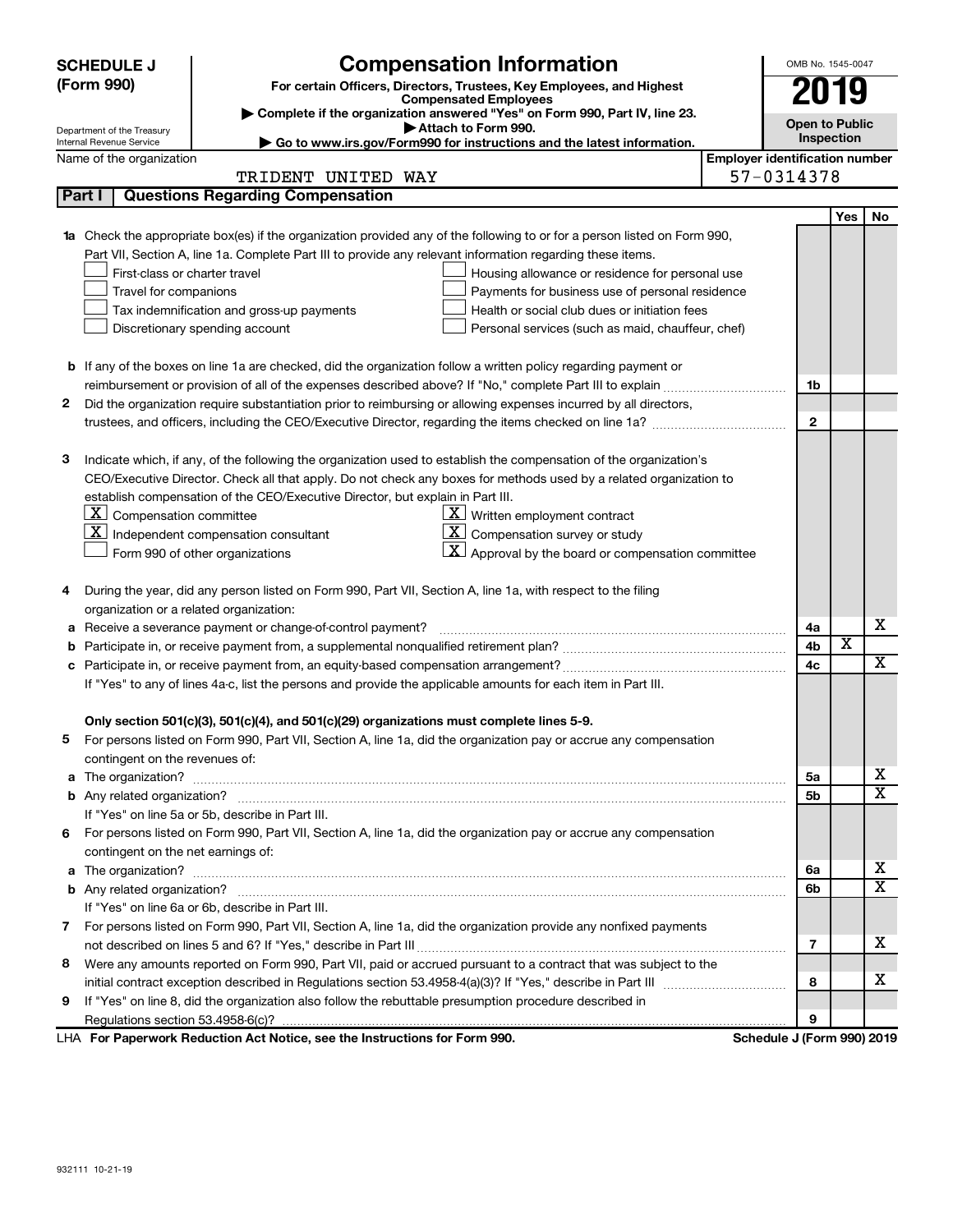#### Part II | Officers, Directors, Trustees, Key Employees, and Highest Compensated Employees. Use duplicate copies if additional space is needed.

For each individual whose compensation must be reported on Schedule J, report compensation from the organization on row (i) and from related organizations, described in the instructions, on row (ii). Do not list any individuals that aren't listed on Form 990, Part VII.

Note: The sum of columns (B)(i)-(iii) for each listed individual must equal the total amount of Form 990, Part VII, Section A, line 1a, applicable column (D) and (E) amounts for that individual.

|                                 |                                     | (B) Breakdown of W-2 and/or 1099-MISC compensation |                                           | (C) Retirement and             | (D) Nontaxable   | (E) Total of columns        | (F) Compensation                                           |
|---------------------------------|-------------------------------------|----------------------------------------------------|-------------------------------------------|--------------------------------|------------------|-----------------------------|------------------------------------------------------------|
| (A) Name and Title              | (i) Base<br>compensation            | (ii) Bonus &<br>incentive<br>compensation          | (iii) Other<br>reportable<br>compensation | other deferred<br>compensation | benefits         | $(B)(i)$ - $(D)$            | in column (B)<br>reported as deferred<br>on prior Form 990 |
| CHLOE KNIGHT TONNEY<br>(1)      | 161,688.<br>(i)                     | $\overline{0}$ .                                   | $\overline{0}$ .                          | 4,875.                         | 11,771.          | 178,334.                    | $\overline{0}$ .                                           |
| PRESIDENT AND CEO AS OF 03/2019 | $\overline{\mathfrak{o}}$ .<br>(ii) | $\overline{0}$ .                                   | $\overline{\mathfrak{o}}$ .               | $\overline{0}$ .               | $\overline{0}$ . | $\overline{\mathfrak{o}}$ . | $\overline{0}$ .                                           |
| (2) CHRISTOPHER KERRIGAN        | 65,945.<br>(i)                      | $\overline{0}$ .                                   | 2,276.                                    | 13,356.                        | 14,922.          | 96,499.                     | $\overline{0}$ .                                           |
| PRESIDENT & CEO UNTIL 04/2019   | $\overline{0}$ .<br>(ii)            | $\overline{\mathfrak{o}}$ .                        | $\overline{\mathfrak{o}}$ .               | $\overline{0}$ .               | $\overline{0}$ . | $\overline{\mathfrak{o}}$ . | $\overline{0}$ .                                           |
|                                 | (i)                                 |                                                    |                                           |                                |                  |                             |                                                            |
|                                 | (ii)                                |                                                    |                                           |                                |                  |                             |                                                            |
|                                 | $(\sf{i})$                          |                                                    |                                           |                                |                  |                             |                                                            |
|                                 | (ii)                                |                                                    |                                           |                                |                  |                             |                                                            |
|                                 | $(\sf{i})$                          |                                                    |                                           |                                |                  |                             |                                                            |
|                                 | (ii)                                |                                                    |                                           |                                |                  |                             |                                                            |
|                                 | $(\sf{i})$                          |                                                    |                                           |                                |                  |                             |                                                            |
|                                 | (ii)                                |                                                    |                                           |                                |                  |                             |                                                            |
|                                 | $(\sf{i})$                          |                                                    |                                           |                                |                  |                             |                                                            |
|                                 | (ii)                                |                                                    |                                           |                                |                  |                             |                                                            |
|                                 | $(\sf{i})$                          |                                                    |                                           |                                |                  |                             |                                                            |
| (ii)                            |                                     |                                                    |                                           |                                |                  |                             |                                                            |
|                                 | $(\sf{i})$                          |                                                    |                                           |                                |                  |                             |                                                            |
| (i)                             |                                     |                                                    |                                           |                                |                  |                             |                                                            |
|                                 | (i)                                 |                                                    |                                           |                                |                  |                             |                                                            |
| (i)                             |                                     |                                                    |                                           |                                |                  |                             |                                                            |
|                                 | (i)<br>(ii)                         |                                                    |                                           |                                |                  |                             |                                                            |
|                                 | (i)                                 |                                                    |                                           |                                |                  |                             |                                                            |
|                                 | (ii)                                |                                                    |                                           |                                |                  |                             |                                                            |
|                                 | (i)                                 |                                                    |                                           |                                |                  |                             |                                                            |
|                                 | (ii)                                |                                                    |                                           |                                |                  |                             |                                                            |
|                                 | (i)                                 |                                                    |                                           |                                |                  |                             |                                                            |
|                                 | (ii)                                |                                                    |                                           |                                |                  |                             |                                                            |
|                                 | (i)                                 |                                                    |                                           |                                |                  |                             |                                                            |
|                                 | (ii)                                |                                                    |                                           |                                |                  |                             |                                                            |
|                                 | $(\sf{i})$                          |                                                    |                                           |                                |                  |                             |                                                            |
|                                 | (ii)                                |                                                    |                                           |                                |                  |                             |                                                            |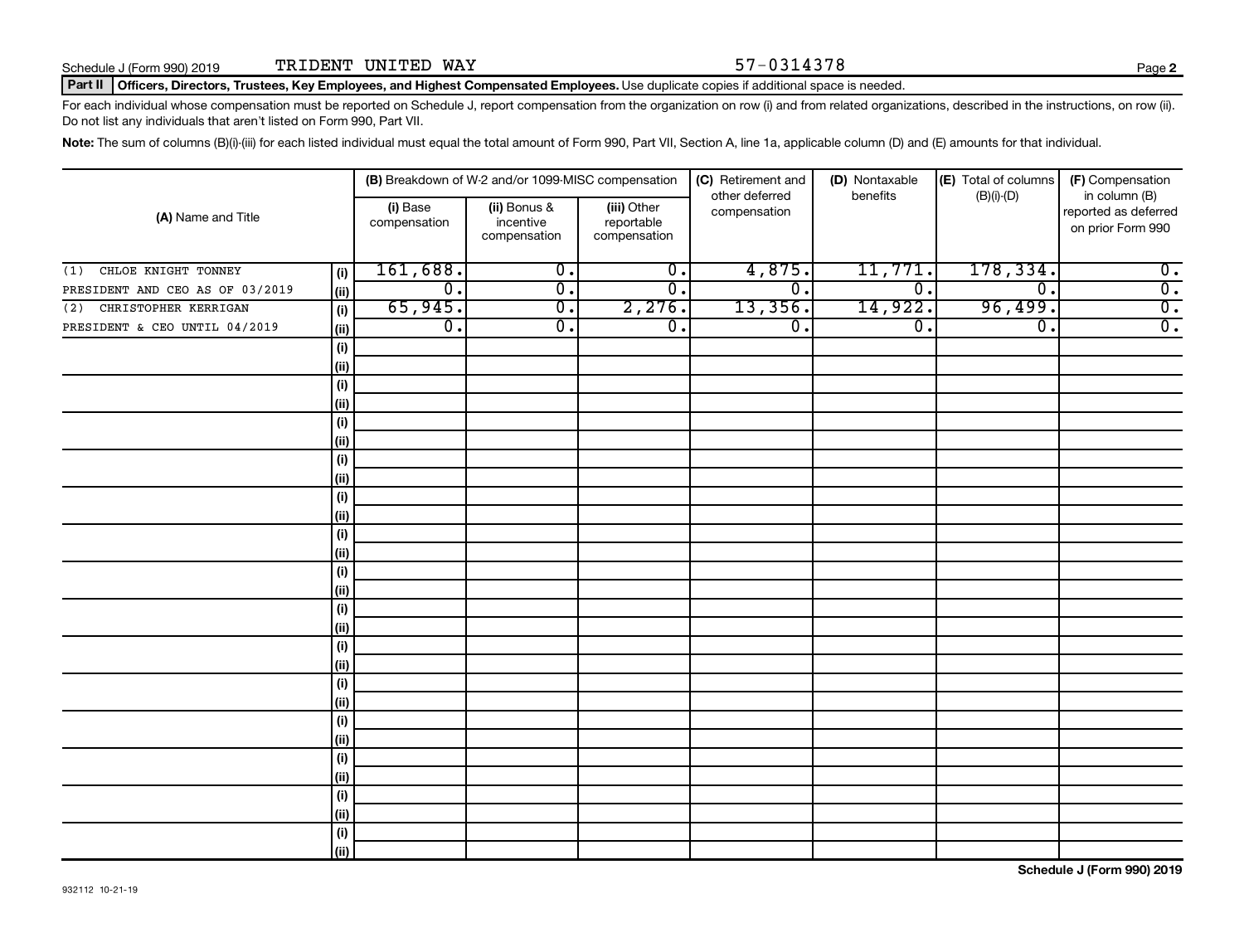#### **Part III Supplemental Information**

Provide the information, explanation, or descriptions required for Part I, lines 1a, 1b, 3, 4a, 4b, 4c, 5a, 5b, 6a, 6b, 7, and 8, and for Part II. Also complete this part for any additional information.

#### PART 1, LINE 4B:

PERSONS PARTICIPATING IN A SUPPLEMENTAL NONQUALIFIED RETIREMENT PLAN:

THERE ARE BALANCES IN A 457(B) AND 457(F) SUPPLEMENTAL NONQUALIFIED

RETIREMENT PLAN OF TRIDENT UNITED WAY FOR CHRISTOPHER F. KERRIGAN.

THERE WERE NO CONTRIBUTIONS TO THESE PLANS DURING THE 2019-2020 FISCAL

YEAR.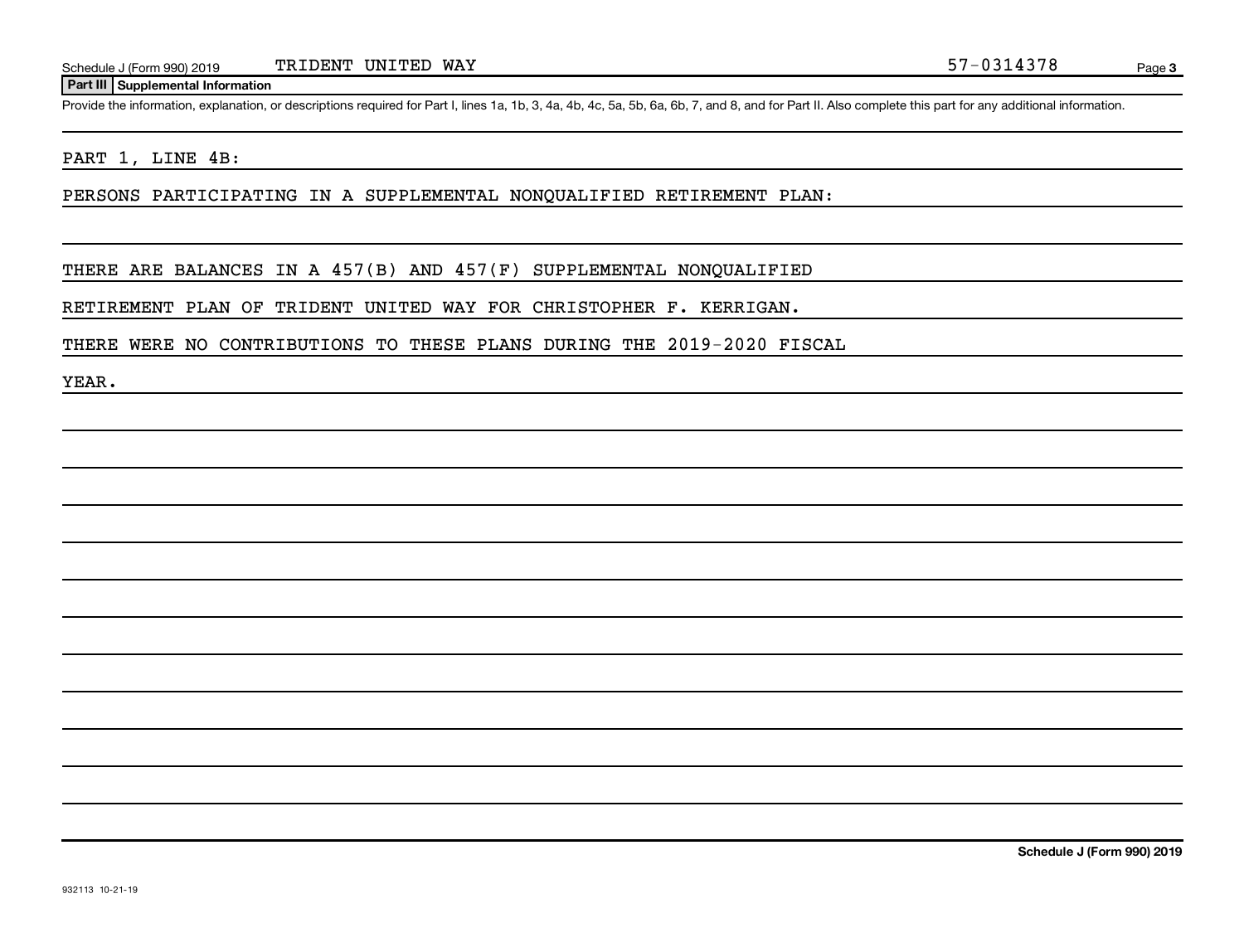### **SCHEDULE M (Form 990)**

# **Noncash Contributions**

OMB No. 1545-0047

| Department of the Treasury |  |
|----------------------------|--|
| Internal Revenue Service   |  |

**Complete if the organizations answered "Yes" on Form 990, Part IV, lines 29 or 30. Attach to Form 990.** →<br>**→** Complete if the organizations answered "Yes" on Form 990, Part IV, lines 29 or 30.<br>→ Complete if the organizations answered "Yes" on Form 990, Part IV, lines 29 or 30.  $\blacktriangleright$ 

**Open to Public Inspection**

|  | Name of the organization |
|--|--------------------------|
|  |                          |
|  |                          |

 **Go to www.irs.gov/Form990 for instructions and the latest information.** J

| ation |  |  |  |  |  |
|-------|--|--|--|--|--|
|       |  |  |  |  |  |

**Employer identification number** 57-0314378

| TRIDENT UNITED | WAY |  |
|----------------|-----|--|
|                |     |  |
|                |     |  |

| Part I | <b>Types of Property</b>                                                                                                       |                        |                               |                                                |                                                       |            |     |    |
|--------|--------------------------------------------------------------------------------------------------------------------------------|------------------------|-------------------------------|------------------------------------------------|-------------------------------------------------------|------------|-----|----|
|        |                                                                                                                                | (a)                    | (b)                           | (c)                                            | (d)                                                   |            |     |    |
|        |                                                                                                                                | Check if<br>applicable | Number of<br>contributions or | Noncash contribution<br>amounts reported on    | Method of determining<br>noncash contribution amounts |            |     |    |
|        |                                                                                                                                |                        |                               | items contributed Form 990, Part VIII, line 1g |                                                       |            |     |    |
| 1.     |                                                                                                                                |                        |                               |                                                |                                                       |            |     |    |
| 2      | Art - Historical treasures                                                                                                     |                        |                               |                                                |                                                       |            |     |    |
| З      | Art - Fractional interests                                                                                                     |                        |                               |                                                |                                                       |            |     |    |
| 4      | Books and publications                                                                                                         |                        |                               |                                                |                                                       |            |     |    |
| 5      | Clothing and household goods                                                                                                   |                        |                               |                                                |                                                       |            |     |    |
| 6      | Cars and other vehicles                                                                                                        |                        |                               |                                                |                                                       |            |     |    |
| 7      |                                                                                                                                |                        |                               |                                                |                                                       |            |     |    |
| 8      |                                                                                                                                |                        |                               |                                                |                                                       |            |     |    |
| 9      | Securities - Publicly traded                                                                                                   | $\overline{\text{x}}$  | 1 Ol                          |                                                | 232,030. MARKET VALUE                                 |            |     |    |
| 10     | Securities - Closely held stock                                                                                                |                        |                               |                                                |                                                       |            |     |    |
| 11     | Securities - Partnership, LLC, or                                                                                              |                        |                               |                                                |                                                       |            |     |    |
|        | trust interests                                                                                                                |                        |                               |                                                |                                                       |            |     |    |
| 12     | Securities - Miscellaneous                                                                                                     |                        |                               |                                                |                                                       |            |     |    |
| 13     | Qualified conservation contribution -                                                                                          |                        |                               |                                                |                                                       |            |     |    |
|        |                                                                                                                                |                        |                               |                                                |                                                       |            |     |    |
| 14     | Qualified conservation contribution - Other                                                                                    |                        |                               |                                                |                                                       |            |     |    |
| 15     | Real estate - Residential                                                                                                      |                        |                               |                                                |                                                       |            |     |    |
| 16     | Real estate - Commercial                                                                                                       |                        |                               |                                                |                                                       |            |     |    |
| 17     |                                                                                                                                |                        |                               |                                                |                                                       |            |     |    |
| 18     |                                                                                                                                |                        |                               |                                                |                                                       |            |     |    |
| 19     |                                                                                                                                |                        |                               |                                                |                                                       |            |     |    |
| 20     | Drugs and medical supplies                                                                                                     |                        |                               |                                                |                                                       |            |     |    |
| 21     |                                                                                                                                |                        |                               |                                                |                                                       |            |     |    |
| 22     |                                                                                                                                |                        |                               |                                                |                                                       |            |     |    |
| 23     |                                                                                                                                |                        |                               |                                                |                                                       |            |     |    |
| 24     |                                                                                                                                |                        |                               |                                                |                                                       |            |     |    |
| 25     | Other $\blacktriangleright$                                                                                                    |                        |                               |                                                |                                                       |            |     |    |
| 26     | Other                                                                                                                          |                        |                               |                                                |                                                       |            |     |    |
| 27     | Other                                                                                                                          |                        |                               |                                                |                                                       |            |     |    |
| 28     | Other $\overline{\phantom{a}}$                                                                                                 |                        |                               |                                                |                                                       |            |     |    |
| 29     | Number of Forms 8283 received by the organization during the tax year for contributions                                        |                        |                               |                                                |                                                       |            |     |    |
|        | for which the organization completed Form 8283, Part IV, Donee Acknowledgement                                                 |                        |                               | 29                                             |                                                       |            |     |    |
|        |                                                                                                                                |                        |                               |                                                |                                                       |            | Yes | No |
|        | 30a During the year, did the organization receive by contribution any property reported in Part I, lines 1 through 28, that it |                        |                               |                                                |                                                       |            |     |    |
|        | must hold for at least three years from the date of the initial contribution, and which isn't required to be used for          |                        |                               |                                                |                                                       |            |     |    |
|        |                                                                                                                                |                        |                               |                                                |                                                       | <b>30a</b> |     | х  |
|        | <b>b</b> If "Yes," describe the arrangement in Part II.                                                                        |                        |                               |                                                |                                                       |            |     |    |
| 31     | Does the organization have a gift acceptance policy that requires the review of any nonstandard contributions?                 |                        |                               |                                                |                                                       | 31         |     | х  |
|        | 32a Does the organization hire or use third parties or related organizations to solicit, process, or sell noncash              |                        |                               |                                                |                                                       |            |     |    |
|        | contributions?                                                                                                                 |                        |                               |                                                |                                                       | 32a        |     | х  |
|        | <b>b</b> If "Yes," describe in Part II.                                                                                        |                        |                               |                                                |                                                       |            |     |    |
| 33     | If the organization didn't report an amount in column (c) for a type of property for which column (a) is checked,              |                        |                               |                                                |                                                       |            |     |    |
|        | describe in Part II.                                                                                                           |                        |                               |                                                |                                                       |            |     |    |
| LHA    | For Paperwork Reduction Act Notice, see the Instructions for Form 990.                                                         |                        |                               |                                                | Schedule M (Form 990) 2019                            |            |     |    |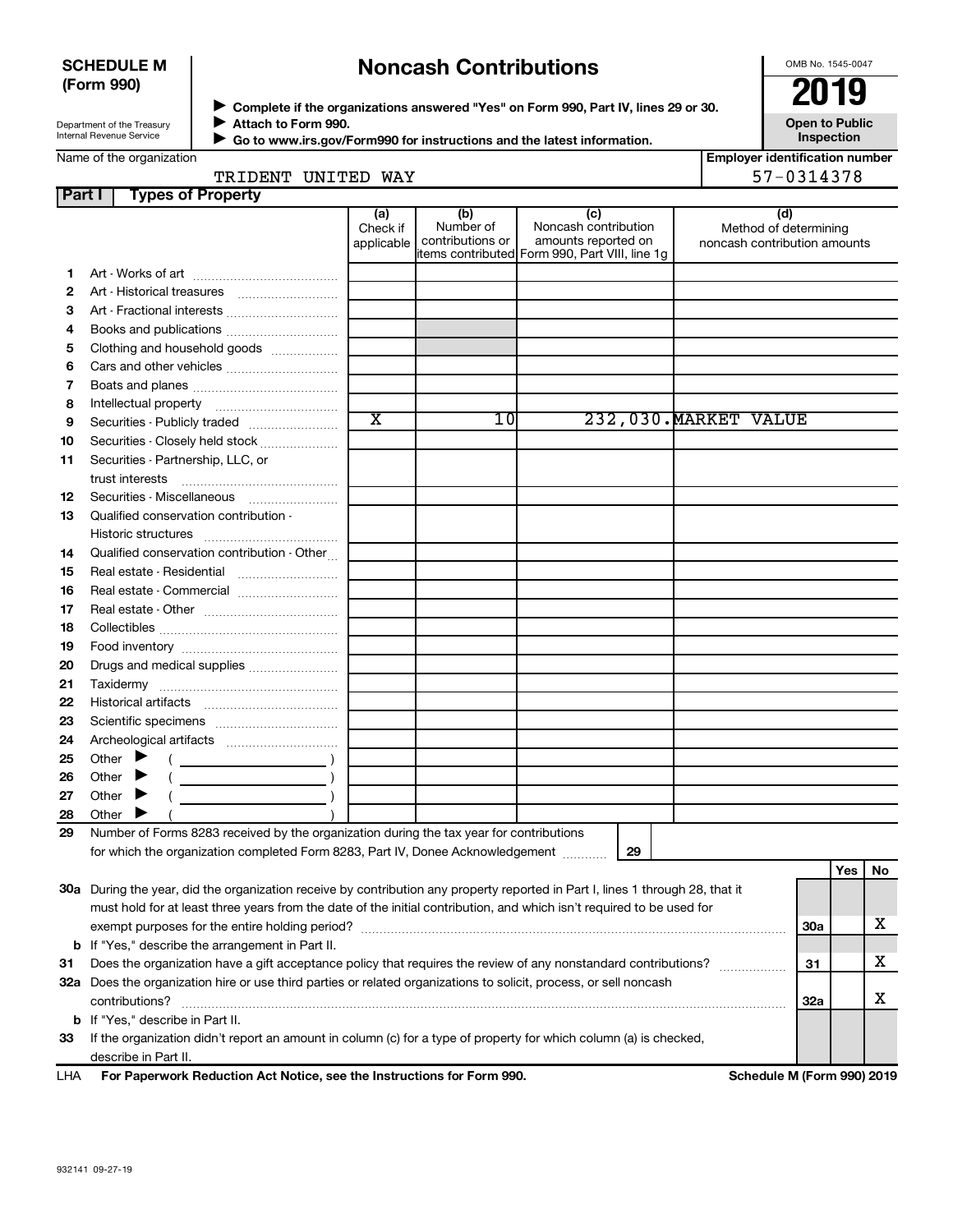Provide the information required by Part I, lines 30b, 32b, and 33, and whether the organization is reporting in Part I, column (b), the number of contributions, the number of items received, or a combination of both. Also complete this part for any additional information. **Part II Supplemental Information.**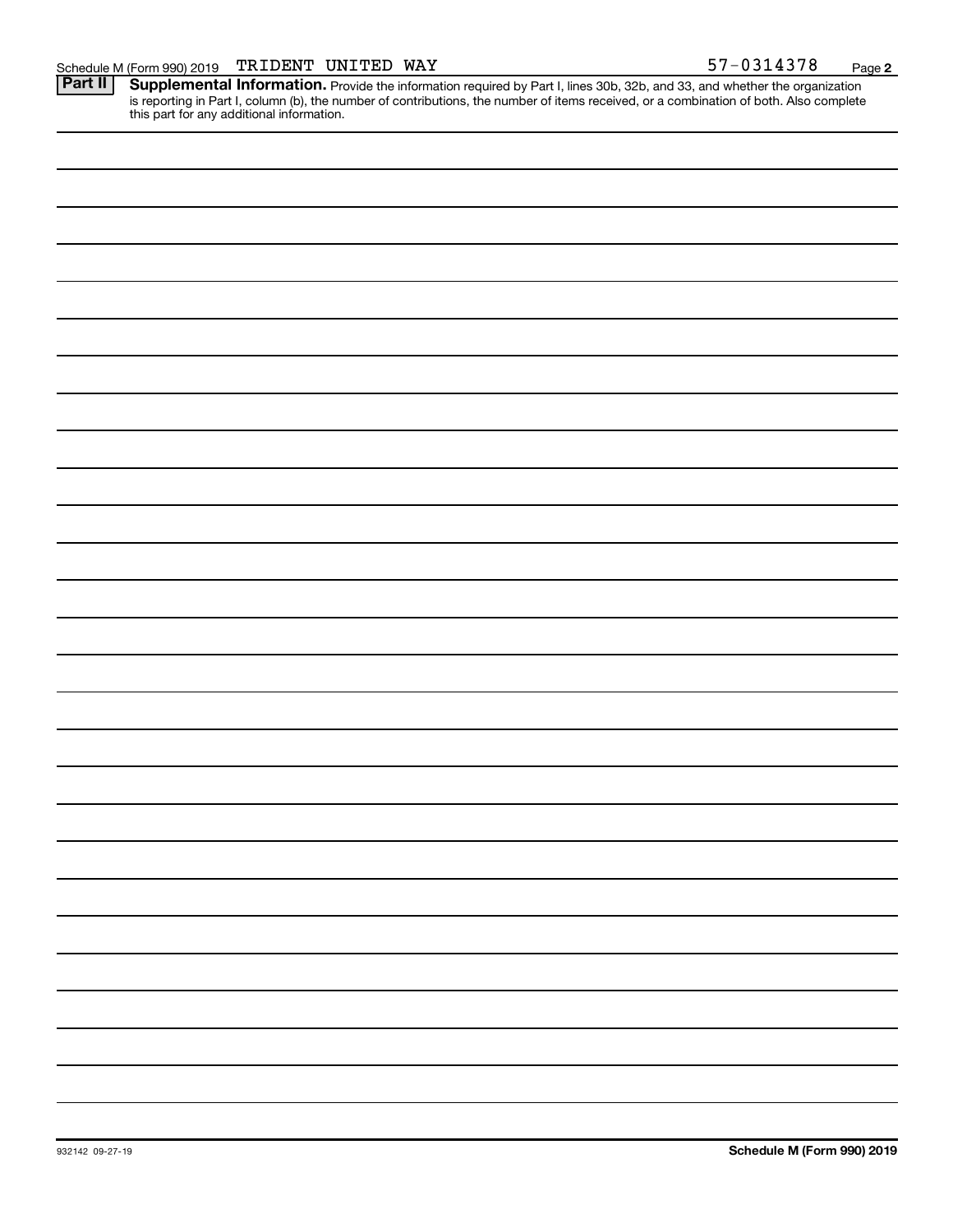**(Form 990 or 990-EZ)**

Department of the Treasury Internal Revenue Service Name of the organization

**Complete to provide information for responses to specific questions on Form 990 or 990-EZ or to provide any additional information. | Attach to Form 990 or 990-EZ. | Go to www.irs.gov/Form990 for the latest information.** SCHEDULE O **Supplemental Information to Form 990 or 990-EZ** 2019<br>(Form 990 or 990-EZ) **2019** 



TRIDENT UNITED WAY TRIDENT 197-0314378

**Employer identification number**

### FORM 990, PART III, LINE 4A, PROGRAM SERVICE ACCOMPLISHMENTS:

ORGANIZATIONS ALIGN WITH THE NETWORK PRIORITIES TO ENSURE SYNERGY

BETWEEN FUNDING AND OTHER TRIDENT UNITED WAY INITIATIVES AND AREAS OF

FOCUS.

TRIDENT UNITED WAY'S COMMUNITY CHANGE EFFORTS ARE SUPPORTED THROUGH HUNDREDS OF WORKPLACE GIVING CAMPAIGNS, INDIVIDUAL GIVING, CORPORATE AND FOUNDATION GRANTS, FEDERAL AND STATE GRANTS, AND FEE FOR SERVICE ACTIVITIES. MAJOR INITIATIVES INCLUDED THE LAUNCH OF THE 2019-2022 FUNDING CYCLE ANNOUNCED ON APRIL 23, 2019 OF PROGRAMMATIC GRANT OFFERS TO 19 AGENCIES DELIVERING 35 PROGRAMS ACROSS BERKELEY, CHARLESTON, AND DORCHESTER COUNTIES. THESE PROGRAMMATIC GRANT OFFERS COMPRISE PROGRAM INVESTMENT AND BASIC NEEDS GRANT POOLS TOTALING \$1.2 MILLION IN PHILANTHROPIC INVESTMENTS CYCLE. THESE GRANT POOLS ALSO INCLUDE COLLECTIVE IMPACT AND COMMUNITY ENGAGEMENT GRANTS ALIGNING WITH THE FOUR TRADITIONS OF PHILANTHROPY: RELIEF, IMPROVEMENT, SOCIAL REFORM, AND CIVIC ENGAGEMENT.

IN ADDITION TO GRANTS, THE COMMUNITY IMPACT AREA OF TRIDENT UNITED WAY SUPPORTS AND PROVIDES CAPACITY-BUILDING TOOLS TO THE COMMUNITY. THESE INCLUDE 211, RESOURCE CONNECTION CENTERS, THE AMERICORPS PROGRAM, AND CHARITYTRACKER. DETAILED DESCRIPTIONS OF THESE CAPACITY-BUILDING TOOLS ARE AS FOLLOWS:

2-1-1 SERVICE: 2-1-1 IS A FREE, CONFIDENTIAL REFERRAL AND INFORMATION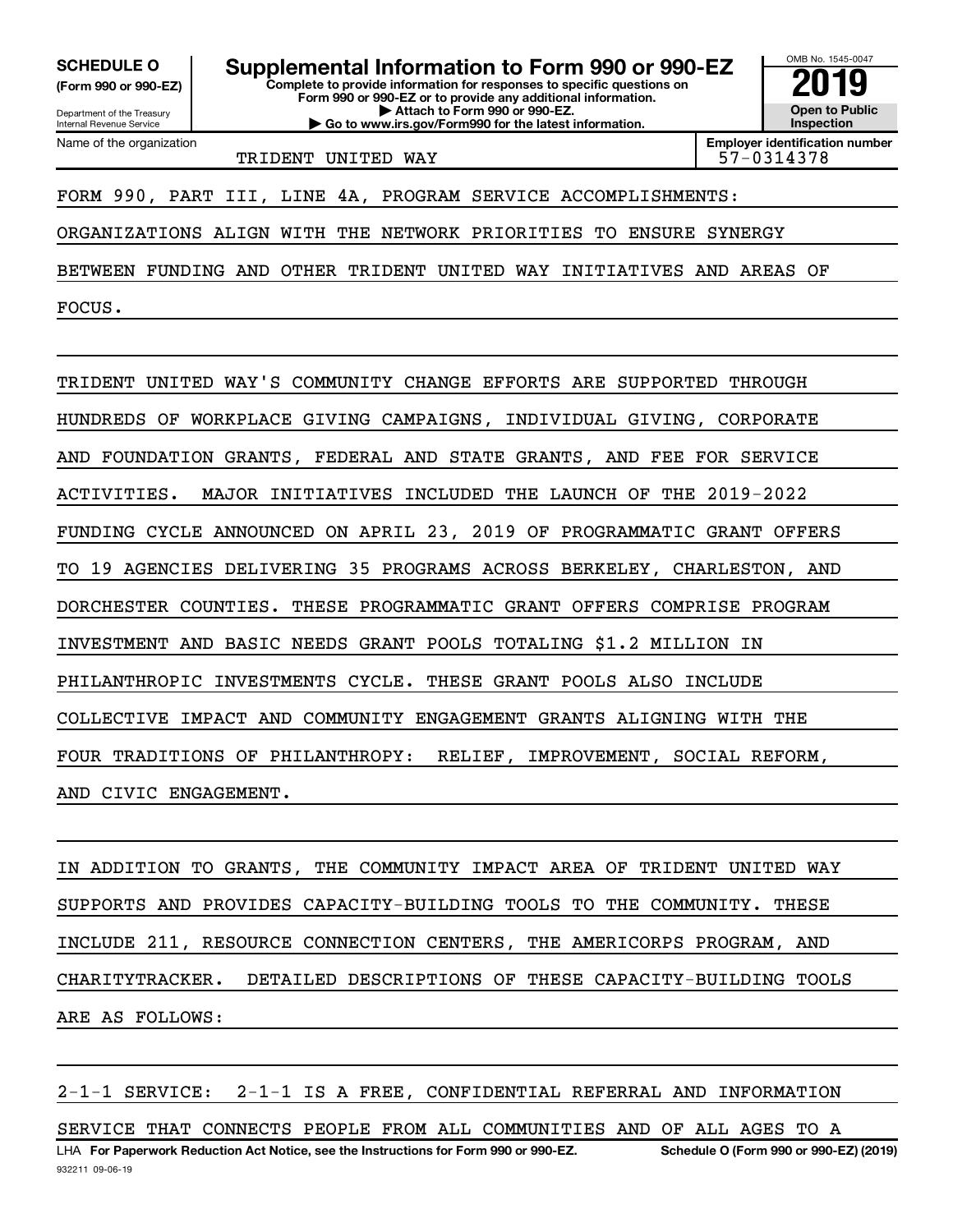| Schedule O (Form 990 or 990-EZ) (2019)                                  | Page 2                                              |
|-------------------------------------------------------------------------|-----------------------------------------------------|
| Name of the organization<br>TRIDENT UNITED WAY                          | <b>Employer identification number</b><br>57-0314378 |
| COMMUNITY RESOURCE SPECIALIST WHO WILL HELP THEM FIND LOCAL HEALTH AND  |                                                     |
| HUMAN SERVICES. THE CALL CENTER IS OPEN 24 HOURS A DAY, SEVEN DAYS A    |                                                     |
| WEEK TO SERVE CALLERS IN OVER ONE HUNDRED LANGUAGES BY DIALING ONE      |                                                     |
| NUMBER AND MAKING ONE PHONE CALL. $2-1-1$ is committed as the first,    |                                                     |
| MOST ESSENTIAL RESOURCE TO ANYONE WHO NEEDS HELP. AN INFORMATION AND    |                                                     |
| REFERRAL (I&R) SPECIALIST ASSESSES CALLERS' NEEDS AND HELPS THE CALLER  |                                                     |
| DETERMINE OPTIONS AND BEST COURSE OF ACTION IN A NON-THREATENING,       |                                                     |
| NON-JUDGMENTAL AND CONFIDENTIAL MANNER. ADDITIONALLY, I&R SPECIALISTS   |                                                     |
| ARE TRAINED TO DETERMINE WHETHER A CALLER MAY BE ELIGIBLE FOR OTHER     |                                                     |
| PROGRAMS, TO INTERVENE IN CRISIS-SITUATIONS AND TO ADVOCATE ON BEHALF   |                                                     |
| THE CALLER WHO MAY NEED FURTHER ASSISTANCE.<br>OF.                      | THE SERVICE IS FREE TO                              |
| THE COMMUNITY. TRIDENT UNITED WAY CONTRACTS WITH THE UNITED WAY OF      |                                                     |
| ASSOCIATION OF SC, WHICH MANAGES THE CALL CENTER AND PROVIDES           |                                                     |
| UP-TO-DATE, TIMELY, LOCAL INFORMATION ABOUT RESOURCES IN THE TRI-COUNTY |                                                     |
| TO TRI-COUNTY CALLERS. HIGHLIGHTS OF SERVICES FOR THE 2019-2020 FISCAL  |                                                     |
| YEAR INCLUDE 12,407 CALLS RECEIVED AND 25,135 REFERRALS MADE.           |                                                     |
|                                                                         |                                                     |

932212 09-06-19 **Schedule O (Form 990 or 990-EZ) (2019)** BERKELEY AND DORCHESTER RESOURCE CONNECTION CENTERS: THE BERKELEY AND DORCHESTER RESOURCE CONNECTION CENTERS ARE A COLLABORATIVE PARTNERSHIP BETWEEN TRIDENT UNITED WAY AND A HOST OF PARTNERS. THE BERKELEY RESOURCE CONNECTION CENTER IS LOCATED AT 325 E. MAIN STREET, MONCKS CORNER, SC 29461 AND THE DORCHESTER RESOURCE CONNECTION CENTER IS LOCATED AT 1325A BOONEHILL ROAD, ROOM 124, SUMMERVILLE, SC 29485. SERVICES IN THE CENTERS ARE PROVIDED THROUGH A COMMUNITY NETWORK OF PARTNERS IN AN INTEGRATED SERVICE DELIVERY SYSTEM. PARTNERS LOCATED IN THE CENTERS INCLUDE DORCHESTER ADULT EDUCATION, SC WORKS, VOCATIONAL REHABILITATION, SALVATION ARMY, PALMETTO GOODWILL, PALMETTO CAP, SC THRIVE, ORIGIN SC, ACCESSHEALTH, AND LOWCOUNTRY FOOD BANK. THE CENTERS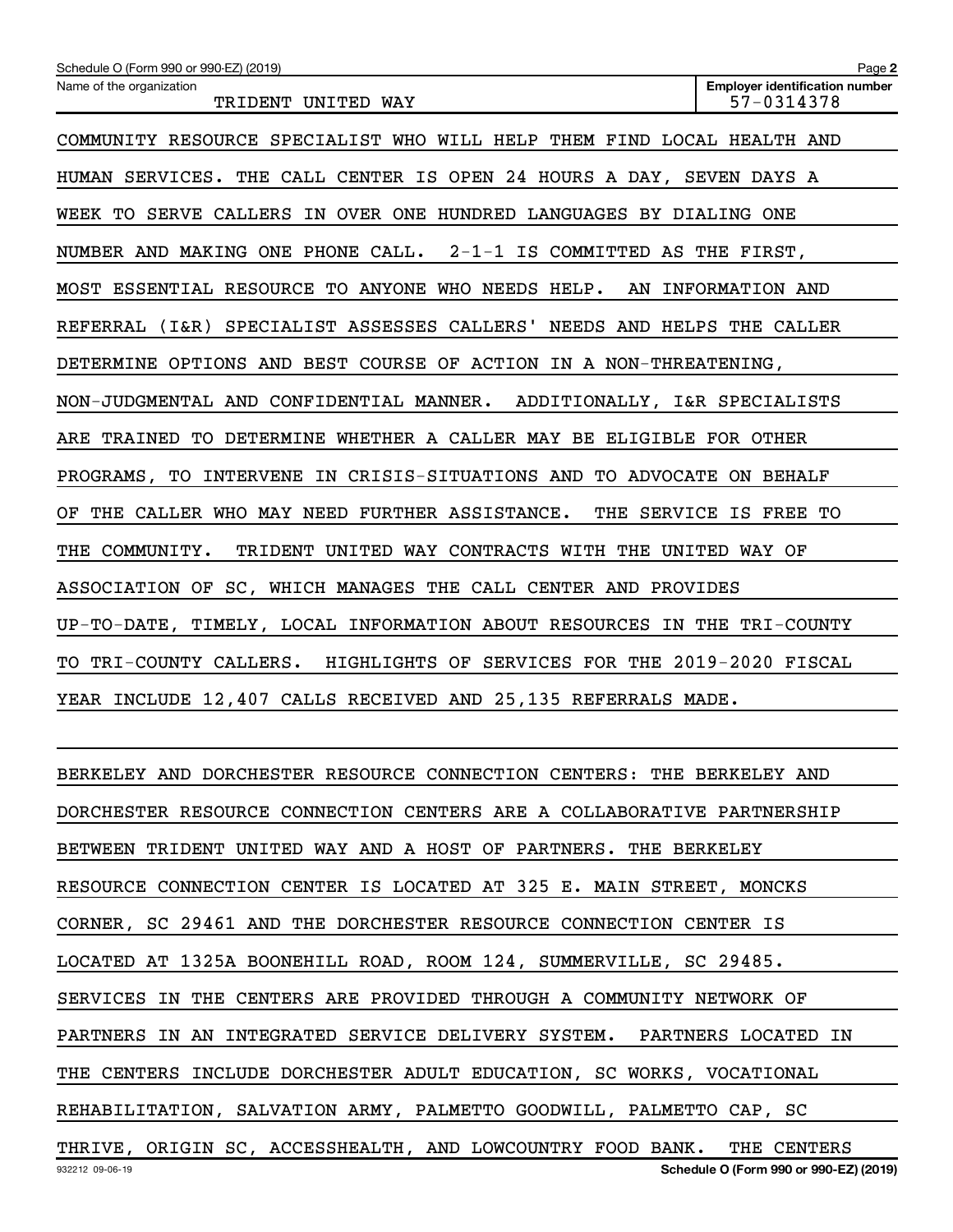| Schedule O (Form 990 or 990-EZ) (2019)                                                   | Page 2                                              |
|------------------------------------------------------------------------------------------|-----------------------------------------------------|
| Name of the organization<br>TRIDENT<br>UNITED<br>WAY                                     | <b>Employer identification number</b><br>57-0314378 |
| ARE SERVICE HUBS WHERE LOW TO<br>MODERATE INCOME<br>INDIVIDUALS AND                      | FAMILIES                                            |
| HAVE ACCESS TO PROGRAMS AND RESOURCES SUCH AS EDUCATIONAL RESOURCES,                     |                                                     |
| BASIC NEEDS AND RESOURCES TO BECOME<br>SELF-SUFFICIENT.                                  | THE RESOURCE                                        |
| CONNECTION CENTERS TAKE AN INTEGRATED APPROACH TO SERVICE DELIVERY,                      |                                                     |
| WHICH INCLUDES BUNDLING AND SEQUENCING OF SERVICES, LEADING TO LONG                      |                                                     |
| LASTING FINANCIAL CHANGE FOR CLIENTS AND THEIR FAMILIES. THE CENTERS                     |                                                     |
| OPERATE USING A CONTINUUM FRAMEWORK THAT BEGINS WITH ADDRESSING BASIC                    |                                                     |
| NEEDS AND MOVES INDIVIDUALS ALONG A CONTINUUM TO ACHIEVE                                 | THE GOAL OF                                         |
| SUSTAINING ASSETS.<br><b>SERVING</b><br>INDIVIDUALS COLLABORATIVELY IS<br>GAINING<br>AND |                                                     |
| CREATE BETTER FINANCIAL OUTCOMES FOR INDIVIDUALS AND<br>DESIRE TO<br>A SHARED            |                                                     |
| FAMILIES IN THE TRI-COUNTY AREA.                                                         |                                                     |

THE RESOURCE CONNECTION CENTERS PROVIDED 2,982 FINANCIAL STABILITY SERVICES TO 853 HOUSEHOLDS WITH 1,489 INDIVIDUALS IN THE 2019-2020 FISCAL YEAR. TRIDENT UNITED WAY AND AGENCY PARTNERS PROVIDED \$35,259 IN IMMEDIATE FINANCIAL ASSISTANCE TO THE FAMILIES AND INDIVIDUALS.

AMERICORPS FAMILY NAVIGATORS: THE TRIDENT UNITED WAY AMERICORPS PROGRAM HAS BEEN OPERATING FOR TEN YEARS WITH A GOAL OF BUILDING CAPACITY FOR COMMUNITY ORGANIZATIONS TO PROVIDE SERVICES THAT HELP FAMILIES BECOME MORE FINANCIALLY STABLE. FURTHER, THE TRIDENT UNITED WAY AMERICORPS PROGRAM HAS DEVELOPED A REPUTATION IN THE TRI-COUNTY OF PRODUCING HIGHLY QUALIFIED, TRAINED HUMAN SERVICES PROFESSIONALS. MORE THAN 75% OF ALL TRIDENT UNITED WAY AMERICORPS MEMBERS OVER THE PAST 3 YEARS MOVE ON TO EMPLOYMENT IN LOCAL HUMAN SERVICE ORGANIZATIONS AFTER COMPLETING THEIR SERVICE.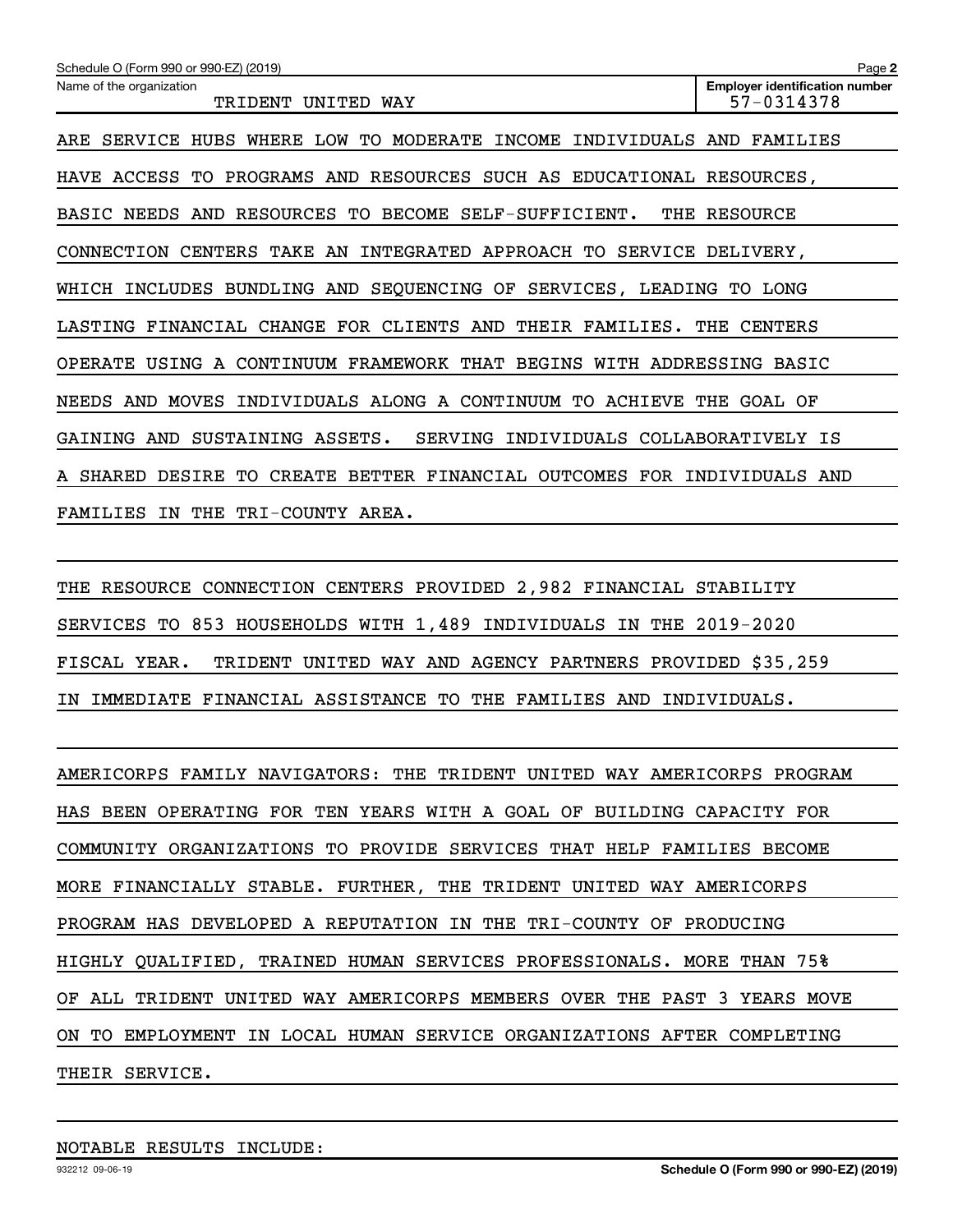| Schedule O (Form 990 or 990-EZ) (2019)                                  | Page 2                                              |
|-------------------------------------------------------------------------|-----------------------------------------------------|
| Name of the organization<br>TRIDENT UNITED WAY                          | <b>Employer identification number</b><br>57-0314378 |
| THE AMERICORPS PROGRAM CONNECTED 14,476 FAMILIES TO OVER 20,000         |                                                     |
| SERVICES. WE ASSISTED 1,500 FAMILIES FILE STATE AND FEDERAL TAXES AT NO |                                                     |
| COST OR FEE AND PROVIDED 500 CLIENTS WITH BASIC FINANCIAL EDUCATION.    |                                                     |
| THE 20 MEMBERS INCREASED OUR REGION'S SERVICE CAPACITY BY PROVIDING     |                                                     |
| 15,646 HOURS OF SERVICE. PARTNER AGENCIES AGREE TO HOST AMERICORPS      |                                                     |
| MEMBERS AT THEIR ORGANIZATION SITES TO ENHANCE AND FACILITATE           | CLIENT                                              |
| OUTREACH AND SERVICES. PARTNER AGENCIES PROVIDE A MATCH TO TUW BASED ON |                                                     |
| MEMBER SERVICE HOURS TO THE AGENCY. THIS YEAR, TUW RECEIVED \$34,006 IN |                                                     |
| PARTNER AGENCY MATCH FUNDS FOR THE AMERICORPS PROGRAM.                  |                                                     |
|                                                                         |                                                     |

CHARITYTRACKER: CHARITYTRACKER IS A WEB-BASED TRACKING TOOL PROVIDED TO COMMUNITY PARTNERS AT NO CHARGE THROUGH TRIDENT UNITED WAY. IT IS USED BY TRIDENT UNITED WAY PARTNER ORGANIZATIONS INCLUDING GRANTEES, COMMUNITY PARTNERS AND FAITH-BASED ORGANIZATIONS TO TRACK AND SHARE CONFIDENTIAL INFORMATION ON INDIVIDUALS RECEIVING FINANCIAL STABILITY AND OTHER HUMAN SERVICES. THE TOOL MITIGATES ISSUES RELATED TO TRANSPORTATION AND PROVIDES ACCOUNTABILITY FOR THOSE BEING SERVED, AS WELL AS AGENCIES AND PARTNERS WORKING COLLECTIVELY TO MOVE INDIVIDUALS INTO FINANCIAL STABILITY. A BULLETIN BOARD FEATURE ALLOWS PARTNERS TO POST SERVICES PROVIDED, SUCH AS CLASSES AND EVENTS, AND ALERTS ALLOW PARTNERS TO POST EMERGENCY NEEDS SO THAT RESOURCES CAN BE DISTRIBUTED QUICKLY AND EFFICIENTLY TO PEOPLE IN NEED. THE SYSTEM IS SECURE AND ONLY AGENCIES AND PARTNERS THAT COMPLETE TRAINING CERTIFICATION CAN USE THE SYSTEM.

932212 09-06-19 -THERE ARE 320 ORGANIZATIONS USING CHARITYTRACKER SYSTEM. -SERVICES TRACKED PARTNERS USING THE SYSTEM IN THE 2019-2020 FISCAL YEAR PROVIDED 25,718 HOUSEHOLDS, COMPRISED OF 54,762 INDIVIDUALS, WITH \$1,302,580 IN MONETARY ASSISTANCE. ON AVERAGE, EACH HOUSEHOLD IS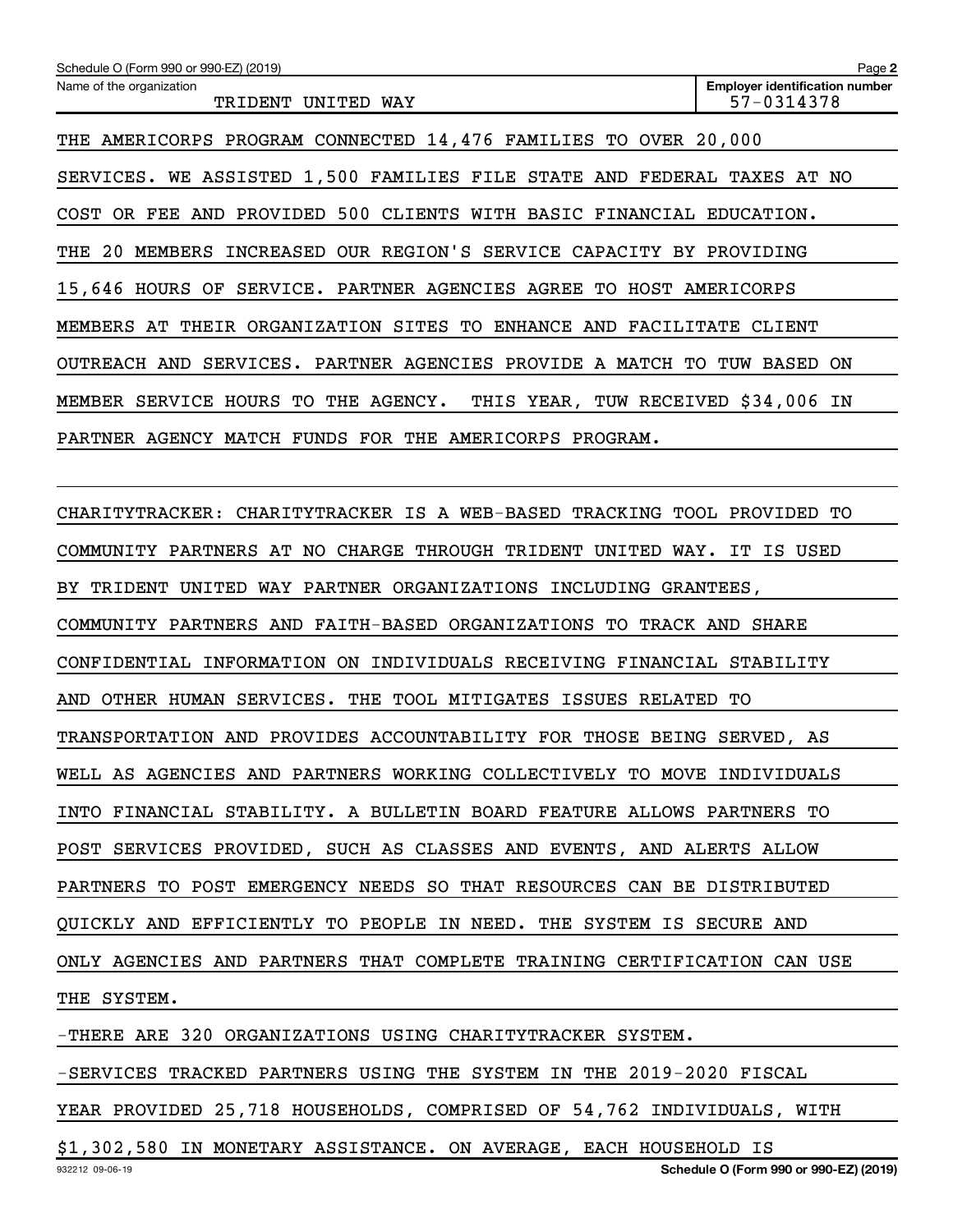TRIDENT UNITED WAY 57-0314378

**Employer identification number**

PROVIDED 3 INSTANCES OF ASSISTANCE.

FORM 990, PART III, LINE 4B, PROGRAM SERVICE ACCOMPLISHMENTS:

HOUSEHOLDS WITH 1,489 INDIVIDUALS PROVIDED WITH 2,982 FINANCIAL

STABILITY SERVICES.

2. EMERGENCY FOOD AND SHELTER (EFSP) PROGRAM - THROUGH TRIDENT UNITED

WAY'S WORK WITH THE SAFETY NET ASSISTANCE NETWORK, EFSP AWARDED

\$697,061 IN 3 PHASES. THIS INCLUDES 36 PARTNERS AND 71 PROGRAMS OVER

THE 3 PHASES IN BERKELEY, CHARLESTON AND DORCHESTER COUNTIES.

3. CHARITYTRACKER - THROUGH THE MORE THAN 320 AGENCIES, CHURCHES AND

FAITH-BASED ORGANIZATIONS USING CHARITYTRACKER, 25,718 HOUSEHOLDS WITH

54,762 HOUSEHOLD MEMBERS WERE ASSISTED WITH THE VALUE OF ASSISTANCE

EQUALING \$1,302,580.

4. SC THRIVE - THRIVE HUB - MORE THAN 2,329 APPLICATIONS FOR WORK

SUPPORT AND BENEFITS WERE COMPLETED. THE TAX FILING ASSISTANCE SERVICES

PROVIDED MORE THAN 2,430 STATE AND/OR FEDERAL TAX RETURN FILINGS FOR

FREE THROUGHOUT THE TRI-COUNTY AREA BRINGING BACK \$984,280 IN REFUNDS

BACK INTO THE COMMUNITY. THIS SAVED MORE THAN \$300,000 IN FILING FEES.

FORM 990, PART III, LINE 4C, PROGRAM SERVICE ACCOMPLISHMENTS:

-PROVIDING TRIDENT UNITED WAY PROGRAM INVESTMENT AND BASIC NEEDS

GRANTS TO ORGANIZATIONS THAT ALIGN WITH NETWORK PRIORITIES.

-FUNDING AND COLLABORATIVELY WORKING WITH THE FOUR TRI-COUNTY DISTRICTS

TO CONDUCT THE READING BY THIRD INNOVATION PROJECT IN SELECT SCHOOLS,

WITH THE GOAL OF HELPING CHILDREN ACHIEVE THE BENCHMARK OF READING AT

GRADE-LEVEL BY THIRD GRADE AND SCALING EFFECTIVE PRACTICES.

HIGHLIGHTS OF ACCOMPLISHMENTS FOR 2019-2020 INCLUDE THE FOLLOWING:

932212 09-06-19 **Schedule O (Form 990 or 990-EZ) (2019)** 1. COMPLETED THE FINAL YEAR (YEAR 3) OF READING BY THIRD EARLY LITERACY

**2**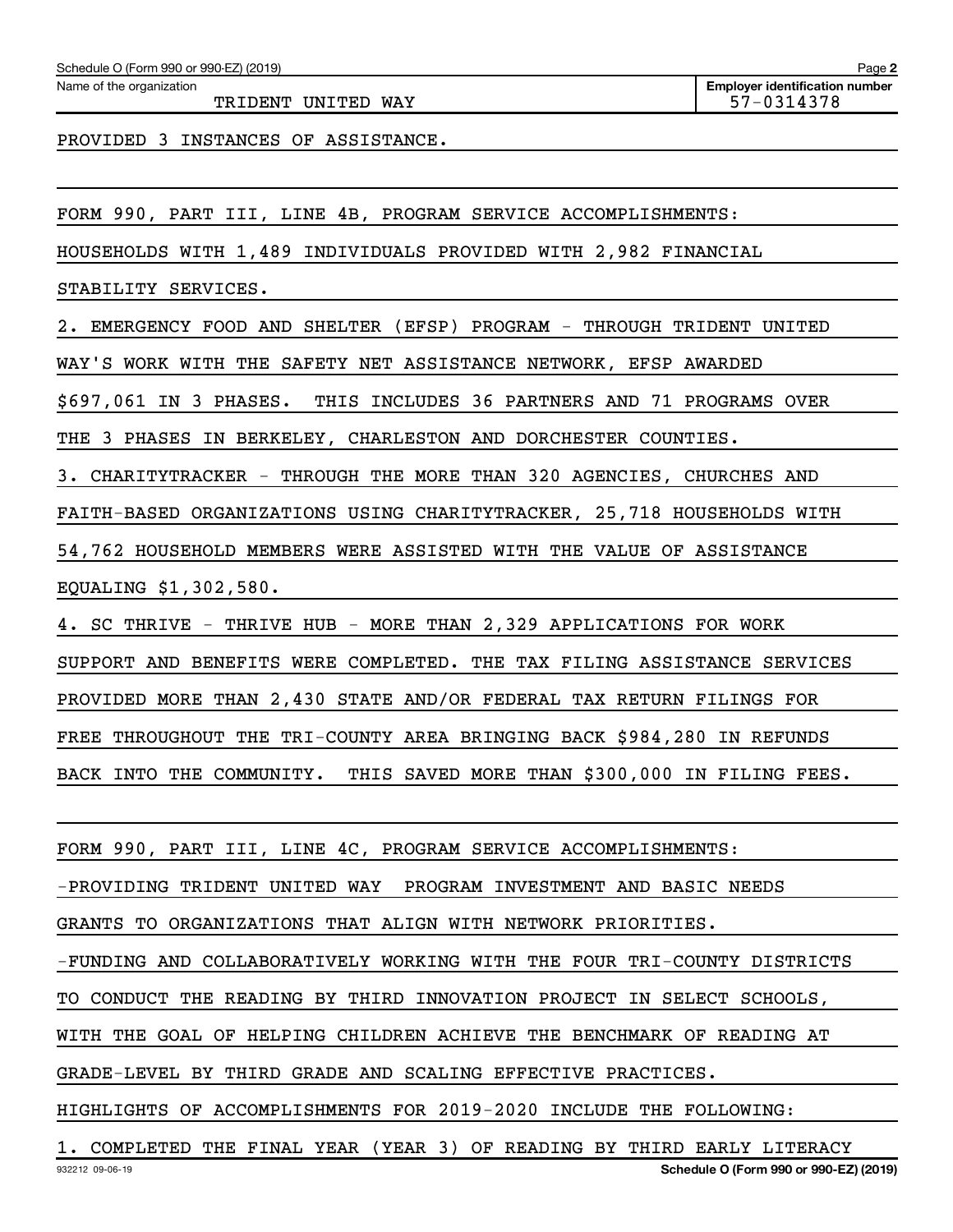| Schedule O (Form 990 or 990-EZ) (2019)                                              | Page 2                                              |
|-------------------------------------------------------------------------------------|-----------------------------------------------------|
| Name of the organization<br>TRIDENT UNITED WAY                                      | <b>Employer identification number</b><br>57-0314378 |
| INITIATIVE (RB3), OFFERING INNOVATIVE TEACHER TRAINING FROM UNIVERSITY              |                                                     |
| OF FLORIDA LITERACY INSTITUTE (UFLI). 729 STRUGGLING READERS IN 12                  |                                                     |
| SCHOOLS WERE SELECTED TO PARTICIPATE.                                               |                                                     |
| 2. THE COMMITMENT OF A TRIDENT UNITED WAY DONOR COUPLE, IMPRESSED BY                |                                                     |
| PRIOR RESULTS, COMMITTED TO SEED EXPANSION OF THE PROGRAM TO MT. ZION               |                                                     |
| ELEMENTARY ON JOHNS ISLAND IN CHARLESTON COUNTY.                                    |                                                     |
|                                                                                     |                                                     |
| FORM 990, PART III, LINE 4D, OTHER PROGRAM SERVICES:                                |                                                     |
| HEALTH - TRIDENT UNITED WAY HAS PARTNERED WITH MUSC HEALTH AND ROPER                |                                                     |
| ST. FRANCIS HEALTHCARE TO CONTINUE TO SERVE AS THE BACKBONE                         |                                                     |
| ORGANIZATION FOR THE HEALTHY TRI-COUNTY NETWORK, A MULTI-SECTOR,                    |                                                     |
| REGIONAL COLLECTIVE IMPACT INITIATIVE WITH THE GOAL OF IMPROVING HEALTH             |                                                     |
| OUTCOMES IN BERKELEY, CHARLESTON, AND DORCHESTER COUNTIES IN SOUTH                  |                                                     |
| CAROLINA (WWW.HEALTHYTRICOUNTY.COM). THE LONG-TERM ASPIRATIONAL GOAL OF             |                                                     |
| HEALTHY TRI-COUNTY IS TO IMPROVE THE HEALTH AND WELL-BEING OF EVERY                 |                                                     |
| PERSON AND COMMUNITY WITHIN THE TRI-COUNTY REGION. THE FOLLOWING ARE                |                                                     |
| HIGHLIGHTS OF ACCOMPLISHMENTS:                                                      |                                                     |
| -HEALTHY TRI-COUNTY/TRIDENT UNITED WAY LAUNCHED THE ACCELERATOR GRANT               |                                                     |
| TO FUND DIABETES PREVENTION PROGRAM FOR RURAL DIABETES 'HOTSPOTS' IN                |                                                     |
| HOLLYWOOD AND MONCKS CORNER, SC.                                                    |                                                     |
| -THE CONVERSATIONS ON RACE AND HEALTH EQUITY PRESENTED A SERIES ON                  |                                                     |
| TRAUMA THAT BEGAN WITH A CONVERSATION ON ADVERSE CHILDHOOD EXPERIENCES              |                                                     |
| AND ENDED WITH POST-TRAUMATIC GROWTH, EMPOWERMENT STRATEGIES AND                    |                                                     |
| MINDFULNESS.                                                                        |                                                     |
| -MORE THAN 250 ATTENDEES AND 30 HEALTH RESOURCE PARTNERS PARTICIPATED               |                                                     |
| IN THE TRI-COUNTY HEALTH SYMPOSIUM IN OCTOBER 2019.                                 |                                                     |
| <u> ספויסוגרים במונחות המסתפת הואפשמספסם במספט והיום והווידים מסוים מסוי</u> ם היום |                                                     |

-THE 2019 COMMUNITY HEALTH NEEDS ASSESSMENT REPORT LAUNCHED AND

COLLECTED 5,300+ RESPONDENTS AND CHAMPIONED BY 20 COMMUNITY PARTNERS.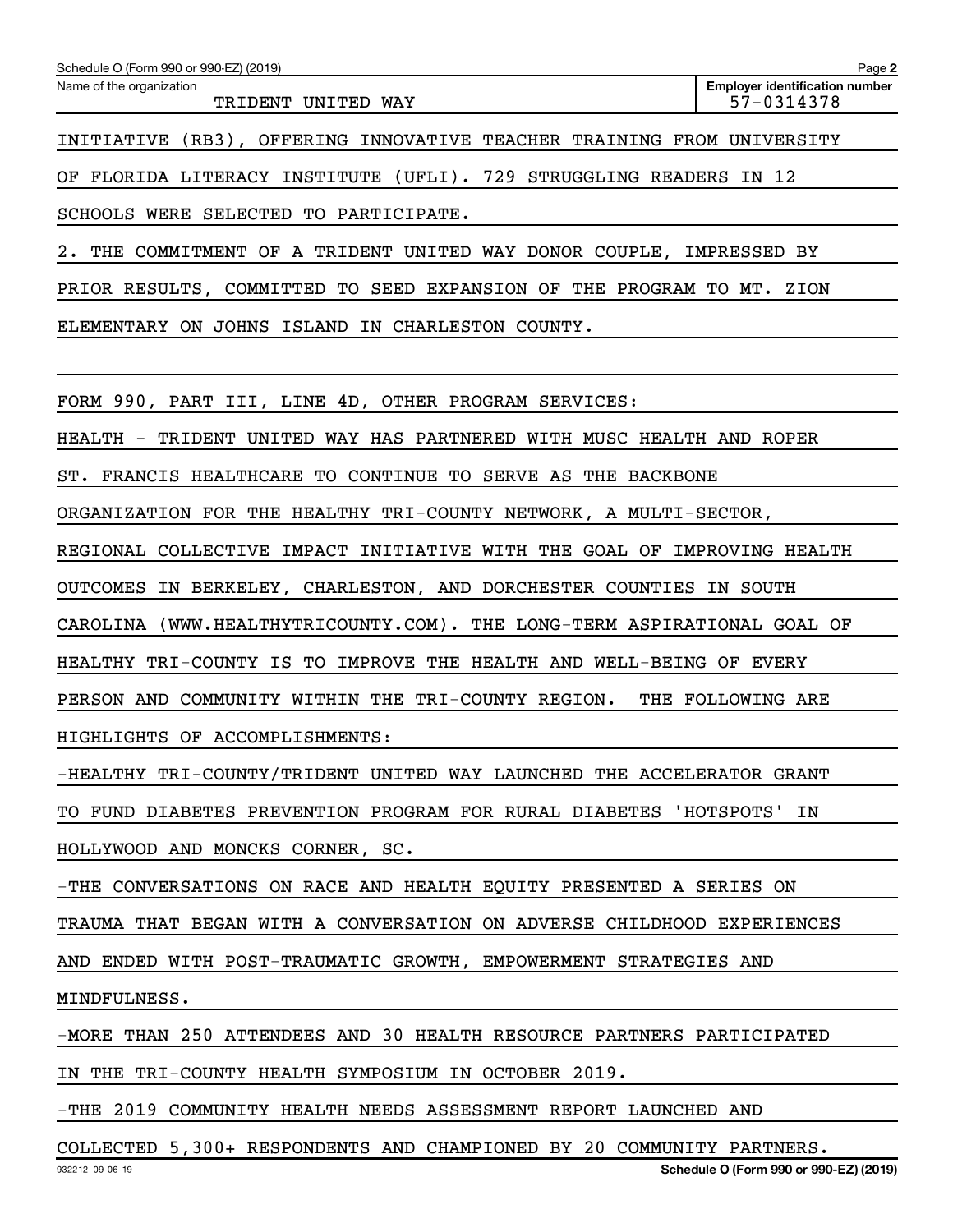| Schedule O (Form 990 or 990-EZ) (2019)                                    | Page 2                                              |
|---------------------------------------------------------------------------|-----------------------------------------------------|
| Name of the organization<br>TRIDENT UNITED WAY                            | <b>Employer identification number</b><br>57-0314378 |
| WAS NOTED AS SOUTH CAROLINA'S MOST COMPREHENSIVE COMMUNITY HEALTH<br>IT   |                                                     |
| NEEDS ASSESSMENT. HEALTHY TRI-COUNTY CORE PARTNERS, TRIDENT UNITED WAY    |                                                     |
| FRANCIS HEALTHCARE<br>MUSC HEALTH AND ROPER ST.                           | PARTICIPATED IN A VIRTUAL                           |
| POWER EVENT AND Q&A SESSION HOSTED BY THE CHARLESTON REGIONAL BUSINESS    |                                                     |
| JOURNAL TO SHARE THE 2019 COMMUNITY HEALTH NEEDS ASSESSMENT WITH THE      |                                                     |
| TRI-COUNTY REGION.                                                        |                                                     |
|                                                                           |                                                     |
| PARTNERS - HEALTHY TRI-COUNTY COMMUNITY HUB LAUNCHED AN ONLINE GUIDE OF   |                                                     |
| PROVIDERS AND RESOURCES:                                                  |                                                     |
| WWW.HEALTHYTRICOUNTY.COM/COMMUNITY-RESOURCE-HUB                           |                                                     |
| EXPENSES \$ 355,243.<br>INCLUDING GRANTS OF \$ 0.<br>REVENUE \$ 0.        |                                                     |
|                                                                           |                                                     |
| CONNECTING THE COMMUNITY - CONNECTING THE COMMUNITY INCLUDES              |                                                     |
| INITIATIVES<br>THAT PROVIDE COMMUNITY SERVICE OPPORTUNITIES AND           |                                                     |
| INFORMATION ABOUT THE WORK OF TRIDENT UNITED WAY ACROSS THE TRI-COUNTY    |                                                     |
| THE PRIMARY INITIATIVES ARE STRATEGIC VOLUNTEER ENGAGEMENT AND<br>REGION. |                                                     |
| STAKEHOLDER AND COMMUNITY COMMUNICATION AS FOLLOWS:                       |                                                     |

1. STRATEGIC VOLUNTEER ENGAGEMENT SUPPORTS BOTH INTERNAL AND EXTERNAL

VOLUNTEER ENGAGEMENT TO PROVIDE IMPACTFUL VOLUNTEER MATCHING

OPPORTUNITIES. VOLUNTEERS FOR TRIDENT UNITED WAY ARE THOUGHT LEADERS ON

COMMITTEES AND COUNCILS, AS WELL AS DECISION-MAKERS ABOUT COMMUNITY

INVESTMENTS AND SUPPORT MISSION FULFILLMENT. TRIDENT UNITED WAY

NONPROFIT PARTNERS AND CORPORATE PARTNERS CREATE A PIPELINE OF

VOLUNTEERS FOR THE ORGANIZATION IN ALL LEVELS OF ENGAGEMENT BY OFFERING

TAILOR-MADE VOLUNTEER OPPORTUNITIES TO CORPORATE PARTNERS THAT MAY

RANGE FROM SUPPLY DRIVES TO HOME BUILDS AND CAN TAKE PLACE AT AN OFFICE

OR IN THE COMMUNITY. ADDITIONALLY, TRIDENT UNITED WAY SUPPORTS THE

STRATEGIC GROWTH OF SIGNATURE VOLUNTEER EVENTS SUCH AS READ ACROSS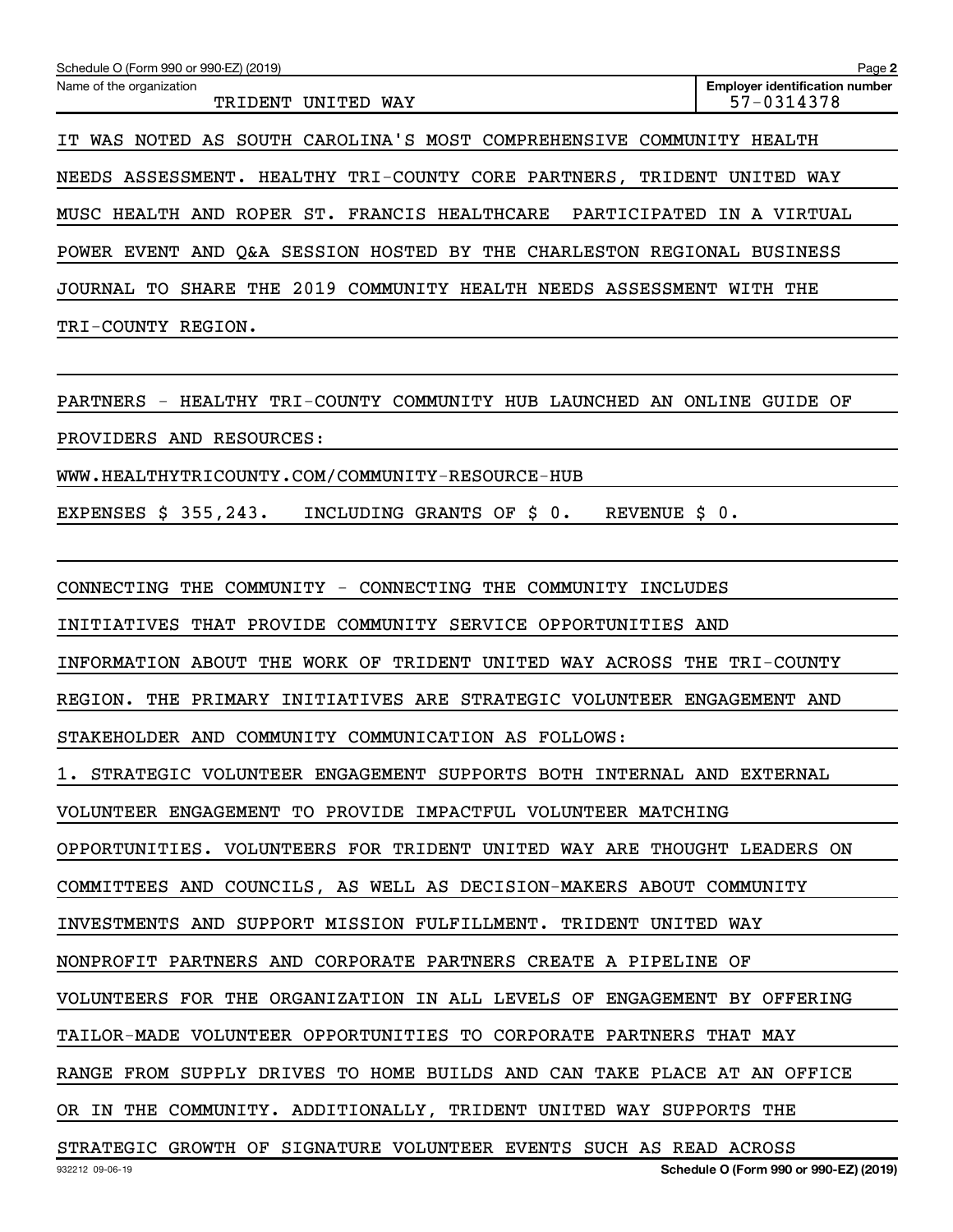| Schedule O (Form 990 or 990-EZ) (2019)                                  | Page 2                                              |
|-------------------------------------------------------------------------|-----------------------------------------------------|
| Name of the organization<br>TRIDENT UNITED WAY                          | <b>Employer identification number</b><br>57-0314378 |
| AMERICA DAY EVENT IN LOCAL SCHOOLS AND THE COMMUNITY'S LARGEST SINGLE   |                                                     |
| DAY OF VOLUNTEERING DURING TRIDENT UNITED WAY'S DAY OF CARING. IN THE   |                                                     |
| 2019-2020 FISCAL YEAR TUW ENGAGED MORE THAN 6,089 VOLUNTEERS, COMPLETED |                                                     |
| 350 COMMUNITY PROJECTS, FOR A TOTAL OF 25,837 HOURS OF SERVICE, WITH    |                                                     |
| 191 COMPANIES FINDING WAYS TO GIVE BACK AND BUILD TEAM AND COMMUNITY    |                                                     |
| SPIRIT. THE TIME AND SKILLS CONTRIBUTED BY THE TRIDENT UNITED WAY       |                                                     |
| VOLUNTEERS SAVED OUR COMMUNITY MORE THAN \$291,887.                     |                                                     |
|                                                                         |                                                     |
| 2. COMMUNICATION WITH KEY CONSTITUENTS AND ACROSS THE COMMUNITY         |                                                     |
| INCLUDES YEAR-ROUND STRATEGIC EFFORTS. TRIDENT UNITED WAY DISTRIBUTES   |                                                     |
| EMAIL NEWSLETTERS 6 TIMES PER YEAR TO MORE THAN 30,000 RECIPIENTS FOR   |                                                     |
| EACH ISSUE. ANNUALLY TRIDENT UNITED WAY SENDS TARGETED EMAIL            |                                                     |
| COMMUNICATIONS TO THE HEALTHY TRI-COUNTY NETWORK SIX TIMES PER YEAR AND |                                                     |
| DONOR NETWORK EMAIL NEWSLETTERS PERIODICALLY. THE ORGANIZATION'S        |                                                     |
| WEBSITE (TUW.ORG) AND LINKEDIN PRESENCE ARE UPDATED WEEKLY WITH NEW     |                                                     |
| INFORMATION ABOUT IMPACT AND EVENTS. TRIDENT UNITED WAY POSTS           |                                                     |
| INFORMATION AND ENGAGES WITH FOLLOWERS DAILY ON ITS FACEBOOK, INSTAGRAM |                                                     |
| AND TWITTER ACCOUNTS. THROUGH MULTIPLE COMMUNICATIONS TACTICS, TRIDENT  |                                                     |
| UNITED WAY AIMS TO ENGAGE WITH AUDIENCES AND REPORT ON ITS WORK TO      |                                                     |
| DONORS, POTENTIAL DONORS, AND THE COMMUNITY-AT-LARGE, ANNOUNCE          |                                                     |
| VOLUNTEER AND GRANT OPPORTUNITIES AND CELEBRATE THE IMPACT OF VOLUNTEER |                                                     |
| TIME. STRATEGIC COMMUNICATIONS ARE ALSO VITAL TO RAISING AWARENESS OF   |                                                     |
| THE MYRIAD COMMUNITY RESOURCES AVAILABLE TO THOSE IN NEED AND TO        |                                                     |
| SEEKING THE SUPPORT OF THOSE WHO CAN HELP.                              |                                                     |
|                                                                         |                                                     |

DONOR DESIGNATION FEES:

THE PURPOSE OF TRIDENT UNITED WAY'S ANNUAL FUNDRAISING CAMPAIGNS IS TO

932212 09-06-19 **Schedule O (Form 990 or 990-EZ) (2019)** DEVELOP AND ENHANCE THE RESOURCES AVAILABLE FOR TRIDENT UNITED WAY'S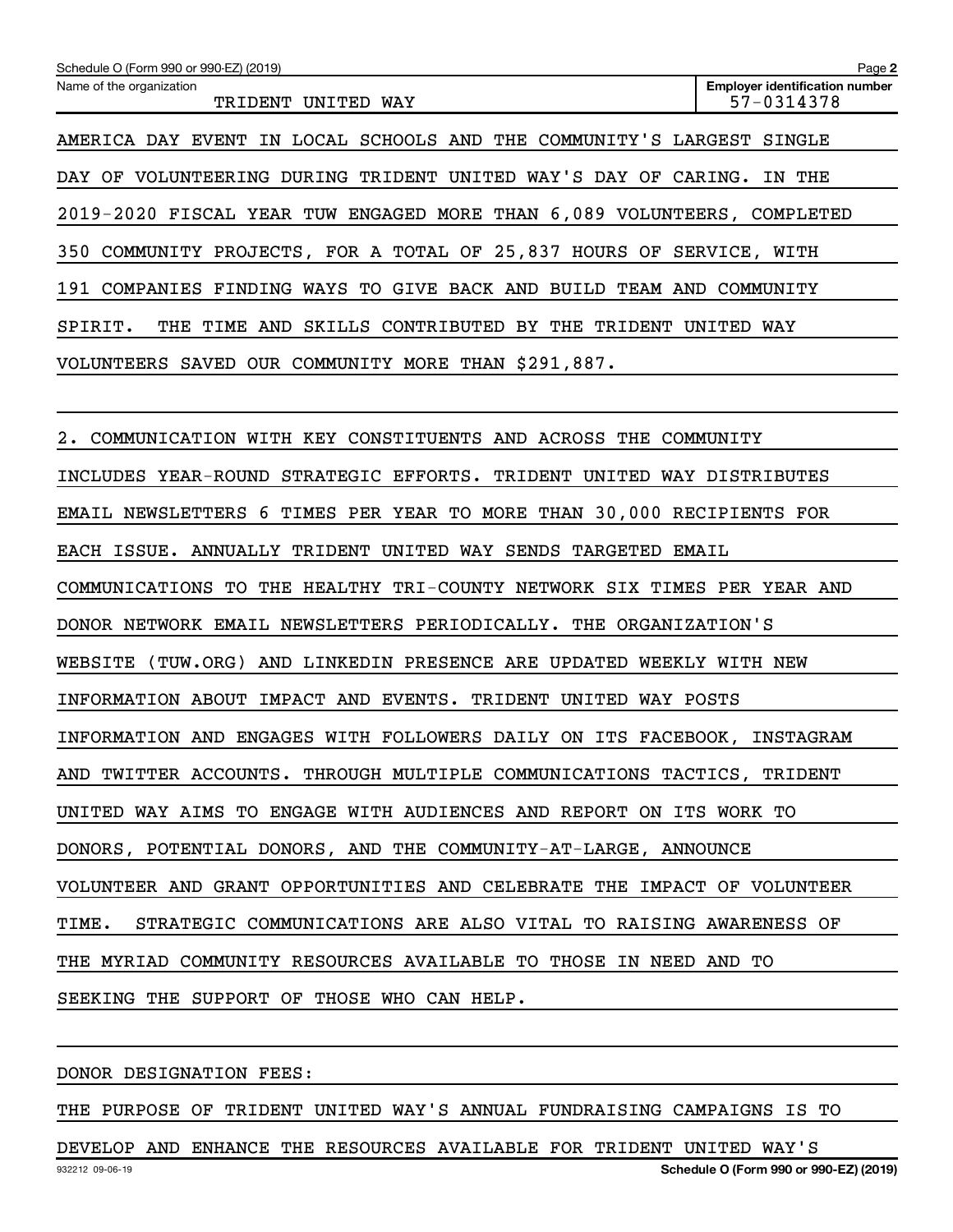| Schedule O (Form 990 or 990-EZ) (2019)<br>Page 2                       |                                                     |  |  |  |
|------------------------------------------------------------------------|-----------------------------------------------------|--|--|--|
| Name of the organization<br>TRIDENT UNITED WAY                         | <b>Employer identification number</b><br>57-0314378 |  |  |  |
| COMMUNITY VOLUNTEERS STRATEGICALLY INVEST<br>COMMUNITY IMPACT MISSION. |                                                     |  |  |  |
| THOSE RESOURCES IN THE TRI-COUNTY COMMUNITY TO CREATE LASTING,         |                                                     |  |  |  |

MEASURABLE CHANGE ON THE MOST PRESSING ISSUES FACING FAMILIES AND

INDIVIDUALS.

TRIDENT UNITED WAY PROMOTES INVESTING IN THE COMMUNITY IMPACT WORK AS THE MOST EFFECTIVE WAY TO INVEST IN THE TRI-COUNTY COMMUNITY ABOVE ANY FORM OF DESIGNATED GIVING.

DONORS MAY ELECT ALL OR A PORTION OF THEIR PLEDGE/CONTRIBUTION AS DESIGNATED TO 501(C)(3) ORGANIZATIONS, OTHER THAN TRIDENT UNITED WAY. TOTAL DONOR DESIGNATION FEES RECEIVED DURING THE FY 2019-2020 WERE \$29,056.

REQUESTS ARE PROCESSED BY TRIDENT UNITED WAY AND PAYMENTS MADE TO

DESIGNATED ORGANIZATIONS IS AS FOLLOWS:

-TRIDENT UNITED WAY HONORS DONOR DESIGNATIONS TO ANY VERIFIED  $501(C)(3)$ 

ORGANIZATION OF \$50 OR MORE PER ORGANIZATION. VERIFICATION CONSISTS OF,

ON AN ANNUAL BASIS, CONFIRMING THE ORGANIZATION HAS AN ACTIVE 501(C)(3)

STATUS WITH THE INTERNAL REVENUE SERVICE AND COMPLETES ADDITIONAL

VERIFICATIONS AS MAY BE REQUIRED BY UNITED WAY WORLDWIDE. NO FURTHER

OVERSIGHT IS PROVIDED BY TRIDENT UNITED WAY ON THE USE OF DESIGNATED

FUNDS.

-TRIDENT UNITED WAY DEDUCTS FUNDRAISING AND ADMINISTRATIVE FEES AT THE

RATE OF 15 PERCENT (WITH A MINIMUM OF \$5 AND A MAXIMUM OF \$75) PER

DESIGNATION.

-TRIDENT UNITED WAY SENDS PAYMENTS TO VERIFIED DESIGNATED ORGANIZATIONS

(NET OF THE FUNDRAISING AND ADMINISTRATIVE FEE) ON A QUARTERLY BASIS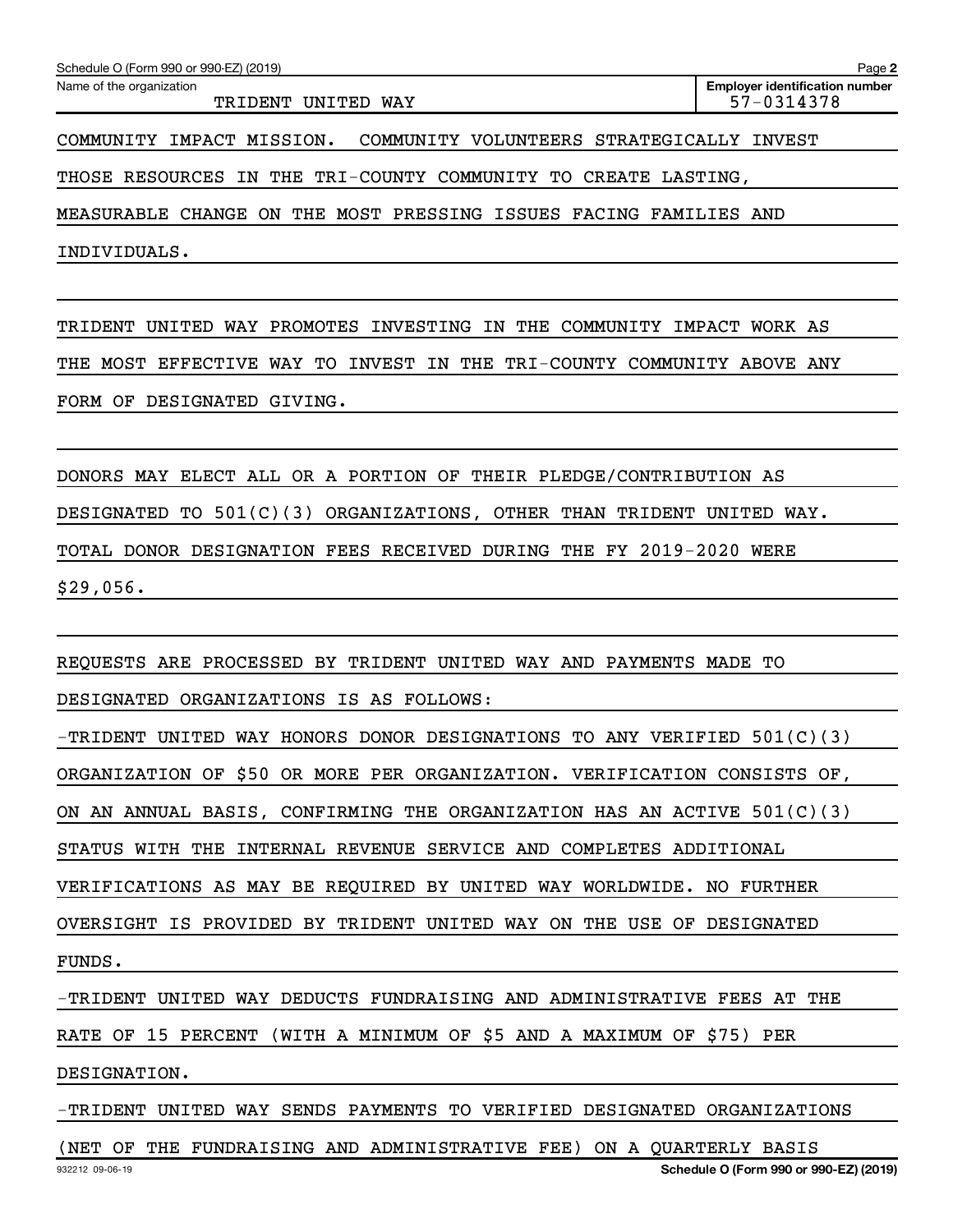| Schedule O (Form 990 or 990-EZ) (2019)                                    | Page 2                                              |
|---------------------------------------------------------------------------|-----------------------------------------------------|
| Name of the organization<br>TRIDENT UNITED WAY                            | <b>Employer identification number</b><br>57-0314378 |
| (JANUARY, APRIL, JULY, AND OCTOBER).                                      |                                                     |
| -GIFTS OR PAYMENTS MADE BY CASH, CHECK, CREDIT CARD, OR STOCK WILL BE     |                                                     |
| PAID OUT TO THE ORGANIZATION IN THE MONTH FOLLOWING THE QUARTER IN        |                                                     |
| WHICH PLEDGE PAYMENT(S) ARE RECEIVED FROM THE DONOR. FOR EXAMPLE, DONOR   |                                                     |
| PLEDGE PAYMENTS RECEIVED IN JANUARY, FEBRUARY, OR MARCH WILL BE PAID IN   |                                                     |
| APRIL; PAYMENTS RECEIVED IN APRIL, MAY, AND JUNE WILL BE PAID IN JULY.    |                                                     |
| -TRIDENT UNITED WAY HAS A DONOR PRIVACY POLICY AND WILL NOT RELEASE THE   |                                                     |
| NAMES OF INDIVIDUALS WITHOUT AUTHORIZATION FOR THE RELEASE OF SUCH        |                                                     |
| INFORMATION. IF A DONOR PROVIDES AUTHORIZATION, TRIDENT UNITED WAY WILL   |                                                     |
| SEND DONOR INFORMATION TO THE DESIGNATED ORGANIZATION.                    |                                                     |
| EXPENSES \$ 795,670. INCLUDING GRANTS OF \$ 1,403,349. REVENUE \$ 29,056. |                                                     |
|                                                                           |                                                     |
| FORM 990, PART VI, SECTION A, LINE 1:                                     |                                                     |
| PER THE TUW BYLAWS, THE PRESIDENT/CEO SERVES AS AN EX-OFFICIO, NON-VOTING |                                                     |
| MEMBER OF THE BOARD OF DIRECTORS, THUS 39 TOTAL AND 38 INDEPENDENT.       |                                                     |

FORM 990, PART VI, SECTION A, LINE 2:

HUGH LANE JR. AND FLEETWOOD HASSELL ARE BOTH KEY EMPLOYEES WITH THE BANK OF SOUTH CAROLINA.

FORM 990, PART VI, SECTION B, LINE 11B:

THE FORM 990 IS PREPARED BY AN INDEPENDENT CERTIFIED PUBLIC ACCOUNTING FIRM. A DETAILED REVIEW IS COMPLETED BY THE CHIEF FINANCIAL OFFICER AND CHIEF EXECUTIVE OFFICER OF TRIDENT UNITED WAY. THE RETURN IS THEN REVIEWED BY THE AUDIT COMMITTEE OF TRIDENT UNITED WAY AND RECOMMENDED FOR FILING. THE AUDIT COMMITTEE PROVIDES THE COMPLETED FORM 990 TO ALL TRIDENT UNITED WAY BOARD MEMBERS PRIOR TO FILING.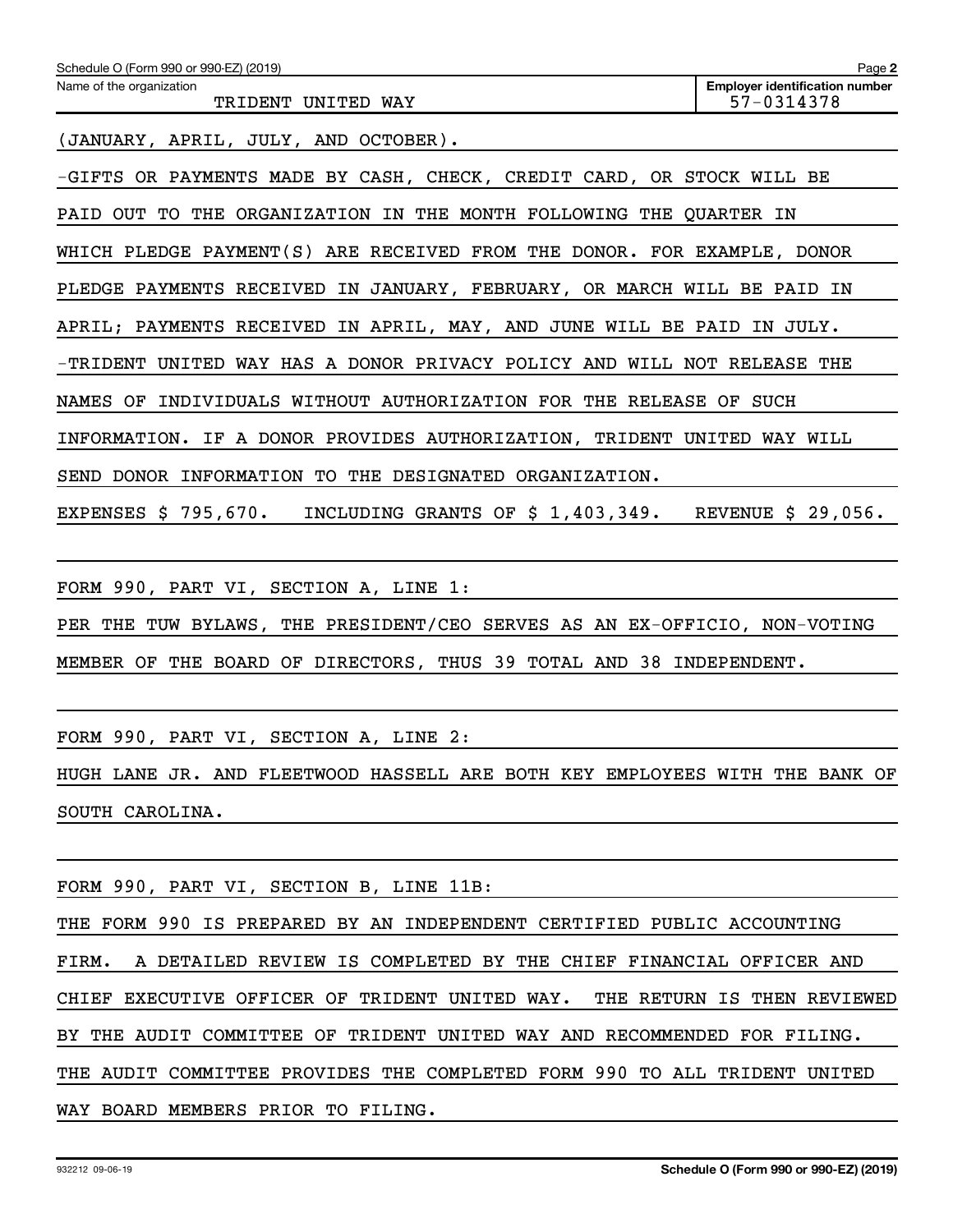| Schedule O (Form 990 or 990-EZ) (2019)<br>Page 2         |                                                     |  |  |  |  |  |  |
|----------------------------------------------------------|-----------------------------------------------------|--|--|--|--|--|--|
| Name of the organization<br>TRIDENT UNITED<br><b>WAY</b> | <b>Employer identification number</b><br>57-0314378 |  |  |  |  |  |  |
|                                                          |                                                     |  |  |  |  |  |  |

FORM 990, PART VI, SECTION B, LINE 12C:

CONFLICT OF INTEREST POLICY REQUIRES THE BOARD OF DIRECTORS TO COMPLETE AND

SIGN A CONFLICT OF INTEREST STATEMENT EACH YEAR AND DISCLOSE ALL RELATED

PARTY TRANSACTIONS WITH THE ORGANIZATION AND OTHER BOARD OF DIRECTOR

MEMBERS.

FORM 990, PART VI, SECTION B, LINE 15A:

THE EXECUTIVE COMMITTEE OF THE BOARD OF DIRECTORS REVIEWS AND APPROVES ALL

CEO COMPENSATION.

FORM 990, PART VI, SECTION C, LINE 19:

THREE YEARS OF AUDITED FINANCIAL STATEMENTS AND FORM 990 ARE AVAILABLE ON

THE TUW.ORG WEBSITE. OTHER GOVERNING DOCUMENTS, FORM 1023, AND THE

CONFLICT OF INTEREST POLICY ARE AVAILABLE UPON REQUEST FROM THE

ORGANIZATION